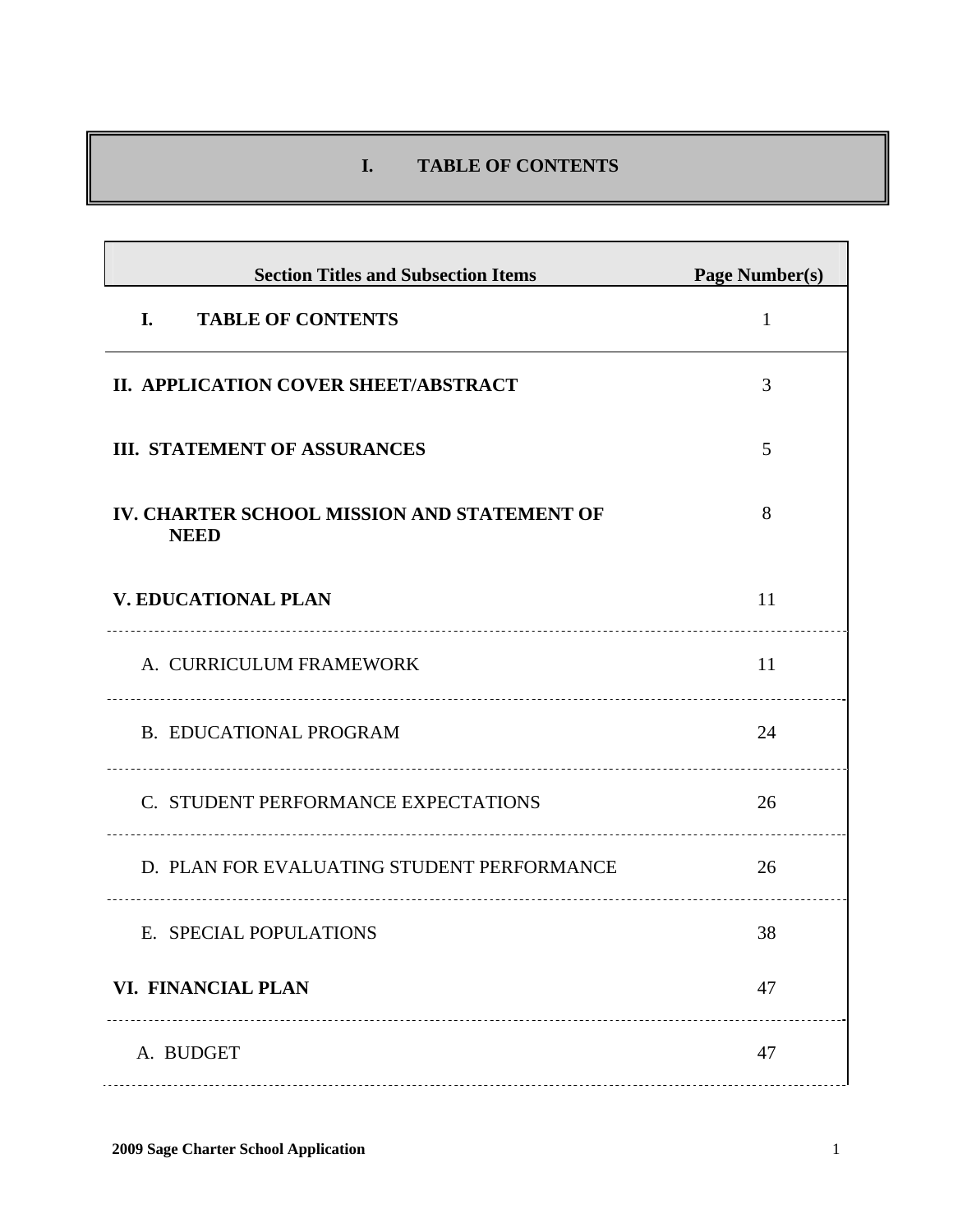| <b>B. FISCAL MANAGEMENT</b>                                      | 49  |
|------------------------------------------------------------------|-----|
| VII. GOVERNANCE/MANAGEMENT PLAN                                  | 70  |
| A. GOVERNANCE STRUCTURE                                          | 70  |
| B. DESCRIPTION OF THE GOVERNING BODY                             | 73  |
| C. PARTNERSHIPS (IF applicable)                                  | 78  |
| D. SCHOOL ORGANIZATIONAL STRUCTURE                               | 78  |
| E. EMPLOYEE RELATIONS                                            | 79  |
| F. STUDENT ENROLLMENT PROCEDURES AND DISCIPLINE<br><b>POLICY</b> | 96  |
| G. FACILITIES<br>                                                | 100 |
| H. OTHER STUDENT SERVICES                                        | 103 |
| <b>VIII. REQUIREMENTS</b>                                        | 105 |
| LEGAL LIABILITY AND INSURANCE COVERAGE                           | 105 |
| <b>WAIVERS</b>                                                   | 105 |
| IX. APPENDICES / ACRONYM LIST                                    | 107 |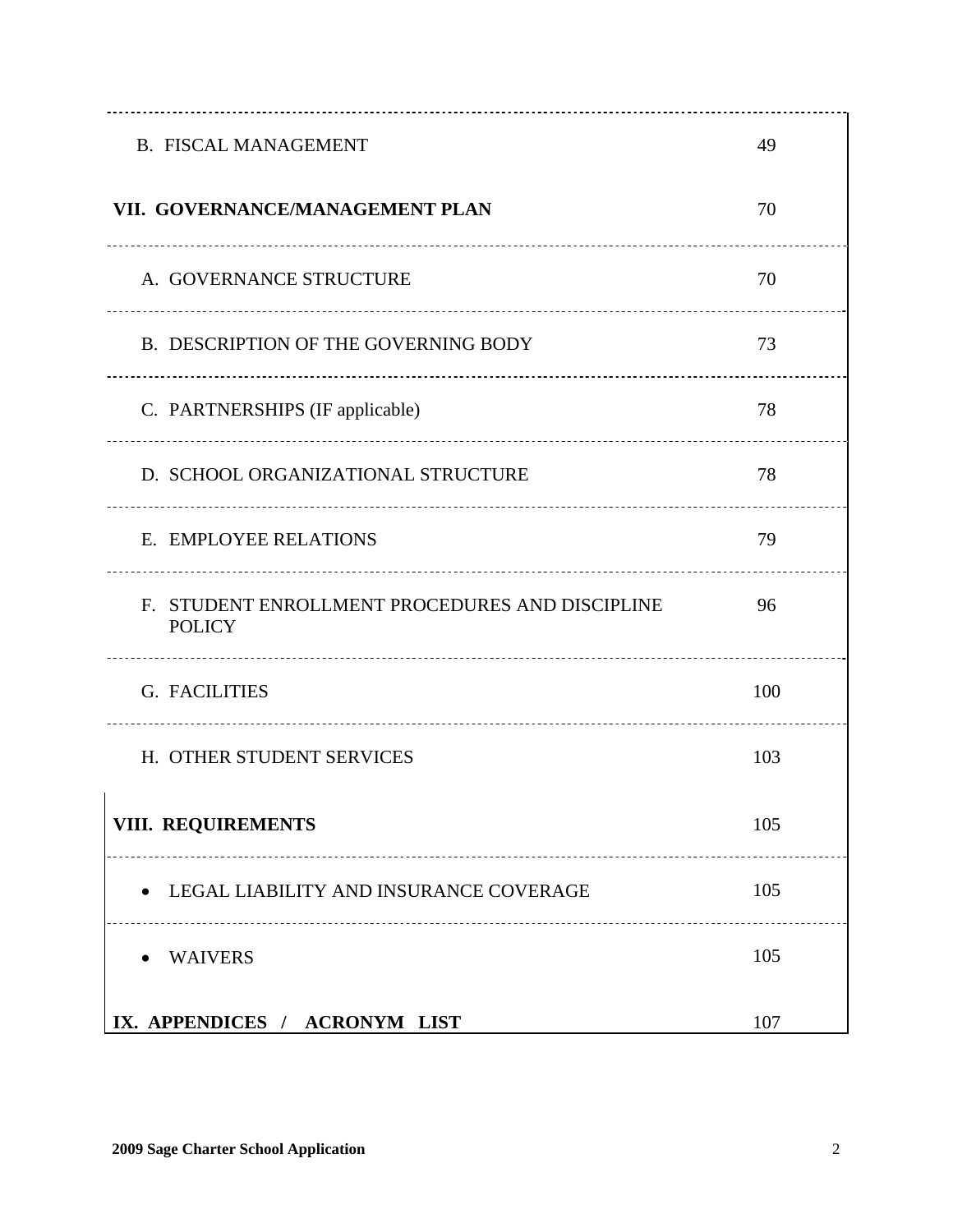# **II. APPLICATION COVER SHEET/ABSTRACT**

## **School Information:**

Name of Proposed Charter School: Sage Charter School

School Address (if known): NA

School Location: (City/Town) Albuquerque, New Mexico

School District within which the school will be located: Albuquerque Public Schools

Contact Information:

## **Primary Contact Person: Margaret Cassidy-Baca**

Address: 5801 Carmel Ave. NE

| City: Albuquerque           | <b>State: New Mexico</b><br>Zip: 87113 |
|-----------------------------|----------------------------------------|
| Daytime Tel: (505) 822-0140 | Fax: (505) 822-0140                    |
| Alternate Tel (             | E-mail: montessoriday@msn.com          |

## **Secondary Contact Person***:* **Algene Herrick**

Address 5801 Carmel Ave. NE

| City: Albuquerque            | <b>State: New Mexico</b>      | Zip: 87113 |
|------------------------------|-------------------------------|------------|
| Daytime Tel (505) 822-0140   | Fax (505) 822-0140            |            |
| Alternate Tel (505) 417-3205 | E-mail: montessoriday@msn.com |            |

#### **Partner Organizations (if applicable): NA at this time**

**Enrollment Information:** Grade span at full enrollment **K-12** Total number of students at

full enrollment **299** Please note phase-in grades.

| <b>School Year</b> |         | <b>Grade Levels</b> |           | <b>Total Projected</b><br><b>Student Enrollment</b> |
|--------------------|---------|---------------------|-----------|-----------------------------------------------------|
| <b>First Year</b>  | 2010-11 | K                   |           | 20                                                  |
|                    |         | 1 <sup>st</sup>     |           | 21                                                  |
|                    |         | 2 <sup>nd</sup>     |           | 21                                                  |
|                    |         | 3 <sup>rd</sup>     |           | 21                                                  |
|                    |         | 4 <sup>th</sup>     |           | 24                                                  |
|                    |         | 5 <sup>th</sup>     |           | 24                                                  |
|                    |         | 6 <sup>th</sup>     |           | 24                                                  |
|                    |         | 7 <sup>th</sup>     |           | 24                                                  |
|                    |         | 8 <sup>th</sup>     |           | $24 = 203$                                          |
| Second Year        | 2011-12 | $K-8$               | add $9th$ | $24 = 227$                                          |
| Third Year         | 2012-13 | $K-10^{th}$         | add10th   | $24 = 251$                                          |
| Fourth Year        | 2013-14 | $K-11^{th}$         | add11th   | $24 = 275$                                          |
| Fifth Year         | 2014-15 | $K-12^{th}$         | add12th   | $24 = 299$                                          |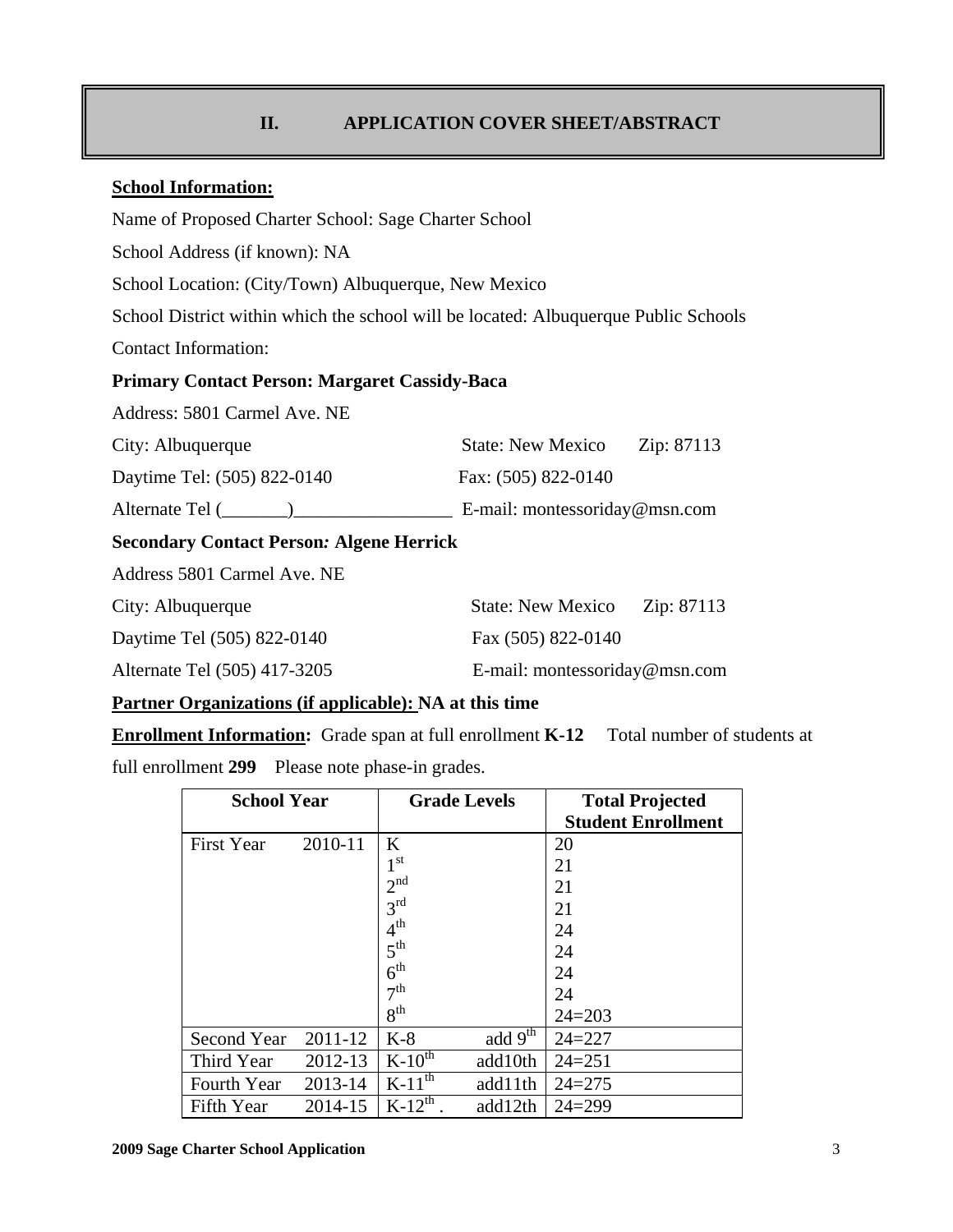#### **Abstract: Sage Charter School (SCS), a New Mexico K-12 Montessori Charter School**

**What is Montessori...**Montessori is an educational approach from birth to adulthood. The philosophy encourages exposure to diverse cultures and acquisition of respect for that diversity. Montessori schools are found worldwide, serving students from birth through high school. Montessori education is known for its comprehensive curriculum, hands-on learning materials and a philosophy geared to meeting the needs of the "whole-child." Montessori is also the most copied educational method.

This school looks to authentically and successfully utilize this educational approach. Montessori education has traditionally been reserved as a private school education. Sage Charter School would like to be Albuquerque's first K-12 charter school offering a private Montessori school education in a public school setting for no fee. We believe that by providing an authentic Montessori school, Albuquerque students will have the opportunity to make the list of successful graduates that include Ann Frank, Shirley Temple, Jeff Brazos (Amazon.com) and the "Google boys" who founded the search engine Google.

 The school's K-12 Montessori curriculum choice is completely aligned to the NM Benchmarks and Standards and Student Performance requirements. As soon as the school is approved, SCS will purchase the aligned K-12 curriculum correlation from Montessori Made Manageable, (MMM) Inc. To assist the school in its accountability to the curriculum, SCS will also purchase student monitoring cards, homework sheets, report cards and teacher lesson plan books that parallel the aligned curriculum. Before or upon the opening of school, SCS staff will be trained by MMM on the proper usage of the curriculum and teachers documentation tools.

 The authors of this charter are also collaborating with MMM to develop an electronic data collection system to work with the curriculum formatted on the Student Monitoring Form. This data collection system will be done on line by teachers and go into each student's records for processing. We understand that the new prototype will be finished soon.

The school will open with grades  $K-\overline{\delta}^{th}$  and then add one additional grade level each year to reach grade 12 in 2014. Student groupings will be in the traditional Montessori three year age spans. Because Kindergarten is traditionally the third year of Montessori preschool, the school may be applying to add pre-K after the school has been approved. The school will serve 299 New Mexico students by providing a comprehensive educational approach using the Montessori Method of education with accelerated math and science programs

 At the time of the writing of this application, Sage Charter School (SCS) is considering several location options. Ideally, we will be well-situated for easy accessibility to I-25, I-40 and public transportation. The school's ideal facilities would be designed to separately house four different levels but within enough proximity to make the grounds feel and work like a campus with shared facilities. The campus design for a small K-12 school is ideal for developing a sense of shared community and at the same time allowing enough space for each group to function independently and successfully. Because several board members have extensive experience in school design and land development projects, the board feels confident they can develop a suitable property for the school. Other board members have knowledge and expertise in administration, finance, grant writing and K-12 Montessori education to oversee the running of the school.

 The Sage Charter School board is pleased to present this charter application to the New Mexico Public Education Department (NMPED). The board is dedicated, experienced and has the ability to provide the community with an authentic, first class, K-12, Montessori academy.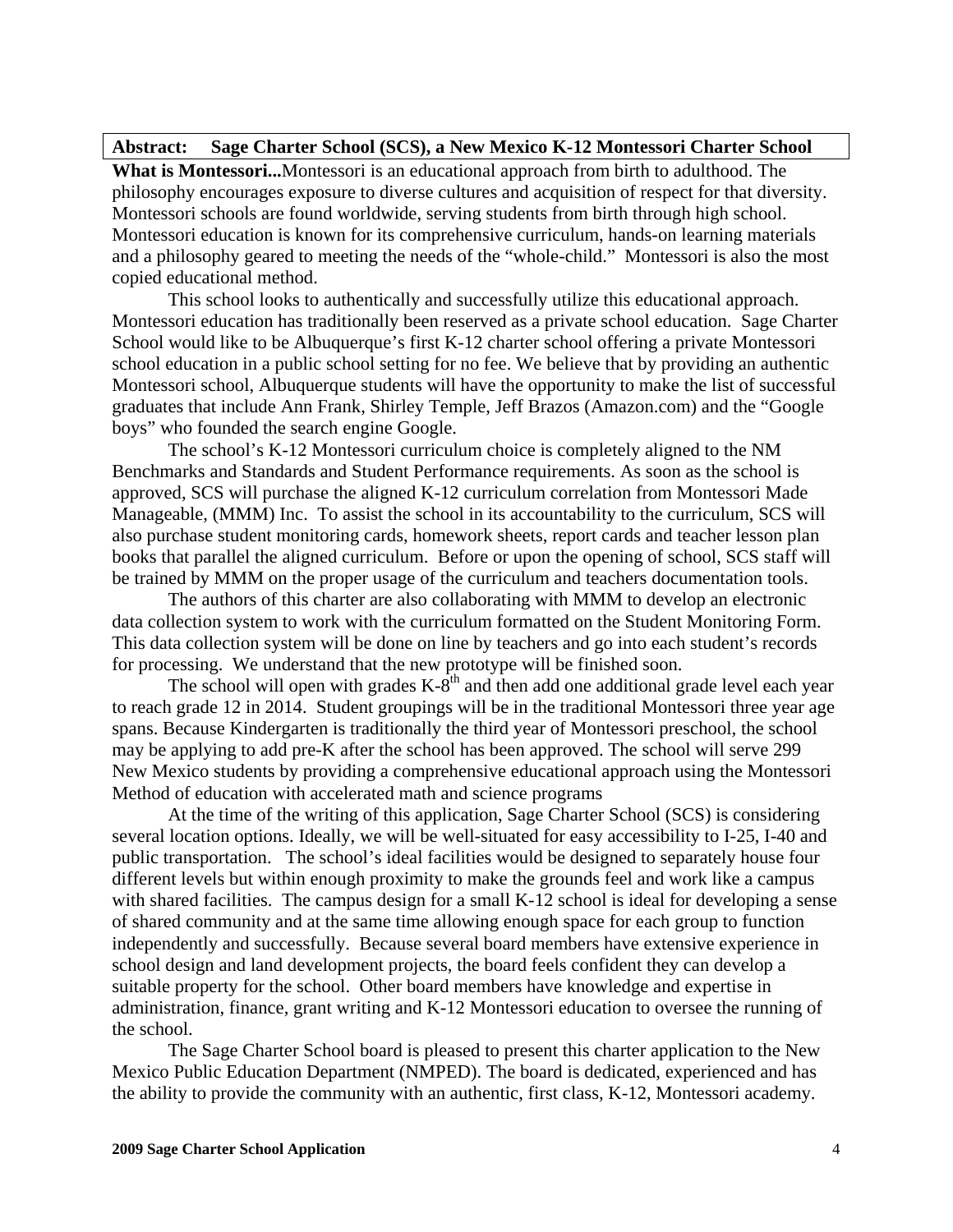# **III. STATEMENTS OF ASSURANCES**

## STATE OF NEW MEXICO )

## $\overline{\phantom{a}}$ COUNTY OF ) PDF FILE NUMBER III FOR SIGNED

- I, \_\_\_\_\_\_\_\_\_\_\_\_\_\_\_\_\_\_\_\_\_\_\_\_\_\_\_\_\_, after being duly sworn, state as follows:
- 1. My name is Algene Elizabeth Herrick and I reside in Albuquerque, NM.
- 2. I am the authorized representative of the governing body, or applicant group, for the Sage Charter School to be located in NE Heights of Albuquerque, I certify that, if awarded a charter:
	- 1. The SAGE CHARTER SCHOOL's admission process shall not discriminate against anyone regarding race, gender, national origin, color, ability level, or age.
	- 2. If more students apply than can be accommodated, The SAGE CHARTER SCHOOL shall admit students on the basis of a lottery.
	- 3. The SAGE CHARTER SCHOOL's admission processes shall be in compliance with Section 22-8B-4.1 NMSA 1978.
	- 4. The SAGE CHARTER SCHOOL shall be a nonsectarian, non-religious, and nonhome-based public school.
	- 5. Except as otherwise provided in the Public School Code, The SAGE CHARTER SCHOOL shall not charge tuition or have admission requirements.
	- 6. The SAGE CHARTER SCHOOL shall comply with all state and federal health and safety requirements applicable to public schools, including those health and safety codes relating to educational building occupancy.
	- 7. The governing body shall not contract with a for-profit entity for the management of The SAGE CHARTER SCHOOL.
	- 8. The SAGE CHARTER SCHOOL shall comply with all applicable state and federal laws and rules related to providing special education services.
	- 9. The SAGE CHARTER SCHOOL shall avoid apparent and actual conflicts of interest when administering grants and entering into contracts for equipment and services.
	- 10. The SAGE CHARTER SCHOOL shall comply with conflict of interest provisions identified in the New Mexico Procurement Code, Section 13-1-128 et seq. NMSA 1978 and the Prohibited Sales Act, Section 22-21-1 et seq. NMSA 1978; and the federal regulations at 34 CFR 75.525 and 80.36.
	- 11. The SAGE CHARTER SCHOOL shall ensure that criminal background checks are conducted on all employees in accordance with Section 22-10A-5 NMSA 1978.
	- 12. The SAGE CHARTER SCHOOL shall develop written procurement procedures and conduct all procurement transactions in a manner that provides open and fair competition.
	- 13. The SAGE CHARTER SCHOOL shall comply with the Age Discrimination Act of 1975, Title VI of the Civil Rights Act of 1964, Title IX of the Education Amendments of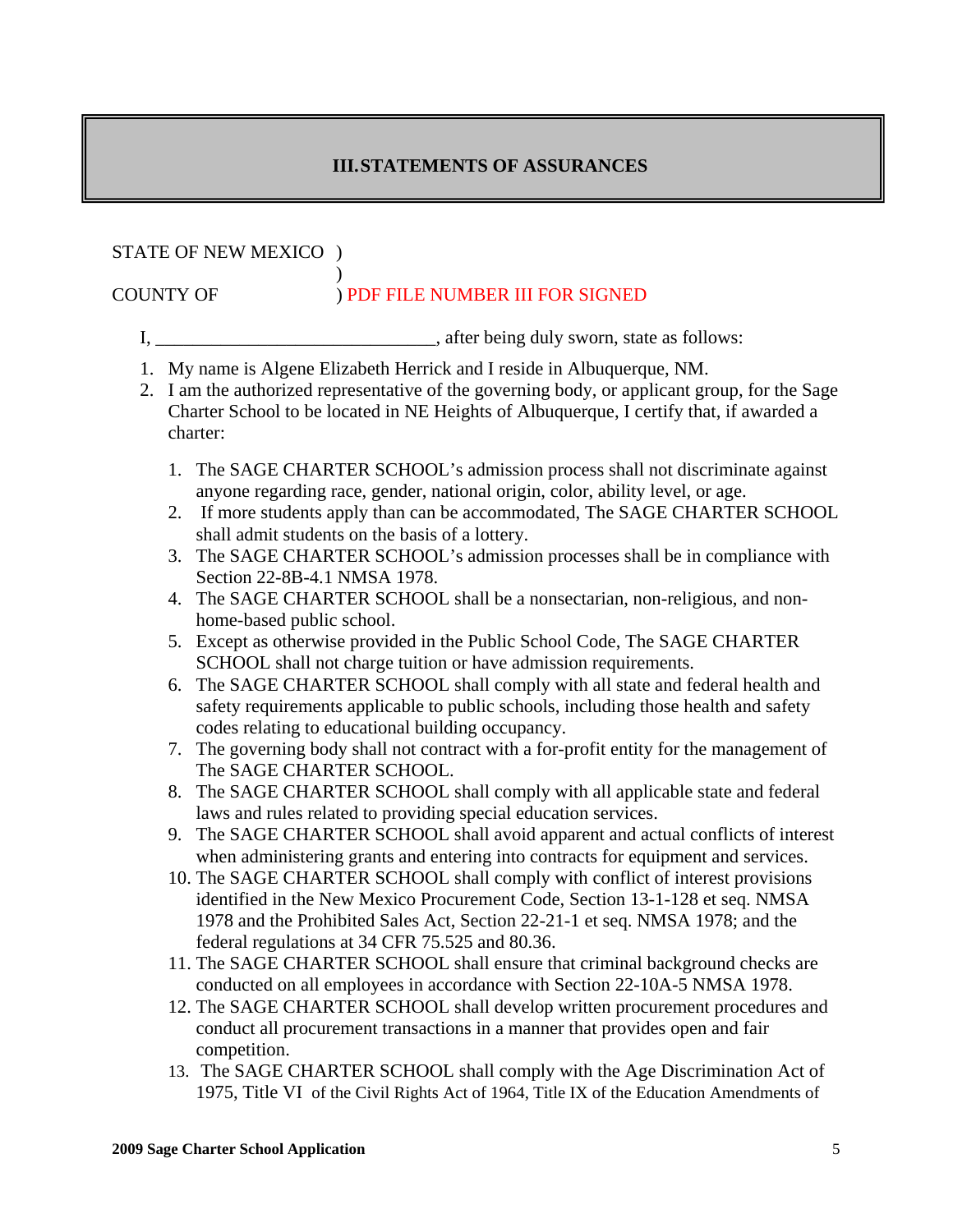1972, Section 504 of the Rehabilitation Act of 1973, and part B of the Individuals with Disabilities Education Act;

- 14. of the Civil Rights Act of 1964, Title IX of the Education Amendments of 1972, Section 504 of the Rehabilitation Act of 1973, and part B of the Individuals with Disabilities Education Act;
- 15. The SAGE CHARTER SCHOOL shall provide equitable access to and participation in its federally assisted program for students, teachers, and other program beneficiaries with special needs.
- 16. The SAGE CHARTER SCHOOL shall be economically sound and the fiscal management shall comply with all applicable federal and state laws, regulations and rules relative to fiscal procedures.
- 17. The SAGE CHARTER SCHOOL shall provide to the Public Education Commission by the sooner of the end of the planning year or within ten (10) days of receipt of any federal or state stimulus funds a detailed plan indicating how the SAGE CHARTER SCHOOL will manage its fiscal responsibilities, the plan will include a description of the internal control procedures that the charter school will utilize to safeguard assets, segregate its payroll and other check disbursement duties, provide reliable financial information, promote operational efficiency, and ensure compliance with all applicable federal statutes and regulations and state statutes and rules relative to fiscal procedures.
- 18. Meetings of the SAGE CHARTER SCHOOL Governing Body shall comply with the New Mexico Open Meetings Act, Sections 10-15-1 et seq., NMSA 1978.
- 19. The SAGE CHARTER SCHOOL shall adopt policies and procedures of the governing body, that address governance, relationship to staff, professional development, the role of the governing body in policy-making, personnel decisions, budgeting, and operation of the school, including how decisions will be made.
- 20. The Governing Body or head administrator of the SAGE CHARTER SCHOOL shall recognize and work with employee labor representatives, if any.
- 21. The SAGE CHARTER SCHOOL shall produce a certificate of occupancy prior to opening a facility for use as a school; the facility shall meet all applicable federal and state health, safety and code requirements and be suitable for use as a school.
- 22. The SAGE CHARTER SCHOOL shall develop and maintain a plan for addressing code, accessibility, health and safety requirements as well as operation, maintenance and repair of any facility it seeks to use as a school.
- 23. The SAGE CHARTER SCHOOL shall develop personnel policies that comply with all applicable federal and state labor laws, regulations and rules implementing them and shall submit the policies to the Public Education Department for comment prior to the hiring of any employees.

I hereby certify that the information submitted in this application for a charter is true to the best of my knowledge and belief. I understand that I am the authorized representative of the applicant group, or the governing body, of this charter school.

*[Signatures required on next page]*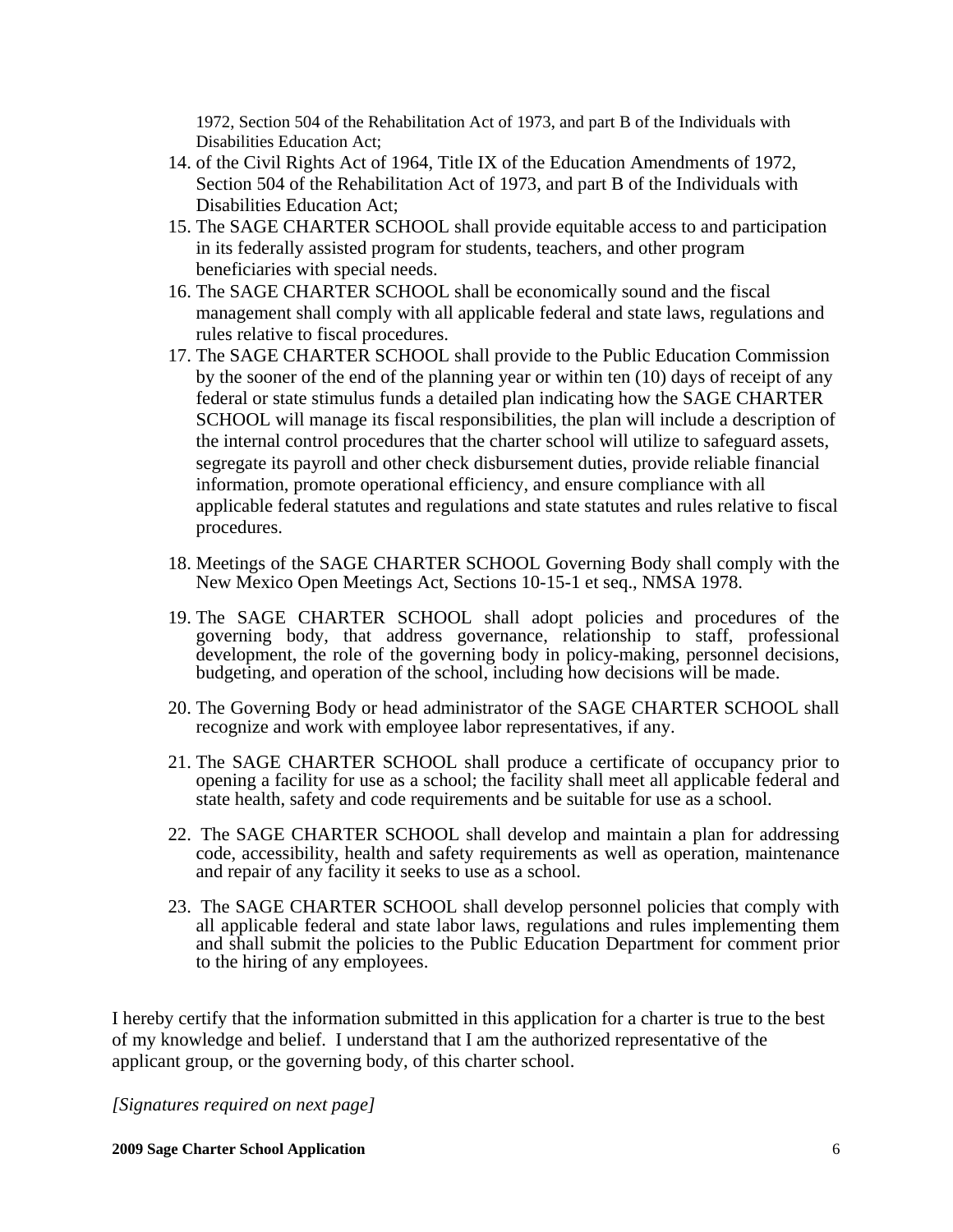| [Signature]                                  |     | Date                                                       |
|----------------------------------------------|-----|------------------------------------------------------------|
|                                              |     | , representative of the applicant group, or governing body |
| member, of the proposed Sage Charter School. |     |                                                            |
|                                              |     |                                                            |
| [Notary Seal:]                               |     |                                                            |
| [signature of Notary]                        |     |                                                            |
| [typed name of Notary]                       |     |                                                            |
| <b>NOTARY PUBLIC</b>                         |     |                                                            |
| My commission expires:                       | .20 |                                                            |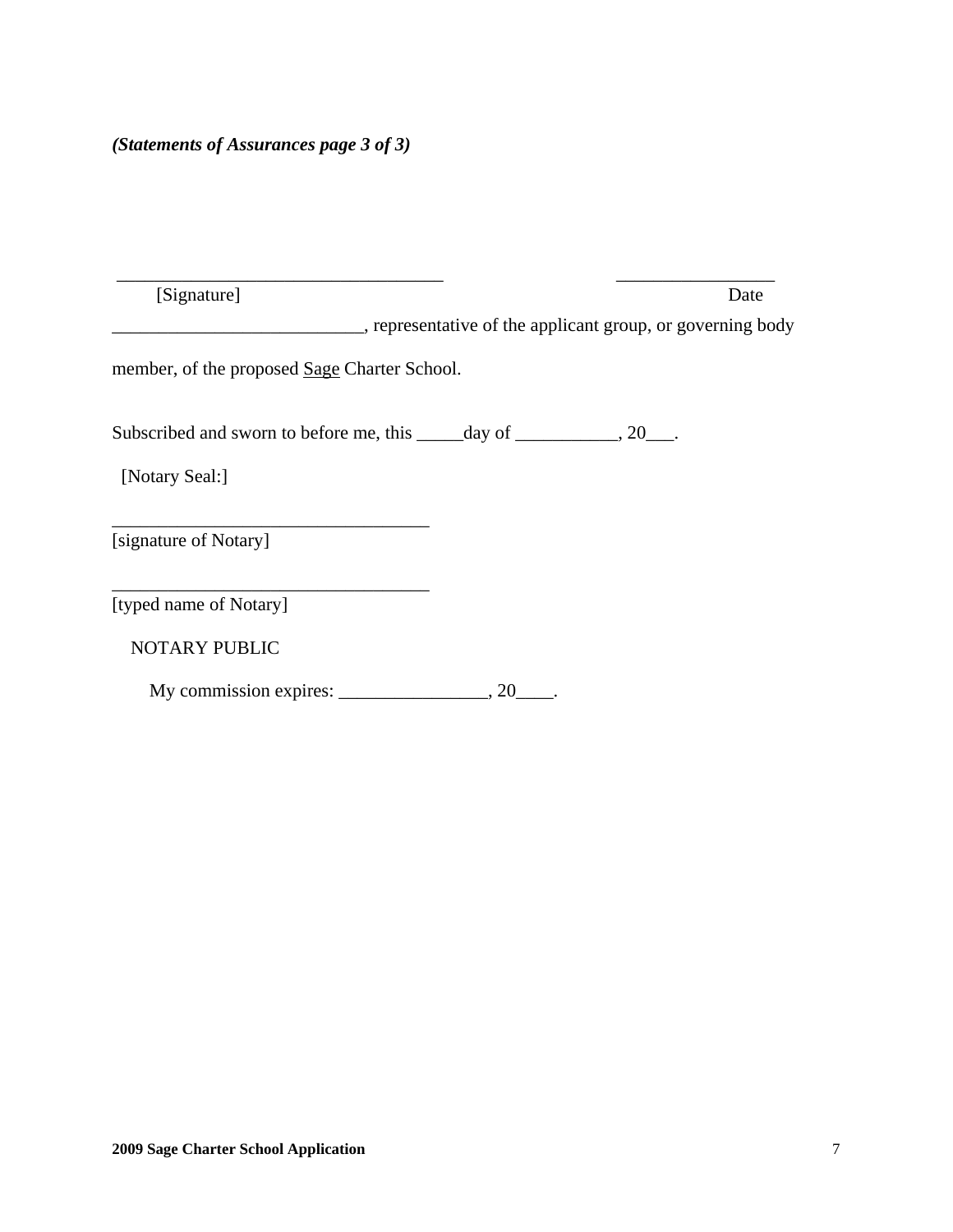# **IV. CHARTER SCHOOL MISSION AND STATEMENT OF NEED**

#### **IV. Mission Statement**

The mission of the Sage Charter School (SCS) is to provide a free K-12 Montessori education for students of all abilities and backgrounds wherein each student will develop a set of skills and abilities to successfully meet their educational goals and life long fulfillments as productive citizens and members of a global community*.* 

#### **IV.1. The school will know that it is achieving its mission by the following**

The SCS will utilize various assessments and feedback methods to determine whether the stated mission is being achieved.

- Entering students will be given general assessments in reading and math to help determine ability and placement.
- Students are required by the state of New Mexico to take the Standards Based Assessments tests (SBA) at the 6th, 7th, 8th, 9th, and 11th grade levels.
- Annual Yearly Progress (AYP) will be achieved showing student ability to master these standards. Recent data reports less than 50% of NM schools meet AYP.
- The advanced Montessori curriculum will strengthen the state data by achieving greater student participation and SBA scores in all testing populations.
- In addition to Montessori classroom assessments, students experience daily feedback (loops) with the use of the classroom materials, upper level teachers use short cycle (formative) assessments which allow students, frequent opportunities for selfreflection and improved learning.
- End of semester tests will be given in all subject areas in the upper grades for the assignment of high school credits. All high school students must pass the New Mexico High School Competency Exam before graduating, which can be taken in 10th, 11th, and 12th grade.
- Upper grade students will take the pre-ACT (PLAN), pre-SAT (SAT) and be encouraged to take the ACT and SAT at the appropriate times in preparation for college entrance requirements. They will also be encouraged to take all Advanced Placement (AP) examinations that correspond with their course work.
- The granting of college credit for AP exams will guide SCS in assuring the school's mission of producing motivated learners is being met.
- SCS graduates will not only access the state's best college system but also many of the world's leading universities. Acceptance rates in these colleges and universities will also serve as a measure success in preparing students for real-world success.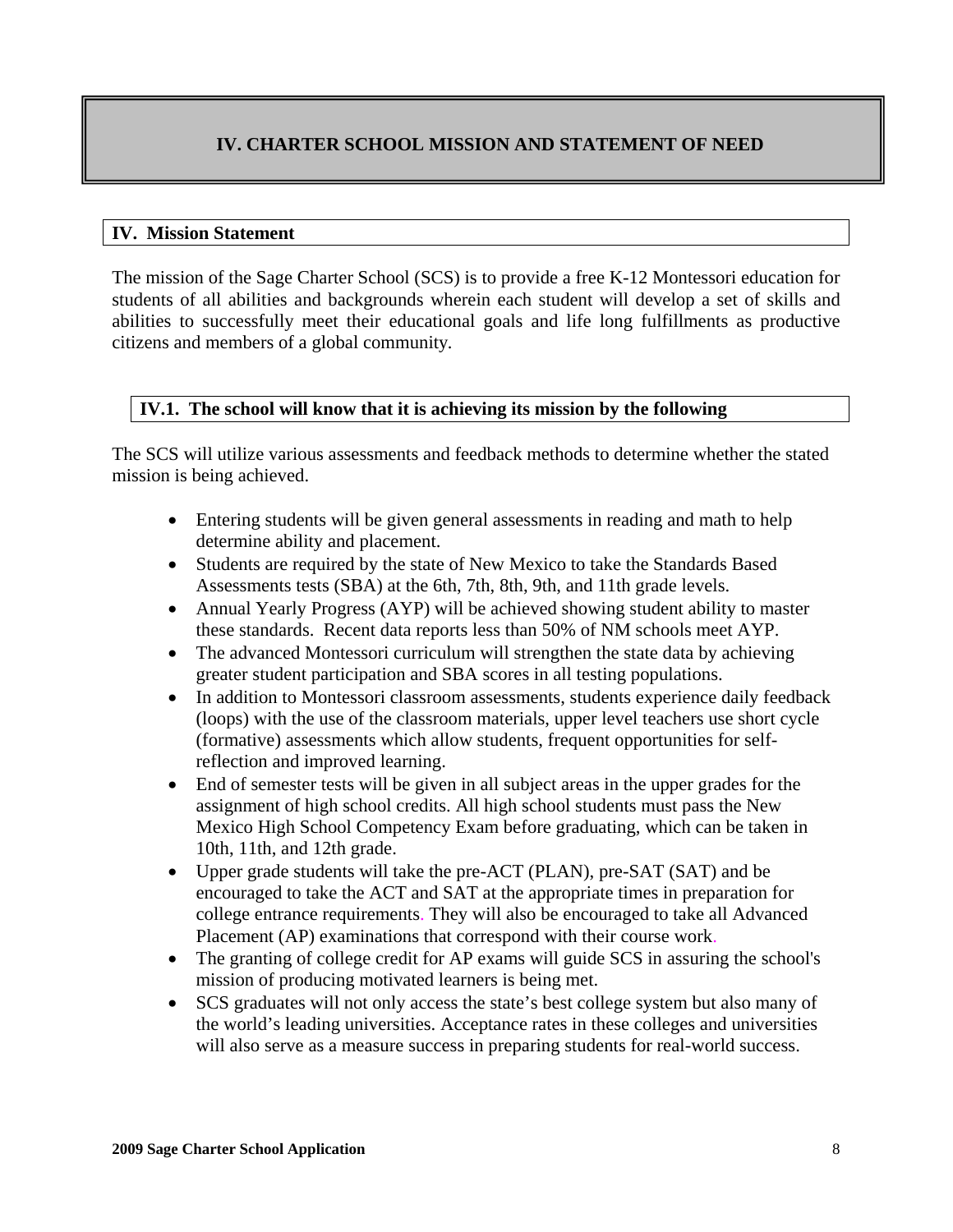- In addition to traditional methods of assessment, steady growth in overall enrollment each year will indicate success.
- Open avenues of communication and feedback from parents, students and community members as how SCS might better serve its students, parents and community in meeting the school's mission.
- Professional development (PD) will also be a vital component in ongoing assessment to demonstrate how successfully SCS leadership interacts with its students in providing a complete Montessori curriculum for every grade with competently trained Montessori staff.
- PD will also serve as an ongoing form of assessment to measure student achievement and to assure the school community that the SCS Montessori curriculum, philosophy and practices follow state requirements and standards.

## **A. Dual Vision**

Dr. Montessori was a Renaissance woman whose vision for peace moved her to create a better world by educating children to meet the best of their human potential.

Likewise, our vision is to:

 1. produce students who become Renaissance learners and through the holistic curriculum develop an appreciation for their place in the universe. Our graduates will be a diverse group, sensitive to the human condition, broadly educated and technically prepared to succeed in the  $21<sup>st</sup>$  century.

- 2. offer students an authentic Montessori education, meeting their needs as learners, and developing skills for life so that as graduates they can access any type of post secondary opportunity whether it be employment, college or a technical school. Upon graduating each student will have:
	- A clearly demonstrated set of academic skills as defined by NMPED Requirements
	- Experience in community service
	- A clear awareness of their rights and responsibilities as citizens
	- A personal development plan for the years beyond our school

## **B. Point of View**

The school adheres to the point of view that intelligence is not rare and that self-realization is the foundation for all future fulfillments.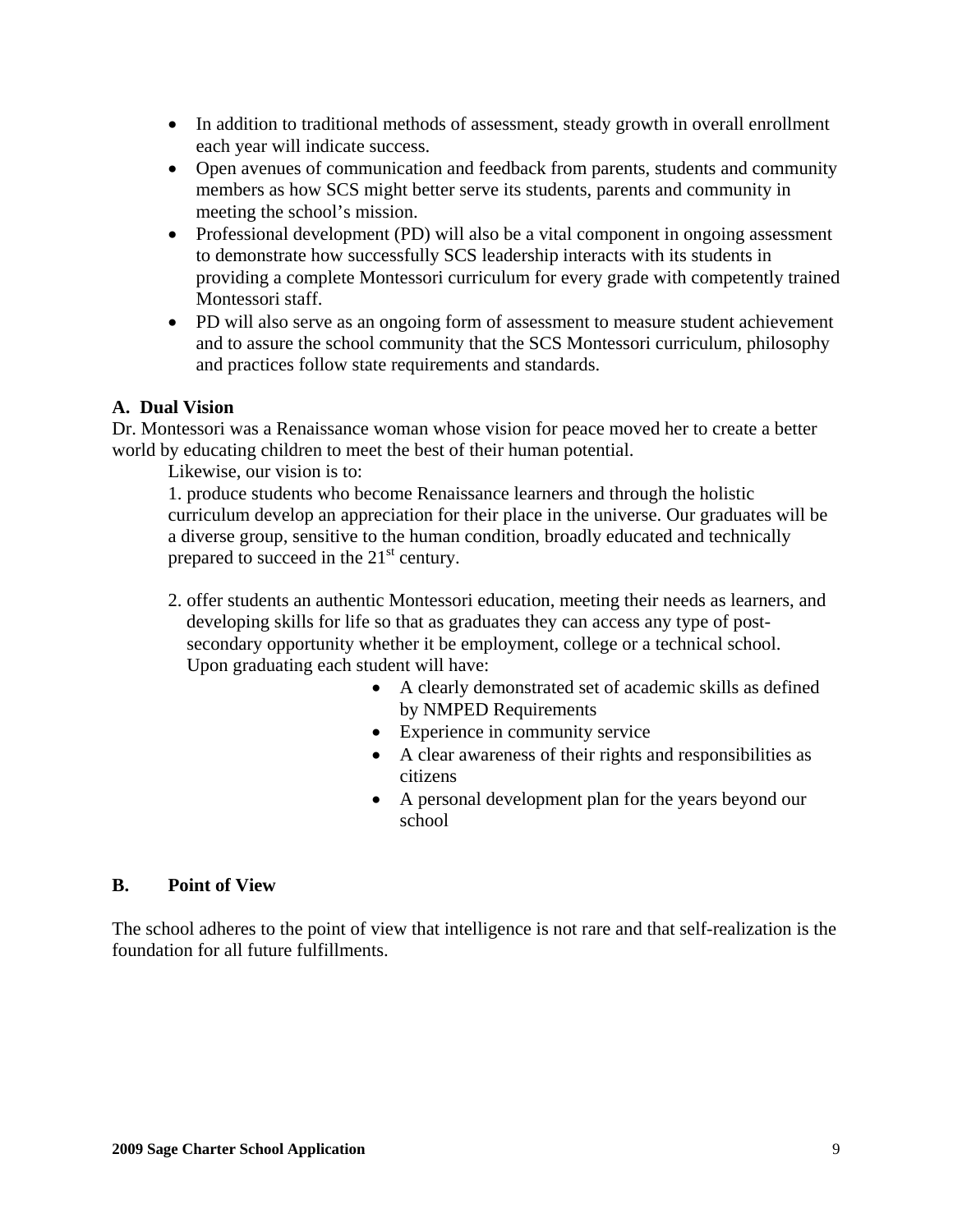#### **IV.2 Statement of Need**

Since the 1960's, testing, research, polls and public opinion has shown that the student achievement gap is widening. Despite repeated warnings by experts about "Schools that Fail" and the "A Nation at Risk" report, Aaron Pallas' 1989 research study found nearly 40% of all students were still "at risk" of failing. He found at risk students not just in poverty areas and specific ethnic locals, but also over an even broader range of circumstances.

 Fortunately, with all the research on failure, came data as to what schools needed to be successful. A 2008 research forum on mid-high school improvement found the one common thread in each success story was "that student success was directly related to a school's atmosphere of success."<sup>1</sup> Montessori schools and Montessori education fit this factor.

 Montessori's three-year age span groupings provide a developmentally appropriate "atmosphere of success" within each classroom. Preschool classrooms contain ages 3 through 6, this includes Kindergarten. Lower elementary, grades 1-3, contain ages 6-9. Notice the crossover of age 6. This important success factor is discussed further in the application. Mixed age groupings continue into  $4^{\text{th}}$  -6<sup>th</sup> grade upper elementary,  $7^{\text{th}}$  -9<sup>th</sup> grade mid-school and  $10^{\text{th}}$  -12<sup>th</sup> grade high school. Preschool through elementary classrooms are equipped with shelves full of beautiful hands-on materials that are designed to meet the interest of the child and teach critical concepts from the curriculum.  $7-9<sup>th</sup>$  grade and  $10<sup>th</sup>-12<sup>th</sup>$  grade level classrooms provide classroom spaces that are designed for seminar discussions, researching, science studies, and outdoor spaces for plant, animal and environmental studies. Dr. Montessori considered students age 12-18 as adolescents. Adolescent studies take the students into their communities to learn first hand about technology and society and how it functions. History is the thread that links student studies in science, math, ecology, great literature, the arts, government, business, religion, philosophy and human development. Students are taught study skills, time management, everyday living skills, and a character education built on respect. Students work at their own pace, but within required time frames to meet state requirements.

 J. McVicker Hunt has written that Montessori has come the closest to solving the "match" in Education. (Hunt 1968) He explains the "match" concept as placing the level of presentation to the child at the child's developmental and skill level for optimal learning and success. It is no wonder that Montessori education is the most widely researched, $2$  fastest growing educational method in the world. Collected data presents solid evidence that the method is successful for all children including children at risk. $3$ 

 Under the leadership and guidance of an experienced, Montessori trained Principal, SCS will be vigilant in its follow-through with the delivery of the Montessori curriculum and record keeping data of student success during this first five-year contract. Just as Dr. Montessori studied her research data on children to develop "a plan for student success," SCS must and will follow the school's aligned curriculum and collect data to design "a plan for each student's success" in the Sage Charter School.

 $\overline{a}$ 

<sup>&</sup>lt;sup>1</sup> Center for Social Organization of Schools forum January 2008 Improving the Transition from Middle Grades to High Schools: The Role of Early Warning Indicators

<sup>&</sup>lt;sup>2</sup> Lillard, Angeline Stoll "<u>Montessori: The Science Behind the Genius</u>" 2005<br><sup>3</sup> Biskering, Joues S, M A (A M S, Montessori Anglied to Children at High B

<sup>&</sup>lt;sup>3</sup> Pickering, Joyce S. M.A. / A.M.S. Montessori Applied to Children at High Risk, Appendix J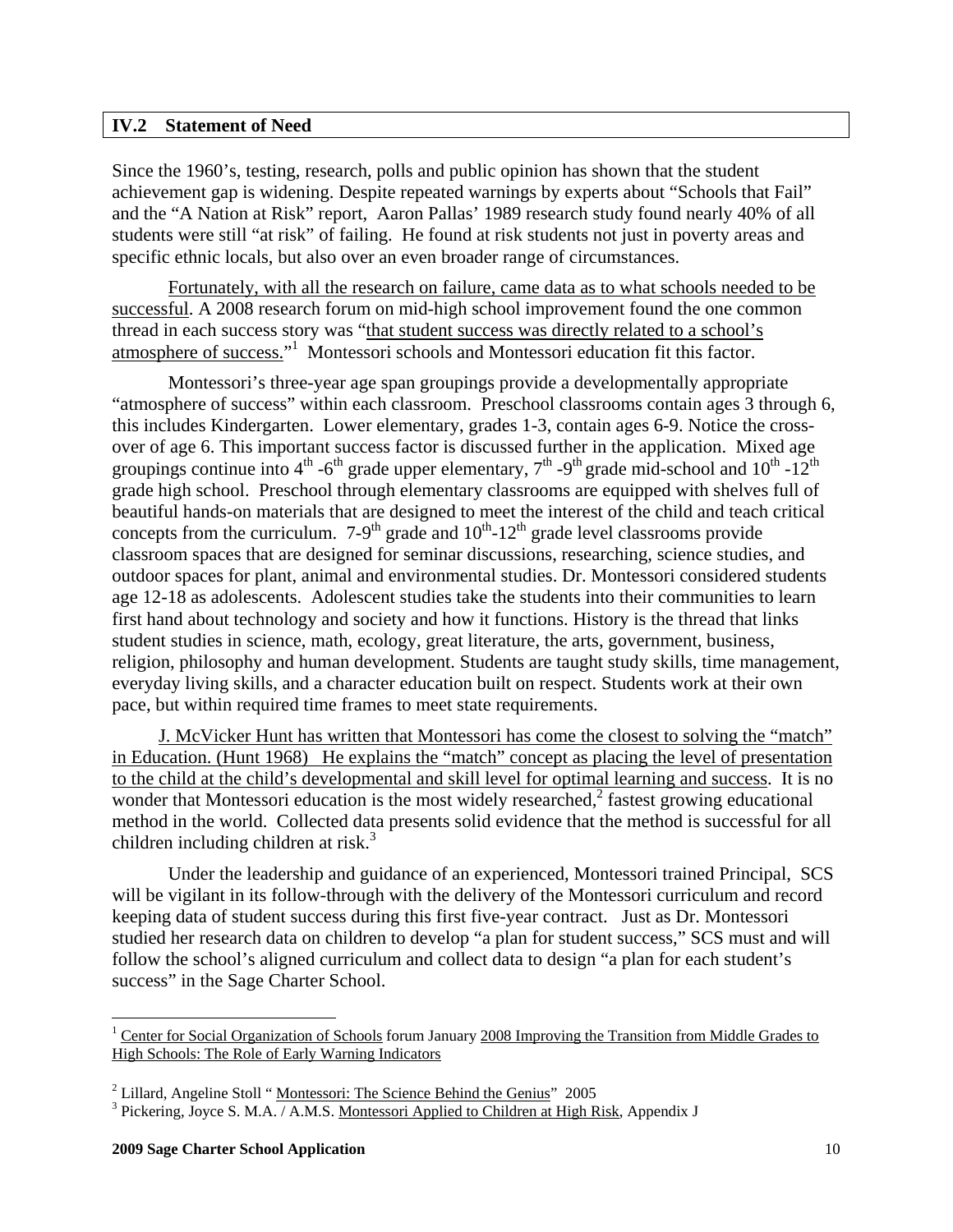# **V. EDUCATIONAL PLAN**

# **V. A. CURRICULUM FRAMEWORK**

## **V. A. 1. Philosophy and Approach to Instruction**

**Montessori educational philosophy is based on the extensive research** of Dr. Maria Montessori. Her research on "the natural needs and tendencies" of children and her knowledge of the Planes of Human Development led her to create an educational philosophy and approach designed to meet the learning needs of children at each plane of development.

 Through observation of preschool and elementary children's play, Dr. Montessori saw that the "hand" was the tool for learning. She saw that children "needed to touch to learn." Dr. Montessori's understanding of the child's needs led her to develop an extensive curriculum with unique hands-on learning materials to direct and support learning. The success of Dr. Montessori's "hands on materials" also popularized the "constructivist theory of education" that is so popular today. Montessori learning allows students to be actively engaged in meaningful, concrete experiences from K-12, particularly in math and sciences. Montessori learning

- is a process of invention where students construct their own knowledge and become intrinsically motivated to learn.
- uses aligned curricula (as stated in section V.A.3) customized to student's prior knowledge and emphasizes hands-on problem solving connections between previously learned facts and new understandings.

 Montessori teachers tailor their teaching strategies to student responses and encourage them to analyze, interpret, and predict information and learning direction. Beginning in the lowest grades, Montessori teachers facilitate open-ended questioning and promote dialogue among students in the same vein as a Socratic Seminar discussion. As part of the Montessori learning process, assessment will allow students to play a large role in judging their own progress.

#### **We chose this methodology based on supportive research data.**

- 1. Research from a wide range of sources supports the philosophy and success on improved student learning at all grade levels.
- 2. Research data confirms the success of "mixed-age" developmental groupings, one of the foundation blocks for the method's success.
- 3. **Montessori is one of the most researched educational systems in the world.**  In a recent publication, Montessori: The Science behind the Genius,<sup>4</sup> Prof. Angeline Stoll Lillard, Associate Professor of Psychology at the University of Virginia, presents current scientific research that provides astounding support for Dr. Montessori's ingenious alternative to meeting student needs.

<u>.</u>

<sup>&</sup>lt;sup>4</sup> Lillard, Angeline Stoll "Montessori: The Science Behind the Genius" 2005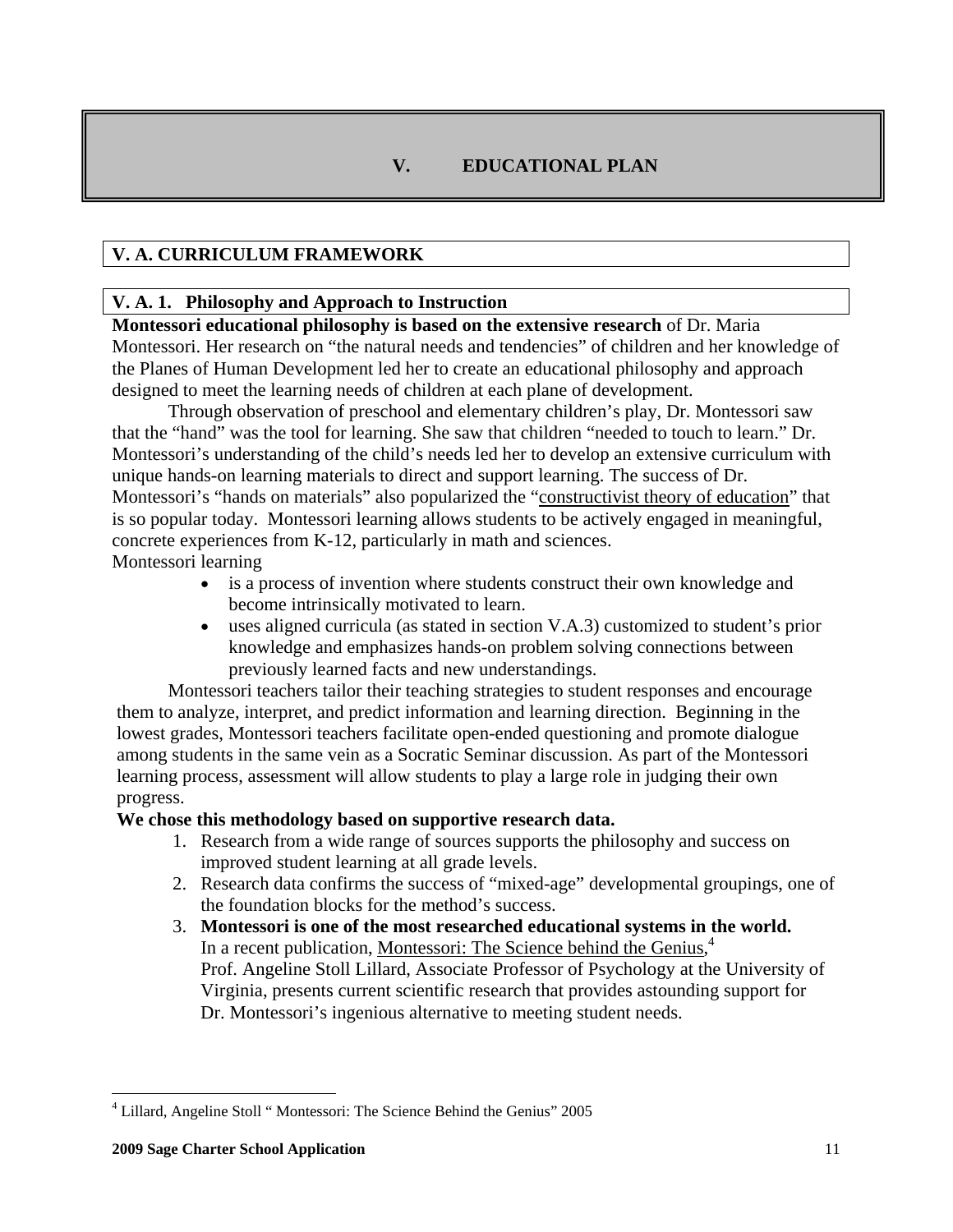**We are confident our chosen educational method is likely to result in improved student performance:**

- because research data provides positive evidence for the success of the method; and,
- the method is a scientific approach to teaching and evaluating outcomes and then making plans for continued success.

In further developing her educational method, Dr. Montessori looked at education as she looked at medicine, from a scientific prospective, "The whole is equal to the sum of its parts". To Dr. Montessori, that meant that she needed to address all the needs of a child, prescribing an education for success. Dr. Montessori's educational philosophy evolved from her data and she developed a method as the way to accomplish the desired result.

The following snapshots of philosophy and approach are arranged in terms of educational climate, structure, materials, schedule, assessment and outcomes. They provide a picture of the school to parents and prospective students while detailing specific aspects unique to Montessori**.**

## **Montessori Snapshot #1: Educational Climate K-12**

#### • **Independence and Self-discipline**

Success in school is directly tied to the degree to which students believe that they are capable and independent human beings. By allowing students to develop a meaningful degree of independence and self-discipline, Montessori sets a pattern for a lifetime of good work habits and a sense of responsibility. Students are taught to take pride in doing things for themselves carefully and well.

## • **Prepared Environment.**

This name reflects the care and attention that is given to creating a learning environment that will reinforce the children's independence and intellectual development. Students are typically found scattered around the classroom, working alone or with one or two others. They tend to become so involved in their work that visitors are immediately struck by the peaceful atmosphere.

#### • **Atmosphere of collaboration**

 In an atmosphere in which students learn at their own pace and compete only with themselves, they learn not to be afraid of making mistakes. Students quickly find few things in life come easily, and they can try again without fear of embarrassment. Competition:

 Students compete with each other every day both in class and on the playground. Dr. Montessori was never opposed to competition on principle. Her objection was to using competition to create an artificial motivation to get students to achieve*.* She believed that students must learn because they are interested, not simply to earn the highest grade in the class*.* 

 The program allows competition to evolve naturally among students, without adult interference, unless the students begin to show poor sportsmanship. The key is the student's voluntary decision to compete, rather than having it imposed by the teacher.

#### • **Groupings**

 The kindergarten curriculum format is identical to the elementary format differing only in content and classroom management. By mid-year, most kindergarteners have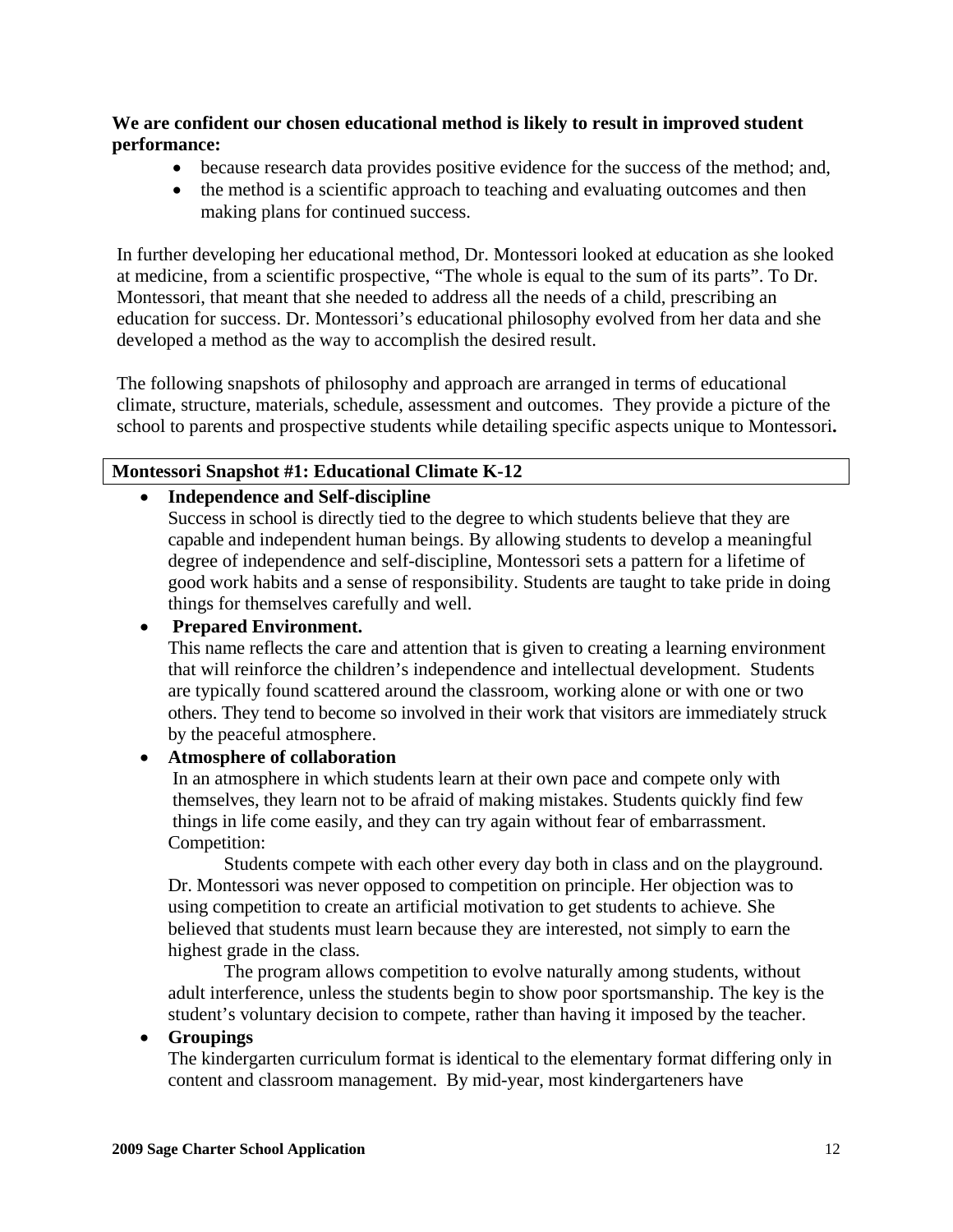transitioned into the beginning elementary curriculum. Groupings continue into mid-high  $7<sup>th</sup>$ -9<sup>th</sup> grade and senior high  $10<sup>th</sup>$ -12<sup>th</sup> grade.

# **Montessori Snapshot #2: Structure and Materials K-12**

# **1. Scientific Approach to Education**

 Dr. Montessori's medical training naturally led her to analyze student learning by the same "scientific process" she used to analyze health. By observing, researching, collecting and analyzing health data, Dr. Montessori could make recommendations for patient improvement. The same "scientific process" proved true for improved student learning. This scientific process became known as The Montessori Method.

2. **The Montessori educational approach works with student's natural needs and tendencies** making learning easier, more productive and ultimately more successful. Dr. Montessori believed that to completely satisfy the needs of the "whole child", doctors as well as teachers needed to consider the social, emotional and spiritual (moral values) aspects of human development in their work.

# **Montessori's philosophy provides**:

- multi-sensory approach
- concrete learning materials,
- a sequential, spiraling curriculum
- unique and consistent teaching
- data driven and data proven approach
- educational philosophy designed to meet the developmental needs of the student.

# **3. Elementary, ages 6-12**

## **Prepared environments set structure**

 The classroom is set up with learning materials in sequences that follow their "prescribed curriculum". Students quickly learn to find their way around the room because the order is consistent and makes sense.

## **Teachers:**

- present mainly individual and small group lessons
- present brief, efficient age appropriate presentations.
- capture attention and spark interest with key lessons for further age appropriate research.

Montessori classrooms tend to fascinate both children and their parents. They are normally bright, warm, and inviting, filled with plants, animals, art, music, and books. Classrooms are filled with interest centers of intriguing learning materials, fascinating mathematical models, maps, charts, fossils, historical artifacts, computers, scientific apparatus, perhaps a small natural-science museum, and animal specimens. As Montessori scholar, Jean Miller, states:

"The multi-age elementary classroom design aids the child in his own natural development which includes basic physical, emotional and cognitive skills necessary for functioning in his society and world and helps him gain an overview of the development of the universe, the solar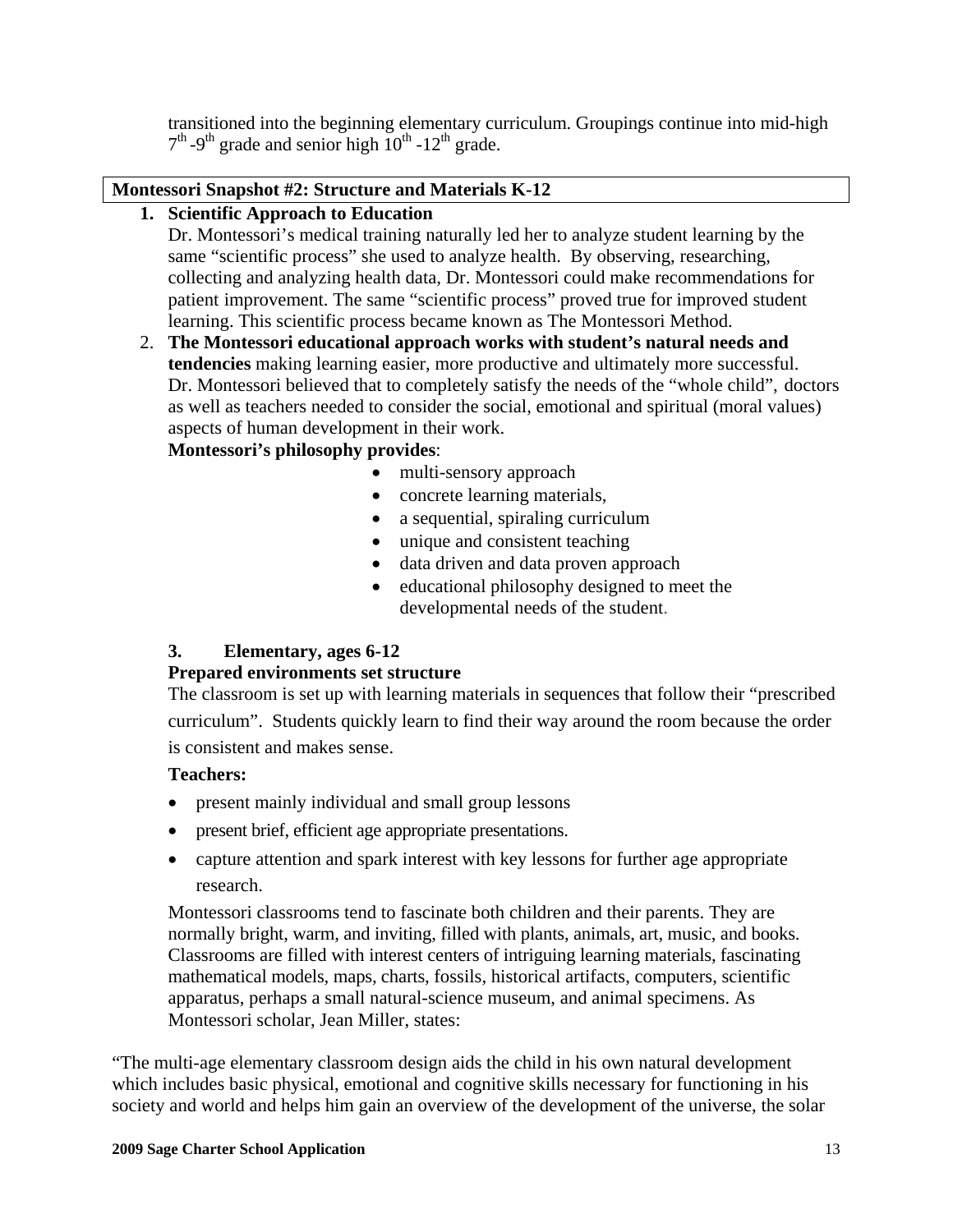system, earth, life on earth, early man, civilizations and scientific classification. This knowledge is an aid to his own natural inner development."

## **4. Adolescence, ages 12-18**

**The school design** is an integration of the current research on human development, the trends and issues in education, and the Montessori philosophy. Level expectations are geared to successfully ready students for entrance to high school, graduation and beyond. The senior high level of the program is to prepare students to meet the state standards and graduation requirements for HS. SCS will provide students the opportunity to be self-confident and gain self knowledge, to belong to a community, learn to be adaptable, to be academically competent and challenged, and to create a vision for their future.

## **The School Structure offers:**

- A learner-centered environment
- A developmentally responsive curriculum
- A teaching team of Montessori Teachers with additional adults as resources
- Parent-teacher-student partnerships
- Multi-age groupings
- Large blocks of learning time
- Peer and cross-age teaching
- Classroom areas are set up as laboratories, libraries, mini museums with hands-on materials

#### **The Early Adolescent is:**

- An active, self-directed learner
- A vital member of the class, school, city and global community
- A vital member of the teacher –student–parent team
- Responsible for keeping commitments, being honest and respectful

## **The Curriculum and Instruction Includes:**

- Interdisciplinary themes
- Learning how to learn strategies
- Personal learning mastery plans, coaching and exploratory activities
- Long–term cooperative learning projects, sense of community and social interaction with peers
- Meaningful and challenging work
- Activities for self-expression, self-knowledge
- Activities to foster interdependence
- School and community service projects
- Activities that allow work with and on the land

# **7th -12th grade Teachers:**

- facilitate learning
- consult with students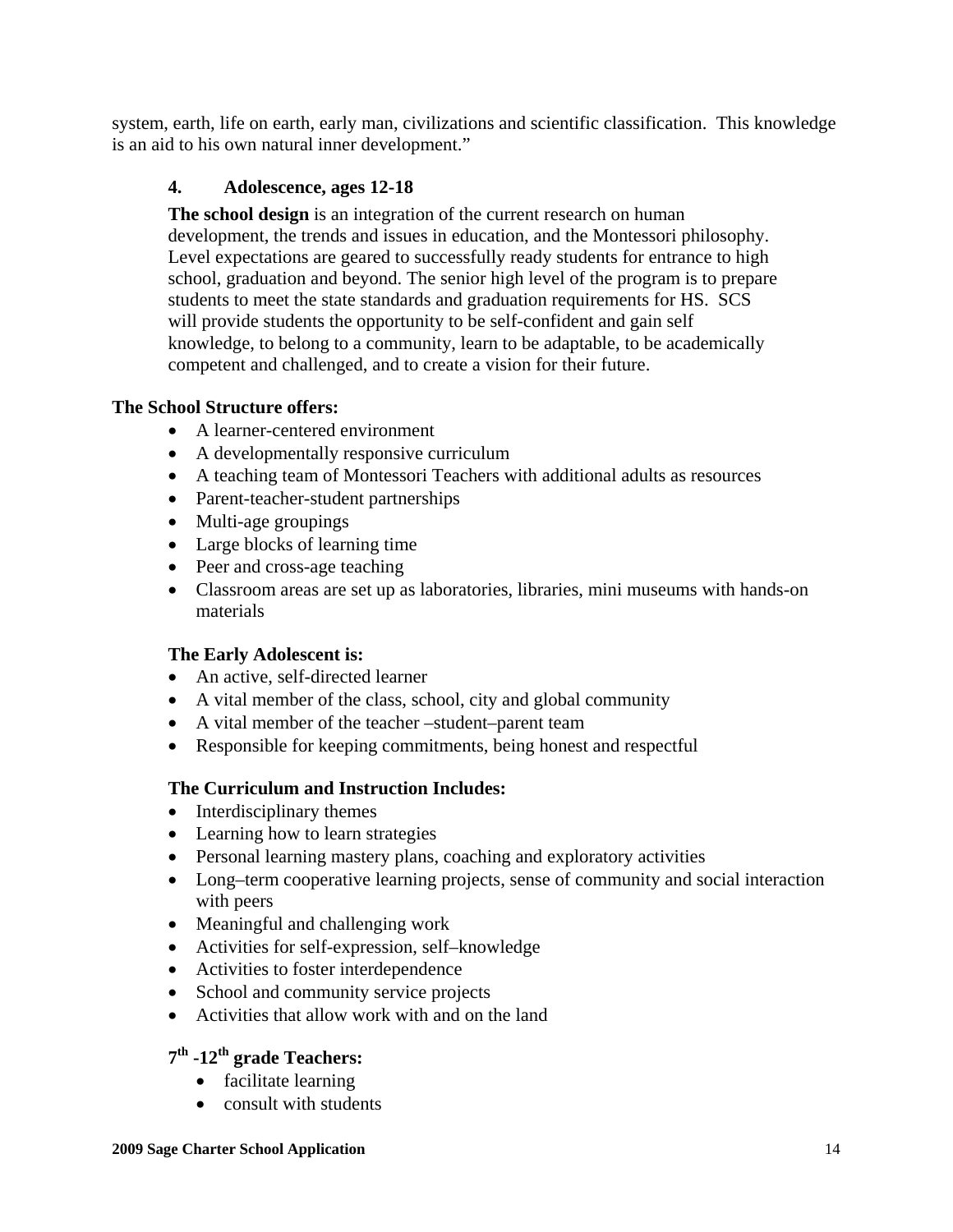- create a positive climate for learning
- communicate with parents
- serve as community role models.
- provide more in depth lessons, tying subject matter together,
- encourage student research, discussion and opinion

# **7th -12 th grade Teacher Expectations include development of**:

- spirit and imagination;
- independence and self-esteem;
- respect, honesty, and integrity; and,
- observation, questioning and exploration of independent ideas.

## **5. Mixed –Age Grouping Advantages**

One of the obstacles in education for many students is that each year they must start "each year" with a new teacher and classmates. Then just as the classroom is becoming a working community, the school year is over. The advantage of mixed age groupings is that students move with one teacher or group of teachers for a three-year period. This enables students to pick up where they left off in June, and immediate move forward in the curriculum and progress the first week in the new school year. No time is lost! The classroom community grows stronger and the school's core values of peace, integrity, community and tolerance become meaningful experiences not just mere words.

## **Montessori Snapshot #3: Schedule K-12**

 The overall picture is to help the student develop into the successful adult they want to become. This requires knowledge of human development on the part of the teacher and an educational methodology that is designed with the student's development in mind. From there, we organize curriculum into time frames that can be successfully managed.  **There are schedules for all levels in the classroom**.

## **Student time management**

- **Elementary** students have daily or weekly contracts within the school year
- **Mid-high and High School** students have daily, weekly and semester expectations where in they learn time management. Students learn to make their own work schedules.

#### **Classroom daily schedules**

- **Elementary**: circle, lessons & work-time, lunch, work or special activity, closing circle, field trips and guest speakers.
- **Mid-High and High School**: daily group meeting followed by breakout into "pods." Pod groups are divided by ages 12-15 and 15-18. Each pod stays together throughout the daily schedule including lunch, work time/activities, planned community service projects, etc.

#### **Montessori Snapshot #4: Assessment K-12**

**Assessment and evaluation** is made by:

• reviewing data from required testing;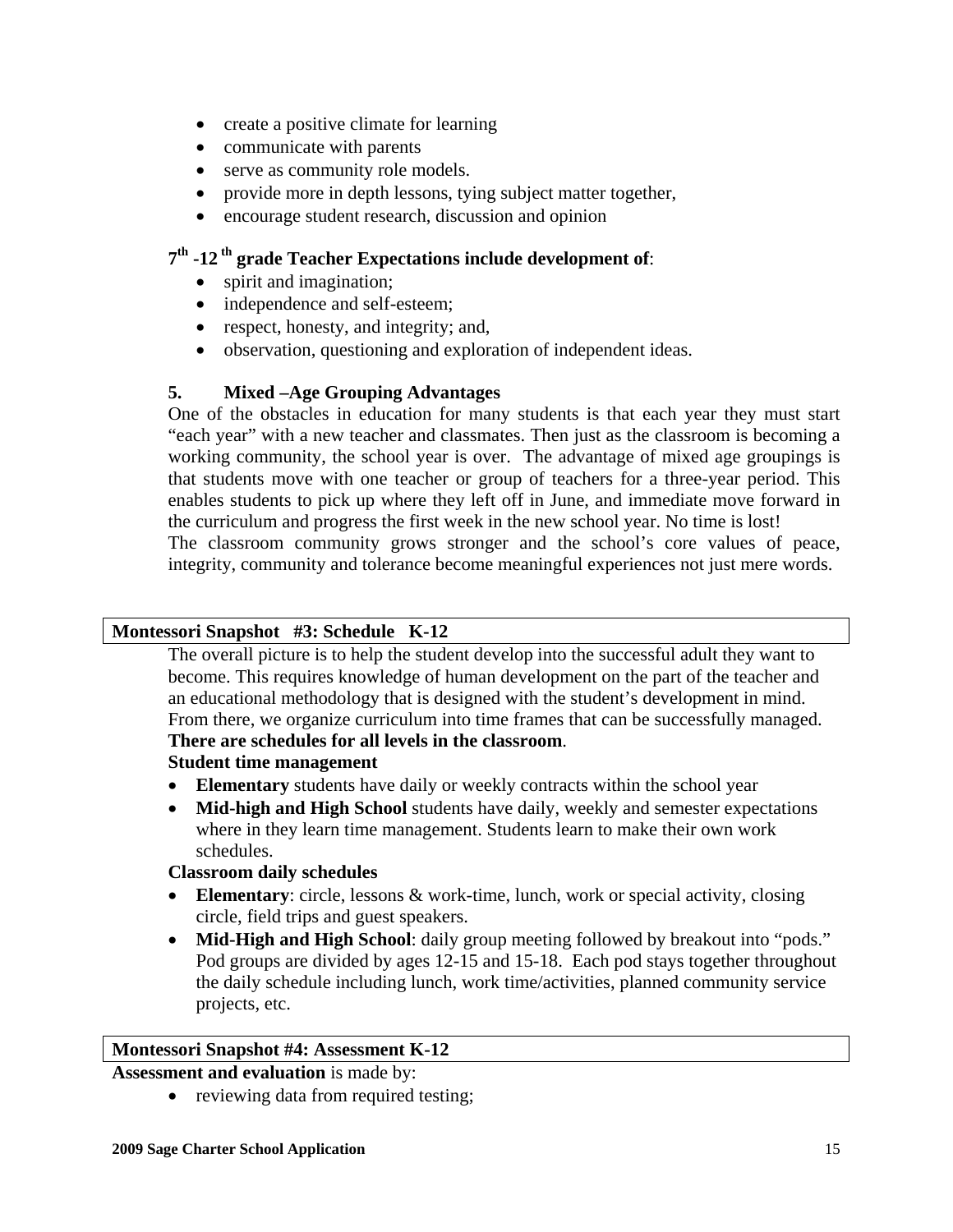- designing student improvements plans based on data; and,
- daily, weekly and monthly progress evaluated by pre and post testing.

**Pre and post testing** also occurs within the **K-6 framework** of the Montessori 3-part lesson format described below.

 Teacher presents lesson to student; Students repeat the lesson; Students solve other problems with the same method; Students check their own work with teacher supervision and direction.

In the beginning of the year, each student is pre-tested for placement in each curriculum area. Pre and post testing also continues through the year for each new concept presented.

**Post testing is the third step of each Montessori lesson/work**. Post testing is the evaluation of student understanding.

#### **Measurable Outcomes**

Students will:

- demonstrate mastery
- create and solve problems
- help and work with others
- participate as evaluators of their own progress
- participate in setting their goals
- meet or exceed grade level expectations.

See mission statement, page 8 for testing requirements

#### **Additional Testing**:

Supplemental traditional materials

#### **Montessori Snapshot #5: Measuring the outcomes K-12**

Success is measured by:

- Achievement based on and adhering to No Child Left Behind (NCLB).
- Achievement on New Mexico Student Achievement Tests
- Meeting or exceeding AYP
- Success on Individual Education Plan (IEP)
- High school graduation testing results as defined in the school mission
- Achievement in the Montessori Curriculum according to the Method's Standards
- Evaluating progress of meeting the school mission statement expectations

#### **Montessori Snapshot #5: Additional Outcomes K-12**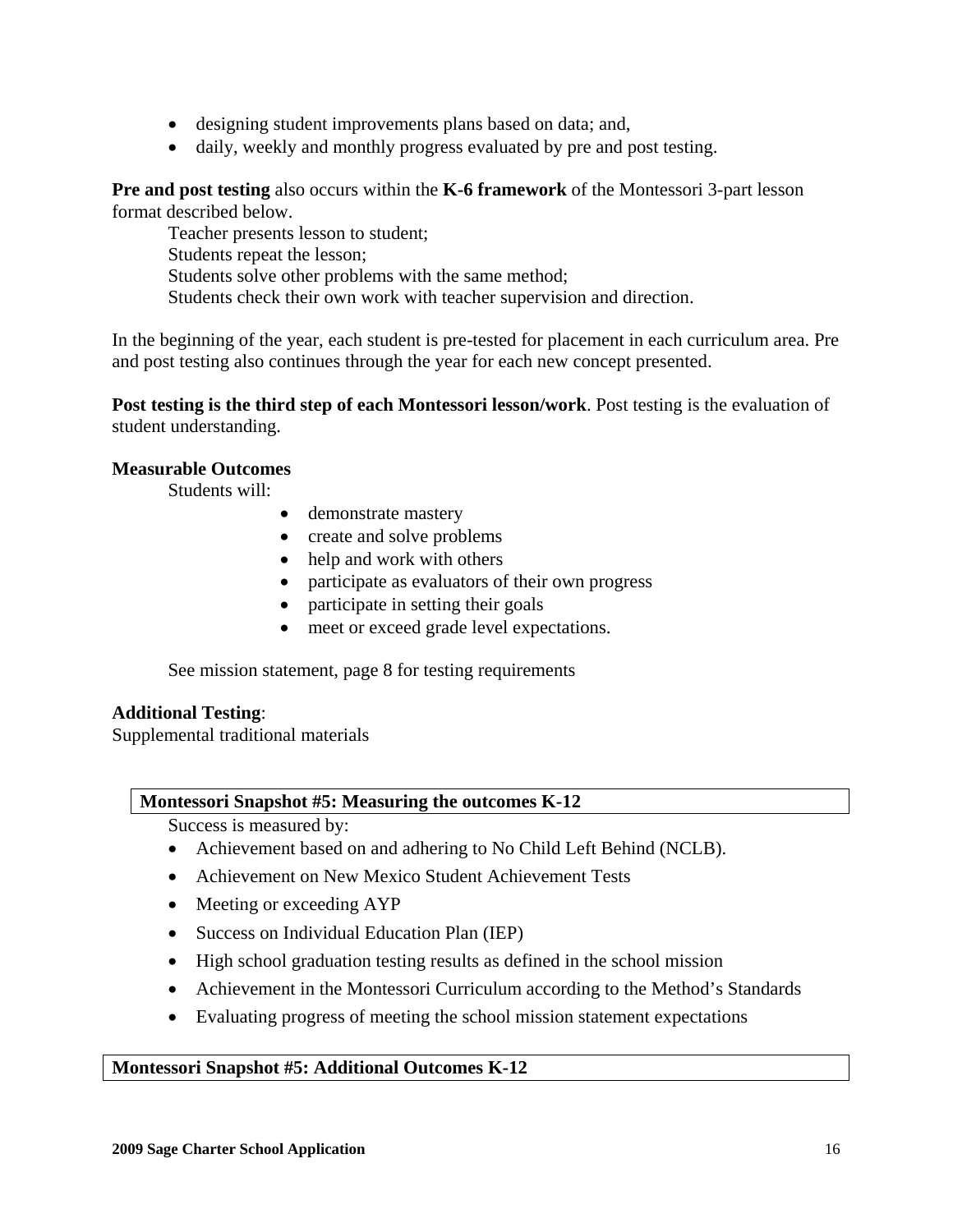Method develops skills/abilities for student driven learning that naturally develops their unique talents, possibilities and possibilities and self-esteem.

# **Students – Elementary through High School**

- **Learn at their own pace,** and in the ways that work best for them as individuals. Teacher is flexible and creative in addressing each student as a unique individual. Rather than present students with loads of right answers, Montessori educators keep asking the right questions, and lead them to discover the answers for themselves.
- **Discover learning is its own reward**, as each success fuels a desire to discover more.
- **Do their own research**, analyze what they have found, and come to their own conclusions. This applies to all students and is appropriate to age and ability.
- **Think independently and become actively engaged in the learning process.**
- **Grow into leadership.** Older students in the classrooms are encouraged to model and mentor the younger students in the class. Because the younger students naturally look up to and follow the older children, the older students gain leadership experience and the younger children learn about leadership by example. Younger students look forward to being models when they move up to another level. As students move through each third year grouping, they understand more about leadership and responsibilities.
- **Experience empowerment**.

# **Elementary teachers:**

- present mainly individual, and small group lessons
- present brief, efficient age appropriate presentations.
- capture attention and spark interest with key lessons
- for further age appropriate research a sense of community and allows students to feel comfortable and focus on the tasks at hand. Students learn better and feel better about learning. Students begin to feel empowered as they take personal responsibility and pride in their accomplishments.

# **All students ages 6-18 Outcome-Based Education (OBE) / Montessori**

- **Develop a sense of belonging to a school family.** Dr. Montessori sought to create a community where individuals could learn to be empowered, where students could learn to be a part of families, where they could learn to care for younger children, learn from older people, trust one another, and find ways to be acceptably assertive rather than aggressive. Students discover their own innate abilities and develop a strong sense independence, self-confidence, and self-discipline.
- **Absorb school values.** Students value meaningful personal experiences learned in school. They have good feelings about learning, getting along with others and they feel empowered that their opinions and actions can make a difference in "their world".
- **Values become the means for change for students and their communities**. Students who understand responsibility as a student, classmate and mentor, grow to apply that understanding to themselves, their families and communities.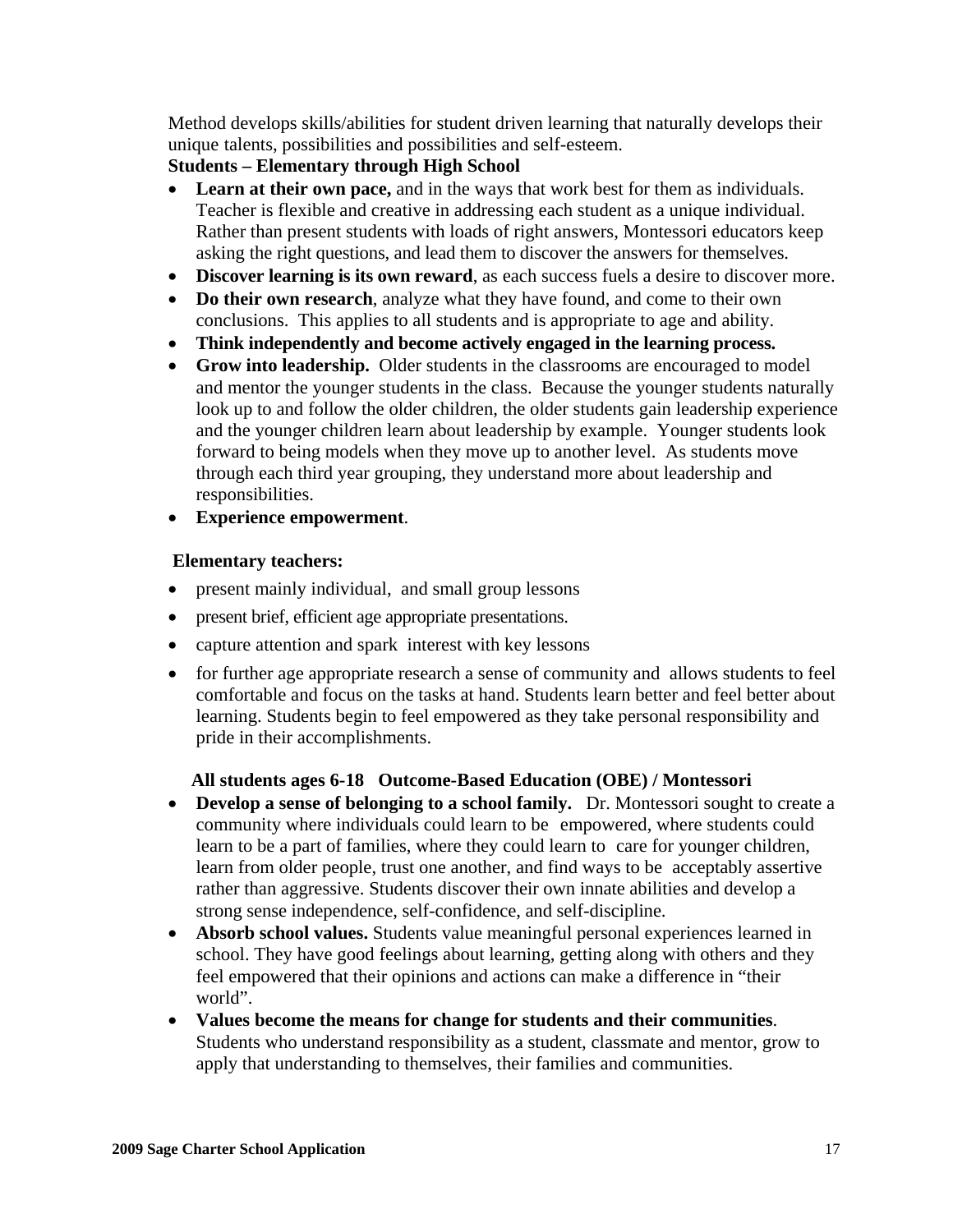#### **V.A.2. Description of the Curriculum**

#### **The Montessori curriculum is organized into a Spiral of Integrated Studies**.

**In the early years,** lessons are introduced simply and concretely, and re-introduced several times over succeeding years at increasing degrees of abstraction and complexity.

 **During the following years** the course of study for all levels uses an integrated thematic approach that ties the separate disciplines of the curriculum into studies of the physical universe, the world of nature, and the human experience. Literature, the arts, history, social issues, political science, economics, science and the study of technology all complement one another.

**Scope and Sequence sample for K-6 is available in Appendix A-1**. The school will purchase the Montessori Scope and Sequence for grades  $7<sup>th</sup>$  -12<sup>th</sup> grade before the opening of school. See SMART GOALS in section V.C

#### **Curriculum for mid-high ages 12-15**

During the planning year, SCS will solidify curriculum support textbooks and materials choices that meet state requirements and which parallel the mid-high (12-15) curriculum.

#### **Curriculum for senior-high ages 15-18**

During the planning year, SCS will investigate NM approved 9-12<sup>th</sup> grade curriculum and texts that support our aligned Montessori curriculum. Within the first year of operation,  $SCS$  will choose the upcoming  $9<sup>th</sup>$  grade curriculum texts  $SCS$  believes will best integrate into the Montessori Philosophy. The next year SCS will evaluate the choice success and choose the  $9<sup>th</sup>$  and  $10<sup>th</sup>$  grade tests and so on through grade 12. SCS will have an aligned K-12 Montessori curriculum on or before the opening of school for each additional level as it is added to the school.

#### **This integrated approach is one of Montessori's great strengths.**

 As an example, when students study Africa, they also read African folk tales, create African masks and make African bloc print dashikis in art. Learn Swahili songs in music and traditional folk dances, and study the ecosystems, flora, fauna, and natural resources. Montessori schools offer a rigorous and innovative academic program.

#### **The basis of the Montessori approach is the simple observation that children learn most effectively through direct experience and the process of investigation and discovery.**

The daily schedule of a typical day's work is divided into "Fundamentals" that have been assigned by the faculty and self-initiated projects and research selected by the student's work to complete their assignments at their own pace, typically with care and enthusiasm.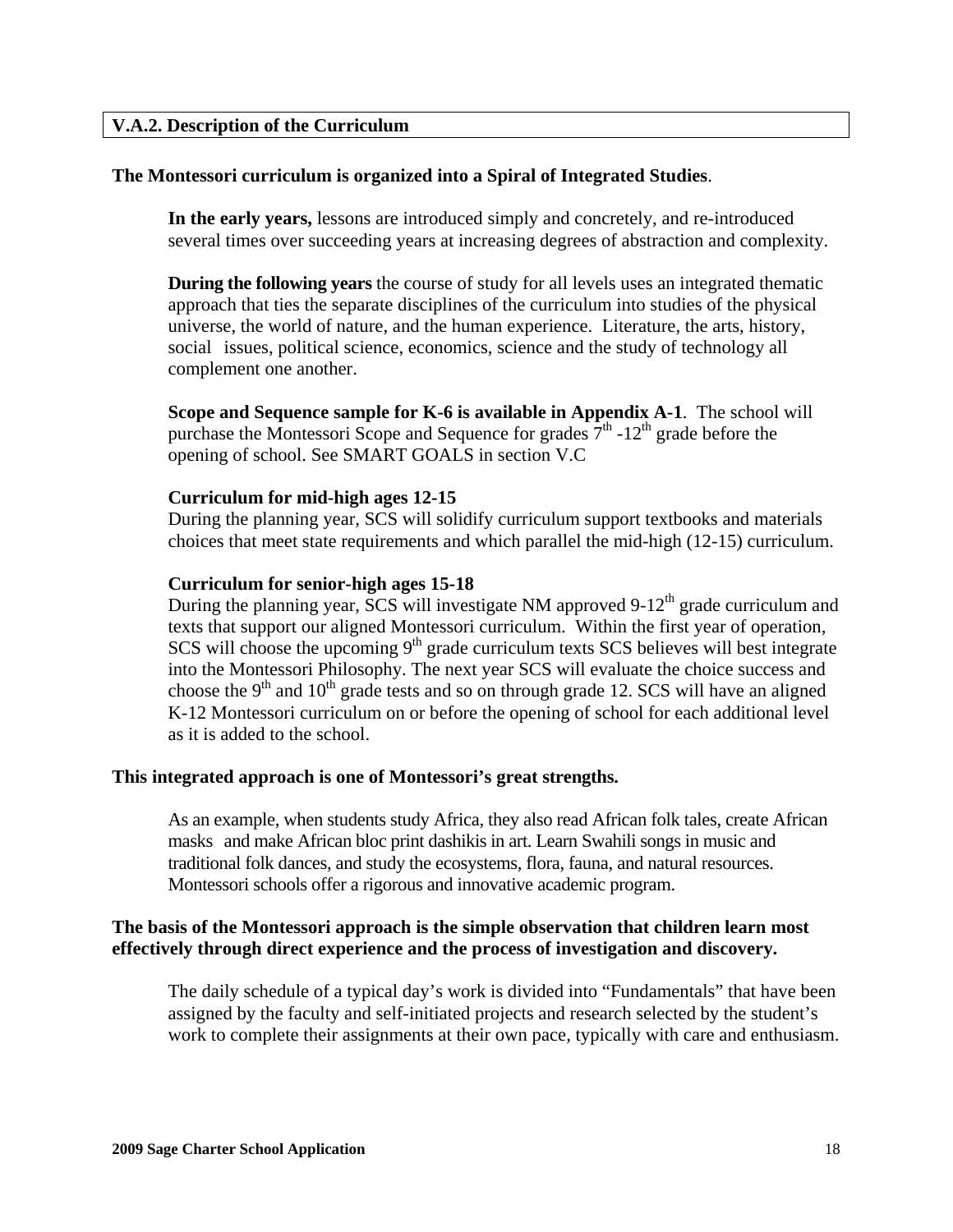#### **Scientific Observation is the key.**

The basis of the Montessori approach is the simple observation that children learn most effectively through direct experience and the process of investigation and discovery. The daily schedule of a typical day's work is divided into "Fundamentals" that have been assigned by the faculty and self-initiated projects and research selected by the student's work to complete their assignments at their own pace, typically with care and enthusiasm. As seen in the descriptive curricular example in section V #4, Strategies and Methods

**Teachers closely monitor their students' progress**, keeping the level of challenge high, at the appropriate developmental level. Teacher's feedback to students and parents, help students learn to pace themselves and take a great deal of personal responsibility for their studies, both of which are essential for later success in college and in life.

**We encourage students to work together collaboratively**, for many assignments can only be accomplished through teamwork. Students constantly share their interests and discoveries with each other. The youngest experience the daily stimulation of their older friends, and are naturally spurred on to be able to "do what the older students in their levels do."

**Curricular Expectations:** Based on the Planes of Human Development

#### **Developmental Level: I**

Birth to age 6 - The Absorbent Mind: includes Kdg

#### **Developmental Level: II**

Ages 6-12 - Self-Construction –Elementary

**Students develop skills to become self-sufficient**, prove their independence and help their neighbor. They have a hunger of knowledge and understanding. Our hope is that the child loves everything learned, for mental and emotional growth is linked. Each classroom is dedicated to educating the whole child. Students learn to be responsible for their individual work, the group's work and the community's work.

**Curriculum is based on traditional elementary subjects,** presented at an accelerated rate and woven together to show the inner connectedness of subjects. Students are presented great lessons that teach about the origins of life, the history of man and great accomplishments. Time lines are used to teach about the development and needs of cultures. Math, reading and history are the core subjects that act as bridges to other subjects. For example, Geography is not just physical and political locations but it is also related to history in terms of the development of the universe and time.

 "The secret of good teaching is to regard the child's intelligence as a fertile field in which seeds may be sewn, to grow under the heat of flaming imagination. Our aim therefore is not merely to make the child understand, and still less force him to memorize, but so to touch his imagination as to enthuse him to his inmost core." The contract of the matrix of the Maria Montessori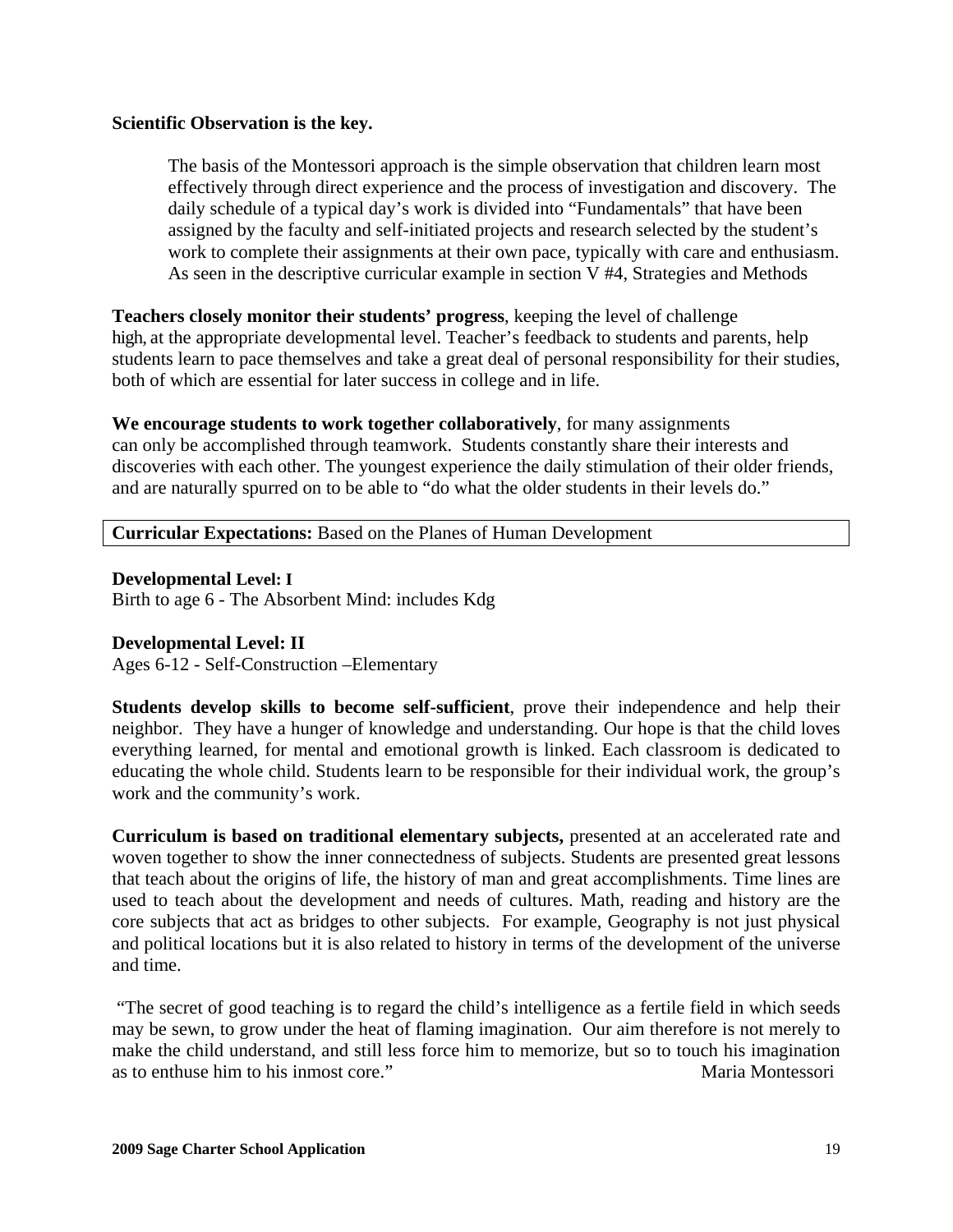## **Developmental Level III**

Ages 12-18 Community and Society - Middle and High School

Dr. Montessori believed the key to educating the adolescence was that, if you treat them with respect and meet their needs, they would develop into their potential.

#### **Middle and High School students experience a program that:**

- commits to create a holistic, developmentally responsive learning community that protects supports and empowers the adolescent on their quest for identity, autonomy and interdependence
- develops caring, confident young adults who view themselves as compassionate global citizens and committed caretakers of the earth

#### **The curriculum is based on**:

- State requirements as defined in the school mission on page 8
- integration of Montessori philosophy and
- academic subjects woven together (demonstrating the interdependency of all things)
- the developmental needs of early adolescence
- state of the art learning theory
- 21<sup>st</sup> century life skills include place based learning-learning outside the classroom walls.

"Adolescence is the 'sensitive period' for developing feelings of justice and personal dignity. These feelings are the most noble of characteristics and ought to prepare the young adult to become a social being." Naria Montessori

#### **Adolescence curriculum includes**

- full framework for algebra, geometry, trigonometry, calculus; chemistry, biology,
- and physics; literature and writing; environmental systems and geography; visual arts,
- drama, and music; psychology and human development, history, theory of
- knowledge interdisciplinary experiences focusing on change, nature, society in
- keeping with the themes found in cosmic education (a global view of the world)
- of working together for the "common good of everything."

**By weaving academic subjects together and becoming connected to the community** students will come to realize Dr. Montessori's vision for peace through understanding the interdependency of all things. Students will experience "diverse specialized environments" including in-depth connections with many of the cultural institutions located in New Mexico.

**Students experience a cultural immersion in the community** by a place-based approach that fully integrates the scope and sequence of the curriculum with the neighborhood's institutions and residents. These include museums as well as geographic and other cultural site.

**We do this by providing continues opportunities** for students to succeed in academic classes,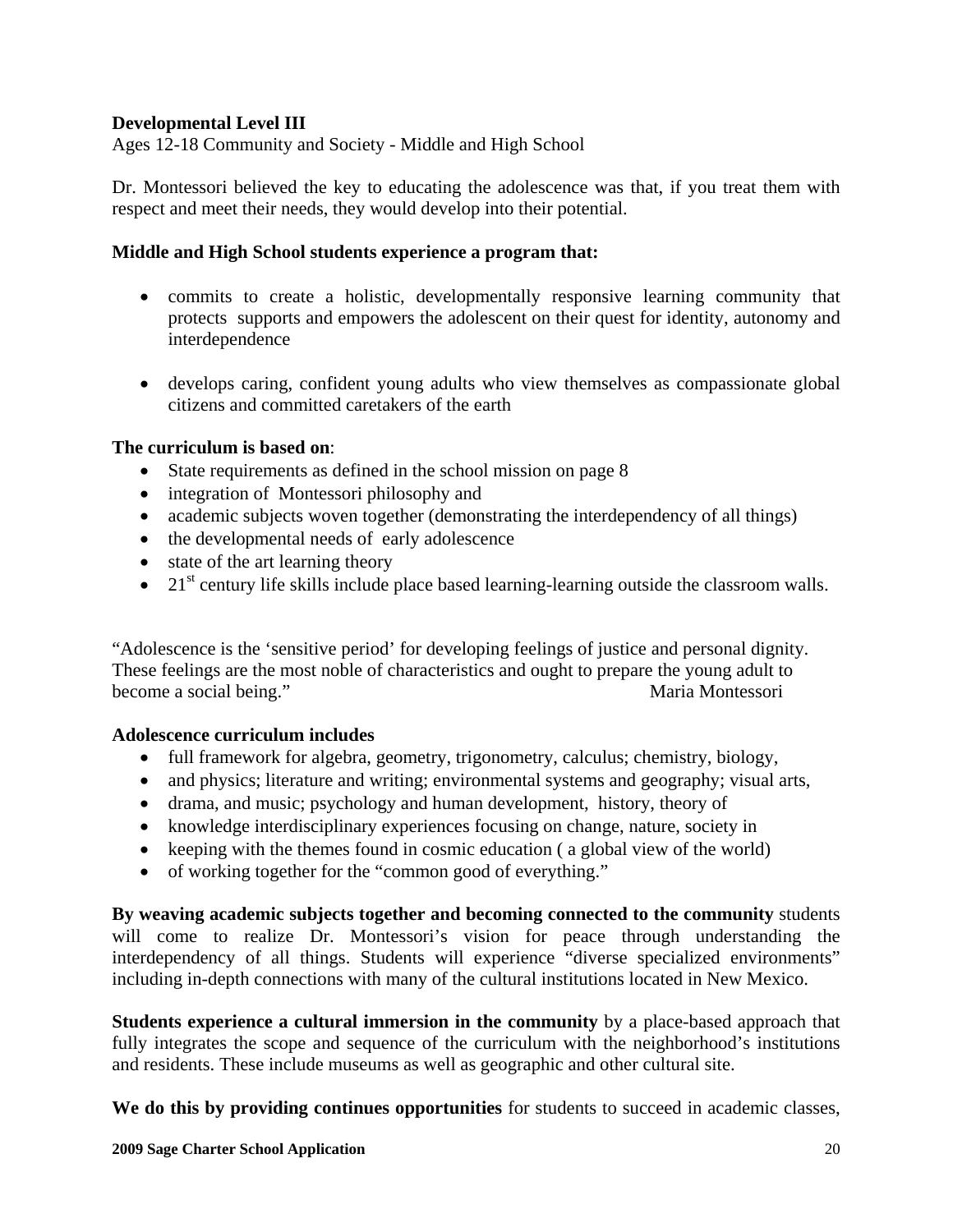work projects, outdoor challenges, interpersonal relationships, community service, peaceful resolutions of conflict and creating a personal vision.

#### **V.A.3. Alignment with NM Standards**

 The school's K-12 Montessori curriculum choice is completely aligned to the NM Benchmarks and Standards and Student Performance requirements. As soon as the school is approved, SCS will purchase the aligned K-12 curriculum correlation from Montessori Made Manageable, Inc. (MMM). To assist the school in its accountability to the curriculum, SCS will also purchase MMM report cards, teacher lesson plan books, and student homework sheets that parallel the aligned curriculum. Before or upon the opening of school, SCS staff will be trained by MMM staff on the proper usage of the MMM curriculum and teachers documentation products.

 The authors of this charter are also collaborating with MMM to develop a data collection system to work with the curriculum formatted on the MMM Student Monitoring Form. The data collection system will be done on-line by teachers and go into each student's records for processing. Hopefully MMM's new prototype will be finished soon.

 The Montessori curriculum is a perfect match to the NM Benchmarks and Standards and Student Performance requirements because it is completely aligned and often exceeds time frames for expected mastery in all required content areas. Having the opportunity to provide one continuous K-12 curriculum framework, within a developmentally appropriate method coupled with a philosophy that supports both is truly a wonderful opportunity of SCS students. The program is set for student success.

#### **V.A.4. Strategies and Methods:**

**1. The school will use traditional Montessori procedures and strategies** to teach the Montessori program. These include but are not limited to:

- Key impressionistic lessons (example provided below)
- Student lessons from Montessori teacher lesson albums
- Specific Montessori materials/equipment designed for the curriculum and lessons
- Additional hands-on materials as needed
- Student made texts, tests -where age appropriate
- Work Plans for time management, contracts for older students
- Use of Fine Arts: Art, Music and Dance, Poetry, Drama integrated into studies to make the lessons "come alive"
- Fine Arts are also taught for their own intrinsic values
- Cooking, gardening, community service, etc., as related to studies
- Educational trip trips and activities which support curriculum learning
- Celebrations of life in the community- holidays, historical events
- Classrooms in the community- field experiences
- Socratic discussion methods
- Traditional support materials, test book and materials for upper grades
- Blooms Taxonomy materials that extend and enrich the curriculum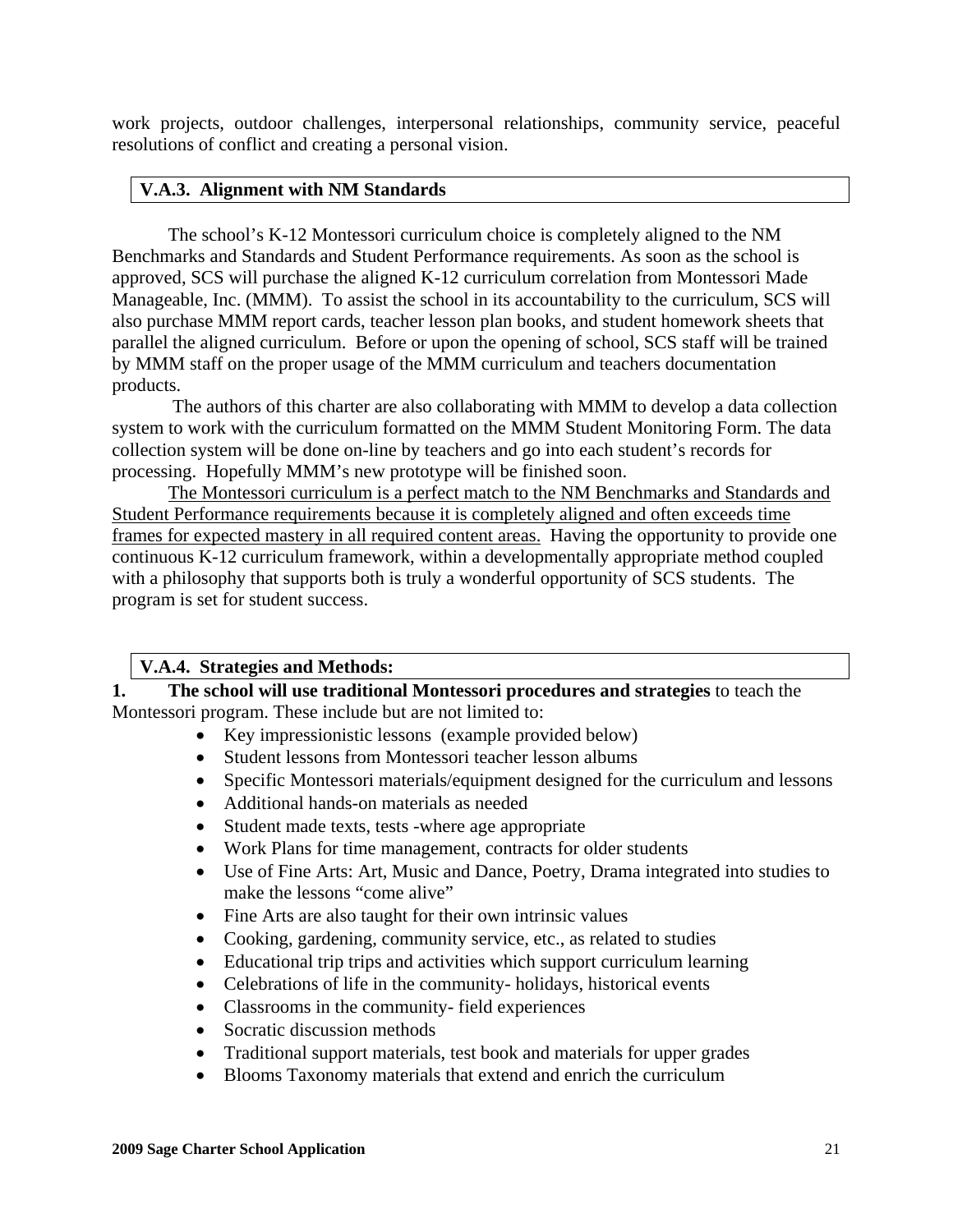• Technology in the classroom for research, presentations, technical use for writing, resources, and technology as a resource

**2. The curriculum sequence is designed** will meet the learning needs of the students because within each classroom there is developmentally appropriate curriculum spanning three or more grades. Student working at, above or below grade level in any subject will find a complete level of curriculum. The curriculum sequence assists students who need to move ahead, are working at level. The sequence gives struggling students opportunity for review and mastery before moving forward. In this way, students are assisted toward meeting the NM **Standards** 

# **3. A descriptive example of curricular strategies and methods in action used in the classroom follows**:

The following "big" lesson refers to a lesson modeled after the "big 5" Montessori Impressionistic Lessons for Elementary students. These lessons tell of significant events in history such as the "scientific version" of the big bang, timeline of writing, timeline of math/counting, timeline of life on earth and timeline of humans. These lessons are often dramatic presentations that spark student imaginations and interest.

 The following lesson is a time line work that extends from the needs of humans-people through the ages.

## **Descriptive curricular example:**

History, Level 11, 6-9 classroom (second grade) Fundamental Needs of Man, Key/ Impressionistic Lesson Topic – History of Light/ Light through the Ages –dramatic teacher presentation Previous Work- BC/AD Timeline Approx time 45 minutes

## **Materials needed**:

Time period labels: Prehistory, Egyptian, Greek/Roman, Middle Ages, Renaissance, Modern **Times** 

Props for each time period: i.e. meat fat in a bone or shell (prehistory); large mat for display of props and labels; unique period for the presenter- (I'll choose caveman).

Purpose of the Key Lesson: How man made light through the ages, Concrete experience, appreciation of man's ability to use his brain to solve problems Since this is a big lesson, prepare the lesson when the students are out of the class or keep all items in a box until each is presented during the lesson.

Presentation: Students sit on the floor facing a staged area when the drama will take place. Students get excited with these dramatic lessons and look forward to each new presentation. Everyone is quiet and still, waiting for the "show to start." Teacher tells the students that they are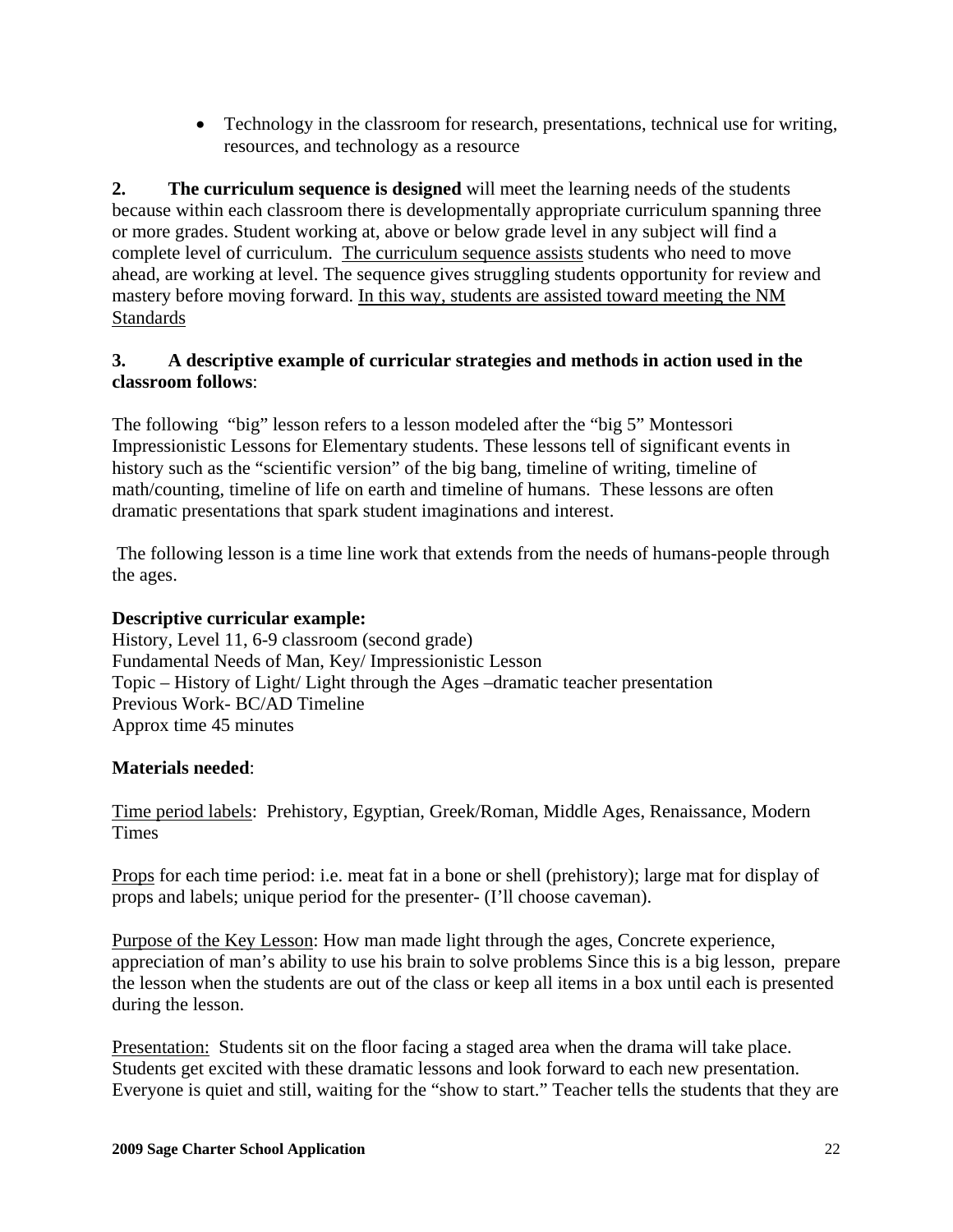going back in time to the beginning of humans-when some people lived in caves and wore animal skins to keep warm– Teacher puts on cave clothing over modern clothing –represents going back in time. At this point it is hard for the teacher to keep a straight face because the class is totally involved with the story. Teacher makes a pretend fire on the floor, cooks meat watching the fat drip from the stick into the fire that makes splashes of light as they burn. Teacher use old cow bone or sea shell to collect dripping fat to burn at a later time when it is dark-add a wick-piece of dried plant and wow-the first candle!

The teacher places prop on the correct time line period- Prehistory. Teacher continues presentations for all periods through modern times changing clothing and props for each period. Exact time frame or place is not important at this point. This is an impressionistic lesson. Student work and extended research let them find the interesting details.

Follow up lesson: History of Lighting- student work 3 part card (Pictures, labels, and definitions/story) Teacher presents the lesson to the children in the same format as the child will do the work.

Abstract experience of the concrete key lesson- Teachers first lesson was concrete- now student work is with object or pictures, labels and definition cards which follow the same sequence and concepts the teacher demonstrated in the first dramatic presentation with the cave clothing and objects.

Students watch the teacher use a cloth, paper time line with clearly marked periods. Students watch the teacher place the picture, name and definition cards under the appropriate period of time.

At some point during or at the end of the lesson, students are invited to do the work.

After completing the work, children show their understanding of the work by making a book, writing an historical story about lighting, creating a brief play about lighting, or doing in-depth research about one period of lighting and writing a report.

## **4. Professional Development required to deliver the curriculum**

SCS will need to hire certified Montessori teachers with a NM teaching license to deliver the promised Montessori program.

Qualified, licensed teachers who wish to become licensed Montessori teachers may apply if they are willing to take the year long training required for each level. Depending on the school's budget and available grant monies, the school may or may not be able to financially sponsor teachers for teacher training. SCS does not guarantee that taking Montessori training automatically hires an applicant or renews a contract. SCS will provide in-house in-service Montessori workshops during the teacher in-service on scheduled Wednesday afternoons during the school year.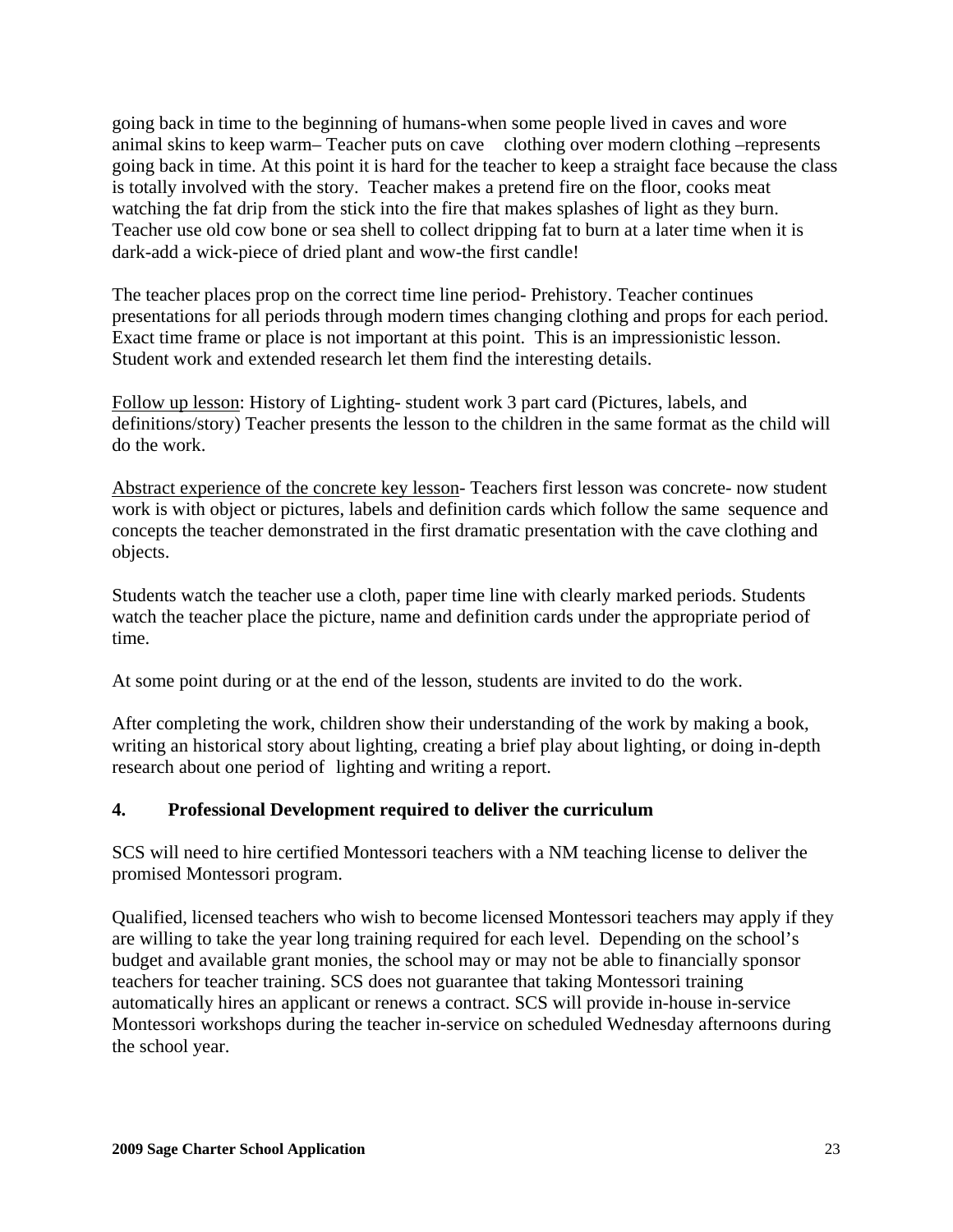All teachers must be Montessori trained for the level they teach in order to insure that the school provides the best possible presentation of the curriculum for each student. The American Montessori Society (AMS) recognizes authentic Montessori teacher training programs that offer outstanding teacher training programs. SCS will ensure the school hires NM certified teachers with a Montessori teaching certificate at the level they are to teach. Being Montessori trained is simply not enough. The teacher's Montessori certification must be from a Montessori Teacher Training Program that is accredited by the Montessori Accreditation Council for Teacher Education (MACTE). MACTE is the only international organization that approves USA Montessori teacher training programs. (see Appendix M)

## **Steps to be an SCS applicant**:

- NM state certified/licensed teacher
- Montessori Teaching Credential from an AMS or other MACTE approved Montessori Teacher Training program

# **V. B. EDUCATIONAL PROGRAM**

**1. Length of School Day and School Year** /per house bill #691 2009 -180 school days

The proposed length of the school day is 7 hours per day. School day will begin at 8:30am and finish at 3:30pm. M-F 170 full days x 7 hours= 1190 hours 10 half days x 4.5 hours= 45 hours staff in-service

| Sage | 180 days | 1235 hours                                  |
|------|----------|---------------------------------------------|
| APS  |          | 990 hours                                   |
| Sage |          | 245 additional instructional time about 20% |
|      |          | more Instructional time for student success |

• The school day is extended to allow for additional class time to meet the curriculum requirements. Extra time has been allowed to include PE twice a week in K-6, and three times a week in grades 7-12. The school is committed to improving student health and well-being.

## **2. Grade Levels, Class Size and Projected Enrollment:**

- The charter school proposes to serve grades K-12.
- The school is proposing a phase in of grades. The School will open with grades K-8. In that way, the school can offer a complete K-6 elementary program and the first two years of Mid-high. Opening year students in the  $8<sup>th</sup>$  grade will experience two years ( $8<sup>th</sup>$  and  $9<sup>th</sup>$  grade) of the mid-high (7-9<sup>th</sup> grade) before entering the senior high grades 10-12.
- The rationale for this method is that students entering the school in  $8<sup>th</sup>$  grade (the opening year) will have two years of the Montessori program before moving into the senior high ( $10^{th}$  -  $12^{th}$  grades) This plan will also provide the school extra time beyond the planning year to ready the senior year, as the students graduate into the next grade.
- The school's total projected enrollment is 299 students
- Projected class sizes are as follows: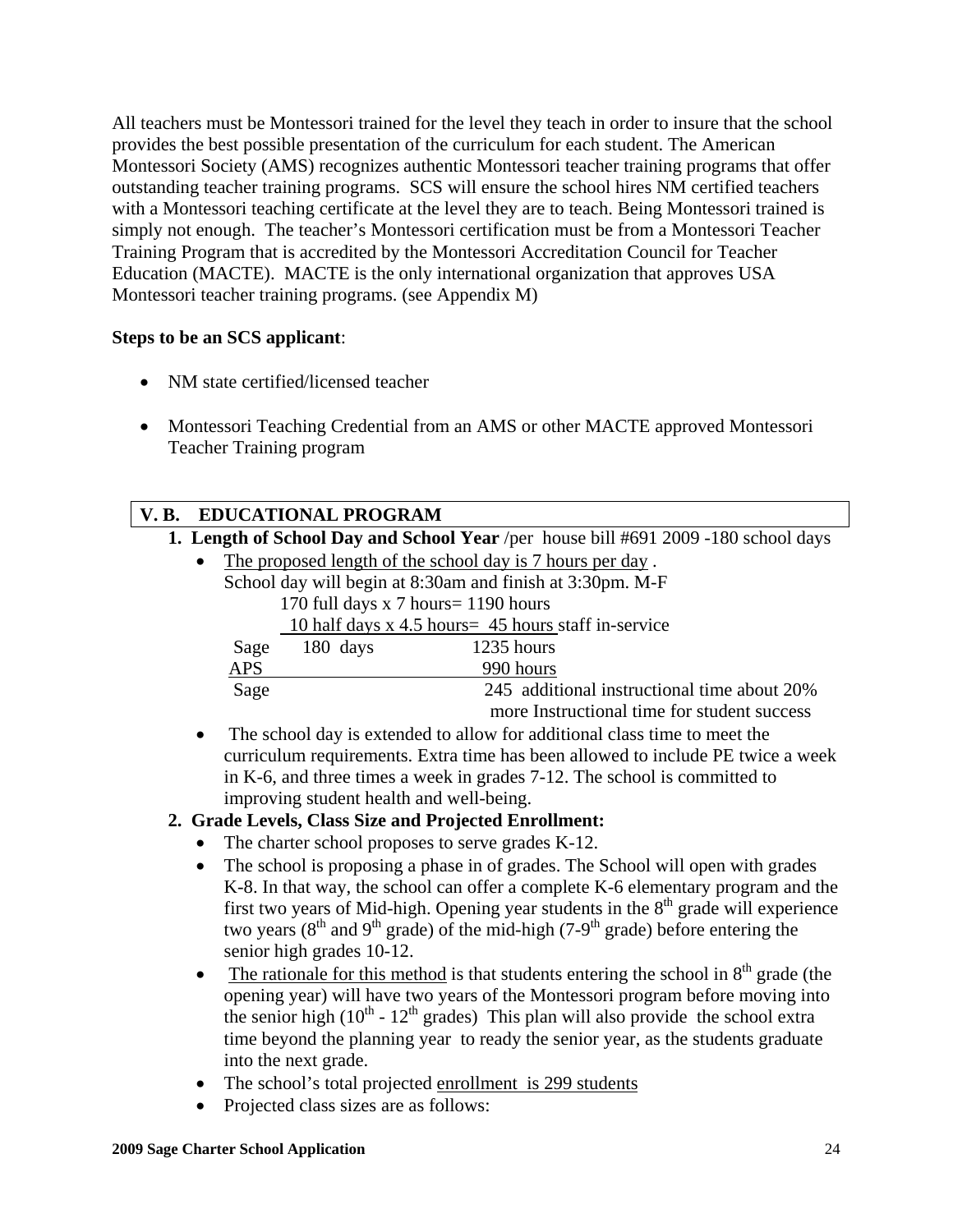| $Kdg-20$ ,                        |                           |                                                    |
|-----------------------------------|---------------------------|----------------------------------------------------|
| $1st$ , $2nd$ , $3rd$ - grades    | 21 student in each grade  | Elementary 1 grades 6-9                            |
| $4th$ , $5th$ , $6th$ - grades    | 24 students in each grade | Elementary 2 grades 4-6                            |
| $7th$ , $8th$ , $9th$ - grades    | 32 students in each grade | Mid-high grades 7-9                                |
| $10^{th}$ , $11^{th}$ , $12^{th}$ |                           | 32 students in each grade Senior high grades 10-12 |

#### • Projected Demographics

From the following chart taken from the web, we can predict the general following ethnic percentages of students for SCS.

|              |       | 505,578 |
|--------------|-------|---------|
| White        |       |         |
|              | 44.6% |         |
| <b>Black</b> |       |         |
| 13.1%        |       |         |
| Latino       |       |         |
|              | 44.4% |         |
| Asian        |       |         |
| 12.4%        |       |         |
| Indian       |       |         |
| 4.3%         |       |         |
| Other        |       |         |
| 1.1%         |       |         |

The income levels will vary dramatically depending on the location of the school. At the Lowell Elementary School approx. 90-95 % get free or reduced school lunch compared to Monte Vista Elementary School where less than 25% qualify and where at Navajo Elementary 99.5% qualify.

We can assume from the ethnic demographics that our student population will be similar. But we must consider that since we do not offer a bus service, the demographic incomes will be more mixed than if we were located in a residential area as public schools usually are located.

#### **3. Graduation Requirements**

See Appendix K New NMPED Graduations Requirements 2009.

#### **SCS follows the NMPED requirements for High School Graduation.** SCS may

 request waivers from the NMPED to increase graduation requirements if the evolving curriculum requirements change.

#### **Proposed change in PE requirements:** [22-13-1.1.]

 Our goal to educate and meet the needs of the "whole Child" includes health. We are planning to offer more PE classes than are required by the NMPED. SCS felt that it was necessary to lengthen the school day and add more hours in order to accommodate the PE an extra curriculum.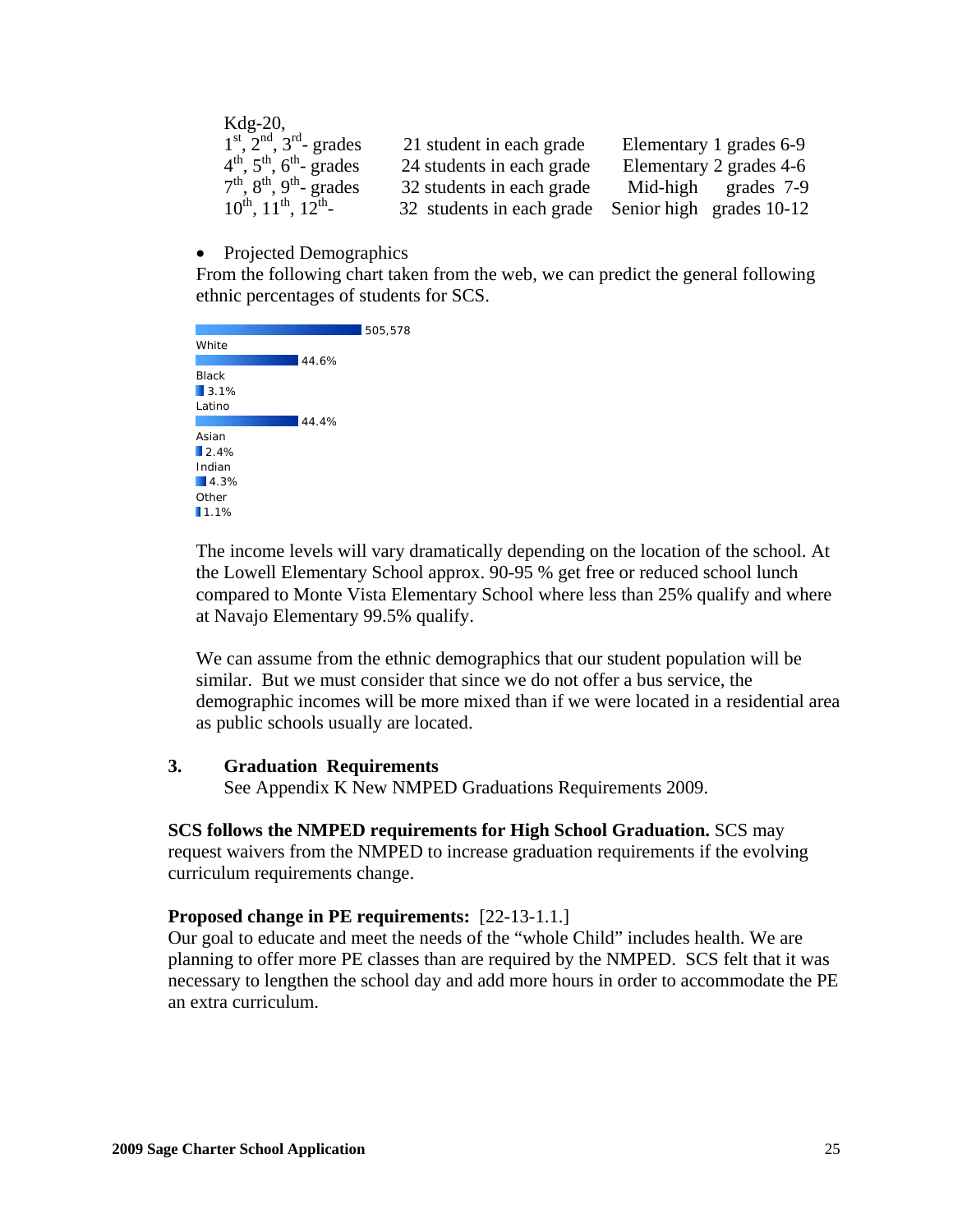# **V. C STUDENT PERFORMANCE EXPECTATIONS: SMART GOALS**

Sage Charter School SMART goals are available in Appendix N. On the provided disk, each appears separately. Some of the goals are longer and will appear as labeled in Appendix N.

# **V.D.1. PLANS FOR EVALUATING STUDENT PERFORMANCE K-6**

Sage Charter School uses a mixture of formats to evaluate student performance, Montessori observations, Outcome-Based Education (OBE)-ability and various NMPED required testing. All provide the school, the NMPED and the stakeholders with a broad picture of Sage student performance.

This section is divided into two parts, V.D.1 and V.D.2.

General Montessori assessments are found in both sections to show Montessori accountability. Specific NMPED requirements are separated by K-6 and  $7<sup>th</sup>$ -12 grade requirements.

SCS participates in and complies with all state regulations with regard to remediation. SCS has adopted the standardized test and writing test prescribed by the State Department of Education. Results of all testing are included in the school Report Card.

## **Assessments, General NMPED**

#### **Standardized Assessments**

SCS uses several means to assess student achievement.

- Placement tests are given at the beginning of each year
- NM State Standardized Achievement/Assessment tests are given each year to assess student progress as required by law.
- The NM Alternate Assessment is used as the state mandated test for certain students with Individualized Education Program's (IEP).
- Specific to level III mid-high school

#### **Montessori Assessments/Plans**

School-wide assessment plan that is comprised of several components:

- 1. The plan includes a variety of relevant, authentic, and criterion-based assessments that most effectively measure the school's actual classroom instructional effectiveness towards fulfilling our goals and aims, and reaching the highest possible student achievement.
- 2. The assessment plan includes full participation and planning for student success in New Mexico mandated norm-referenced assessments including state-developed tests, stateapproved criterion-reference testing, testing for grades K-12 when developed, and writing/written testing as required.
- 3. The school's classroom-level assessments include custom criterion-referenced assessment activities and rubrics aligned activities for all grades, all classes, and all content. These school assessments document the student's on-going progress towards successful achievement of the Standards and include activities and evaluations preparing students for a critical application of concepts learned.
- 4. Measures of Academic Progress (MAP) is designed to be utilized for every student, every grade, as a norm-referenced assessments (i.e., state-mandated tests for demonstration of mastery/performance) are given by the school to provide additional information regarding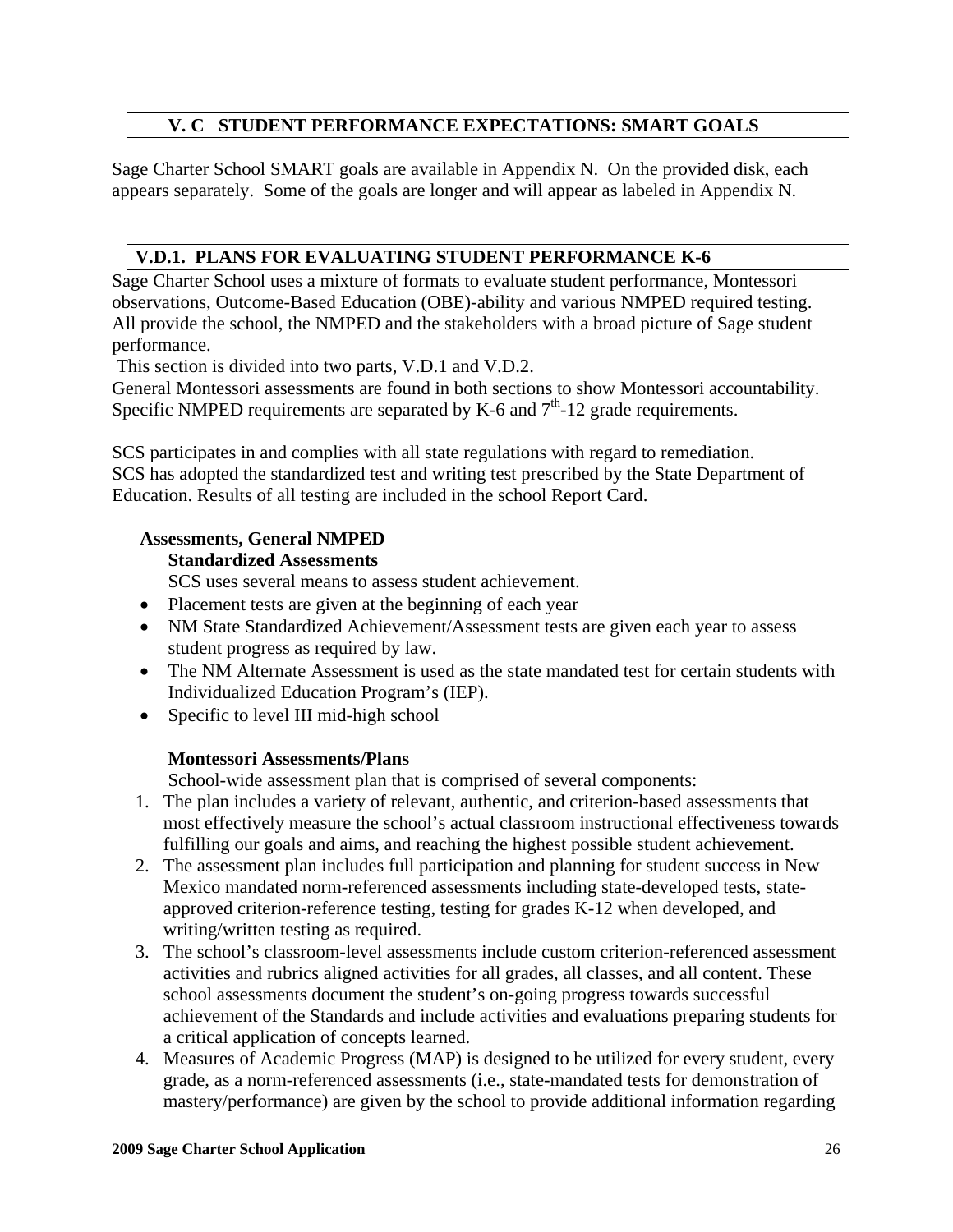student achievement and demonstration of performance/mastery level.

- 5. State Assessments (i.e., state-mandated tests for demonstration of mastery/performance) are given by the school to provide additional information regarding student achievement and demonstration of performance/mastery level.
- 6. Portfolios: In addition, all students are required to maintain representational reading, writing, and math portfolios of selected teacher generated assessments, performance evaluations, projects, reports, etc. These are utilized for both grading and conference purposes. The portfolios are utilized in a (primarily)"student-driven" process that allows for self- and peer-evaluation opportunities and authentic academic goal setting to be realized.
- 7. All skills and abilities taught and assessed at the school are not considered mastered until the student demonstrates an 80% or above proficiency level. All students are expected to meet this standard. The school's "internal" grading system follows a traditional grading scale of:

| <b>Level</b>             | Grade | <b>Score</b> |
|--------------------------|-------|--------------|
| <b>Highly Proficient</b> | A     | 90-100%      |
| Proficient               | B     | 80-89%       |
| Moderate                 | C     | 70-79        |
| Proficiency              |       |              |
| Limited                  | D     | $60 - 69\%$  |
| Proficiency              |       |              |
| Deficient                | F     | $0-59%$      |

The assessment reporting will be maintained through comprehensive quarterly cumulative report cards every nine weeks and anecdotal progress reports compiled throughout the school year.

#### **Montessori Assessment and Philosophy**

#### Teacher Observations

Dr. Montessori believed that observation/research was the most valuable evaluation tool for evaluating a student's placement and progress. Dr. Montessori applied her medical knowledge of observation as a doctor to scientifically observe the behavior of children. She then used her observation data to develop an education method that taught teachers how to "scientifically" observe their students and how to "scientifically and accurately" record their observations. In essence, Dr. Montessori's observation method was incorporated into the philosophy, method and her teacher training. Through careful and thoughtful observation, the teacher can determine a student's progress and guide/direct the student appropriately.

Montessori's consideration of "Mastery of Material" is generally set at 100% (or total completion) of objective completed. If a child does not achieve total mastery/completion of an objective, the child is redirected to and through the appropriate preparatory materials so they can achieve the mastery level of the specific lesson/work.

As children get older, and are subject to additional types of assessment (including teachergenerated quizzes/exams), "Mastery" is viewed to be at least at the 80% level. Any score below 80% indicates the need for redirection to and through the appropriate materials in order to reach achievement of that "minimum" mastery level.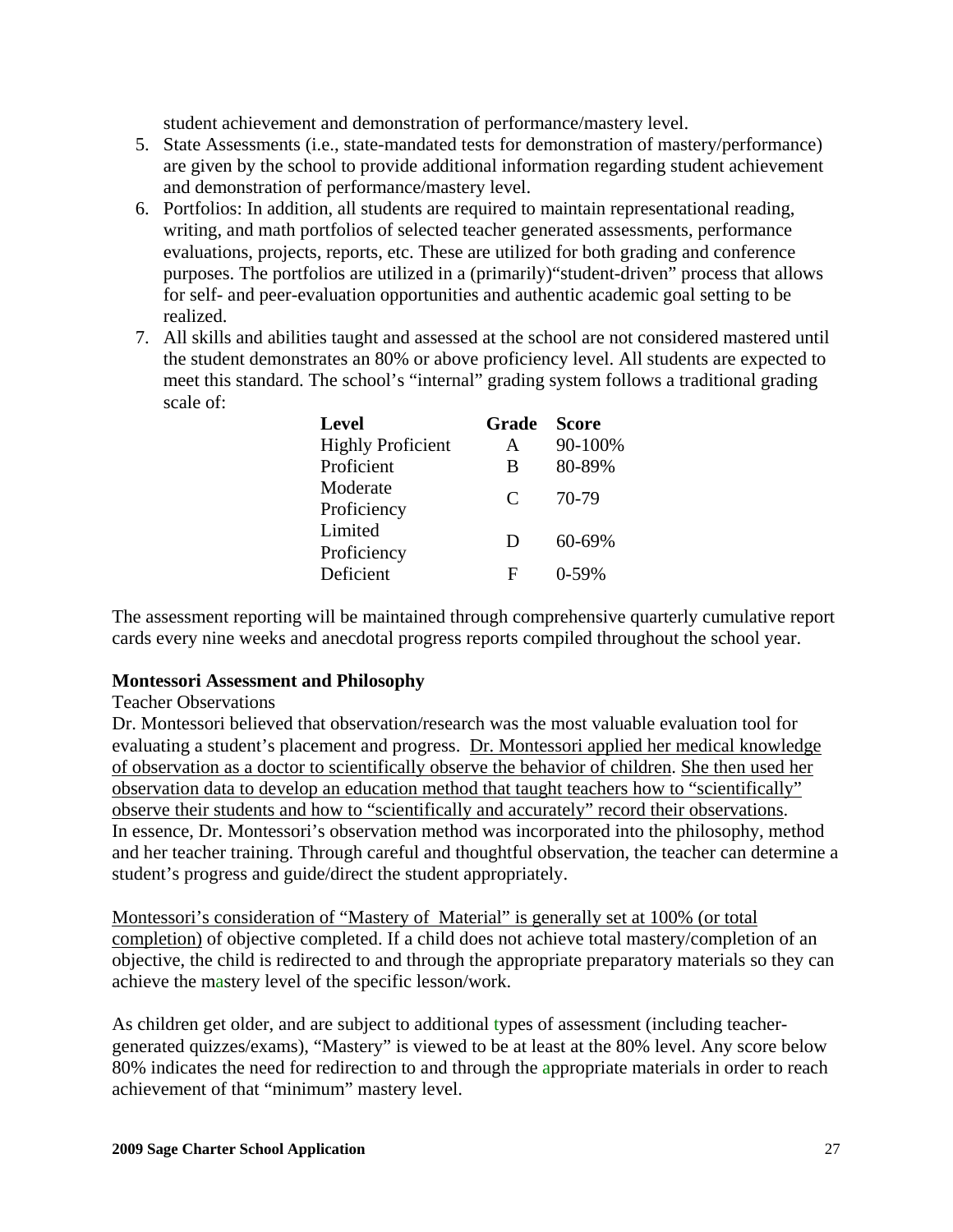#### **Student Assessment**

A core tenet of the Montessori philosophy includes the teachers' daily comprehensive observation. These observations go beyond work choices and performance. The Montessori teacher records the student's

- 1. ability to choose work independently,
- 2. the level of coordination with which the student is able to complete the task,
- 3. the order with which the task is undertaken, and the
- 4. child's level of concentration present while performing the work.

Specific attention is given to the child's repetition of any work, which gives insight into the child's confidence with and understanding of the specific concepts that he is experiencing.

At the Primary level (K-6) direct observation is systematically recorded to note the child's strengths and weaknesses in specific skill areas and is used as a continuous measure of student progress. The following forms of observational assessments are used in the Montessori environment at the Primary level.

#### • **Specimen Records**

These are the fullest accounts of a child's behavior and are obtained when the Teacher follows a single child for a period of time, recording everything that happens to the child and everything the child does. This form of observational assessment provides the teacher a picture of the child's ability to manage time and motivation. Teachers keep detailed records for each child to ensure students are mastering all the necessary skills and staying on track

#### • **Written Progress Reports**

 Written progress reports to parents are effective for highlighting conference content. Twice a year, in January and May, as each semester comes to an end, the Teacher prepares a written narrative evaluation of the student's work, social development, and mastery of fundamental skills.

#### • **Portfolio Sequence of Research and Group Activities**

 Three times a year, in November, February, and May, students and teachers will go through the students' completed work and make selections for their portfolios.

- Assessment**/** Purpose of assessment:
	- 1. To measure how effective a teaching method is used to determine progress of individual students
	- 2. Used to stimulate the students mentally by appealing to their natural love of learning instead of encouraging learning through *grades,* rewards and punishments.
	- 3. Use portfolios, projects, research, and presentations to test student's knowledge and progress. This:
		- 1. Avoids surface knowledge ( memorized times tables, but does not that x is multiple addition or skip counting), rote memorization (learning by repetition-not understanding)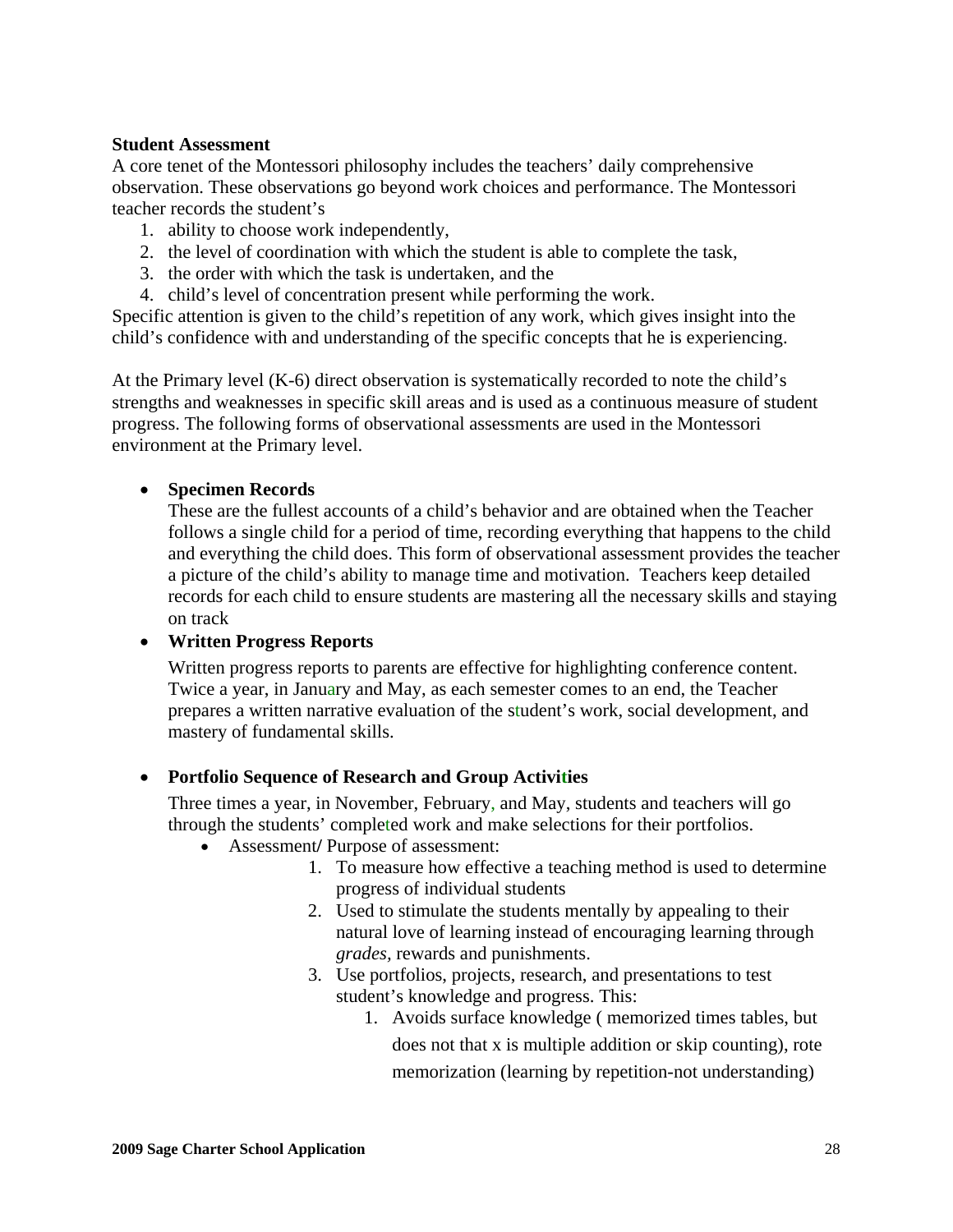- 2. meaningless "busywork"( to work at something for the sake of work, not for the sake of learning), and
- 3. isolated facts ( facts related only by the alphabetically order in which it is placed)
- Emphasizes critical analysis, self-guided research, independent discovery, and assimilation of ideas, hands-on work and problem solving. ( all these processes are part of the scientific process of discovery –research- collection of dataevaluation of the data- clinical observation, and use of data to evaluate (problem solve) and prescribe the direction in which to go.

#### **Intervention**

Our teachers evaluate and provide feedback for student progress using a variety of assessment methods that value both content and process of academic achievement as described above. The emphasis in assessment is to ensure that students have ample opportunity to demonstrate what they know and are able to do.

## **Report Cards**

Teachers provide written report cards four (4) times a year, mid-term progress reports, and schedule parent conferences semi-annually. Through the ongoing assessment procedures, teachers should know which children, if any are not satisfactorily mastering the basic content and process skills they need to proceed successfully into the next school year. For these children a conference is held with the parents and the child to devise a homework program to both supplement standard curriculum, and provide additional support and practice.

#### **Reporting**

The school will use the Student Teacher Accountability Reporting System (S.T.A.R.S.) of reporting to the state. This method will also be used to report to the local school district.

- Successful completion of this individually designed program enables the child to be adequately prepared to enter the next grade level.
- The founders of the school recognize that a charter school needs to be flexible in the face of changing or unexpected student needs.
- Part of the design and intent of our school is to create an atmosphere (school climate) that promotes innovation and flexibility.

#### **Individual Student Failure**:

Parents, teachers, administration and support may call for a review of the student's progress at anytime. The student's Personal Education Plan (PEP) may be reviewed, reinforced, reemphasized or modified during this meeting by:

a) A plan will be created that will detail the corrective plan of action that student, staff and parents going to take.

b) The plan will be evaluated at every individual instruction period to judge its effectiveness and the adherence of its participants.

c) If the plan is found ineffective, then the educational team is empowered to explore and implement changes in educational program that may include: Outplacement, additional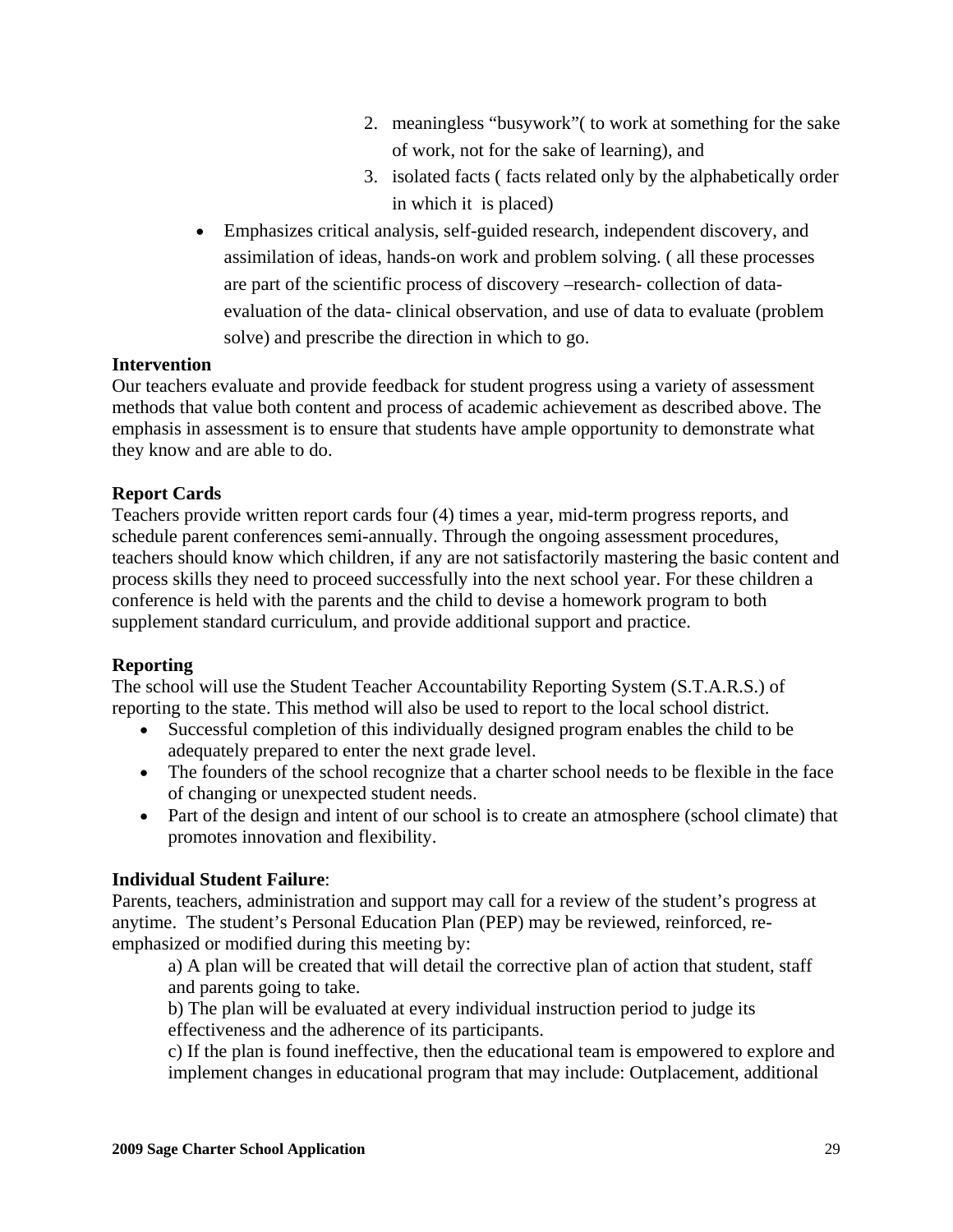educational modifications, bringing in contract services or implementation of a different curriculum.

#### **Curricular Failure (in a particular subject area)**

a) The data indicating the failure will be analyzed to determine particular curricular shortcomings.

b) An appropriate pretest and posttest will be created to enable the educational team to measure progress.

c) Curricular changes will be made using documented "best practices" as deemed appropriate by the educational team.

d) The pretest will be given and the changes implemented.

e) After an appropriate period of time, the posttest will be given and evaluated relative to the pretest.

f) Adjustments to the curriculum will be made if necessary to achieve maximum student outcomes.

g) The curricular area will be re-evaluated at each individual instruction period in the same method and modified as needed.

#### **Remediation Plan Timeline K-6**

A description of the charter school's plan for evaluating student performance, the types of assessments that will be used to measure student progress toward achievement of the state's standards and the school's student performance standards, the time line for achievement of the standards and the procedures for taking corrective action in the event that student performance falls below the standards;

**Specific remediation plan (for students not achieving standards), including a timeline for implementation of the remediation plan.** 

a) Monthly (or more frequent) individual meetings will occur to ensure proactive response to meeting standards. The longest a student would need to wait, therefore, to modify a personal education plan (PEP) is one month.

b) The students will be evaluated yearly using standardized and validated tests that are appropriate for the child's developmental level and abilities. The data from these tests will be evaluated and students not meeting State, Federal, or SCS Standards will automatically be given a PEP. Criterion referenced standardized tests will be implement as they are identified and correlated with NM Standards and Benchmarks.

c) Student portfolios will be maintained and reviewed yearly. Growth will be noted and documented in the child's school record. This data will also be utilized in developing, evaluating or modifying PEPs.

d) Academic progress will be documented in teacher records of student mastery, meetings and student interactions. This data will also be utilized in developing, evaluating or modifying the student's PEP or IEP.

e) Activities, teacher observations, portfolios, small group work, mini-books and graphic organizers demonstrating satisfactory rubric scores, familiarity with (F) or mastery of (M) state and school performance standards will constantly be tracked. State standards will be correlated to activities on the spreadsheet allowing teachers to record progress in one location.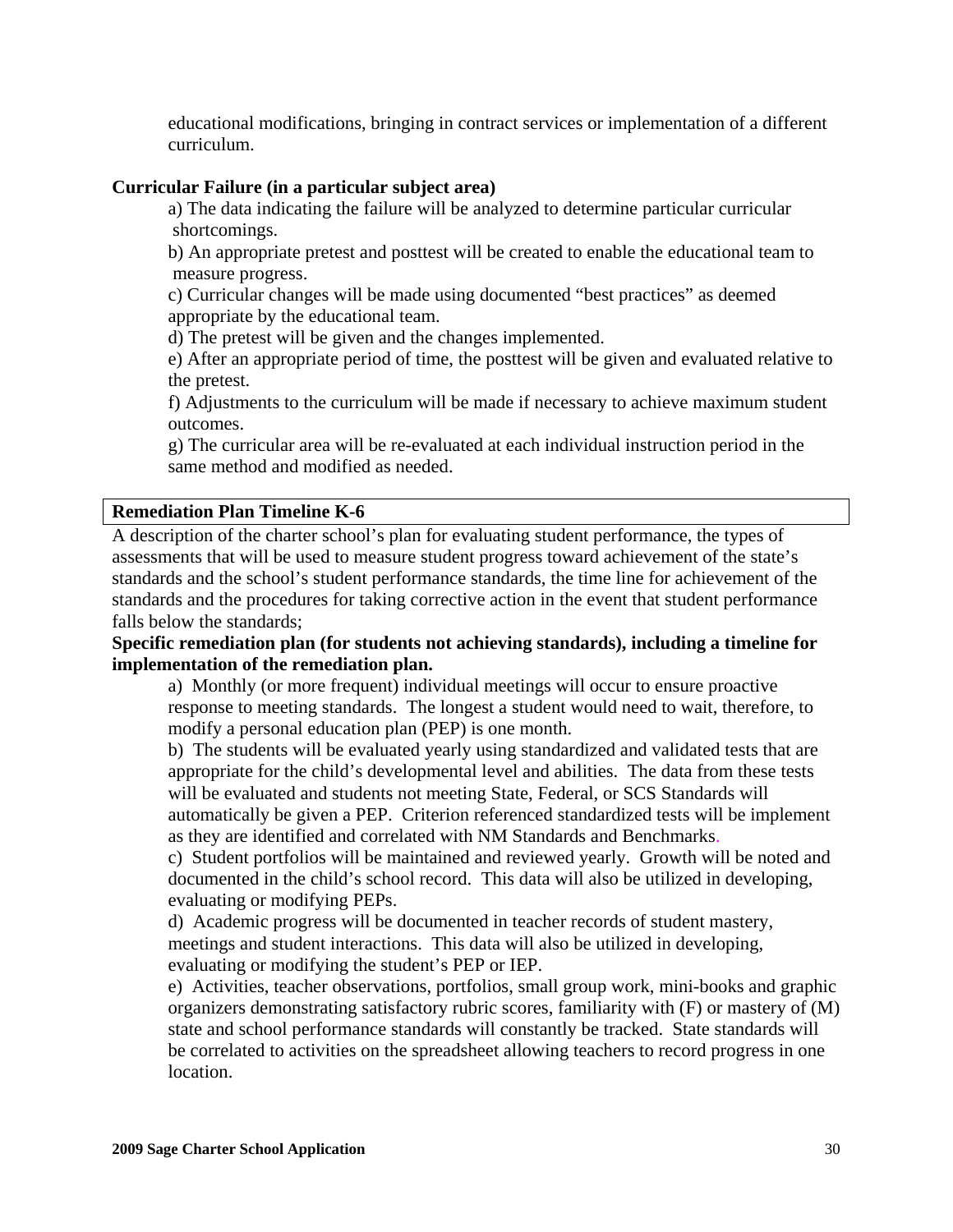f) Frequent individual meetings will ensure any student off track for meeting state or school standards will not go unnoticed.

g) Pre and Post Testing/ Additional Measuring (restated)

#### **Assessment**

- 1. Students take annual N.M. achievement tests to evaluate their yearly progress. Additionally, daily, weekly and monthly progress is evaluated by pre and post testing of students as they move through curriculum areas as required for each grade
- 2. The pre and post testing occurs within the framework of the Montessori 3-part lesson format described below. Lesson is presented to the student. Student repeats the lesson and then continues to solve other problems with the same method. (Montessori equipment / materials are especially designed to help students "discover" the answer within the work itself).
- 3. Students check own work with teacher supervision and direction. In the beginning of the year, each student is pre-tested for placement in each curriculum area. Pre-testing also continues throughout the year for each new concept presented. Post-testing is the 3rd step of each Montessori lesson/work. Post-testing is for evaluation of student understanding.
- 4. Ideal outcomes of this format:
	- Students show mastery of the work. Students create their own additional problems to solve. Students help and work with other students. Students participate as evaluators of their own progress. Students participate in setting their goals.

**Additional Testing**: Supplemental traditional materials and texts throughout the core curriculum provide students daily and weekly opportunities for evaluating student progress. Comprehension of information is rated by percentage through these traditional means.

**V.D.2. Plan for evaluating Student Performance continued: level III 7th-12th grade** 

A specific remediation plan for students not achieving standards will include a timeline and process for parent notification and for implementation of the remediation plan.

In the event that a student at SCS is not making adequate progress or achieving standards in the timeframe set out by the school, remediation and academic improvement plans will be created. For 7th grade students who are nearing proficiency, and 8th - 12th grade students who have less than a 75% in any class at the 4½-week time period (mid-quarter), a referral will be made to the Student Assistance Team(SAT). A meeting will be scheduled to include the parents, the student and SAT. Parents will initially be notified by letter with a phone or e-mail follow-up. Subsequent notification of meetings concerning the student will be in the form the parent prefers, but the school will record documentation of the notice. Together this group will develop an Academic Improvement Plan (AIP).

The student's ongoing assessment will help the team to:

- Establish baselines of the student's academic background
- Measure ongoing progress
- Determine the relevance of educational goals and make adjustments as needed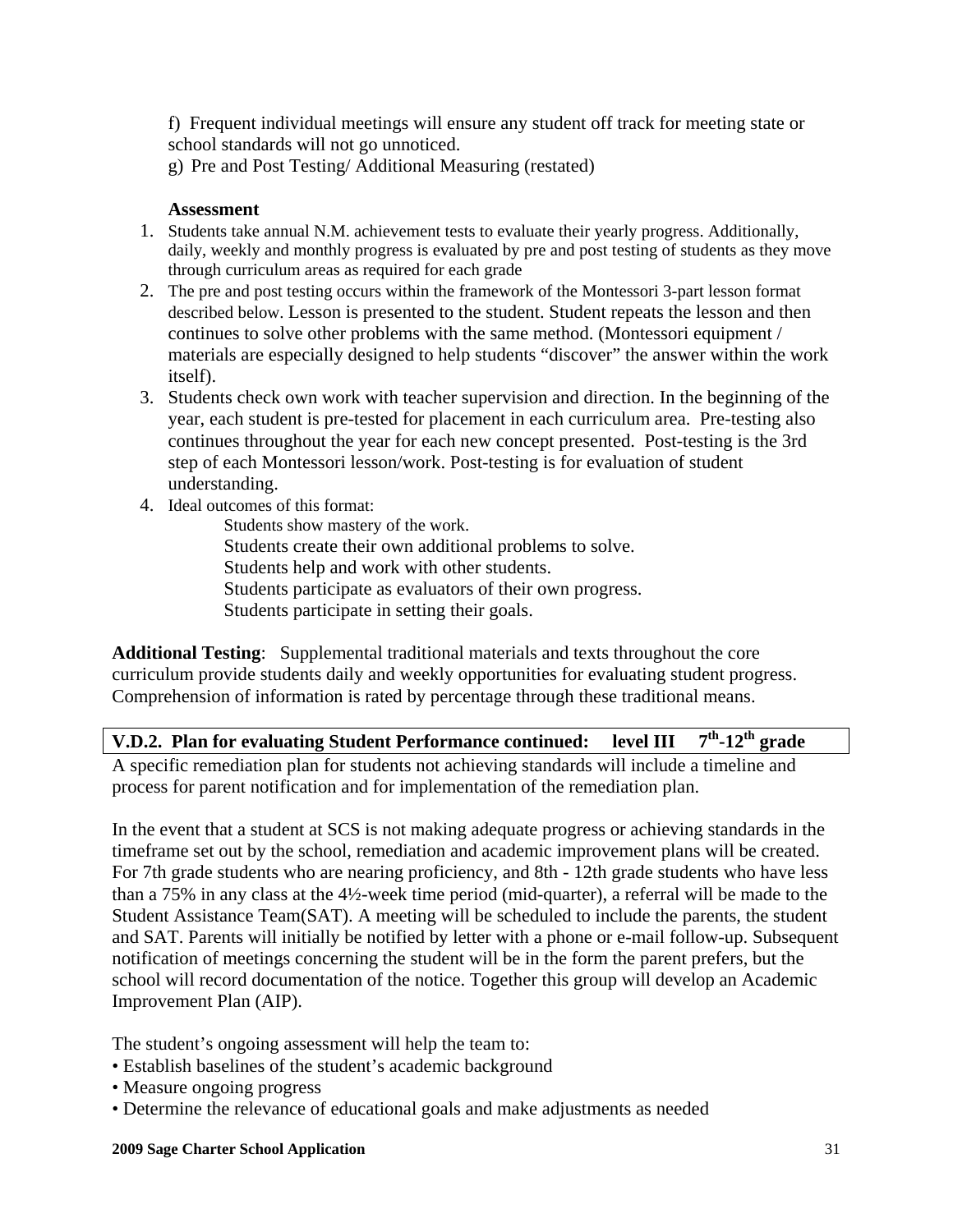The team will look at the student's New Mexico Standards Based Assessment data, formative and summative assessments, criterion-referenced tests, portfolios and projects, teacher observations, and other authentic documentation of mastery. The team will then develop an improvement plan to include the following:

- 1. A description of academic deficiencies
- 2. Academic expectations
- 3. Remediation strategies such as tutoring, daily progress reports, computer-based tutorials, small group instruction
- 4. Timeline of strategy implementation
- 5. Measurement and assessment tools to verify achievement of expectations
- 6. Post-remediation plan for monitoring
- 7. Responsibilities of the parties attending the meeting
- 8. Responsibilities of each party and the actual Academic Improvement Plan will be recorded on the plan:

## **Academic Improvement Plan Responsibilities (Plan Format)**

- Student Name
- Grade Teacher(s)
- Goals
- Target Date (for mastery)
- Student Responsibilities: a. b. c.
- Parent Responsibilities/Provisions: 1.2.3.
- School/Teacher/Administrator Responsibilities/Provisions: 1.2.3.
- Signatures:
- Student Date
- Parent Date
- Teacher Date
- School Representative & Date

#### **Academic Improvement Plan (AIP)** will include**:**

- Student & Date
- Parties present
- A description of academic deficiencies (in which content area(s) and why missed assignments, poor performance etc.)
- Academic expectations:
- Remediation Strategies Individualized instruction; Computer-based tutorials; small group; digitized media etc.
- Who provides academic support Teacher, advisor, outside tutor etc.
- When academic support occurs Before school, during school day, lunchtime, after school
- Measurement/assessment to verify achievement
- Teacher-designed classroom assessments,
- classroom grade,
- observation.
- attendance at support sessions,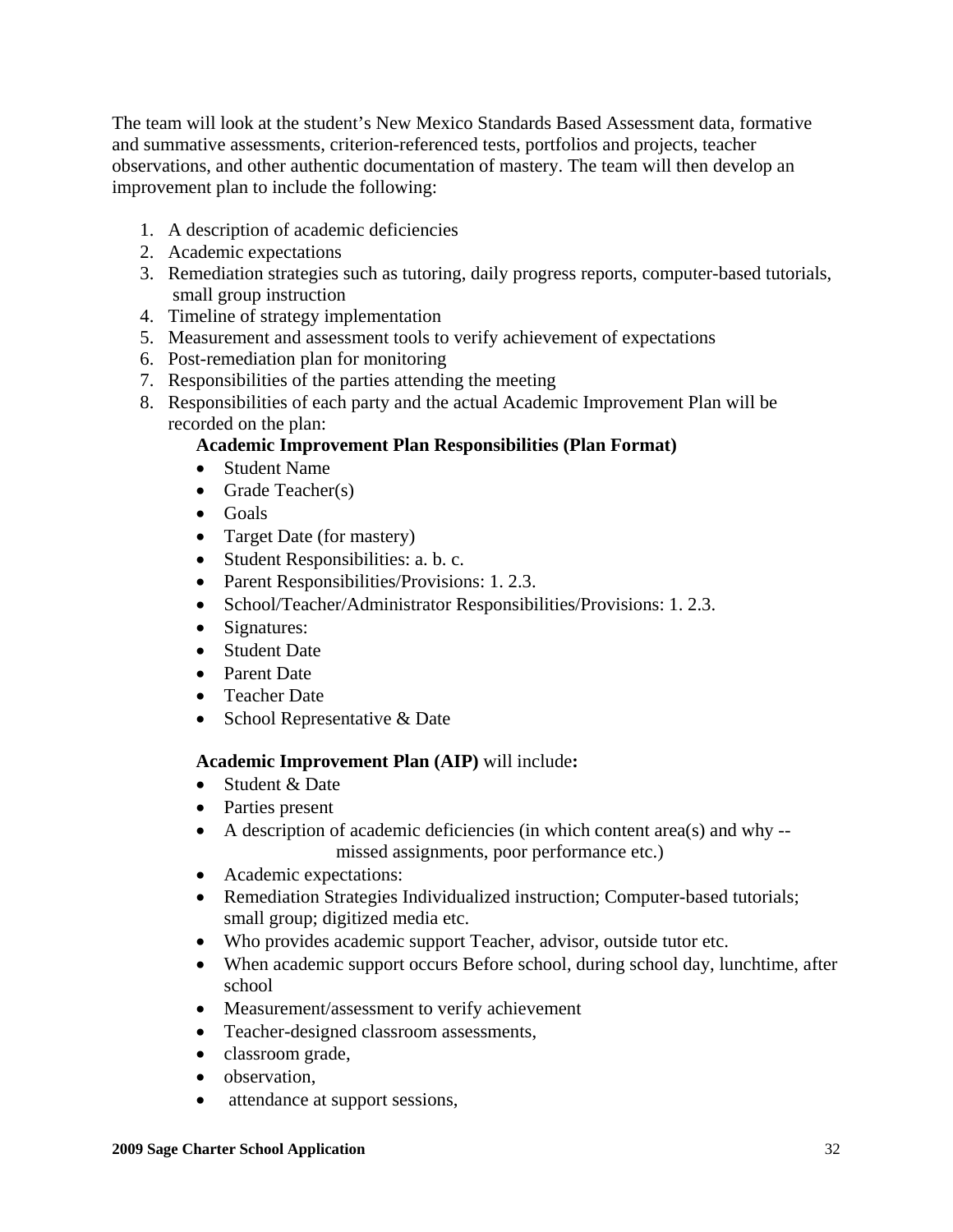• completion of coursework & homework

Student progress will be reviewed every other week by Student Assistance Team (SAT). As part of the mission of SAT, the school feels that it is vital for students to fully understand the concept of cause and effect, their role in the current situation, and how to remedy it. Students can "opt" to make a change or "opt" out. Students who are in danger of failing or not meeting state standards may not progress with their peer group to the next grade. Students at SCS will only progress to the next grade when they have met all standards at the present grade level. Progress will be monitored until such time that the student shows mastery of the content by reaching proficiency in a given standard ( 7th grade) or maintains a grade of 75% or higher over a six week period (8th through 12th grade). At that point, progress will be monitored every month for the remainder of the first semester or the end of the school year. As often as the team meets, parents will be notified at the same time period of their student's progress. At any time, parent input will be welcomed and sought by the SAT and school.

In accordance with State Statute 22.2.8.6 (Educational content standards; remediation programs; promotion policies; restrictions), SCS will follow the School Assistance Team (SAT) process to identify and support students who are experiencing difficulties that prevent them from benefiting from their current educational program. This process is in compliance with state and federal mandates and follows the New Mexico State PED Handbook. Teachers and support personnel will be trained each year in this process. The basis for this plan is a three-tiered model of intervention which provides for intervention and support at three distinct levels for students within our learning environment.

#### TIER I – GENERAL SCREENING

Students on a school-wide level will be screened using formative assessments in reading and math. A Home Language Survey will be used to determine whether or not a child should be screened for English Proficiency. Information will be collected regarding general health and well-being, and screenings for vision, hearing, and speech and language will be conducted for all students in grades six and nine, and on an "as needed" basis for all other students.

 Those students who are having problems achieving at grade level or having behavioral difficulties may be referred to SAT. This team assists the teacher and student in the classroom by conducting a screening and identifying possible supports and interventions for success. Initial assistance will first be addressed at the classroom level through behavioral cues or instructional methods.

 As part of the general application process for SCS, all incoming students will take a math and reading-screening test to determine their academic levels in these subject areas. Correct placement is considered an appropriate proactive intervention. Short-cycle assessment and all state mandated achievement tests that may also be used to assess the student's academic progress. Other support services such as Bilingual Education, Title I, Indian Education, community agencies, and counseling can be considered in order to help the student be successful.

 SAT then meets with the student, parents, and teachers to develop the AIP that will identify specific areas of need(s) for the student, what types of intervention and support will be given, who will implement and document outcomes, the criteria for success, and how that will be evaluated. Students who require further interventions or are not achieving within the AIP will be referred to the Student Assistance Team (SAT).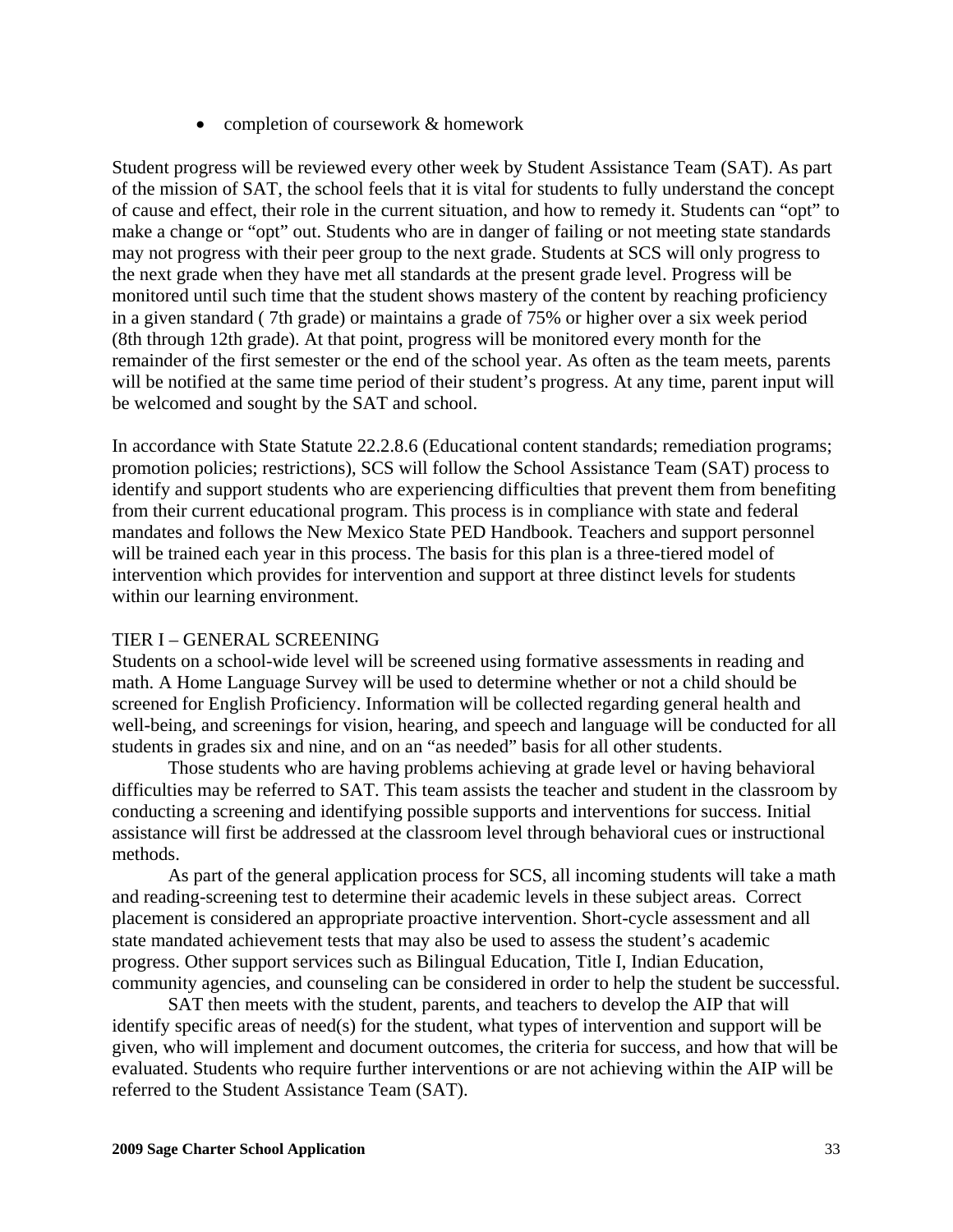#### TIER II – THE CHILD STUDY PROCESS STUDENT ASSISTANCE TEAM:

 SCS will utilize the New Mexico Public Education Department Technical Assistance Manual: Student Assistance Team, for student intervention. The team is composed of multidisciplinary staff members who include but are not limited to general education teachers, special education staff, paraprofessionals, nursing or health staff, and mental health staff. Parents play an integral role in the SAT process and must be a part of this team.

 Information and details of underlying elements and factors are examined as they impact the student's learning. The culture of a student - ethnicity, language, gender, and socioeconomic background, has an important impact on that student's learning style, motivation, and aspirations. The team will take these issues into account when considering influences on the student's learning and behavior at school. The SAT will identify those aspects of the student's culture that may enhance his or her learning.

 Pre-referral strategies and interventions from the AIP are reviewed and revised as needed. A plan is then devised to support the student that will include a timeline for following progress. The state handbook recommends nine to eighteen weeks to allow interventions to take effect, but this will vary according to circumstances. SCS is dedicated to creating individualized interventions that use the student's strengths and talents in the process. If, after the designated time period of no sooner than 9 weeks and no later than 18 weeks, interventions are deemed not effective by SAT and the parents, the student is referred for a Multidisciplinary Evaluation, Section 504, Title I or other programs.

 The SAT team will document all communications, meetings, decisions, plans and followup procedures. A record of phone calls and e-mail correspondence will be kept in a log. Designated PED forms will be used to notify team members of a meeting, to obtain parental consent, and to document meetings and progress.

#### TIER III – MULTIDISCIPLINARY EVALUATION PROCESS

 If the Tier 2 interventions are not successful in addressing the student's needs, the student may be referred for evaluation to determine eligibility and possible need for special education and related services. A referral of this type should only be made in cases where there is a crisis, obvious evidence of exceptionality, or when interventions have not been successful over a period of time for the student.

 If a student is found not eligible for Special Education or related services, they are referred back to SAT where an Intervention Plan will be developed in order to support the student in the learning environment. Recommendations and strategies from the Multidisciplinary Evaluation will be integrated into the Intervention Plan.

 If a student is found eligible for Special Education and/or related services, an Individual Education Program (IEP) will be developed and implemented in an expedient manner. (Refer to the State PED SAT manual for more detailed information) Assessment in addition to the statewide mandated testing (that will be used to measure student progress toward achievement of the state's standards and the school's student performance standards).

1. SCS will hold high academic standards for its students with ongoing improvement as the goal for all. Improvement occurs through utilizing assessment data in a constructive and proactive manner that addresses the needs of the students and staff.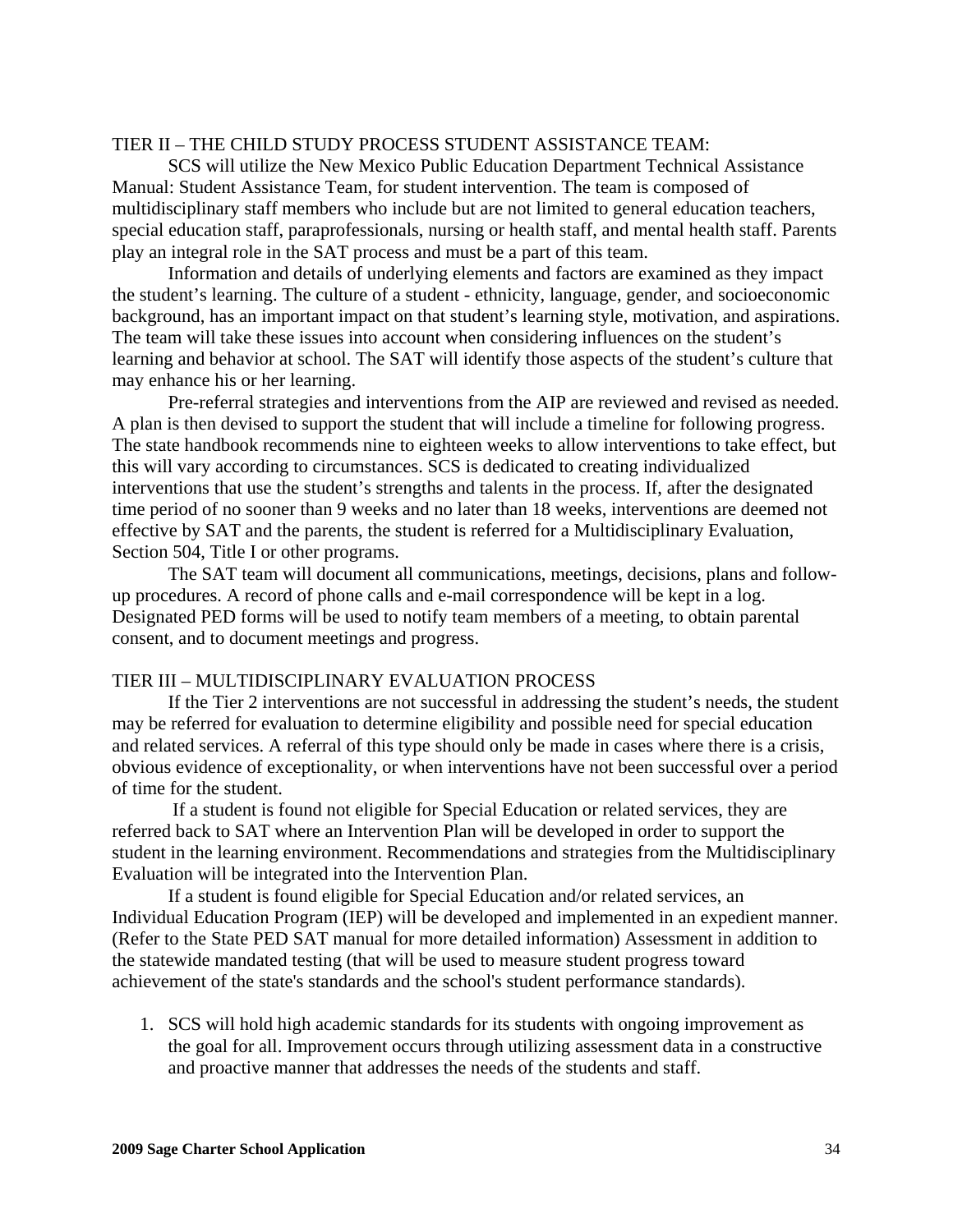- 2. In order to effectively utilize assessment data to generate a large picture, multiple assessment techniques must be implemented.
- 3. An accurate account of the success of can only occur through varied assessments that address the strengths and weaknesses of all students.
- 4. As Montessori is the primary instructional approach of SCS Montessori assessment tools will be an integral part of the school's assessment picture, and as such, will ensure student, and ultimately, school success.

## **Primary Purposes for Assessment Data**

- Students establish skill set
- Determine student strengths
- Determine student weaknesses
- Measure student growth over time
- Measure standards acquisition
- Determine Adequate Yearly Progress status
- Determine curriculum effectiveness
- Provide impetus for ongoing improvement
- Ensure SCS is meeting its stated mission

#### **Forms of Assessment and Examples**

- Ongoing Assessment To monitor quality of work, social skills, and self-confidence
- Process portfolios
- Projects
- Performance Assessment
- Role playing to improve group dynamics
- Mini-lessons
- Small group exercises / peer editing
- Peer and teacher feedback

#### **Summative or Formal Assessment** -To measure cumulative comprehension

- Process Portfolios
- Quizzes / cumulative tests
- Standards-based assessment
- Norm referenced assessment
- Criterion referenced assessment
- Reading comprehension assessment

 **Social-Emotional Assessment** - A student who is disruptive and/or unsuccessful requires individual assessment (see specific Remediation Plan)

- Reading level assessment
- Home Language/English Proficiency assessment
- Special education testing
- Reading level adjustments
- Simplified language on rubrics and peer evaluation checklists
- Behavior contract for group work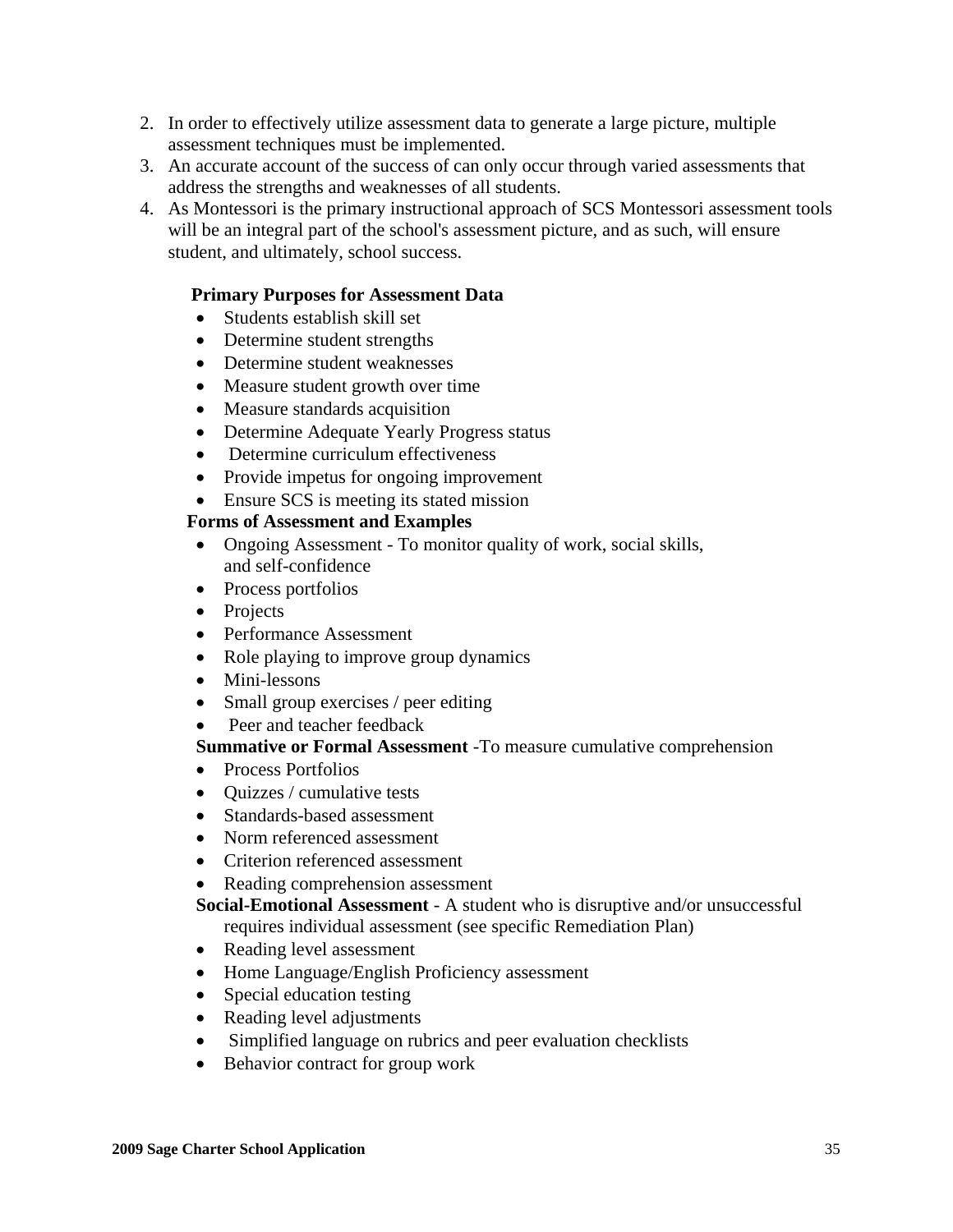## **Montessori Model Assessment**

**Curriculum Assessment** - The principles of the Montessori model will guide ongoing and formative assessment. In a Montessori classroom, assessment occurs in a cyclical process and provides ongoing feedback. The teaching-assessment cycle includes the following steps:

- Identify their curricular goals
- Diagnose their status relative to those goals
- Plan strategies to achieve those goals
- Measure progress along the way
- Each step of the teaching-assessment cycle is followed within each instructional component throughout the assessment process.

## **Assessment of Montessori components**

- Didactic Instruction Assessment
- Discussing goal and objectives
- Identify student status in relation to factual knowledge (conversation, multiple-choice test, project design assignment)
- Progressing toward goals and objectives (handouts, overheads, outlines, advanced organizers, thinking maps)
- Measuring the results (multiple choice/short answer tests, fill in the blank quizzes)

## **Coached Project Assessment**

- Determining the goals of a coached project (checklists, timelines, calendars, rubrics)
- Identifying student status in relation to the skills of the coached project (skills list)
- Progressing toward the goals and objectives (consensus building, responsibility, effort, follow-through, attention to detail, timeliness)

**Measuring progress in the coached project** by means of narratives, rubrics, oral and written reports, performance, portfolios, self-assessment, peer assessment

**Seminar Assessment -**Determining the goals of the seminar-and experience dependent by means of text referencing, critical thinking, questioning

**Identifying student status** in relation to the goal by means pre-seminar activity, speaking, listening, thinking, teacher observation, student question creation

**Progressing toward the goals** of the seminar by means seminar behavior, model video, checklists, rubrics, ongoing growth

**Measuring the progress** of seminars by means of self-assessment, peer feedback, extension of ideas, further discussion, research

#### **Summative Assessments**

**Standards Based Entrance Exam** - a standards aligned online assessment such as Northwest **Evaluation Association's MAP** will be utilized to determine each student's level of standards proficiency upon admittance to SCS.

**Reading Comprehension Assessment** - When deemed necessary, a reading and vocabulary comprehension assessment, such as the Gates MacGinitie test, may be administered.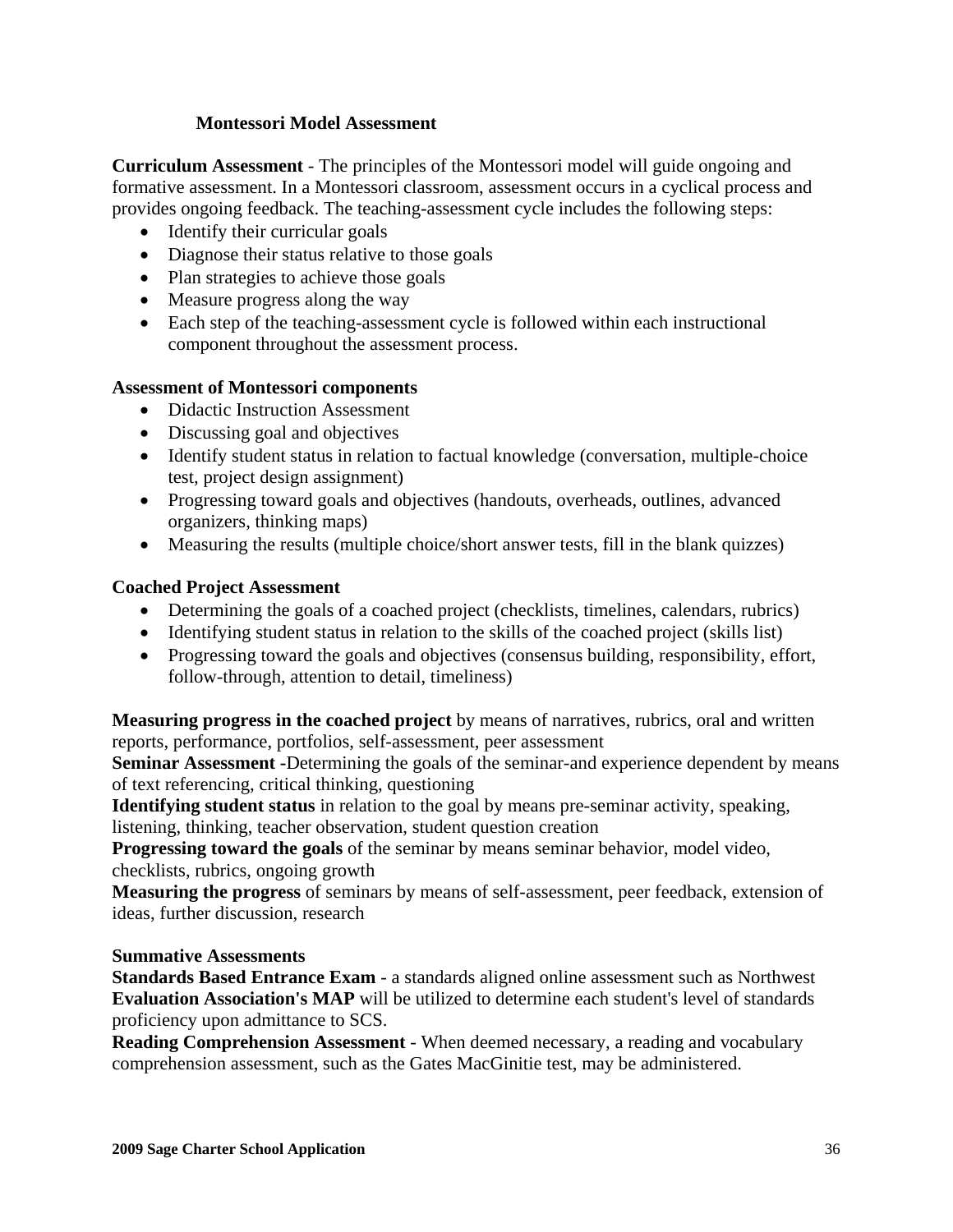# **PLAN**

- 1. All ninth grade students will take the pre-ACT exam PSAT
- 2. All tenth grade students will take the pre-SAT exam
- 3. State Mandated Testing The Standards Based Assessment (SBA) will be administered to all 6th, 7th, 8th, 9th, and 11th grade students.
- 4. The New Mexico High School Competency Examination (NMHSCE) will be administered to all 10th graders.
- 5. Optional Assessments In preparation for college, 11th and 12th grade students will be encouraged to take the ACT, SAT, and Advanced
- 6. Placement Exams.
- 7. Student Grading

All students will receive progress reports mid-way through each grading quarter (4 1/2 weeks). 7th grade students not making adequate progress, and 8th through 12th grade students earning below a 75% in a class at this time, will be referred to SAT for a remediation plan. Standards based report cards will be generated every nine weeks for each 6th and 7th grade student. These report cards will be detailed accounts of each student's progress toward grade level proficiency. During the 8th grade year, students will begin earning grades in conjunction with detailed standardized reporting.

From 9th grade through 12th grade, SCS students will be graded using a 4.0 scale, where A-4, B-3, C-2, D-1, and F-0. Advanced coursework may be weighted differently. Teachers will supplement grades with content standards acquisition information to indicate the level of proficiency and its correlation with a letter grade. Upper grade level report cards will include a narrative detailing the student's progress toward standards acquisition and other pertinent information. Cumulative Grade Point Averages (GPA's) will be kept on file in the school administrator's office for each student. Student report cards will be sent home and parents will have access to student grades through an online grading system such as PowerSchool.

# **Plan for documentation and reporting of student data** (School Report Card, STARS, and UCA).

SCS will document and report to the New Mexico Public Education Department data required in the state mandated Annual School Report Card. Data will be disaggregated by subgroups required by No Child Left Behind federal legislation. The annual data provided in the Annual School Report Card will include:

- Student achievement on state mandated assessments
- Graduation rates
- School safety-criminal incidents
- Dropout rates
- Attendance
- Parent and community communication and involvement
- School climate survey results

Additionally, student performance will be reported to families through regular

communications from student's advisor, including telephone calls, progress reports, e-mails and conferences, and report cards. The SCS Governing Board in conjunction with the administration will set policy with regard to reporting student and school performance. The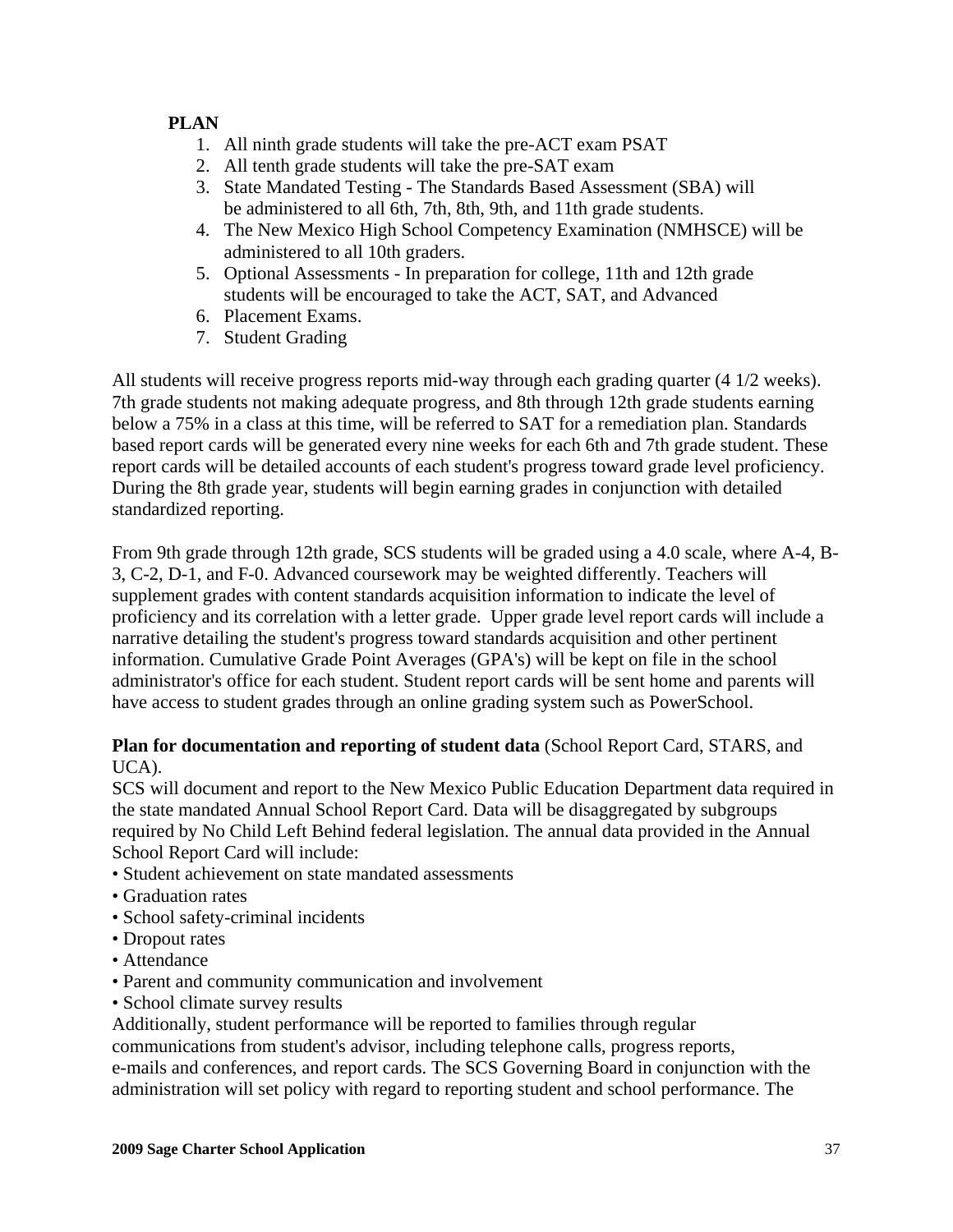policy will stipulate which indicators will be highlighted (in addition to the NMSDE required data) and how often results will be communicated to the school's stakeholders. At a minimum the school will produce an annual performance report. SCS will submit any required reports through the PED STARS reporting system.

# **Timeline for achievement of the standards School Requirements**

SCS expects to meet or exceed state performance standards outlined by the New Mexico Secretary of Education during the five-year term of the charter. It is the intention of the school to do so upon completion of its second year of operation. The timeline for meeting state achievement standards is as follows:

- Year one of operation: Collect baseline data
- Years two through five: Demonstrate adequate yearly progress as defined
- by the NM Public Education Department

# **Student Requirements**

The students of SCS will be expected to meet grade level standards within one academic year. A student will not advance to the next grade level standard until proficiency has been reached. If intervention is necessary to support the student, a remediation plan will be developed (see Remediation Plan).

# **V.E. SPECIAL POPULATIONS**

# **Meeting Student Needs**

SCS provides an education to all students based on the Montessori philosophy, curriculum and materials appropriate for each developmental level of learning. Montessori's curriculum is designed to meet the individual need of all students.

**A large percentage of the Montessori methods and materials** are consistent with strategies, techniques and materials which have been recommended for students with special needs; special needs being defined in this document as "at-risk", "bilingual", "Limited English Proficient (LEP)", and "special education" students.

SCS will work with the guidance of NMPED and the local school districts to identify the special needs of our students and create Individual Education Program's (IEP) to meet all applicable state and federal requirements, including the Individuals With Disabilities Education Act (IDEA) and Section 504 of the Rehabilitation Act of 1973.

- Individual plans for students of Limited English Proficiency will be consistent with state and federal guidelines.
- In case of extreme impairment or disability whereby the student cannot be served appropriately at the School, SCS will "contract out" for services with the local school district or other available services. The following is a list of services that will be provided to serve the needs of the exceptional student population:
- Academic pullout- since all students will be mainstreamed into regular education classes, those Exceptional Student Education (ESE) students who require extra attention will be given appropriate tutoring by a certified ESE teacher. The amount of time will be determined by their IEP, as will the specific skill and content area to be remedied.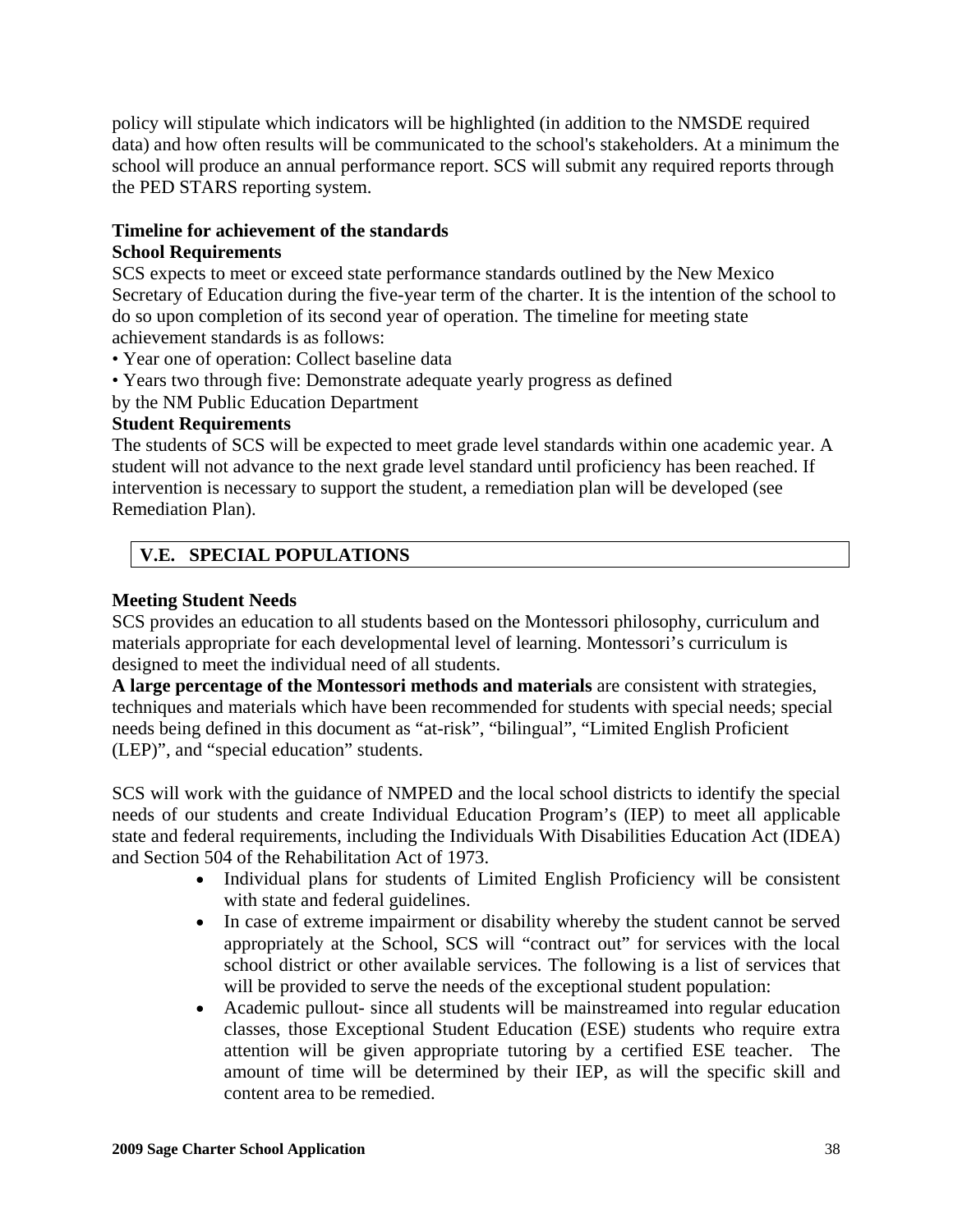- Consultation and collaboration will be provided for those students, who can succeed without the assistance of pullout, but need extensive monitoring.
- Speech Therapy- a speech therapist will either be on staff, or contracted out depending on the number of students requiring speech therapy, as per their IEP.
- Physical therapy and occupational therapy will be contracted out.
- Enriched Curriculum for gifted students- the depth and breadth as well as the individualized nature of the Montessori curriculum ensures that the needs of gifted children will be met. SCS will staff an ESE specialist. The following is a job description for the ESE specialist:
- Orientation for ESE parents and students before school begins. This would deal with the nature of different disabilities, connections between being ESE and having discipline problems, (explaining to the parents that ESE students have a different set of rules that must be followed when suspending them), frustration of students with disabilities, and orientation of school's ESE program. A similar orientation for staff and community faculty will be provided during in service before school starts.
- Weekly consultations with teachers. This would ensure that appropriate modifications are occurring during instructional activities, as well as to ensure that the teachers are providing the appropriate test modifications.
- Administer screenings of those students who have consistent difficulties and are referred by teachers, and who have proper consent from their parents. This will then be followed up with the School Board's Psychologist.
- Work closely with the guidance counselor to assure that ESE students are scheduled correctly.
- Administer reevaluations as per three-year regulations.
- Provide a tutoring schedule.
- Conduct special tutoring sessions, as well as groups for students to deal with issues such as "study skills designed for the disabled by using their learning style strengths" and "frustration in the classroom."
- Work together with the data processor to ensure that all dates in the system are correct and, therefore, ensure that we get the correct funding for our ESE students.
- For the English Speaker of Other Languages (ESOL) and Limited English Proficient (LEP), we will offer an ESOL class designed to meet their needs. An ESOL certified on staff member will take care of the administrative aspect of the program, as well as test the eligibility of appropriate students. We will follow the NMPED's guidelines regarding LEP.

In Appendix J, the Joyce Pickering article explains the Montessori approach and how it benefits At-Risk children. This article also addresses Alternative Language Services and English Language Learners. If required, SCS will hire additional supplemental specialists who can work specifically with the unique needs of each child. Some of these teaching methods include: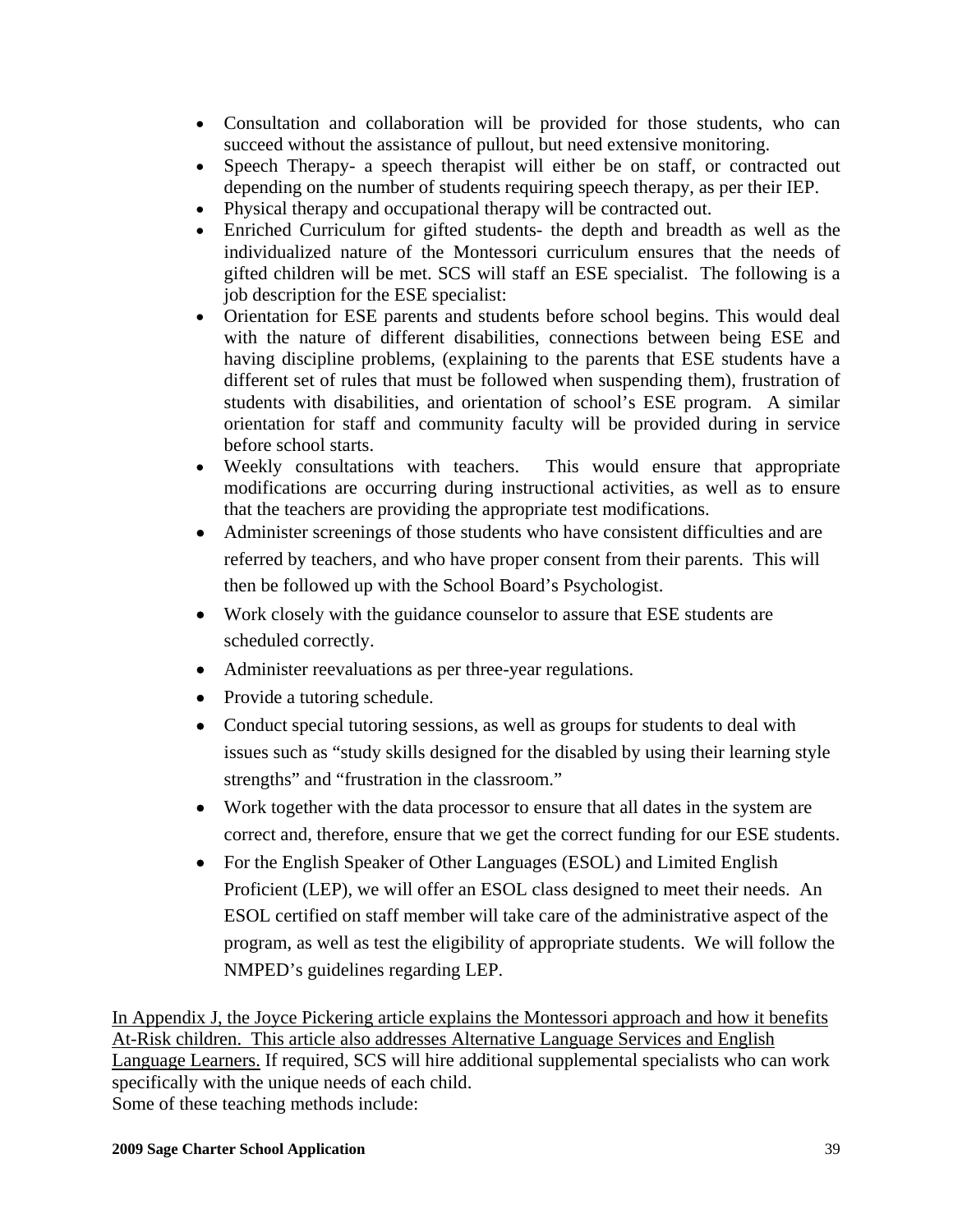- Differentiated instruction
- Peer Teaching
- Hands on educational program
- Visual, auditory, kinesthetic and tactile learning
- Music, art and movement which provide opportunities for multiple intelligences and different learning styles
- Focus on individual strengths

Procedure:

- 1. Students receive continual positive support while acquiring, maintaining and mastering skills. SCS plans to make further accommodations and/or modifications for individual students according to specific needs.
- 2. Students will be assessed through the use of standardized instruments. A pre and posttest will be administered to all students. Gain scores will be used to show individual student improvement
- 3. SCS views assessment as the process of measuring a student's progress toward a goal. Each student's personalized education plan will serve as the foundation from which to measure student outcomes.
- 4. Outcomes will be congruent with N.M. State Standards, which identify what New Mexico public school students should know and be able to do. Students are expected to perform at the end of each grade level as outlined in the benchmarks of the N.M. State Standards and as specified in each learner's Personal Education Plan (PEP).
- 5. At the end of each evaluation period, students and parents will receive a written report from the faculty, which will include specific information on the student's progress in achieving the individual learning goals. This report may be based upon the student's portfolio or work, documented observations by the faculty, formal testing, student's selfevaluation or other student products.

Methods used to identify student educational strengths and needs and the extent to which educational goals and performance standards are being met.

# **Montessori Assessment Philosophy**

- Montessori's consideration of "Mastery" of material is generally set at 100% (or total completion) of objective completed. If a child does not achieve total mastery / completion of an objective, the child is redirected to and through the appropriate preparatory materials so they can achieve the mastery level of the specific objective**.**
- As children get older and are also subject to additional types of assessment including teacher-generated quizzes/exams, then "Mastery" is viewed to be at least at the 80% -85%
- Any score below 80% indicates need for redirection to and through the appropriate materials in order to reach achievement of that "minimum" mastery level.

# **Competency and Mastery Criteria**

 Movement through SCS is based on demonstrated mastery of clearly stated curriculum standards. Mastery of basic essential skills and alignment of the Montessori curriculum with the State Standards has been developed by Montessori Made Manageable, Inc.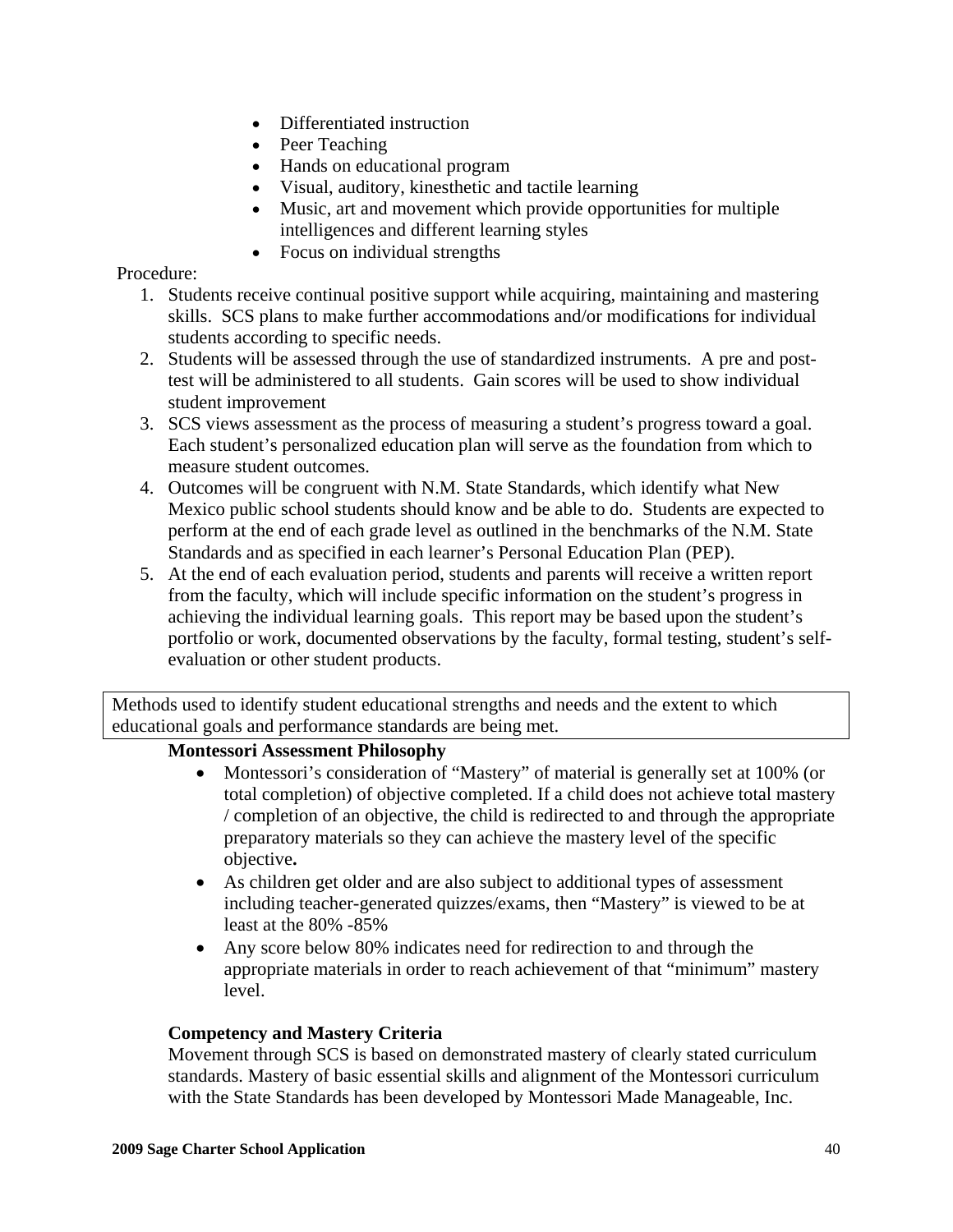Note: Throughout this application, grades are mentioned in relationship to Montessori levels. The word grade represents a one-year portion of time for a specific age of child. The word level means a grouping of ages and grades into a developmental level containing basically three grade levels.

SCS' philosophy is that learning is developmental and all individuals may develop in different ways and at different rates. Movement through the SCS will be paced by ability and motivation rather than by age or perceived grade level. Children will be organized into natural multi-age groups rather than isolated grade levels. The growth and development of each learner will be continually tracked and monitored through one or more of the following:

- A Checklist of Mastery Criteria;
- Weekly-Daily Lesson Plan;
- Learning Activity Packets
- Portfolios
- Attendance Records, and
- "Attributes of the Learner" Profile.
- Required N.M. State Testing

In the spring the required state tests will be administered to all students in grades 3, 5, 8, in reading, writing and mathematics. Plus, adding a test in science when the State Board of Education adds it.

• Norm-Referenced Test / all students annually.

**Written progress reports** to parents are effective for highlighting conference content. Twice a year, in January and May, as each semester comes to an end, the Teacher prepares a written narrative evaluation of the student's work, social development, and mastery of fundamental skills.

**Portfolio sequence of research and group activities** Three times a year, in November, February, and May, students and teachers will go through the students' completed work and make selections for their portfolios.

# **Critical indicators inventory for Attributes of the Learner Profile Student assessment**

 A core tenet of the Montessori philosophy includes daily comprehensive observation. These observations go beyond work choices and performance. The Montessori Teacher records the student's ability to choose work independently, the level of coordination with which the student is able to complete the task, the order with which the task is undertaken, and the child's level of concentration present while performing the work. Specific attention is given to the child's repetition of any work, which gives insight into the child's confidence with and understanding of the specific concepts that he is experiencing.

 At the primary level, direct observation is systematically recorded to note the child's strengths and weaknesses in specific skill areas and is used as a continuous measure of student progress. The following forms of observational assessments are used in the Montessori environment.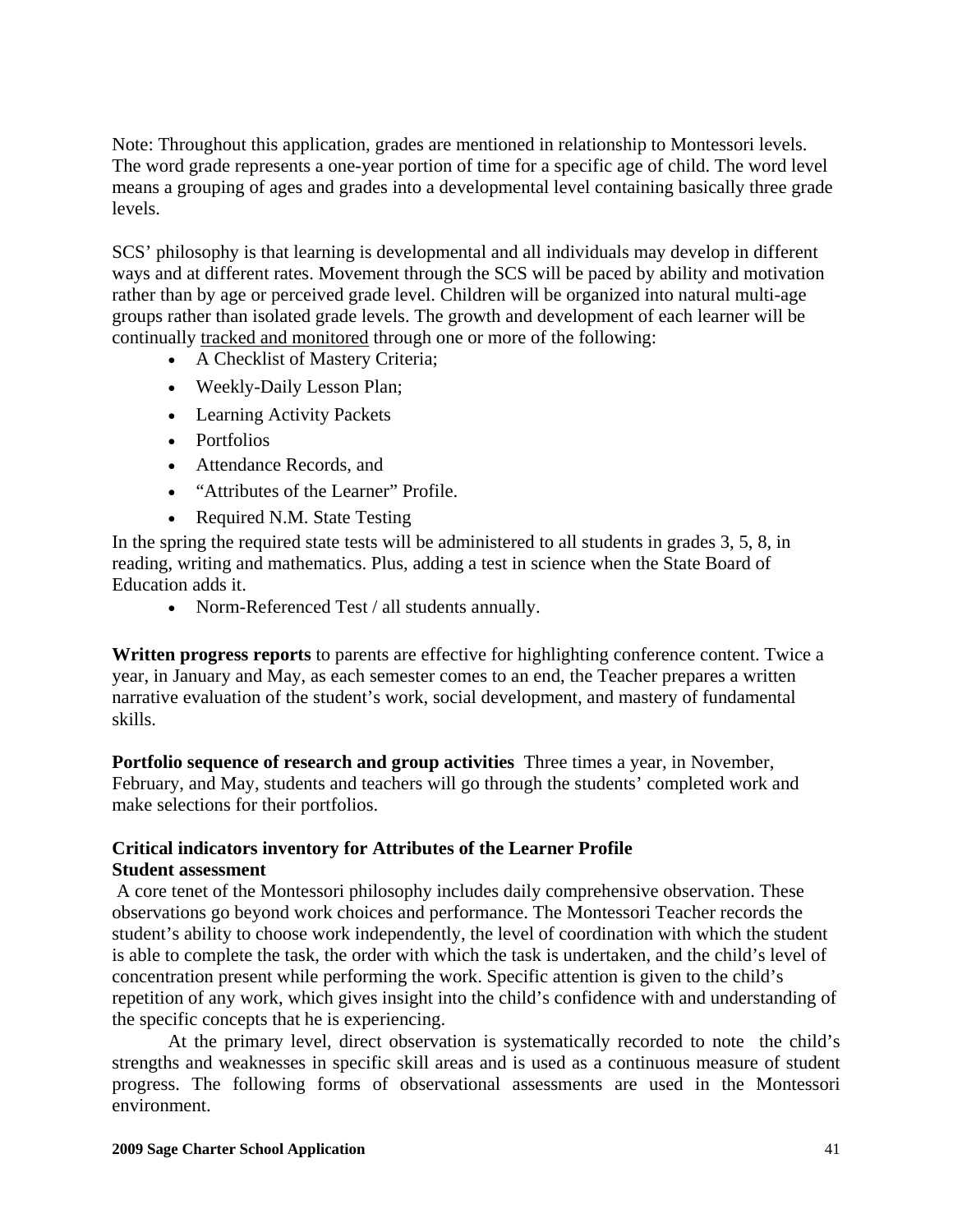**Specimen Records** - These are the fullest accounts of a child's behavior and are obtained when the Teacher follows a single child for a period of time, recording everything that happens to the child and everything the child does. This form of observational assessment provides a accurate record of the child's time management.

# **Attendance Outcomes**

SCS is committed to ensuring at least 95% attendance rates of its students. Montessori schools consistently show high student attendance rates. Parent involvement is an essential ingredient of the school. Open communication, as well as volunteer hours on the Board of Directors, advisory committees, and fund raising events facilitates a sense of community. Recent research confirms a positive correlation between parent participation in school activities and student attendance and achievement.

# **Evaluating Student Performance/Purpose of assessment**

determine progress of individual students and guide appropriately stimulate students mentally by appealing to their natural love of learning as instead of encouraging learning through grades, rewards and punishments.

# **Assessment Practice**

Teacher keep detailed records for each child to ensure he/she is mastering all the necessary skills and staying on track

Use portfolios, projects, research, and presentations to test student's knowledge and progress. This avoids surface knowledge, rote memorization, meaningless "busywork", and isolated facts. Emphasizes critical analysis, self-guided research, independent discovery, and assimilation of ideas, hands-on work and problem solving.

**Tracking and Record Keeping** As part of the Montessori Certification all teachers are thoroughly prepared in daily assignment and tracking procedures.

**SCS will, at a minimum, administers all state required tests.** We may also use another instruments in the first few weeks of the school term to determine students' baseline achievement and educational strengths and needs. At the end of the year, students will be given other test. The goal is for students to advance at a rate comparable to or above other N.M. State students.

**Other methods used will include**, in addition to the required standardized testing, but not be limited to, performance assessments (oral presentations and demonstrations), product assessments (science projects, art exhibits, design projects, and portfolios) and process-focused assessments (interviewing, work plans, and observations).

**There will be two mandatory parent/teacher/student (as applicable**) **conferences to determine future goals.** The first conference will be held before the beginning of the school year in order to review student and parent contracts and set initial goals. The second conference will be held at the beginning of the second semester to review progress accomplished during the first semester and then to set goals for the remainder of the year.

**Portfolios will be presented to parents as part of the midyear conference** and will be taken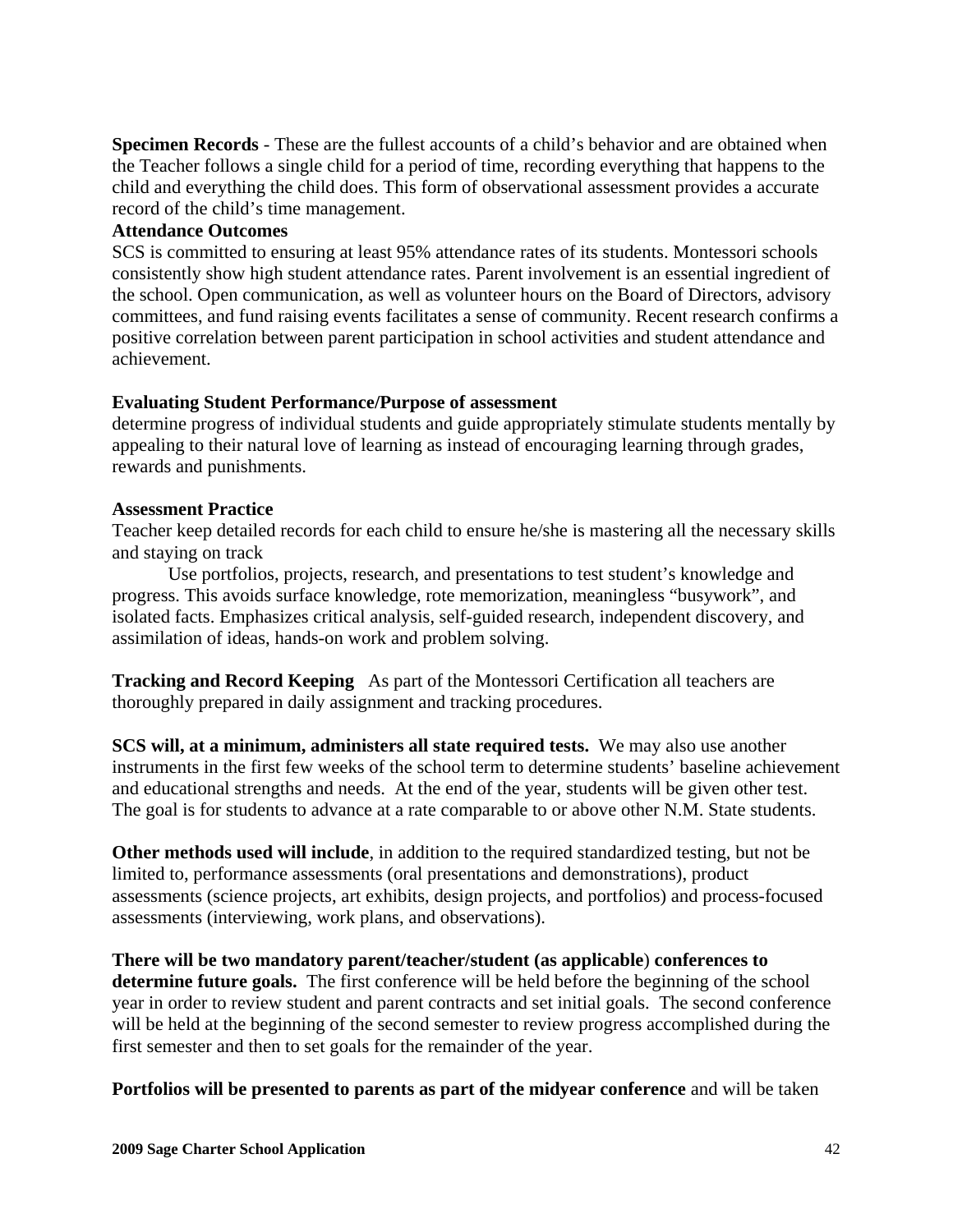home at the end of the school year. Parents or teachers can request conferences at any other time.

**Narrative evaluations combined with competency checklists and goal-setting conferences** will become part of the final performance report summary for each year. All parent and student contracts, written performance evaluations, achievement test scores, and conference summaries will be placed into the student's permanent folder.

**Students are continuously assessed by the teacher in order to determine their readiness to advance in the curriculum**. The materials themselves are devised with a "control of error" in which the children discover and correct errors, on their own, independent of adult intervention. Knowledge of the materials and whether or not a student can teach a particular concept to a younger student are also important diagnostic and assessment tools**.** 

# **How students, at a minimum, participate in the statewide assessment program**

- SCS will be accountable for student achievement on all standardized tests that are mandated by the State of New Mexico.
- Faculty will plan, with representatives of the district, the alignment of testing with that planned for the district's schools, which will include all required N.M. state testing.
- As the NMPED develops new assessment tests driven by the benchmarks in the N.M. State Standards, the faculty will work with the NMPED and the local school district on the implementation of these assessments.
- At the beginning of the kindergarten level, the standard district kindergarten readiness test will be administered.

**Suggested Modifications to Meet Individual Student Needs, Including Bilingual, Limited English Proficient and Special Education Students**

**SCS hires teachers who are specifically certified in these special areas on an as need basis**. The specialists assist specific children according to the requirements of their IEPs. Modifications include but not are limited to the following components and examples. These examples are suggested modifications, which SCS utilizes to support student learning according to the student's needs. Staff with a Teachers of English to Speakers of Other Languages (TESOL) endorsement is hired to provide English as a Second Language (ESL) services. When needed, modifications to instruction and assessment for student with exceptionalities are included in their IEPs via:

# **1. Modifications in the Environment**

Establish daily routines, Reduce visual distractions, Provide adequate ventilation and lighting, Limit oral distractions, Seat students according to need (e.g. attention, vision hearing, behaviors), Use workspace other than student's desk

2. **Modifications in Pace**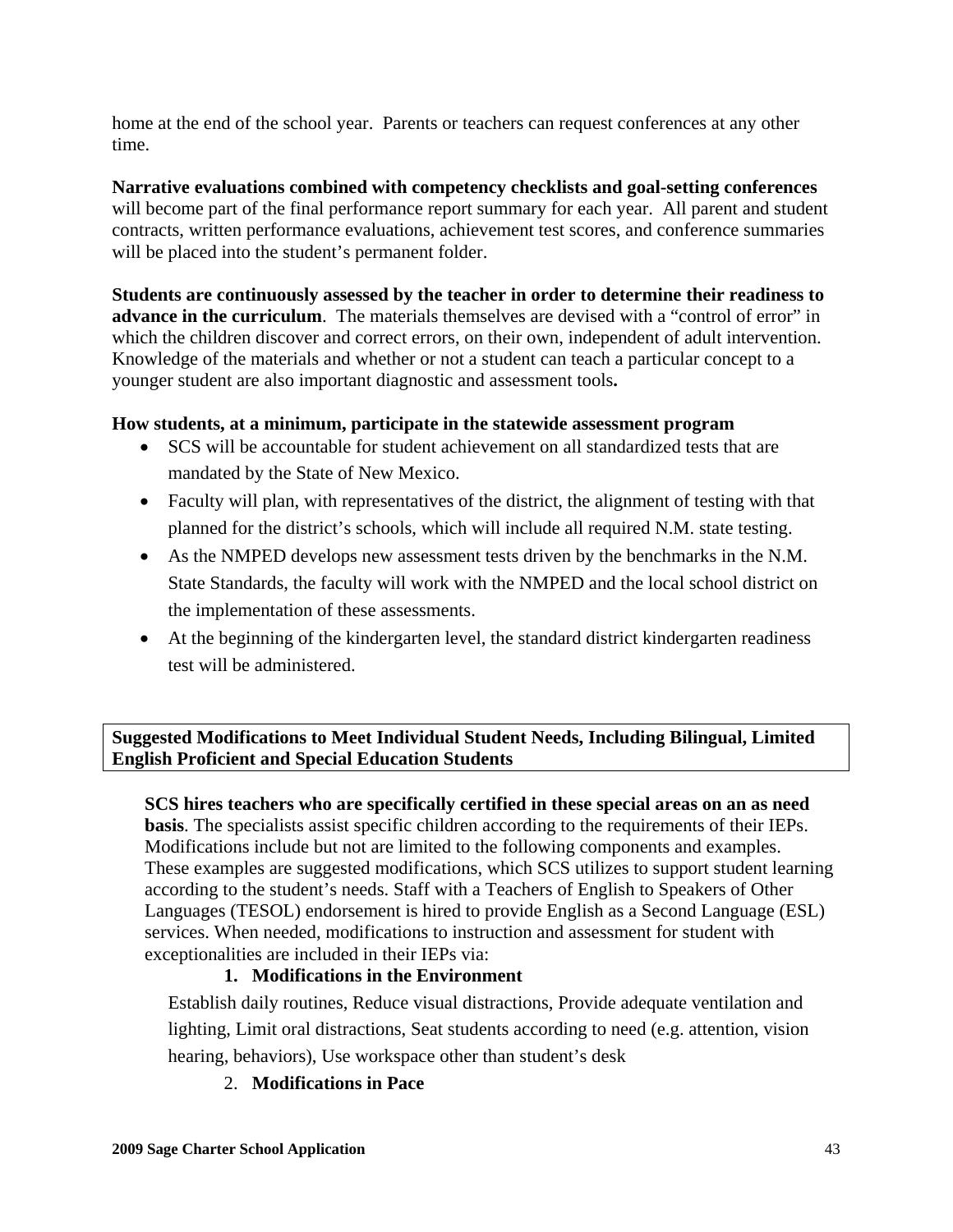Reduce or substitute assignments ,vary activities, allow breaks, allow additional time for students to preview materials, complete tasks and review, minimize copying and recopying tasks

# **3. Modify Materials**

Fold paper for students who have spatial or organizational needs, Utilize different types of paper (i.e., sandpaper letters), Use grip on pens for students with handwriting problems Use highlighting or color-coding, Reading written questions aloud, Use tape recorders for lessons or assignments, Reduce the amount of material on a page, Allow students to use a calculator, Outline reading material, Use manipulative or other physical objects, Allow use of a word processor for writing

# **4. Structure Study Skills**

Use peer assistance, use cooperative learning, Provide varied activities for a given Concept, Break down of assignment into smaller units, specialized instruction Establish positive home/school communication.

# **5. Modification of Instructional Methods**

Use concrete objects to demonstrate concepts, no penalty for spelling or handwriting when it is not a subject at the time, provide transitional directions, Provide guided, practice, use large print, use a multi-sensory approach, allow students to dictate responses to a peer or teacher, consideration of learning styles, Simplify directions, paraphrase directions, Provide structure for students to classify information (i.e., outlines, graphic organizers, study guides), Provide information at desk when copying from board is a problem for the student

# **6. Modifications in Presentation**

Give verbal cues, change tone of voice, change question levels, provide mnemonic devices, use hand signals to cue behavior, alter sequence of presentation, ask frequent questions and allow time for response

# **7. Modifications in Testing**

Give oral tests, read test questions, organize tests from easy to hard for different levels. Enlarge or highlight key words on test items, change response format, give multiplechoice questions, and adapt different response methods.

The above are some examples of modifications and/or accommodations are utilized for students with special needs.

Trained personal for special education, bilingual and at-risk students are hired in accordance with state hiring practices and the NCLB guidelines on an as needed basis. These trained personal determine appropriate aides and support according to special needs of the students IEP plan. It is our hope that if a student cannot learn the way we teach, then we will teach the way he learns.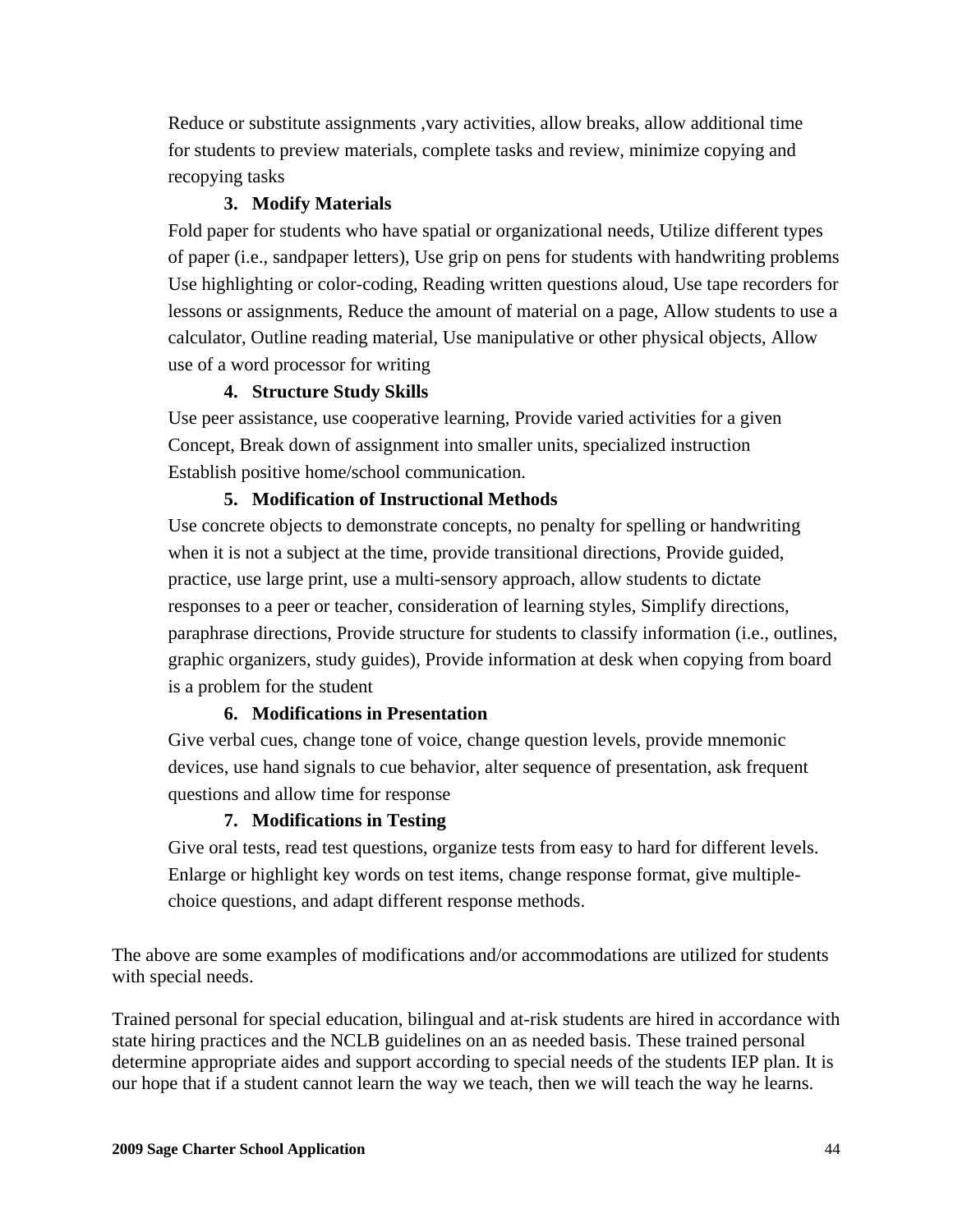"All students with exceptionalities will be served according to their IEPs."

# **E. Special Education Plan**

SCS admits students without regard to disabilities or need for special education as required by The Charter School Act. (Section 22-8B-4A, NMSA 1978.) SCS will provide special education services to children with disabilities as required by IDEA 2004, see Sec 6 NMAC 3.2.9.24).

SCS provides special education services by adhering to Special Education Public Laws (i.e., IDEA 2004) and revisions of such laws, implementation of the federal register on special education regulations, state standards, mandates and guidelines and all laws associated with charter school law and special education as stated in the SCS Special Education Manual 2009 edition (Appendix D). SCS also adheres to the SCS' Governance Policies and Procedures.

SCS provides a free and appropriate education (FAPE) as defined in 34 C.F.R. 300.13.

The SCS Special Education Policy is congruent with both the New Mexico State Public Education Department Special Education Regulations, 6.31.2 NMAC, the Standards for Excellence, 6.30.2 NMAC, Non-Regulatory Guidance IDEA 2004 (issued August 1, 2005), and the federal Individuals with Disabilities Education Act 2004 (IDEA), 20 U.S.C section 1414, the No Child Left Behind Act of 2001, 20 U.S.C. section 6301 et seq., Section 504 of the Rehabilitation Act of 1973, 29 U.S.C. section 794 et seq., and the Family Educational Rights and Privacy Act, 20 U.S.C. section 1232 et seq.

Students will be served in the Least Restrictive Environment (LRE) as determined by the Multidisciplinary Team. Related Services are provided thorough contracts with private service providers, contracts including regional cooperatives or contracts in conjunction with the local education agency (LEA). All IEPS are conducted in accordance with C.F.R. & 300.340-300.350.

All special education services will be provided in accordance with the Family Education Right and Privacy Act (FERPA). All records will comply with the New Mexico Inspection of Public Records Act.

 SCS developed and utilizes their Montessori policy and procedure manual to assist teachers with training and implementation of special education services. The manuals provide information on all required policies and procedures ranging from the pre-referral process, referral process, evaluation procedures, parents' rights and due process. SCS follows all IDEA and NMPED regulations concerning discipline for students with special needs.

 SCS works diligently to provide an atmosphere where all children belong, prosper and learn according to their individual need and become equipped with a "toolbox" of skills, which will prepare them for a productive life.

# **Access to Other Services but not limited to Counseling or Health**

SCS negotiates with local districts or other private providers to provide counseling nurses, and other related services on a contract or consulting basis. School mental health team is composed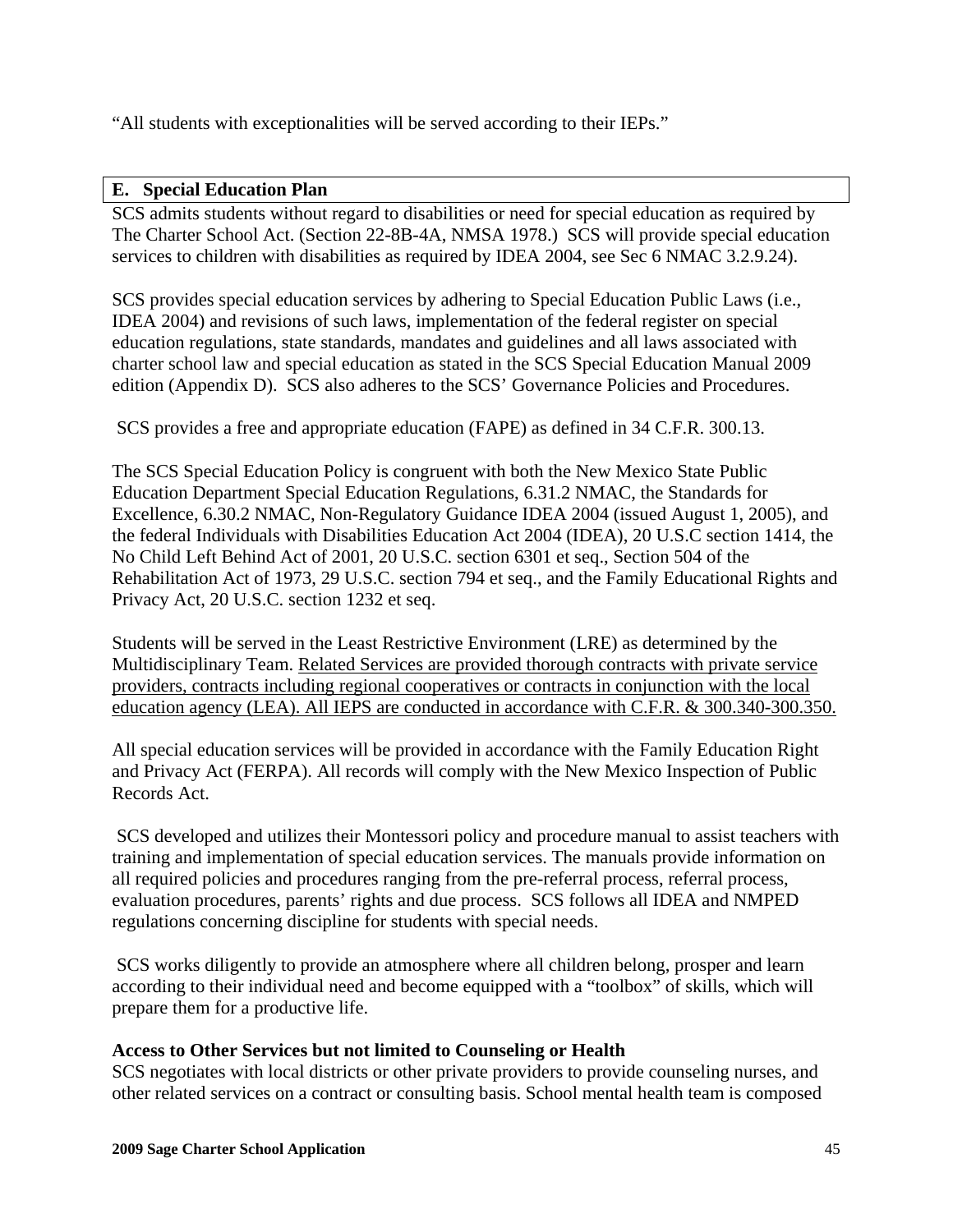of the Principal, Classroom Teacher, and counselor/teacher. The team discusses problem-solving ideas within the classroom context with regard to mental health and other health issues. SCS has a plan to hire a part-time counselor and an on-call nurse to meet specific student needs.

# **New Mexico Alternate Assessment (NMAA)**

NMAA is used as the state mandated test for certain students with IEPs.

# **Student Assessment**

- Students will be assessed through the use of standardized instruments. A pre and post-test will be administered to all students. Gain scores will be used to show individual student improvement.
- SCS views assessment as the process of measuring a student's progress toward a goal. Each student's personalized education plan will serve as the foundation from which to measure student outcomes.
- Outcomes will be congruent with N.M. State Standards, which identify what New Mexico public school students should know and be able to do. Students are expected to perform at the end of each grade level as outlined in the benchmarks of the N.M. State Standards and as specified in each learner's PEP.
- At the end of each evaluation period, students and parents will receive a written report from the faculty, which will include specific information on the student's progress in achieving the individual learning goals. This report may be based upon the student's portfolio or work, documented observations by the faculty, formal testing, student's self-evaluation or other student products.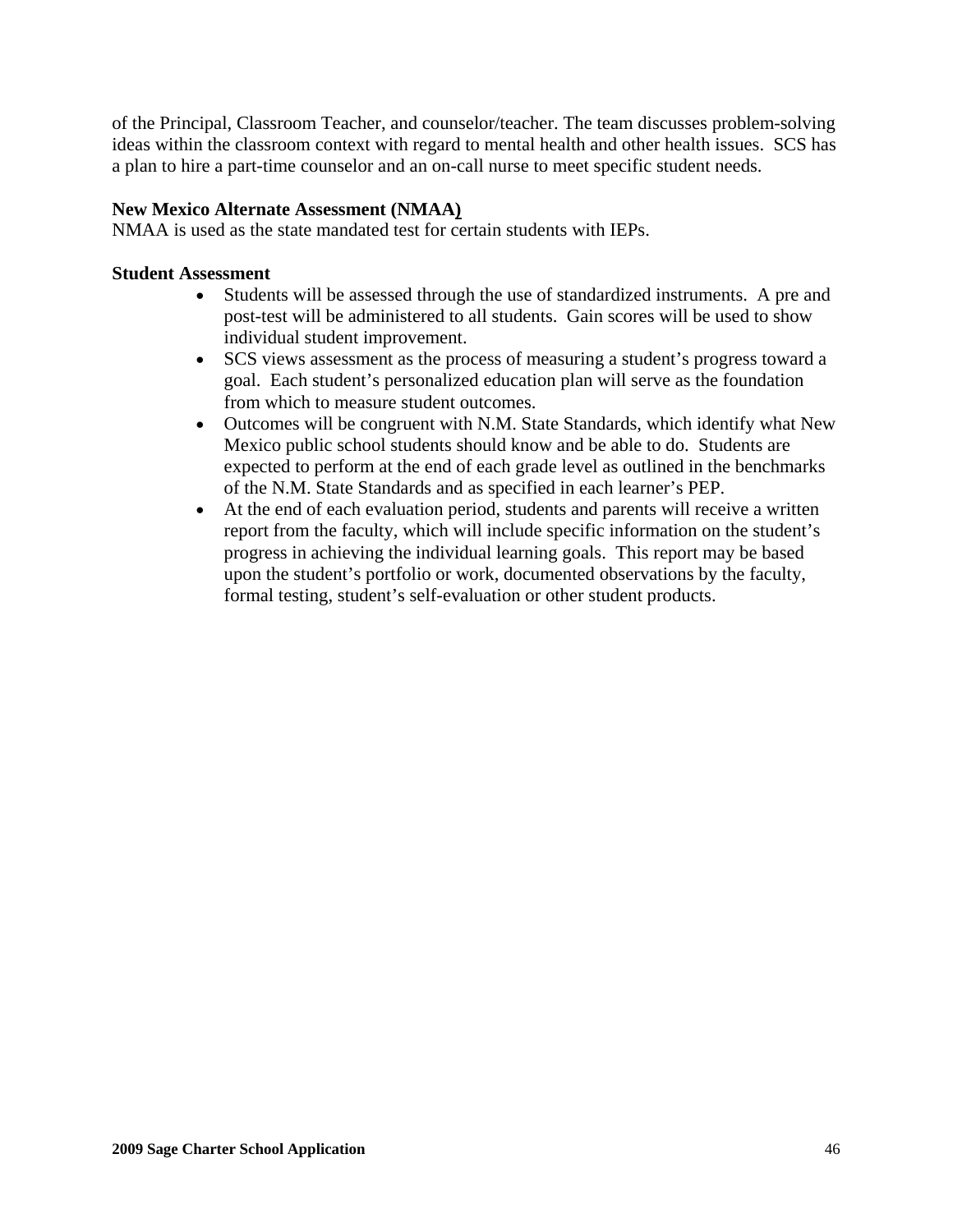# **V1. FINANCIAL PLAN**

# **A. BUDGET**

Proposed Budget, Process and Administrative Audit

Pursuant to 22-8-6.1 NMSA, SCS submits to the New Mexico Public Education Department (NMPED) and the Board a balanced school-based budget based upon the projected number of program units generated by SCS and its students, using the at-risk units and the training and experience index of the district. The budget is scheduled to be submitted to the local school district and the NMPED for approval ensuring that sound fiscal practices are followed in its development, and that the budget is within the allotted resources.

SCS adheres to the guidelines of 6.20.2 et seq. NMAC in the preparation, submission, maintenance, and reporting of budgetary information. Approval of the proposed Budget by the SCS Board shall be in a public hearing. The notice of public hearing for the adoption of the budget shall be published in accordance with the Open Meetings Act, Section 10-15-1 et seq. 1978, Public School Code, and the SCS Board policy.

With regard to the current year, SCS is submitting its 2010-2011 preliminary and tentative budget for review with the NMPED on July 1, 2009.

# **Projected Revenue**

SCS projected revenue is the sum of the following categories.

# **State Equalization Guarantee (SEG)**

Pursuant to the 1999 Charter School Act, SCS is to receive 98% of the SEG generated by the program units reflected in the 910B-5. The amount of the equalization revenue is based on the average of the 40, 80, and 120-day enrollment and assumes the current unit value of  $\frac{2}{3}$ , 3,645.37 for the initial year of operations. SCS projections are based on 180 students. Additionally, the most recent At Risk Units, Training, and Experience Index of the district are factored into the equalization formula once determined.

# **Activity Fees**

Activity fees are not applicable on the initial application, but will be reflected in subsequent academic years

#### **Gifts, Donations- Non Categorical**

Revenue for this category is considered as not applicable on the initial application.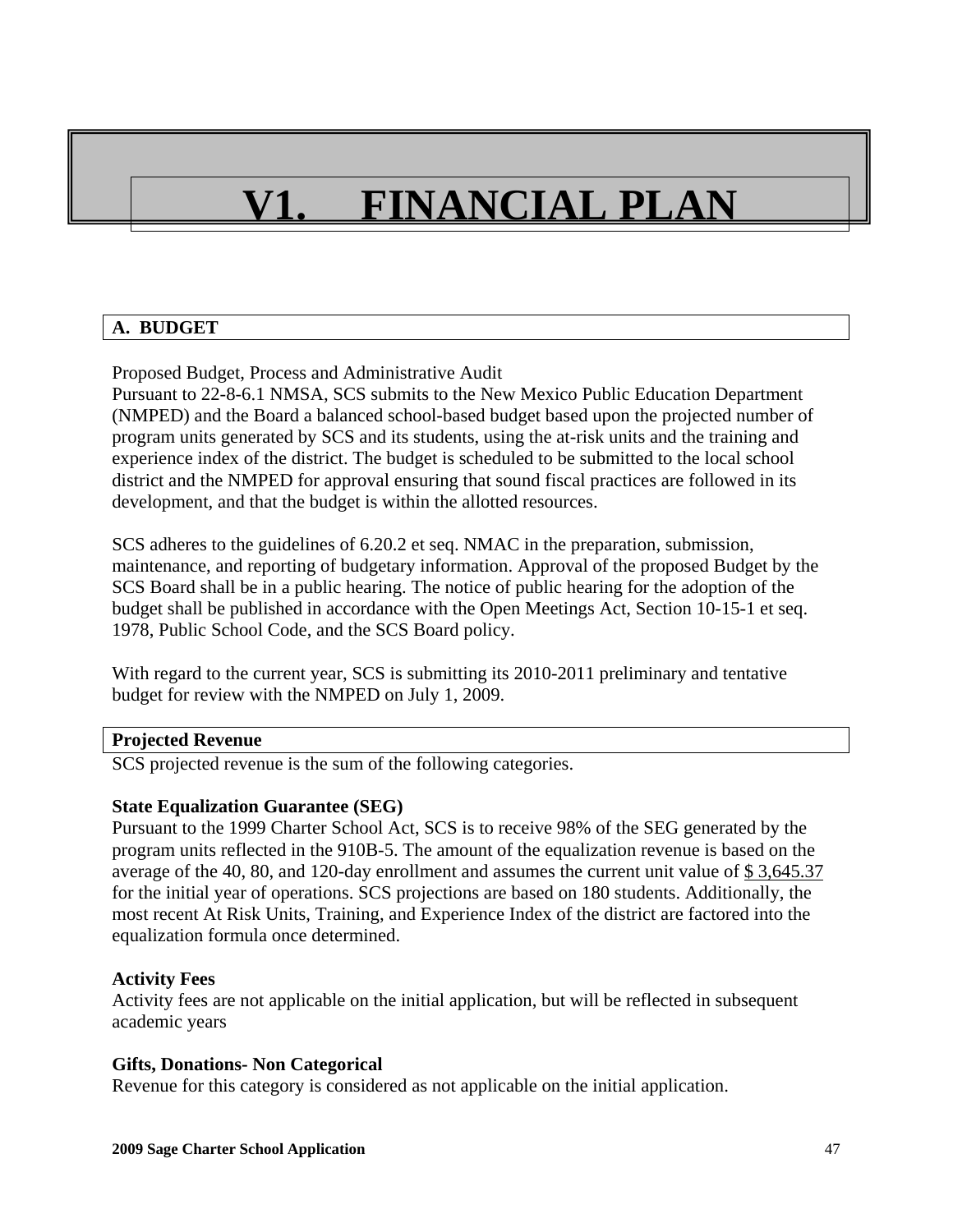# **Special Development Expenditures (SDE) Funded Instructional Materials**

SDE Funded Instructional Materials monies are not considered as applicable on the initial application.

#### **Projected Expenditures:**

# **Salary Budgets**

The projected teacher and administrator salaries comply with the educator licensing and salary system outlined in 22-10A-4 NMSA. Budget requests submitted for salary accounts are to be in accordance with the SCS adopted salary schedule. The budget notes the number of employees in each function code as full-time equivalents (FTE's). SCS is not required to use nor comply with any salary schedule norms established by the district.

# **Non-Salary Budget**

Budget requests for non-salary accounts are represented in specific dollar amounts. Estimates for future enrollments are used to extrapolate staffing needs and associated costs such as instructional supplies, equipment, and facility needs. The SCS Board Finance Chair provides any justification of budget amounts that may be required.

# **Budget Monitoring**

SCS furnishes a Budget Status Report to the SCS School Board on a monthly basis showing todate revenue and expenditures, and the unencumbered balance for review to demonstrate that encumbrances and expenditures are progressing in accordance with the approved budget; as well as a complete picture of the year's financial projection which includes a picture of the complete/total final yearly expenditures in terms which any layperson can understand and thus comment upon.

# **Budget Changes**

During the course of the school year, budget changes, increases, and/or transfers are made as necessary. Increases may result from additional resources, whether or not earmarked.

SCS provides a Budget Adjustment Request (BAR) to the NMPED Budget Office with supporting documentation as needed.

# **Budget Maintenance Standards**

SCS submits budget adjustment requests for the operating budget to the NMPED for budget increases, budget decreases, and transfers between functional categories. Expenditures are not be made until budget authority has been established and approval received from the NMPED. Budget adjustments are not incorporated into the school's accounting system until approval is received from NMPED. Budget Adjustment Requests are prepared on the most recent form prescribed by the NMPED. SCS maintains a log of all BARs by Fund, Function, and Object Code which results in changes to the approved budget. This log is prepared and retained by the school business office for audit purposes.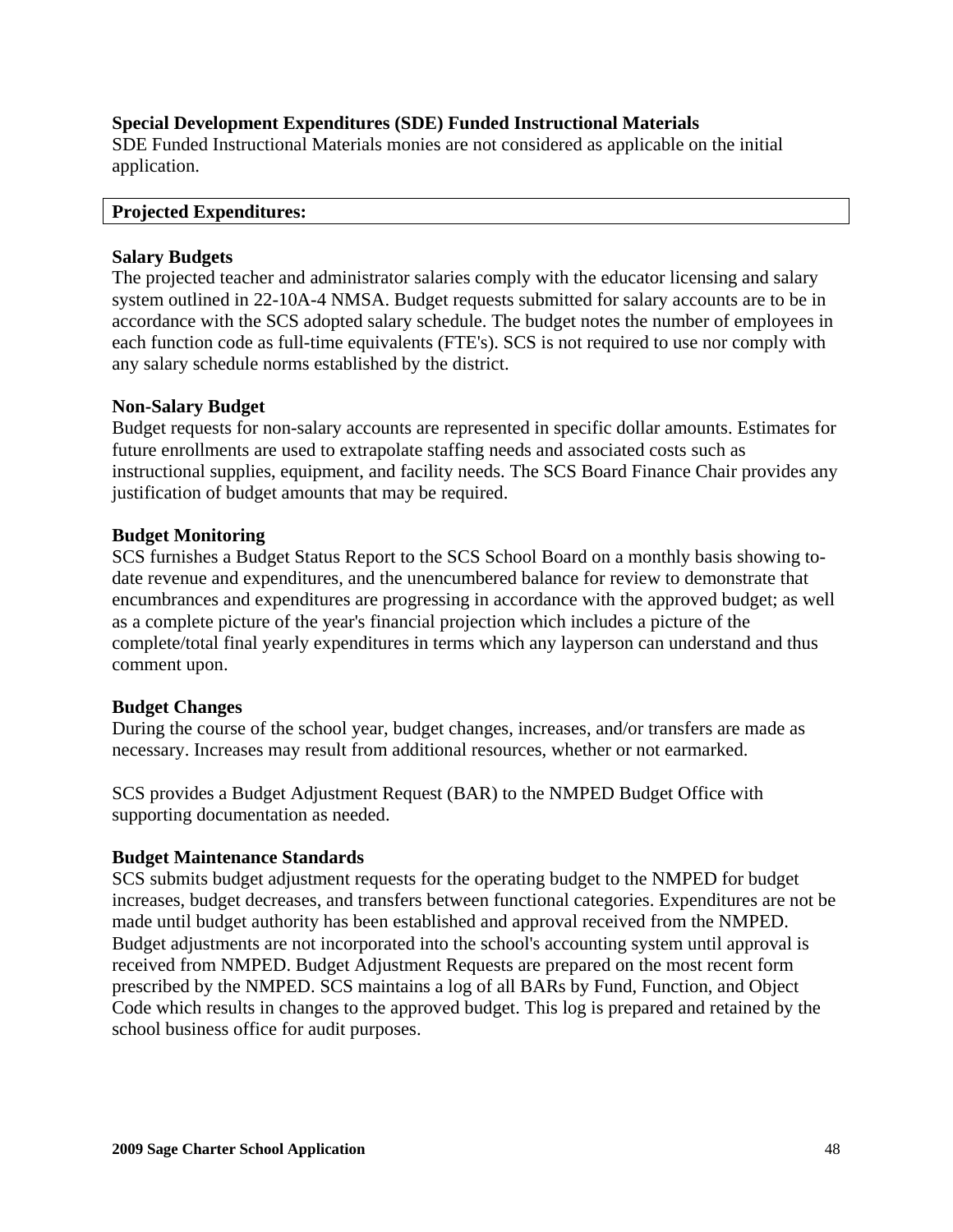## **Annual Audit of the Financial and Administrative Operations**

SCS agrees to engage and participate in an annual audit of its financial and administrative operations. SCS also agrees to have all required working papers completed in a timely fashion to ensure the results of the audit to be provided to the NMPED's State Auditor's Office within the statutory time limits required by law. Any and all costs associated with the audit of SCS will be paid by the school.

| <b>Proposed Budget</b> | Appendix G. 1-2 |  |
|------------------------|-----------------|--|
| 910B-5 Appendix        | G-1             |  |
| Proposed 5-year budget | $G-2$           |  |

# **B. FISCAL MANAGEMENT**

#### **Fiscal Management**

**Specific Plan on how the charter school will manage its fiscal responsibilities in accordance with all federal and state laws including the designation or establishment of the central purchasing office with adoption of state rules or self-developed rules pursuant to State procurement Code.** 

- 1. SCS shall establish and maintain good business practices and in all matters comply with all Federal, State, and Local law.
- 2. State Equalization Guarantee (SEG) and other revenues will flow from the New Mexico

Public Education Department (NMPED) through the district to SCS; however, NMPED

will retain 2% of the SEG for administrative expenses. SCS will work collaboratively

with NMPED to ensure timely reporting and other financial/fiscal processes. In

accordance with the 1999 Charter Schools Act, SCS will be held accountable for its fiscal performance.

 A revised budget will be prepared and submitted to NMPED, based upon the projected enrollment numbers for SCS student population.

#### **Annual Budget Negotiations**

On or before April 15 of each year of the Charter, SCS and the District/State will

complete negotiations concerning funding for the ensuing fiscal year.

# **Special Education**

SCS will provide special education services to its students in complete conformance with all State and federal regulations. SCS will be eligible for all federal funds for which it has eligible students, and will apply for funds through the district for all students identified on the  $40^{\text{th}}$  day.

#### **Administrative fee**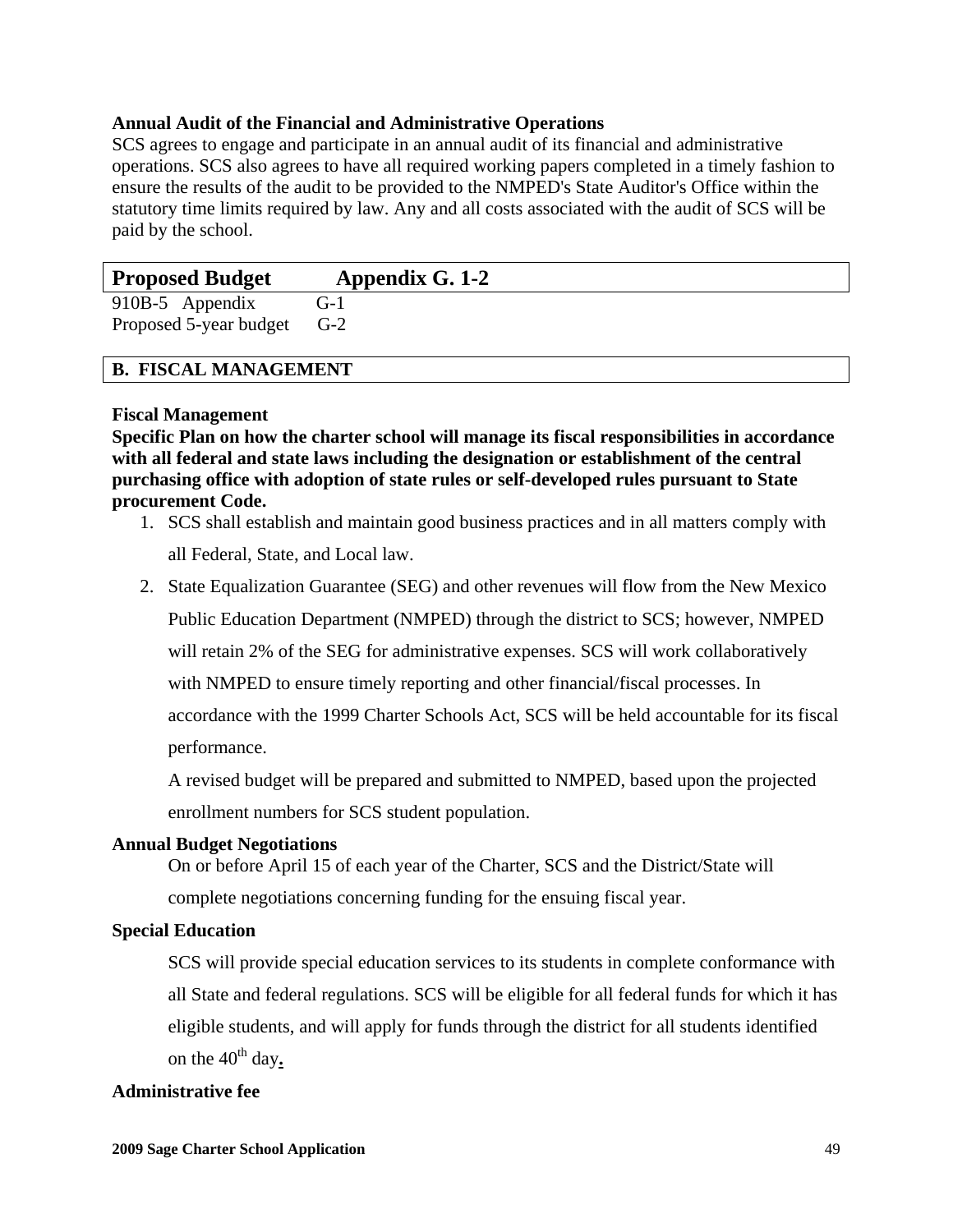The NMPED charges PEC approved charter schools a 2% administrative fee.

# **Specific description of the internal control procedures that the charter school will utilize to safeguard assets.**

SCS shall practice good business in all matters in compliance with all federal, state, and local laws and regulations. The SCS Governing Board will work closely with the Business Manager and Principal in order to maintain positive financial standing and assure proper allocation of funds.

# **Internal Controls**

SCS will operate in accordance with state and federal laws and regulations relative to fiscal procedures, solvency and responsibility. This will include but not be limited to establishing an internal control system pursuant to N.M. State laws. The internal control structure of the school shall demonstrate that the school identifies applicable laws and regulations, and that its procedures are designed to reasonably ensure that SCS complies with those laws and regulations. Appropriate internal controls shall be made and defined by the SCS Governing Board to safeguard assets, manage cost and expense transactions, promote fiscal efficiency and record, process and report all financial data. The SCS Principal and Business Manager shall be required to implement all internal controls.

# **Cash Disbursement**

# **Cash disbursement shall require two signatures and shall be required for the following transactions:**

- 1. Invoices received
- 2. Requests for reimbursements
- 3. Disbursement of employment not under contract
- 4. Disbursements for contracts

# **Approval of Vouchers**

The Business Manager may be allowed to approve payment of vouchers to school or district vendors, provided that a summary of those vouchers paid is presented to the SCS Governing Board at its next regular meeting.

# **Record Reconciliation**

All bank accounts shall be verified and reconciled during the monthly closing process by the Business Manager and shall be reviewed by the SCS Board a reasonable time period, as decided by the SCS Governing Board. All discrepancies found during the reconciliation process are researched and corrected at the time they are detected.

# **Cash Receipts**

The Business Manager shall prepare a receipt for all money received. All money is receipted using pre-numbered receipts and shall be deposited in the appropriate bank account within twenty-four hours.

# **Security of Papers**

All check numbers to be issued are to be logged into the school's business software system. Copies of all voided checks, vouchers, purchase orders and requisitions are to be kept in sequential order, on a yearly basis, in the school administrative office.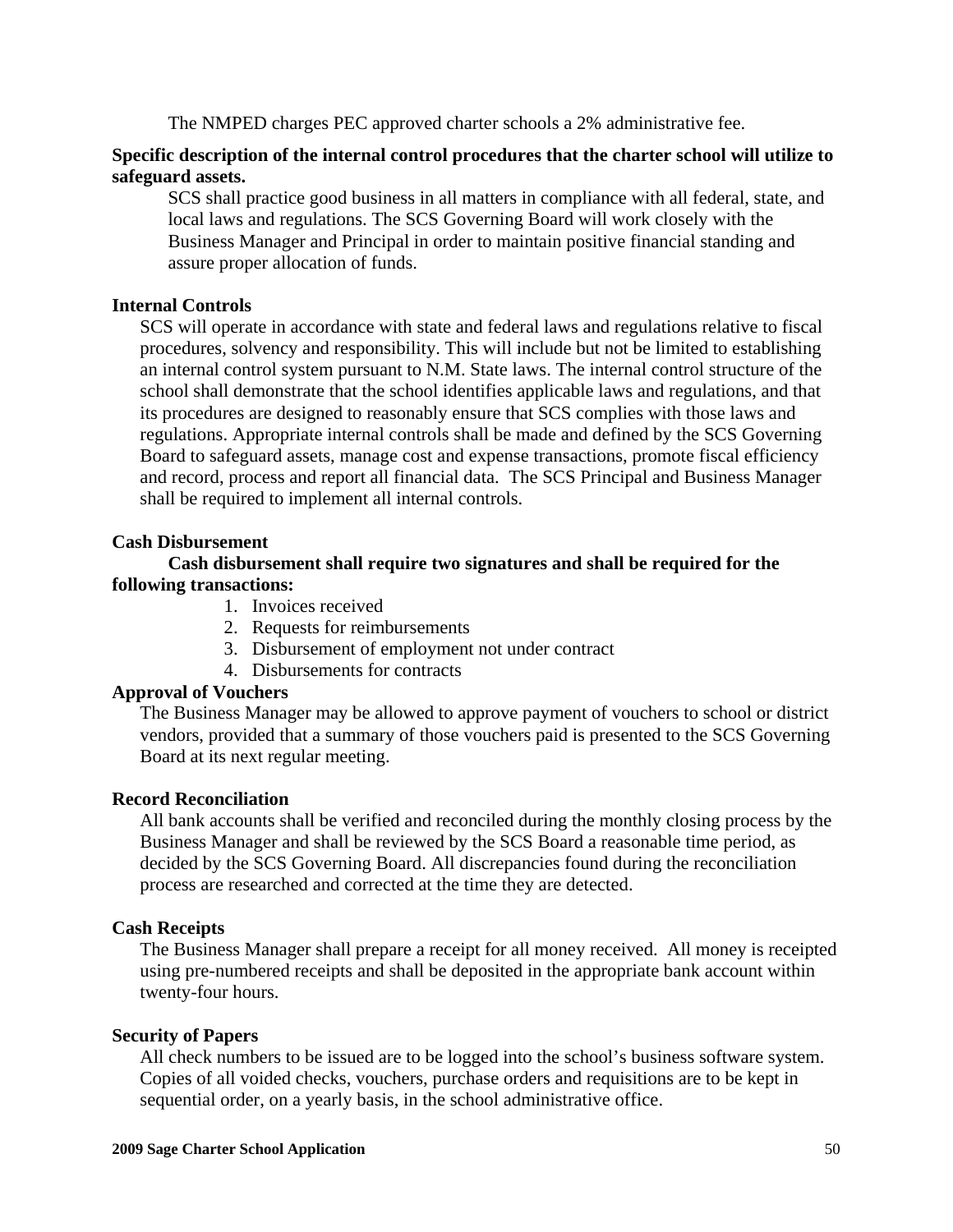# **Separation of Duties**

SCS Governing Board shall secure procedures that will ensure a separation of duties in regards to financial management, including payroll processing, cash disbursement, and payment of vouchers or purchase orders. The Business Manager will review all written checks prior to their distribution to add security to the control system.

# **Property Management and Inventory**

The management of SCS property includes ensuring its proper allocation, control, use, and safeguarding. Responsibility for managing SCS property is the sole responsibility of SCS and its personnel. Property granted, given or issued to SCS becomes the property of either SCS or its not-for-profit organization, SCS' Education Foundation. All property will be properly and accurately recorded and those records maintained. Property issued to individuals does not become private property, but remains SCS property. The SCS Governing Board shall define the policy for labeling and/or tagging SCS property. This policy may include:

- 1. All property will be inventoried on a periodic basis to verify the accurate maintenance of records.
- 2. All property will be adequately safeguarded and protected to avoid and/or minimize the potential for loss. Any re-location of property shall be noted and kept with the property records.
- 3. All property will be used economically, and for the intended purpose.
- 4. All property will be inspected upon arrival and periodically thereafter to ensure it is in good working order.

#### **Audit of Inventory Records**

A written inventory of equipment will be kept and be readily available for audit at all times.

#### **Disposal of Property**

SCS will conform to statutes and regulations of the State of New Mexico when leasing, selling or otherwise disposing of real property or tangible property including, but not limited to, office equipment, furniture and supplies belonging to SCS.

#### **Signatory Authority for Contractual Agreements**

No individual associated with SCS may obligate the SCS Board for the purchase, rental or lease of any tangible property. SCS Governing Board will designate at least two individuals with signatory authority, that is, the Business Manager, the Principal, and/or the Principal's designee. Any purchase, rental or lease in an amount above \$500 will require SCS' Governing Board approval. This amount may be changed by resolution of the SCS Governing Board.

#### **Reporting to SCS Governing Board**

The Business Manager shall report monthly to the SCS Governing Board about the budget,

including school revenue and expenses to date, private revenue received, etc.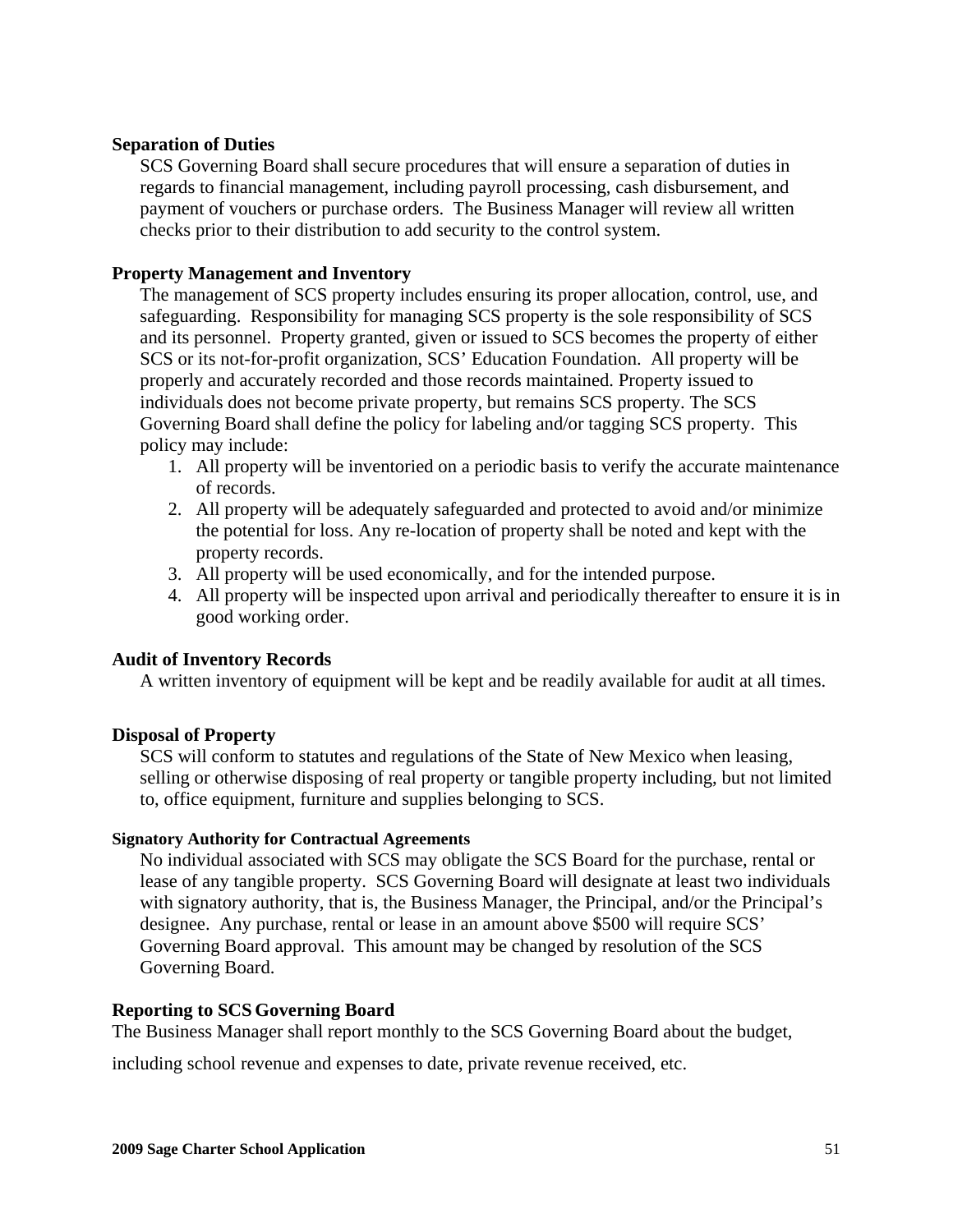#### **Safe-Keeping Assets**

The access to assets will be limited to the Principal or designee by being assigned as the primary custodian at the school, who will be responsible for monitoring access to cash, checks, and other assets.

#### **Plan for Federal Compliance Reporting**

Federal Census: School Assistance in Federally Affected Areas

Public Law 81-874 is the Federal Act that authorizes assistance for current expenditures in areas affected by federal activities. Section 2 of the Act directs payment of entitlement to Local Education Agencies (LEA) in whose school district the United States owns certain federal property. Section 3 provides an entitlement to an LEA based on numbers of federally connected children attending the schools of the LEA. SCS shall receive an allocation of such federal funding to the extent it may be available, and only if eligible, under Section 22-8B-13B.

#### **Categories of Federally Connected Children**

The Act provides special rules regarding increased entitlements in connection with federally connected handicapped children and children residing on Indian lands.

#### **Twenty Day Counts**

SCS will enter, enroll or withdraw students based on the Student Information Systems Manual and will report absences for all Students on a timely basis. SCS will adhere to Student Teacher Accountability Reporting System (S.T.A.R.S.) for the 40, 80, and 120-day counts. The Forty-Day Membership Report is subject to audit by the N.M. State Public Education Department.

Additional summary of description of business procedures to safeguard assets: SCS Governing Board will present the NMPED a balanced budget consistent with SCS Mission, Goals and Objectives. This budget shall be in the format and on the schedule prescribed by the NMPED. SCS understands that the adoption of the annual District operating budget is the responsibility of the NMPED and agrees to follow the process described herein.

The adoption of the annual SCS operating budget is the responsibility of the Governing Board. The Principal or his/her designee will present to the Board for adoption, a specific budget calendar that meets the deliverable deadlines established by NMPED. NMPED will give SCS the schedule for submitting the budget to SCS' assigned NMPED Budget Analyst, and set a meeting to obtain NMPED budget approval. The budget process will include specific budget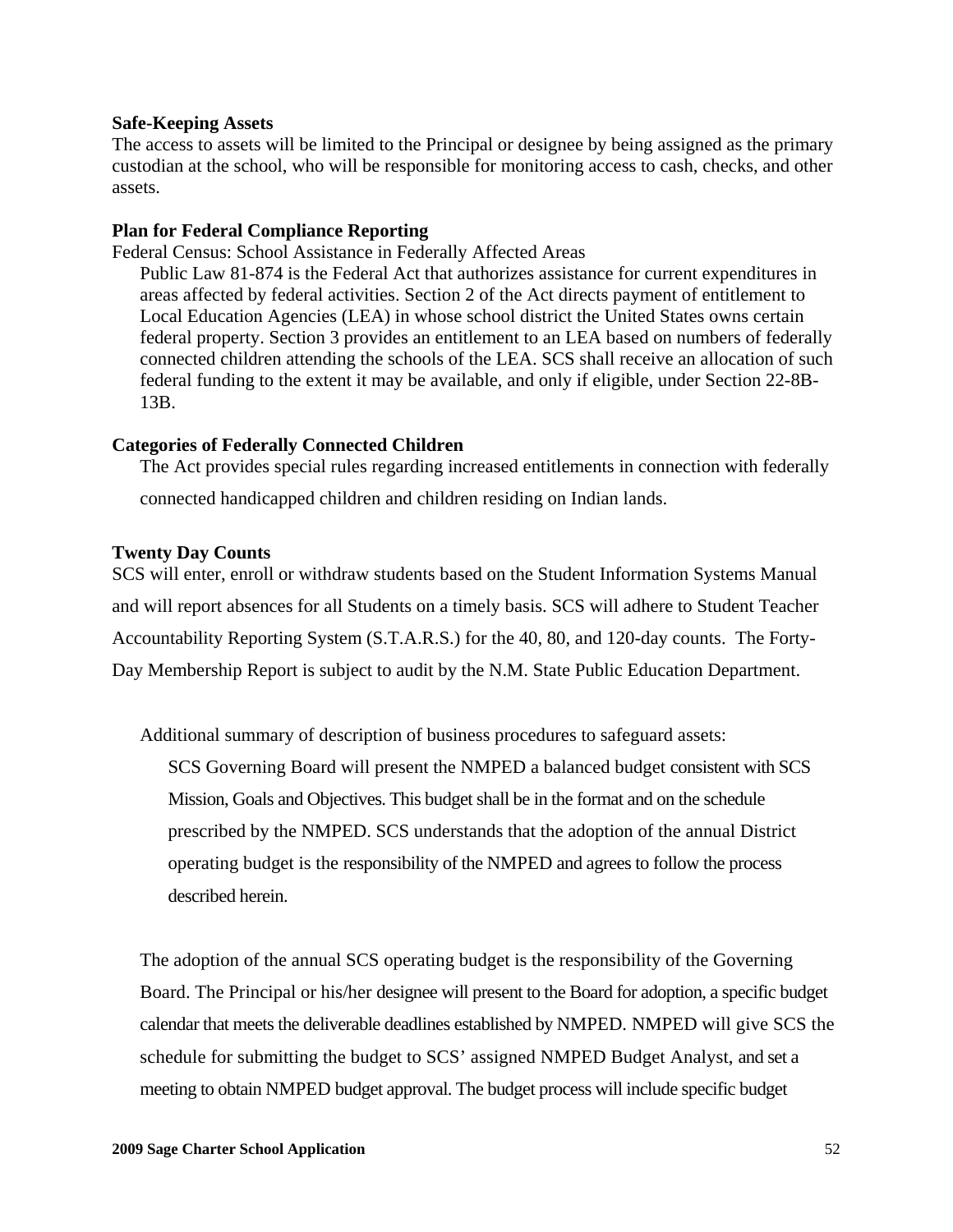hearings allowing the Board to learn of the public's priorities. The Principal or his/her designee will also be given a specific opportunity to speak to various programs and matters of interest to the Board. Following such hearings, the Board will identify priorities and give general instructions to the Principal or designee to prepare a balanced budget based upon its priorities and other guidelines as deemed appropriate.

#### **Resolution of Differences or Questions**

Any items identified in this review by the NMPED Budget Control Agent as requiring modification for any reason will be highlighted for action or/or explanation by SCS. No changes to the SCS budget shall be made by NMPED without the full concurrence of Governing Board of SCS per the *1999 Charter Schools Act.* 

After the review and resolution of any differences, the completed budget request will be forwarded to the NMPED Financial Officer according to the instructions. The NMPED Budget Office will consolidate a tentative budget from the returned budget requests and submit it for study and approval. This budget will include SCS budget submission.. The NMPED will document the budget as approved and submit it to the School Budget Planning Unit of the NMPED in accordance with the Manual of Procedure for Uniform Accounting and Budgeting for New Mexico School Districts.

#### **Budget Call**

SCS Commodore or designee shall act as the school's Financial Officer for the purpose of responding to the NMPED Budget Call issued by January 31, for the subsequent fiscal year. The Budget Call document will include instructions, personnel listings, and blank forms to report requirements for personnel, supplies, services, travel, and equipment. Budget requests will be completed and submitted to the NMPED Budget Control Agent on the schedule designated by the instructions for review.

#### **SCS Charter School Budget Formulation**

SCS will submit a stand-alone site budget as outlined in the NMPED Budget Call Information to the NMPED Budget Office for each assigned cost account. If there are requirements for which cost accounts have not been assigned, the Budget Office will establish additional cost accounts. The NMPED process and accountability for justifying SCS budget submission as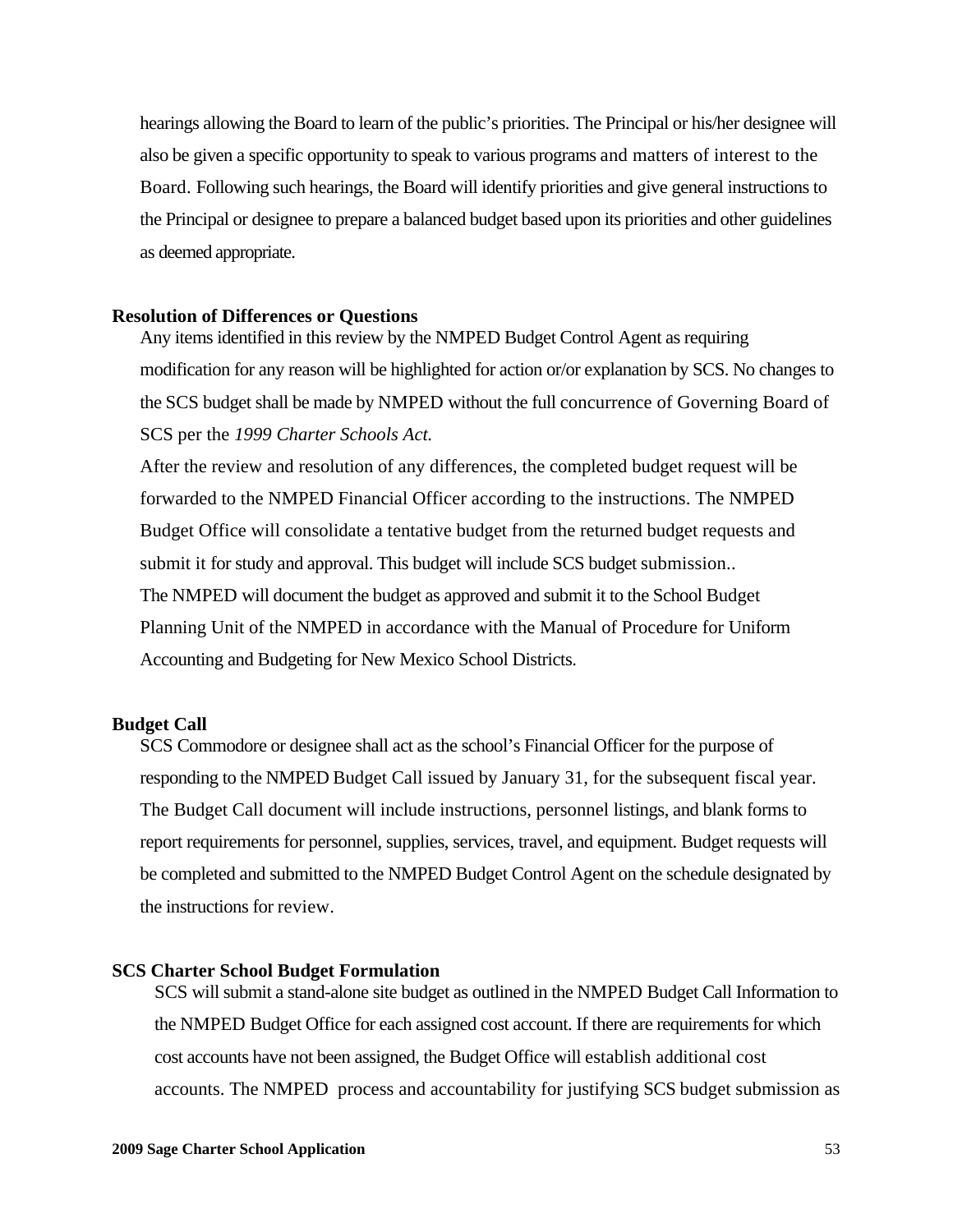described in the 1999 Charter School Act does not require that the budget be scrutinized nor approved via the normal APS review process. This charter school being approved by the PEC works directly with the NMPED.

#### **Budget Formulation Process**

- The Principal or his/her designee will issue a "Budget Call" within SCS as a means for identifying and formulating budget requirements for the upcoming school year and will meet the budget submission deadlines established by the Governing Board and NMPED. This document will include instructions and whatever blank forms, including information for each cost account, may be necessary to compile requirements for personnel, supplies, services, travel, and equipment.
- The Principal or designee will review the individual budget requests, revise them if necessary, and justify budget requirements based on experience factors and instructional programs objectives. Completed budget requests will be compiled and an annual budget within budgetary limitations will be submitted to the Governing Board for study and approval.
- The Principal or his/her designee will document the budget as approved by the Governing Board for submission to the NMPED. This submission will be in accordance with the Manual of Procedure for Uniform Accounting and Budgeting for New Mexico School Districts and any special instructions received from the NMPED.

#### **Salary Budgets**

• Budget requests submitted for salary accounts will be submitted with salaries determined by SCS Governing Board per the 1999 Charter Schools Act. The "number of persons" covered will be noted in full-time equivalents (FTE) per the NMPED requirement, however, SCS shall not be required to use nor comply with any salary norms established by APS, only those required by the NMPED. SCS will meet or exceed all minimal salary requirements established by the three-tiered licensure regulations.

#### **Budget for Non-Salary Accounts**

Budget requests for non-salary accounts will be in specific dollar amounts. SCS Financial Officer will provide any justification of budget amounts that may be required.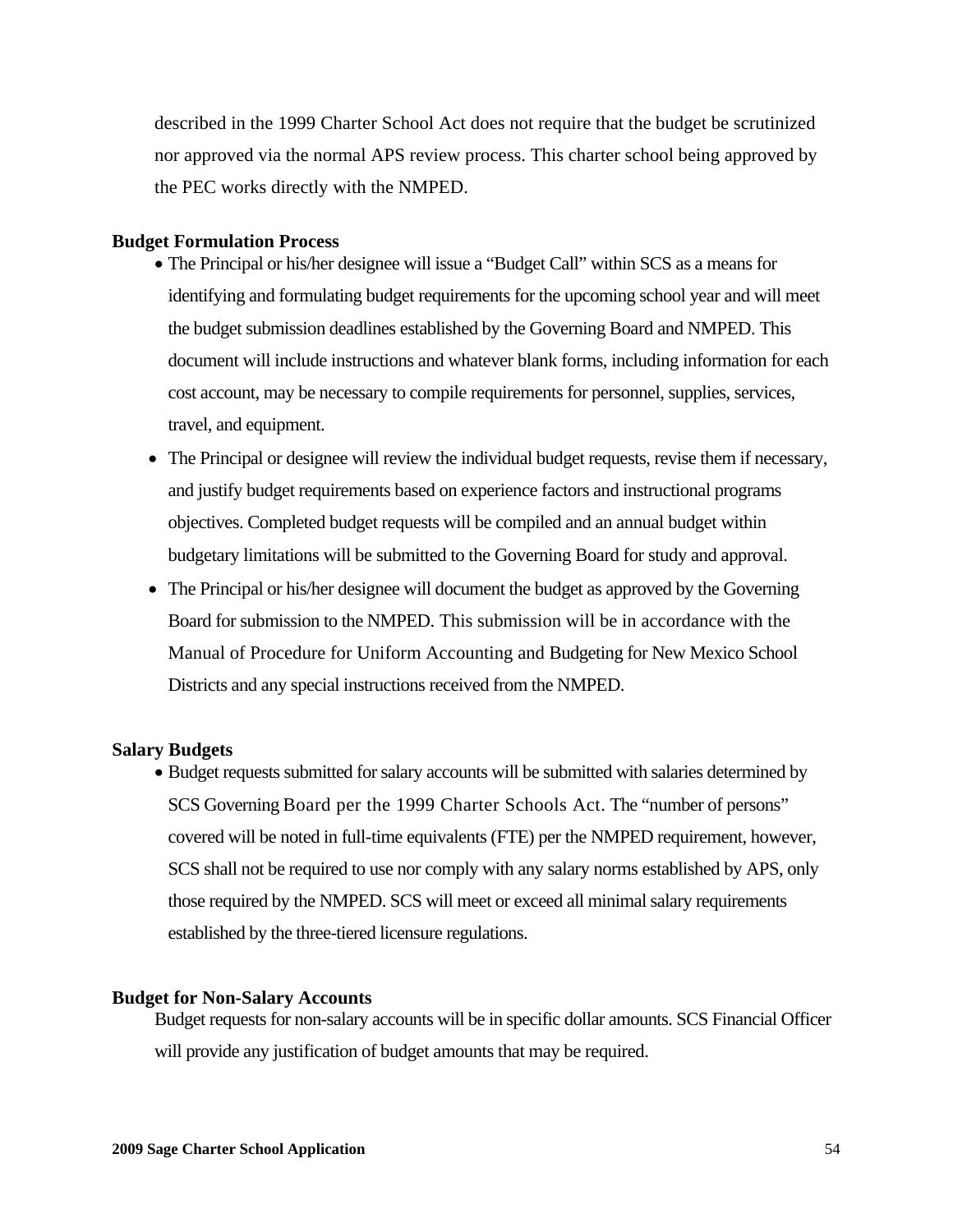#### **Budget Implementation**

For each account approved, within NMPED, Budget Control Agents make individual school allocations and approve expenditures. For purposes of budget implementation at SCS, once the budget allocation has been made by the NMPED, expenditures against that budget shall be approved at the site level.

Specifically: For Salary Cost Accounts SCS will hire and pay employees per school policy. For Non-Salary Cost Accounts, SCS will require administrative approval for all expenditures. He/she will then submit the request to the Business Manager for approval to be made to create a purchase order.

#### **Budget Monitoring**

The contracted agency will furnish NMPED the required Quarterly Revenue and Expenditure Reports showing encumbrances and expenditures to date, and the unencumbered balance for review to demonstrate that encumbrances and expenditures are progressing in accordance with the budget plan.

#### **Budget Changes**

During the course of the school year it is probable that budget changes, increases, or transfer will be necessary. Increases may result from additional resources, either earmarked or not. SCS will prepare Governing Board approved Budget Adjustment Requests (BARs) with the appropriate documentation or revenue source (e.g., a contract from outside agency) and an appropriate expenditure cost account for new and/or changes in revenue streams and submit them to the NMPED for approval. No changes in revenue or expenditures can be done without the NMPED approved BAR. Any transfers between cost accounts will always be offset to ensure that the SCS budget remains balanced. These changes will be approved at the SCS site per the 1999 Charter Schools Act.

#### **Fiscal Integrity**

In the event that the administrator determines additional personnel, programs or initiatives are warranted; no such additions will be made to the budget or spending plan without a corresponding source of funding.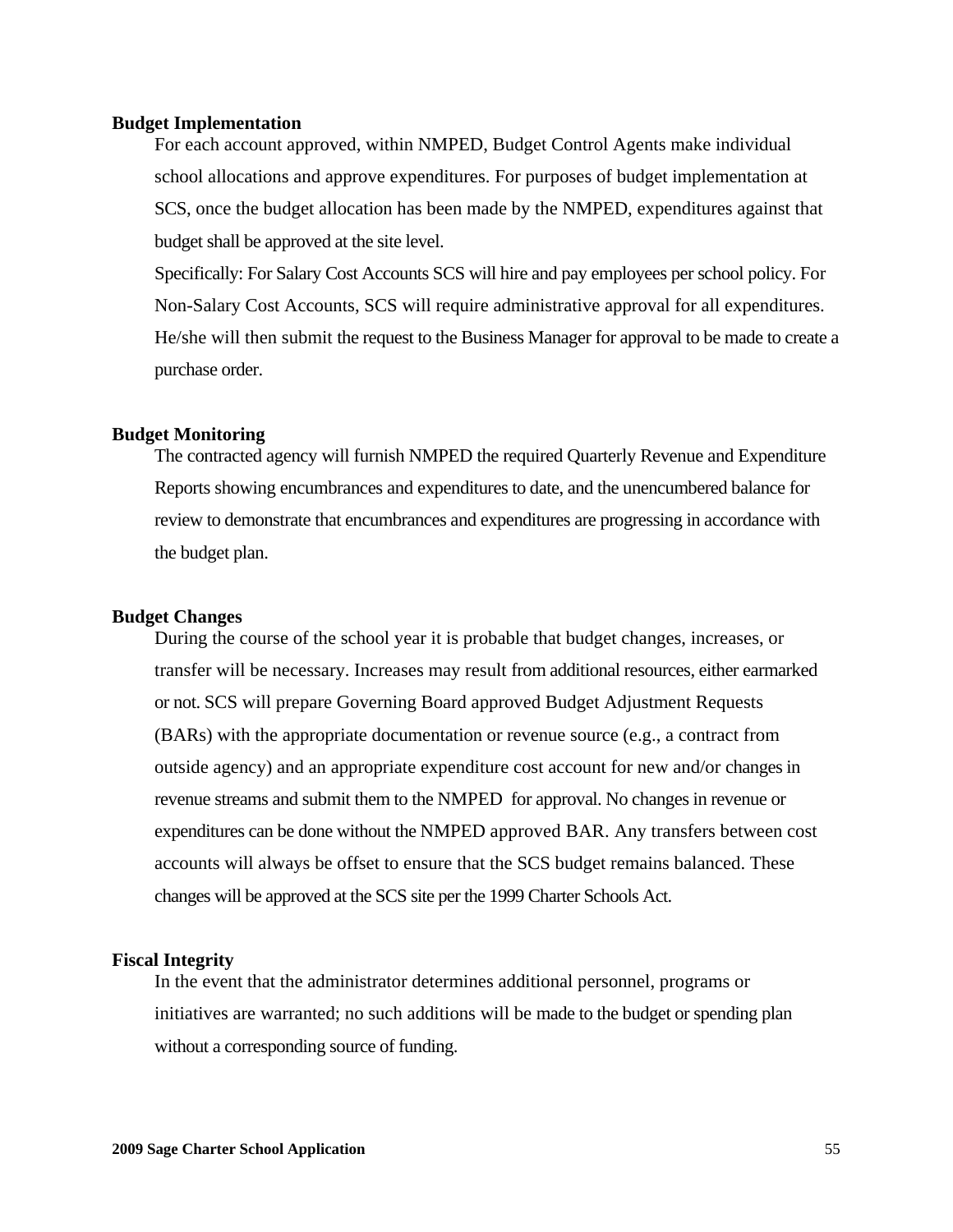#### **Contracting Process**

New Mexico Law and New Mexico Education Regulations will govern the issuance of contracts and purchase orders. Only authorized parties of SCS may initiate procurements. Compliance with applicable procurement laws and regulations shall be the responsibility of SCS Governing Board and periodic internal audits of SCS procurement practices shall be used to ensure compliance. As the chief administrator of SCS, the Principal shall maintain oversight of all procurements and report regularly to the Board on all procurement activities of the school. The Principal or designee shall maintain all procurement records onsite at SCS and shall prepare all necessary reports for the Governing Board to ensure proper tracking of procurement activity.

#### **Purchasing Practices**

The 1999 Charter Schools Act gives the Governing Board the authority and right to establish their procurement practices outside those used by the District. As such, SCS will utilize the procurement practices as outlined in the policies and procedures to be developed and by the Interim Governing Board before July 1, 2010. These policies and procedures will meet or exceed all federal, state, and district expectations. The development of these procedures will be done in conjunction with the organization contracted to do the financial management for SCS.

SCS will provide for the fair and equitable treatment of all persons involved in public procurement, to maximize the purchasing value of public funds and to provide safeguards for maintaining a procurement system of quality and integrity. All purchases that expend public school money (including school activity funds) fall under the definition of purchase from public funds and are subject to Chapter 13 Pamphlet 29 NMSA 1978 entitled "Public Purchases and Property" which includes the Procurement Code, Public Works Contracts and other pertinent legislation.

It is understood that grants are not exempt from public purchasing statutes and all applicable state and federal requirements.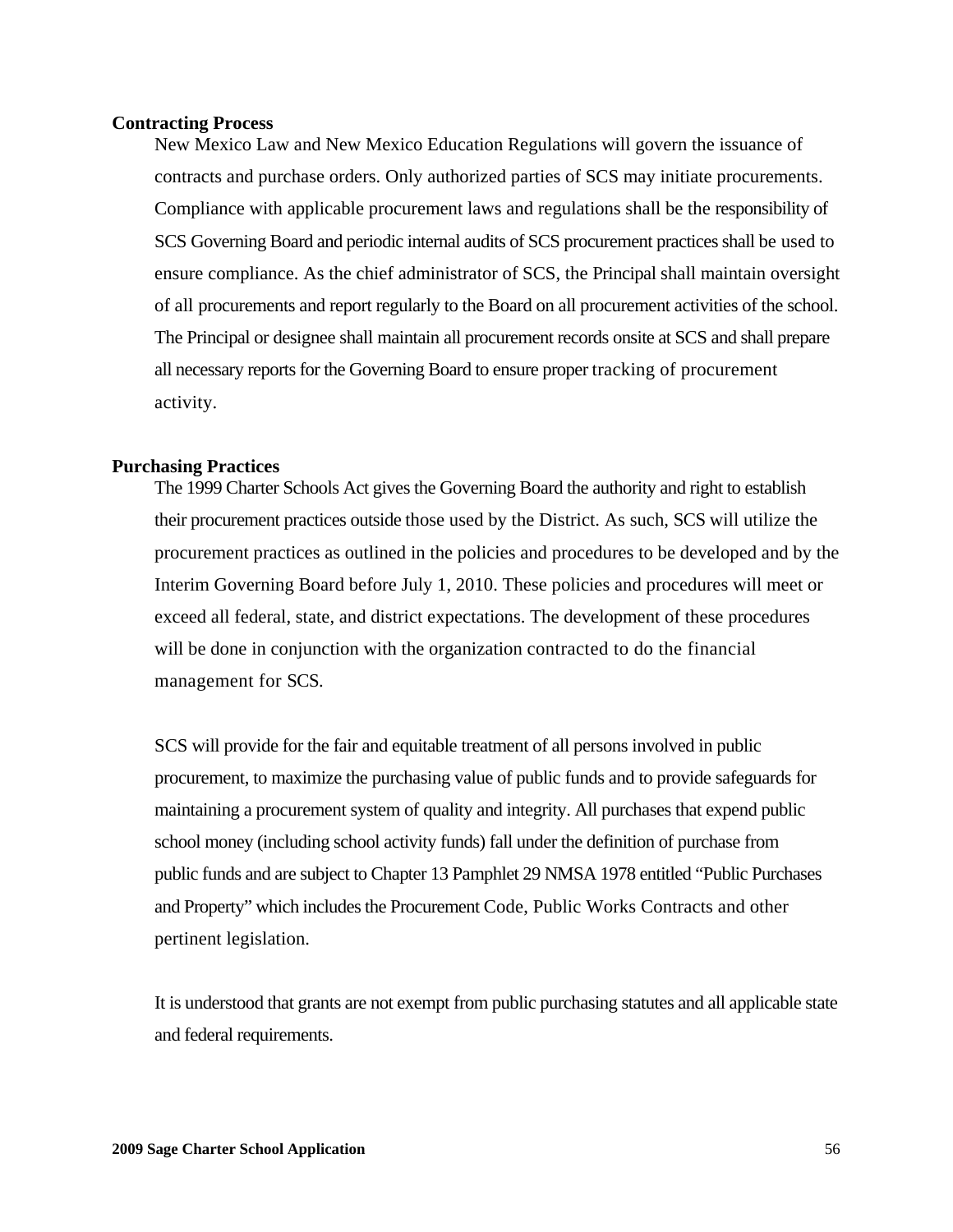SCS will purchase, rent, lease or otherwise acquire all items of tangible personal property, services or construction. All purchases will be strictly in accordance with the laws of the State of New Mexico, federal law and the NMPED regulations. SCS will establish and maintain a manual of purchasing policies and procedures referencing the applicable statutes, and that manual shall be open to the general public..

All procurements for tangible property or services shall be within the budget approved by the Governing Board and shall be reviewed and approved by the Principal or his/her designee prior to their placement. Procurements will be by means of standard purchase orders or letters of agreement as defined by the Governing Board. The Board reserves the right to review, approve or reject any procurement decision.

The purchase, of any tangible personal property or construction that will exceed \$10,000 must be formally bid and may not be artificially divided to circumvent this requirement. Exceptions such as patented or copyrighted products, use of existing contracts, or certain statutory exemptions may apply. Freight, installation, rigging, tax, etc. are considered to be part of the cost of the product. Bid documents will be mailed or otherwise distributed by SCS Governing Board, who shall also publish public notice not less than ten calendar days prior to the date set forth for the opening of the bid.

The purchase, rental and lease of any tangible personal property or construction that will fall between \$3,000 and \$9,999.99 are required by policy to obtain three quotes. These may be written, faxed or telephoned. Documentation including but not limited to the date, time, company, price, person quoting, model number etc., freight charges, must be furnished to the Governing Board who may recommend or contact additional sources. Purchases that are less than \$3,000 must be made at the best obtainable price. Quotes are at the option of the user. Professional services that will exceed \$20,000 must also be formally bid. Guidelines for what qualifies as a professional service and for applicability of the Professional Services Agreement shall be set forth in the Procurement Policies and Procedures Manual that will be developed and approved by the SCS Governing Board prior to the opening of SCS in July 2010. Note that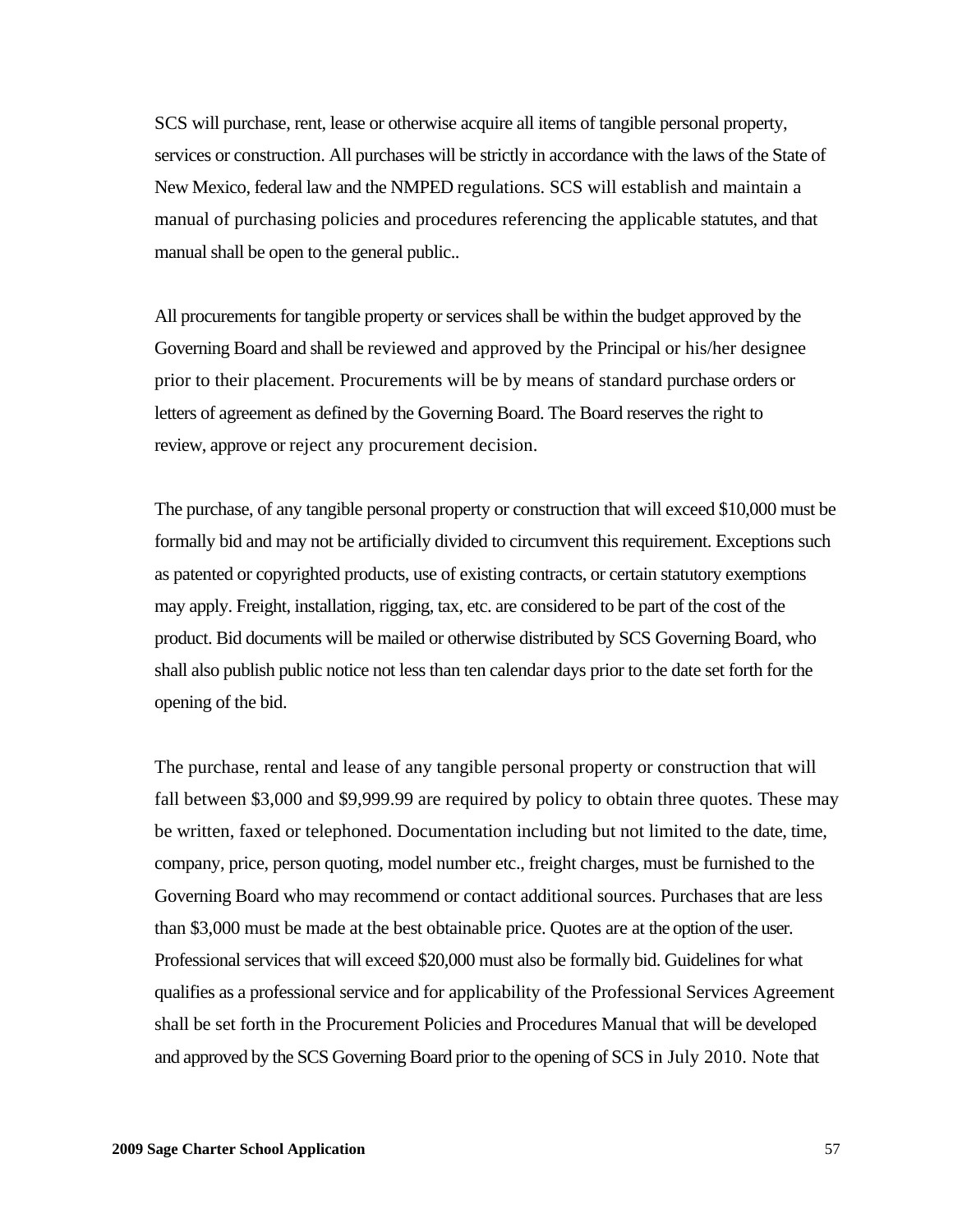SCS does pay gross receipts tax on professional services and that a line item for this tax must be specifically established.

#### **Signatory Authority for Contractual Agreements**

SCS Governing Board will determine individuals with Signatory Authority for SCS. However, in no instance shall the party initiating the purchase be the same party who acknowledges receipt of that good or service. Nor shall the party acknowledging or recording receipt be the same party who authorizes payment to the provider of that good or service. This separation of accountabilities shall be enforced to protect SCS, in some measure, from any fraudulent use of procurement. Appropriate approval levels commensurate with the nature and dollar thresholds of procurement transactions shall be described in the SCS Procurement Policies and Procedures Manual. These policies and procedures shall meet or exceed the State Procurement Code.

It is expected that any employee of SCS shall have the right to create purchase documents and that person's supervisor must approve the purchase; e.g., the Principal or his/her designee must approve a teacher's purchases. Procurement guidelines will be defined and approved by the Interim Governing Board prior to the opening of SCS in July 2010.

No individual at SCS may obligate the NMPES for the purchase, rental or lease of any tangible personal property, construction or service.

#### **Disbursements Process**

Disbursements at SCS shall be made as defined and scheduled by the SCS Governing Board. In no instance shall the party initiating a request for disbursement be the same party who approves that disbursement. Nor shall the party approving the disbursement be the same party who distributes the payment. This separation of accountabilities shall be enforced to protect SCS from any fraudulent disbursement of monies.

#### **Payroll Procedures**

SCS Governing Board will collaborate with the contracted Business Manager to determine the schedule and procedures needed for payroll. SCS payroll payments will be made in the manner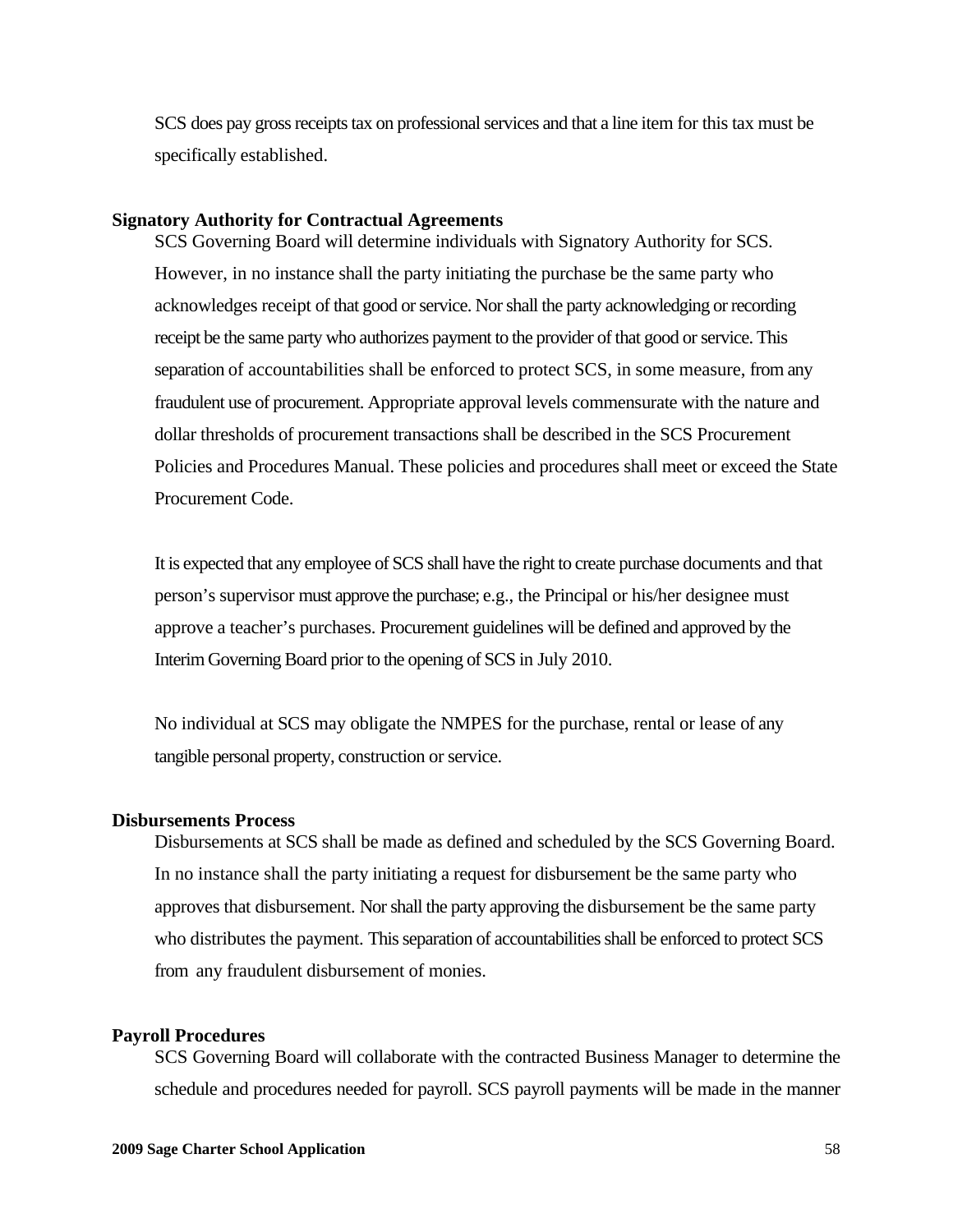defined in SCS policy in accordance with the appropriate separation of duties and approval of payroll time records to ensure that employees of SCS are paid only for services rendered.

#### **Non-Payroll Disbursements**

SCS shall be responsible for establishing procedures to ensure the paying all approved and authorized school-related bills in accordance with SCS policy as prescribed in the *1999 Charter Schools Act.* 

#### **Property Management**

Management of SCS property includes ensuring its proper allocation, control, care, use, and safeguarding. Responsibility for managing SCS property is the obligation of all SCS personnel. These responsibilities include pecuniary liability for loss, damage, or destruction of property resulting from mismanagement, or unauthorized use. SCS personnel responsible for managing property may be relieved of their duties if an unsatisfactory condition is found that is attributable to mismanagement, inefficiency, or other causes within their control. SCS personnel must ensure that equipment is protected, conserved, and maintained. Property issued to individuals does not become private property, but remains SCS property.

SCS property or equipment will be managed in compliance with NMSA 6-20-2:

- 1. All property will be properly and accurately recorded at the time of acquisition and those records maintained. SCS Governing Board shall define a policy for labeling and/or tagging SCS property defined as any land, buildings, improvements other than buildings, equipment, machinery, construction work in progress, and capital leased assets with a cost of \$1000 or more ... and applies to all assets purchased regardless of funding source."
- 2. All property will be inventoried periodically to verify the accuracy of records.
- 3. All property will be adequately safeguarded and protected to avoid and/or minimize the potential for loss.
- 4. Any re-location of property shall be noted and kept with the property records.
- 5. All property will be used economically, and for the intended purpose.

Guidelines for recording and reporting fixed assets are provided in the Policies and Procedures Manual of the Department of Finance and Administration, General Services Department,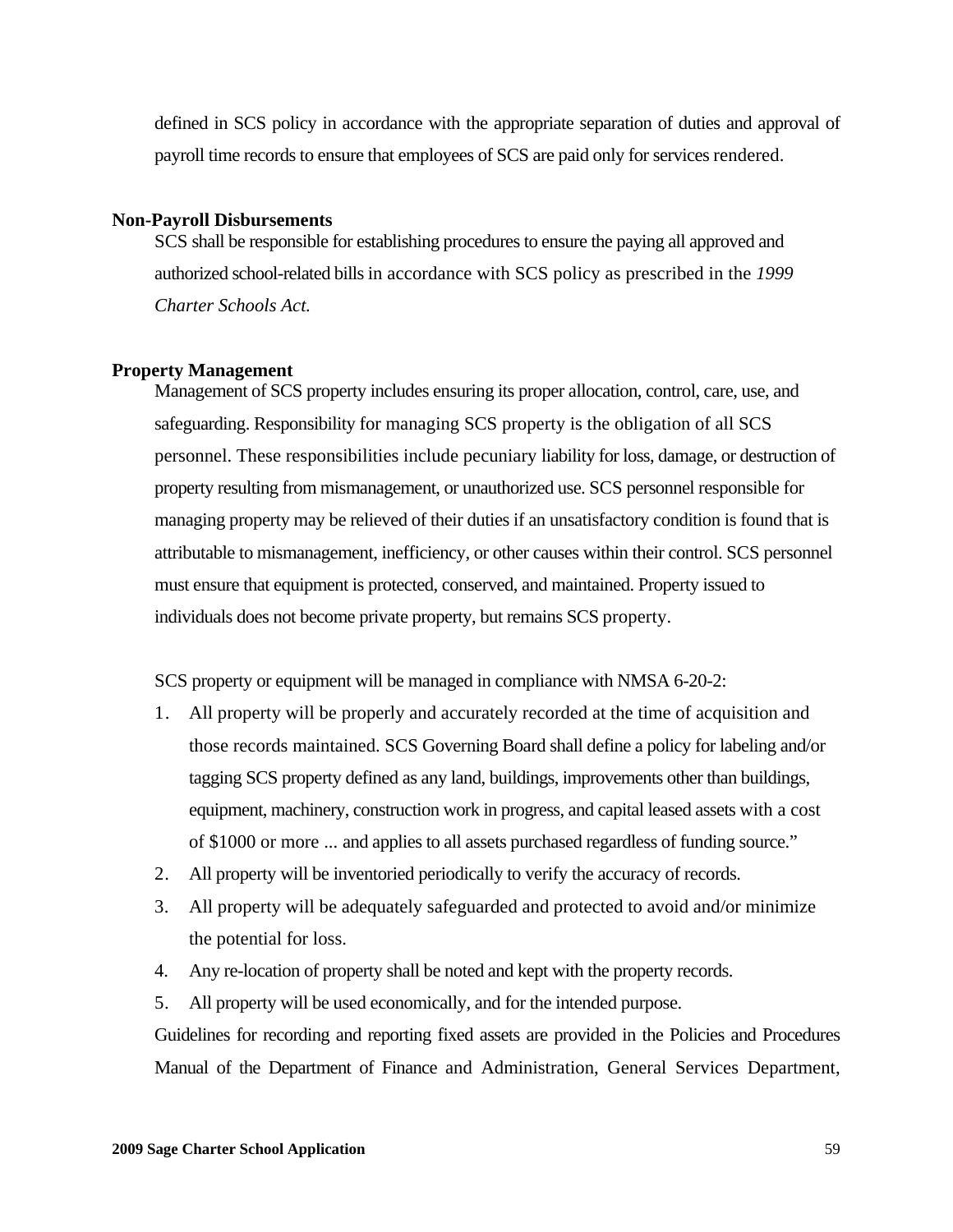Chapter 14, pages 8-9 (issued 2/12/99). SCS Property Management Policies and Procedures shall meet or exceed the guidelines set forth in this manual.

#### **Real Property Acquisition**

The purpose of the directive is to establish administrative procedures for the acquisition of real property either by purchase, exchange, donation, lease, or other means. This administrative procedure applies to all real property acquired by the Governing Board acquired for school, administrative or operational purposes. Real property is defined as the interests, benefits and rights inherent in the ownership of real property. This includes land, permanent buildings and fixtures, site improvements, water rights, access rights, rights of way and leases.

#### **Real Property Disposition**

SCS will conform to statutes and regulations of the State of New Mexico when leasing, selling, or otherwise disposing of real property belonging to SCS. In the event that SCS closes, real property shall revert to the NMPED.

#### **Audit of Inventory Records**

SCS equipment inventory will be kept and will be available for audit at all times.

#### **Grant Applications and Awards**

All SCS grant applications will comply with the policy established by SCS Governing Board. After approval by the granting agency, SCS will comply with NMPED requirements: Original award letter is received and submitted to the NMPED for processing and signing. NMPED submits completed documents to SCS allowing cost accounts to be established, budget entered, and grantee notified. Spending may now begin.

# **Specific description of the internal control procedures that the charter school will utilize to provide reliable financial information**

#### **Compliance Reporting**

**Federal Census: School Assistance in Federally-Affected Areas** 

Public Law 81-874 is the Federal Act that authorizes assistance for current expenditures in areas

affected by federal activities. Section 2 of the Act directs payment of an entitlement to Local

Education Agencies (LEA) in whose school district the United States owns certain federal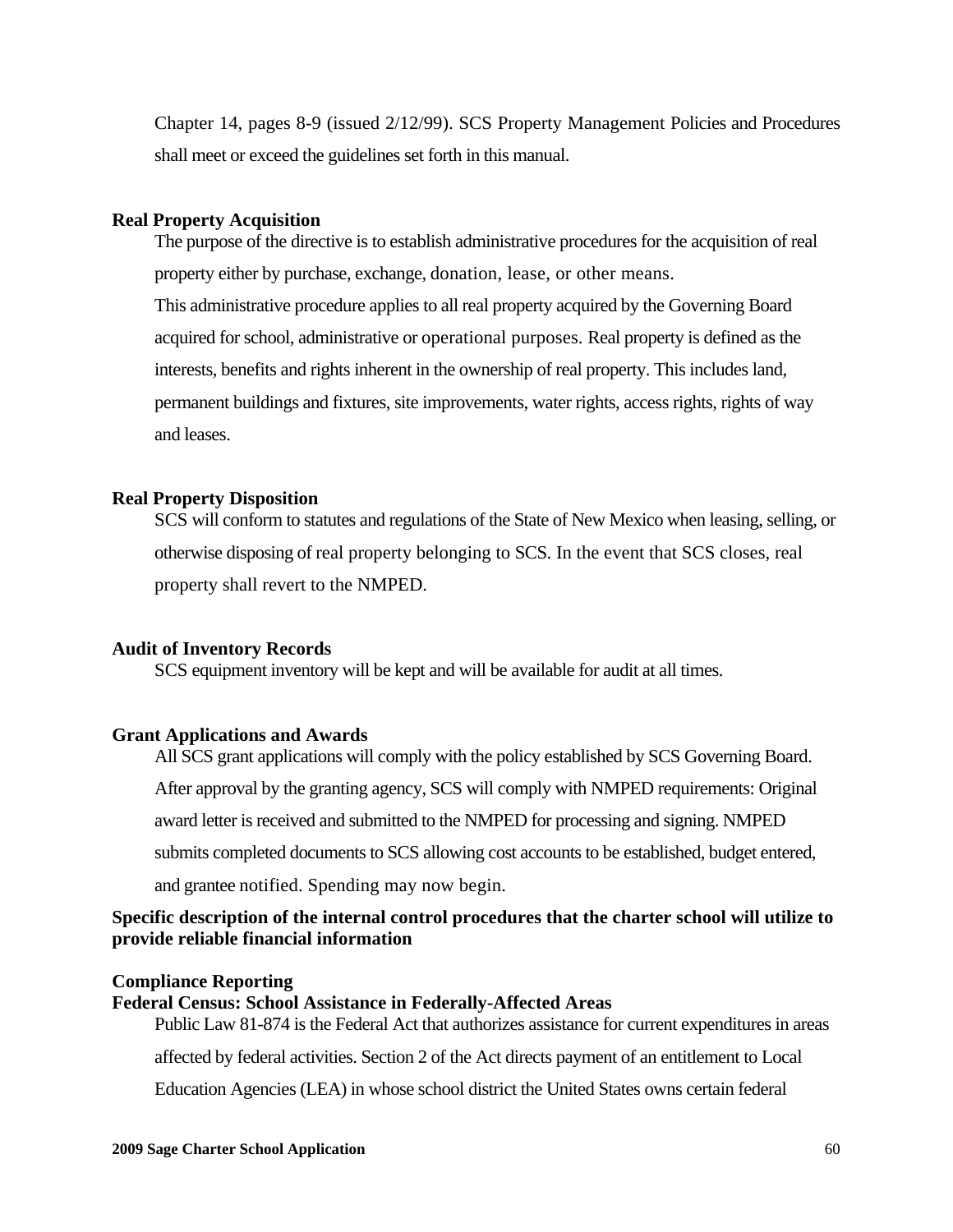property. Section 3 provides an entitlement to an LEA based on numbers of federally connected children attending the schools of the LEA. SCS will receive this entitlement for all students who attend SCS that fit the criteria.

#### **Categories of Federally-Connected Children**

The Act provides special rules regarding increased entitlements in connection with federally connected handicapped children and children residing on Indian lands.

#### **Census Cards**

The NMPED/CSD will provide SCS with the needed quantity of pre-printed census cards. Distribution of these census cards will be made one day prior to the  $40<sup>th</sup>$  school day-the date on which the count must be taken. SCS will receive a letter of instructions with their allotment of census cards as well as sufficient blank forms for recording the data required on children living in federally-sponsored, low-rent housing and the necessary forms for recording the information required on the students residing on Indian lands. The correctly executed census cards or forms must be returned to NMPED/CSD no later than four weeks after the survey date for review.

#### **Twenty Day Counts**

SCS will enter, enroll or withdraw students based on the Student Information Systems Manual and will report absences for all students on a timely basis. The NMPED will generate membership reports. The Forty-Day Membership Report is subject to audit by the New Mexico Public Education Department.

#### **Investments**

In accordance with N.M. Statute 6.20.2 and Office of Management and Budget (OMB) Circular A-102, all state, federal, or other monies received by SCS will be deposited in SCS' accounts within 24 hours or one banking day of receipt at an authorized banking institution per state regulations. The school shall account for public money placed in interest bearing deposits in accordance with Sections 22-8-40C through (G), NMSA 1978; Section 6-10-17, NMSA 1978; Section 6-10-31, NMSA 1978, and other federal and state laws applicable to the investment of public school money.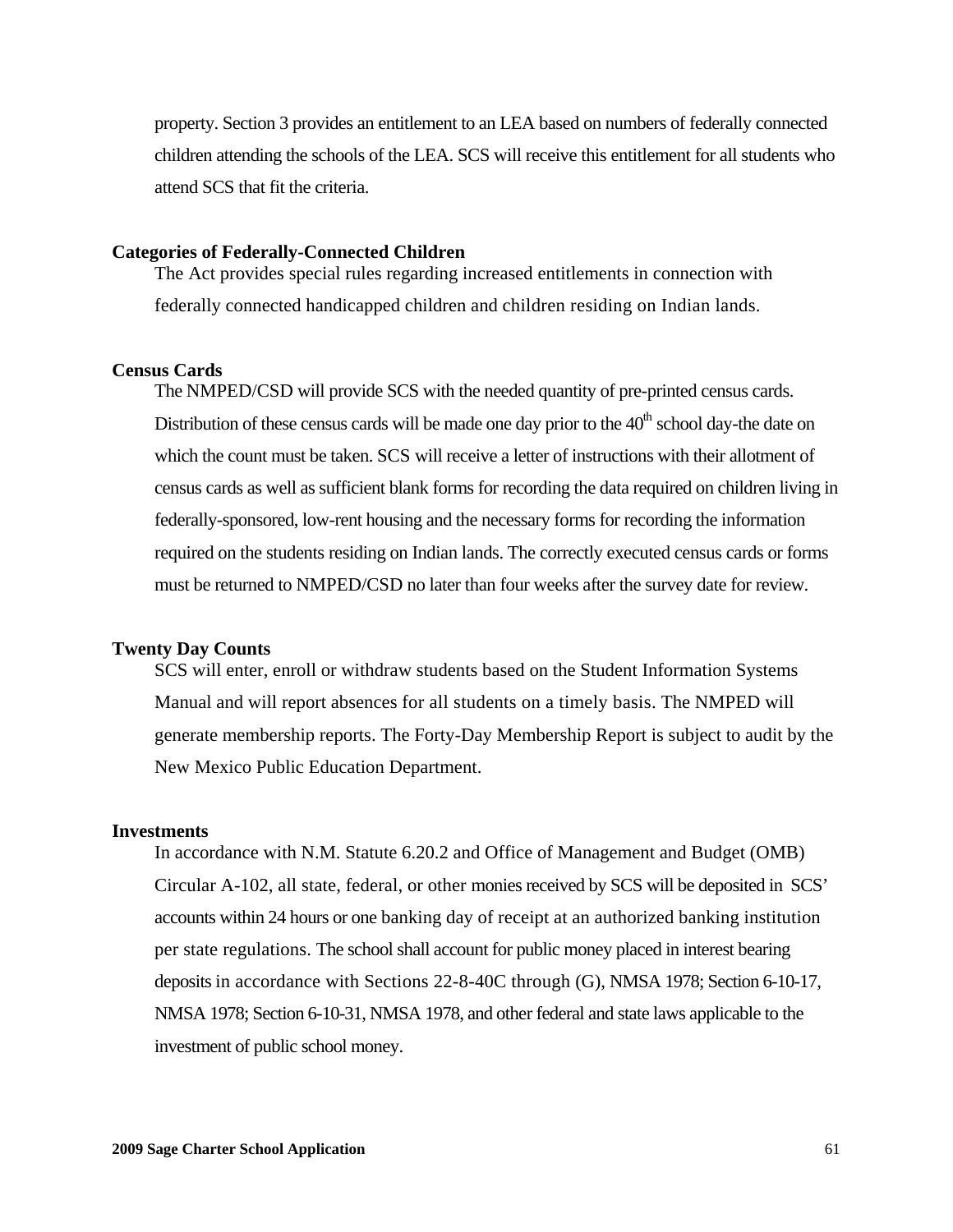As required by law, SCS will take responsibility for acquiring all necessary federal, state, and local tax and employer identification numbers to establish itself as a public school in the state of New Mexico. All bank accounts shall be established to require multiple signatures on checks or other forms of disbursement.

SCS will participate in the Public School Insurance Authority (PSIA) as prescribed by law.

#### **Monthly Account Reconciliation**

All bank accounts shall be verified and reconciled during the monthly closing process by the Business Manager and shall be reviewed by the SCS Governing Board within a reasonable time period, as decided by the SCS Governing Board. All discrepancies found during the reconciliation process are researched and corrected at the time they are detected.

#### **Availability of Records**

In accordance with the N.M. Charter School Law 22-8B-1 ff, SCS will provide all appropriate financial-related documentation to the NMPED Internal Audit unit upon request.

# **Specific description of the management and internal control procedures that the charter school will utilize to promote operational efficiency**

#### **Financial/Business Operations**

SCS will operate in accordance with state law pertaining to fiscal solvency and responsibility. This will include but not be limited to establishing a control system pursuant to N.M. State laws.

#### **Budget Adoption**

SCS will adopt a budget in accordance with NMPED policies and procedures and audit systems. NMPED/CSD will receive 2% of funding for administration of the SEG finances. Tuition cannot be charged. Charter schools are responsible for formulating their own budgets in accordance with state audit guidelines. The revenue stream will include: SEG based on the 80, 120 Day Count as appropriate; other State and Federal monies (e.g., state and federal stimulus funds, etc.)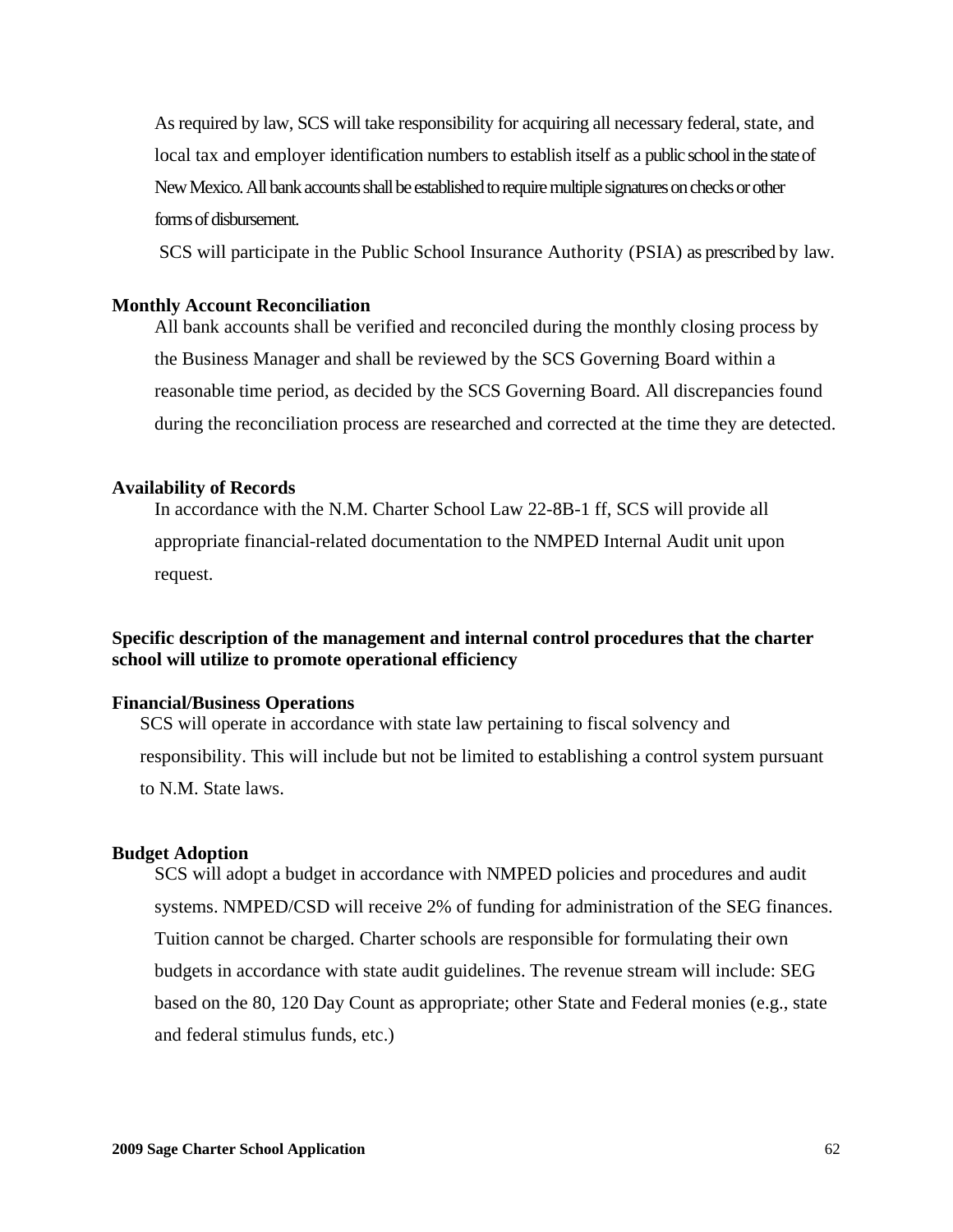#### **Cash Management Practices**

Appropriate cash management practices will be developed and used to ensure that all SCS monies are adequately protected against loss or theft. These practices shall include but not be limited to:

- Monthly reconciliation of all cash accounts, including bank accounts shall be the responsibility of the Business Manager and will be approved by the Principal. Periodic internal audits will be conducted on all cash accounts.
- Separation of accountabilities and duties to ensure fiscal control. The basis of this practice shall be to protect SCS from potential fraud by requiring that no person shall initiate and approve the same transaction in any circumstance.

#### **Accounting basis**

SCS financial records shall be maintained using a modified accrual basis of accounting with the capacity to convert financial statements and other financial reports, as needed, to a cash basis.

# **Specific description of the internal control procedures that the charter school will utilize to ensure compliance with applicable federal and state laws and regulations relative to fiscal procedures**

#### **Compliance with Governmental Accounting Standards Board (GASB) 14**

In accordance with GASB, Statement 14, "The Financial Reporting Entity", (Issued 6/91), SCS will follow the standards defined for a financial reporting entity based on its site-based financial accountability as set forth in the *1999 Charter Schools Act.* This shall apply to all financial reporting to ensure that the nature and significance of SCS' relationship with NMPED is in no way misleading or incomplete. Appropriate financial records including the NMPED Quarterly Report will be provided in a timely manner to the NMPED Internal Audit Unit.

#### **Compliance with Anti-Donation Clause**

In accordance with the Anti-Donation Clause, neither the state nor any county, school district or municipality, except as otherwise provided in the N.M. Constitution (Article IX, Section 14), shall directly or indirectly lend or pledge its credit or make any donation to or in aid of any person, association or public or private corporation.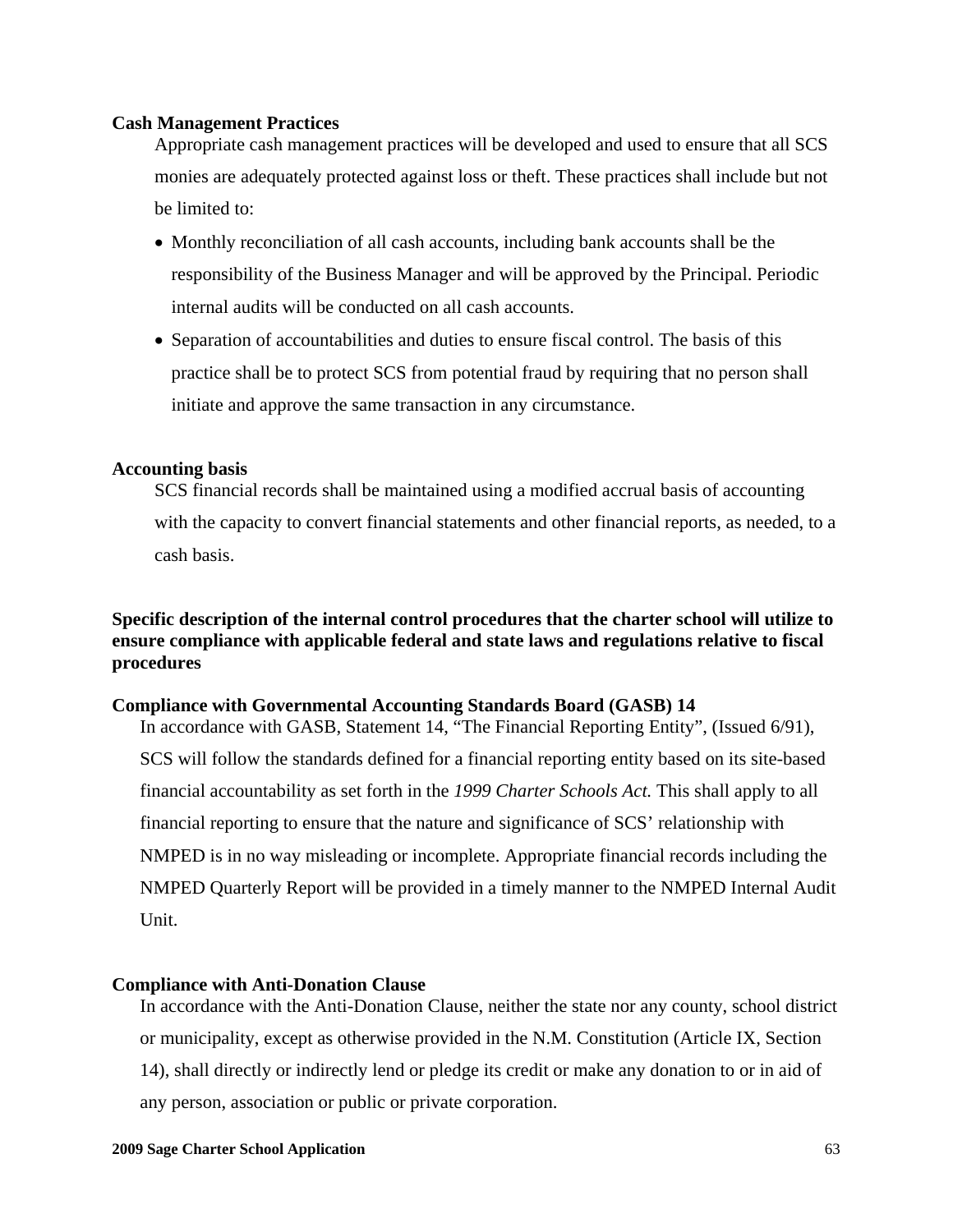#### **Use of SCS Facility**

SCS will follow NMPED guidelines for facility usage owned or leased by SCS. Use of SCS facilities may be limited to and requested at least 15 days in advance of need:

- Appropriate fees will be assessed for usage based upon state guidelines;
- Permission is based upon certain criteria: (1) on-going, regular school and activity program; (2) school related non-profit group; (3) A non-profit group with IRS affiliation that is recreational or educational in nature; (4) community action groups and recognizable charitable or civic groups; (5) recreational, religious groups; (6) Commercial groups (for profit).

# **Specific description of the procedures designed to ensure compliance with budgeting and reporting requirements of the NMPED, including the ability to implement the required chart of accounts and to meet all budget submissions and reporting deadlines**.

#### **Budgeting and Reporting Requirements of the Public Education Department**

SCS will utilize the NMPED required chart of accounts to develop and report all budget transactions. In documenting all financial transactions the most recent function codes and identifying systems will be implemented. SCS will ensure that all financial transactions are tracked using fund, function; object codes and when appropriate program and location codes. An accurate record of funds and expenditures will be kept for all funds received, encumbered and expended.

SCS will establish, with the contracted service provider for business management, a schedule that will enable the district business office to have SCS data required for budget submissions and reports in a manner that will allow them ample time to compile the data as needed.

#### **Financial and Other Record Retention Practices**

This schedule describes the most commonly used retention periods. This directive applies only to school records. Retention periods for school security, legal records, business and financial, personnel, library, and transportation records are not covered. Access to confidential documents and/or confidential files will be only by court order, unless provided by statute. Release of confidential documents to law enforcement *and other* governmental agencies will only be upon specific statutory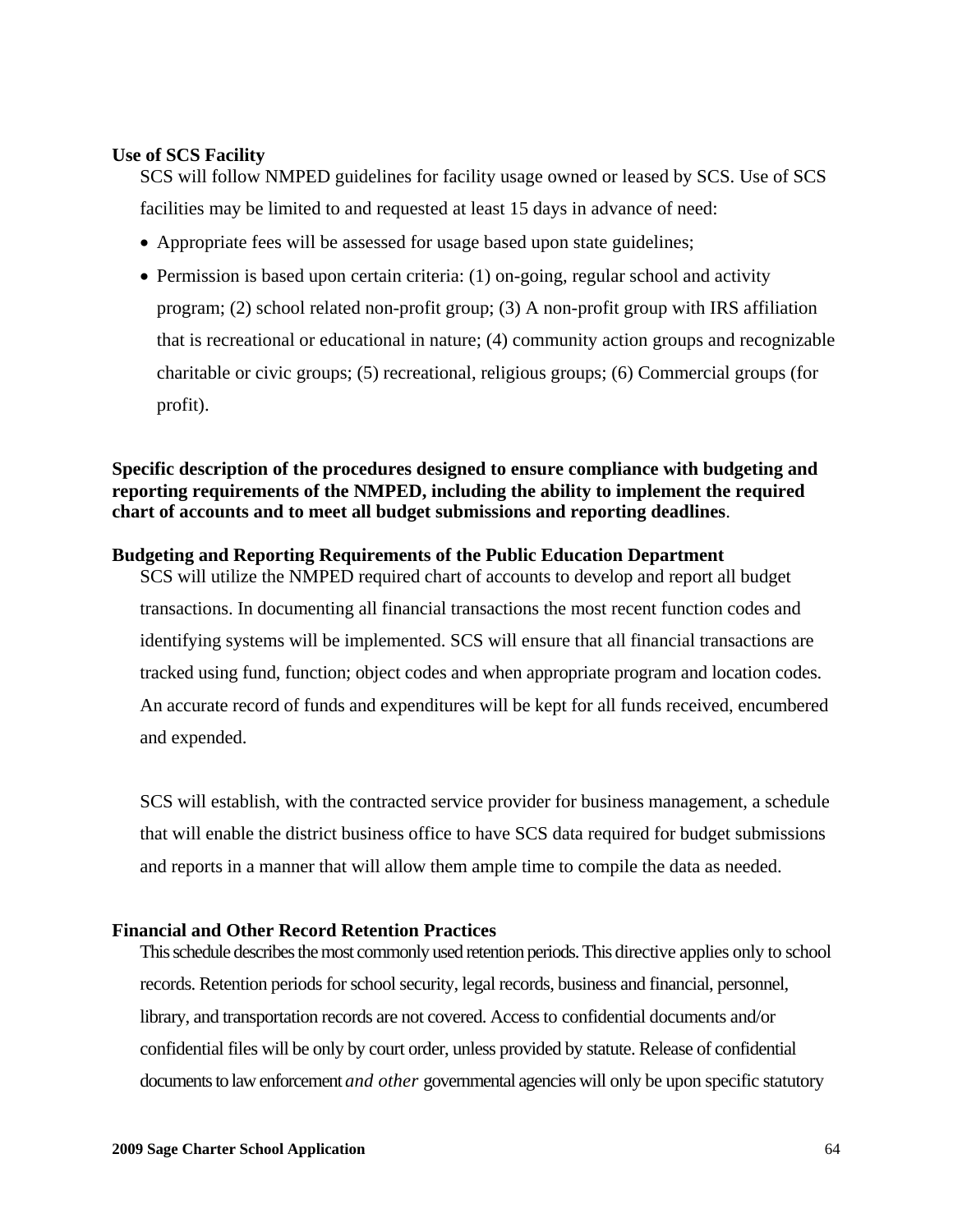authorization or court order.

SCS will operate in accordance with state and federal laws and regulations relative to fiscal procedures, solvency and responsibility. This will include but not be limited to establishing an internal control system pursuant to N.M. State laws.

The internal control structure of the school shall demonstrate that the school identifies applicable laws and regulations, and that its procedures are designed to reasonably ensure that SCS complies with those laws and regulations. Appropriate internal controls shall be made and defined by the SCS Governing Board to safeguard assets, manage cost and expense transactions, promote fiscal efficiency and record, process and report all financial data. The School Administrator and the Business Manager shall be required to implement all internal controls.

 The term "enrolled" as used in this provision shall be deemed to mean enrolled within the requirements of the School Finance Act and NMPED regulations.

Annual State Equalization Guarantee and other state-allocated revenues will flow through the NMPED to SCS. The amount of funding provided to the Charter School shall be 98% of the school generated program costs and its share of federal and state pass through funding. The NMPED shall retain two percent 2% of the SEG funding.

SCS will adopt a budget in accordance with the statutes of New Mexico and the NMPED policies, procedures and audit systems.

#### **Financial Records Retention Schedule**

The following proposed financial records retention schedule is subject to the approval by the SCS Governing Board.

**Type of Record Retention Period Retention Period Tax returns and records Minimum of 7 years from tax or fiscal year** end.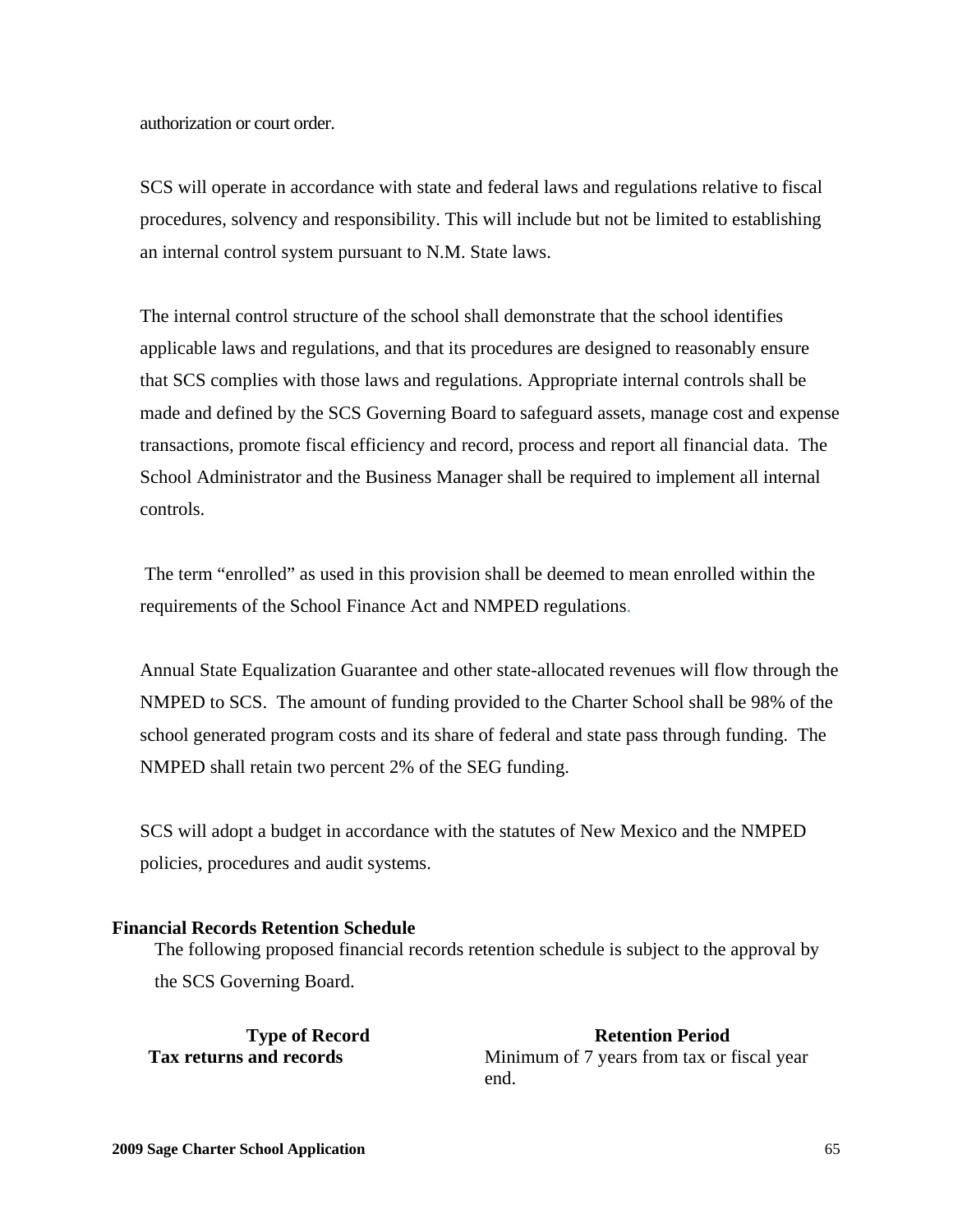# **Type of Record Retention Period Retention Period Purchase orders and/or contracts** Minimum of 10 years

- Timesheets
- Pay stubs
- $W-2s$
- $\bullet$  W-3s
- $W-4s$
- 9419
- $940s$
- Etc.
- Bills and invoices
- Account statements
- Lease payments
- Payments on contracts & Pos
- Credit card slips
- Petty cash transactions/receipts to document all uses of cash

**Records of all receipts of monies:** Minimum of 7 years from tax or fiscal year

Deposit slips Credit card slips

**Bank records:** Minimum of 7 years from tax or fiscal year end.

- Bank statements
- Bank reconciliation's
- Cancelled checks or other check forms indicating payee, amount of disbursement, and date
- Electronic funds transfer records

| <b>Employment contracts</b> | Minimum 20 years                      |
|-----------------------------|---------------------------------------|
| <b>Asset records:</b>       | Minimum of 7 years from date of asset |
|                             | disposition                           |

• When and how you acquired the

end.

**Payroll and employee records:** Minimum of 7 years from tax or fiscal year end.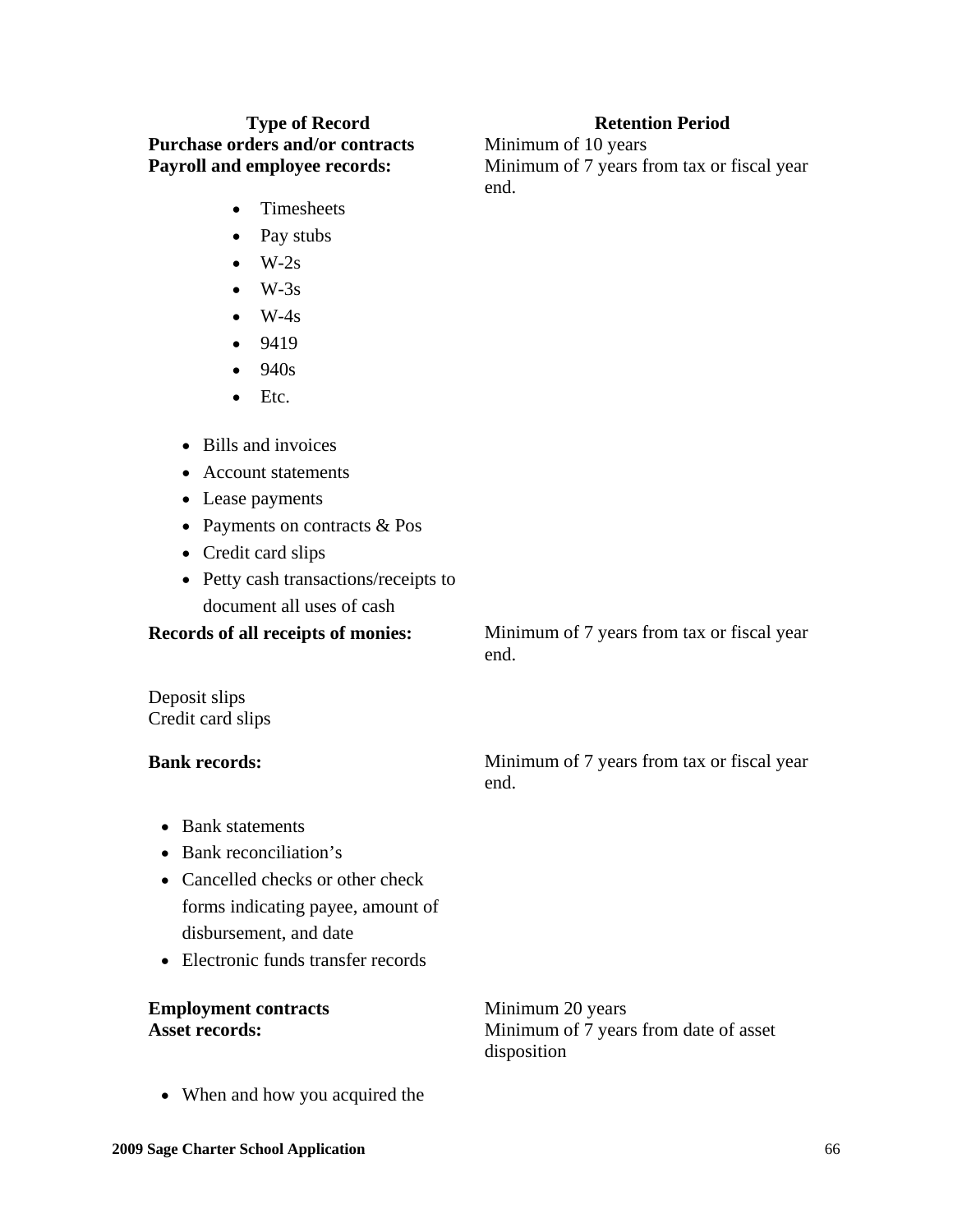asset.

- Purchase price.
- Cost of any improvements.
- Section 179 deduction taken.
- Deductions taken for depreciation.
- Deductions taken for casualty losses, such as losses resulting from fires or storms.
- How you used the asset.
- When  $&$  how asset was disposed
- Selling price.
- Expenses of sale.

# **Ledgers and journals documenting financial activity:**

School checkbook. Daily summary of cash receipts. Monthly summary of cash receipts. Check disbursements journal. Depreciation worksheet. Employee compensation record.

# Any and all investment records **Minimum of 10 years Insurance records:** Minimum of 10 years

Policies Premium notices Claims Etc.

#### **Administrative Responsibilities**

The SCS School Business Manager shall assume administrative responsibilities associated with the Charter School's financial duties. As the Charter School's Financial Officer shall present the NMPED/CSD with a balanced budget consistent with the *1999 Charter Schools Act.* The SCS Governing Board shall approve all re-allocated money from within the budget. Administrative responsibilities of the SCS Business Manager shall include but not be limited to the following:

#### **Salary Budgets**

# Minimum of 7 years from tax or fiscal year end.

# **Type of Record Retention Period Retention Period**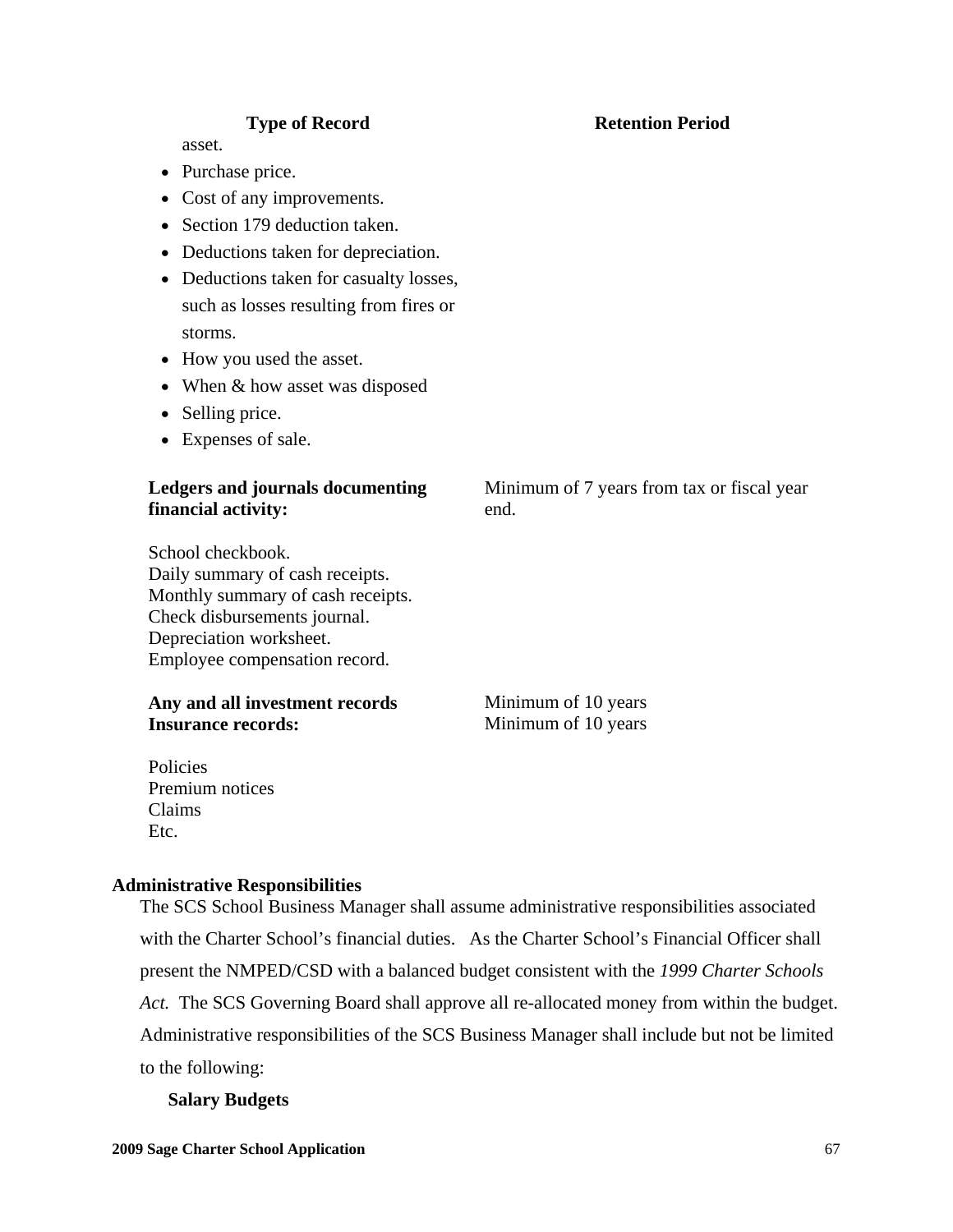Budget requests submitted for salary accounts will be submitted with salaries determined by the SCS Governing Board. The "number of persons" covered will be noted in fulltime equivalents (FTE) per the NMPED requirement; however, SCS shall not be required to use nor comply with any salary norms established by NMPED. The Business Manager shall submit salary budgets, including raises, pay scales, and policies, to the SCS Finance Committee for approval, and then to the SCS Governing Board for acknowledgement

#### **Non-Salary Budget**

Budget requests for non-salary accounts will be in specific dollar amounts. The SCS Business Manager will submit recommendations to the Finance Committee for review and approval, and then to the SCS Governing Board for approval. Once approved, the budget will be forwarded to NMPED to be included in the budget for the N.M. Public Education Department.

#### **Budget Implementation**

A temporary budget will be approved at the State Public Education Department Budget Hearing before June of each year. Necessary revisions will be incorporated into the final budget in July of each year.

The Business Manager shall be responsible for adhering to the approved budget.

#### **Budget Monitoring**

Upon request, the Business Manager will furnish the NMPED with a Budget Status Report that shows encumbrances and expenditures to date, and the unencumbered balance for review to demonstrate that encumbrances and expenditures are progressing in accordance with the budget plan. As a courtesy, the Business Manager shall also furnish the District with the required quarterly reports sent to the State.

# **Budget Changes**

Before the opening of SCS and/or during the course of the school year, it is probable that budget changes, increases, or re-allocation of funds will be necessary. The Business Manager shall maintain an up-to-date budget with changes at all times, and report such to the SCS Governing Board during regular meetings.

#### **Availability of Records**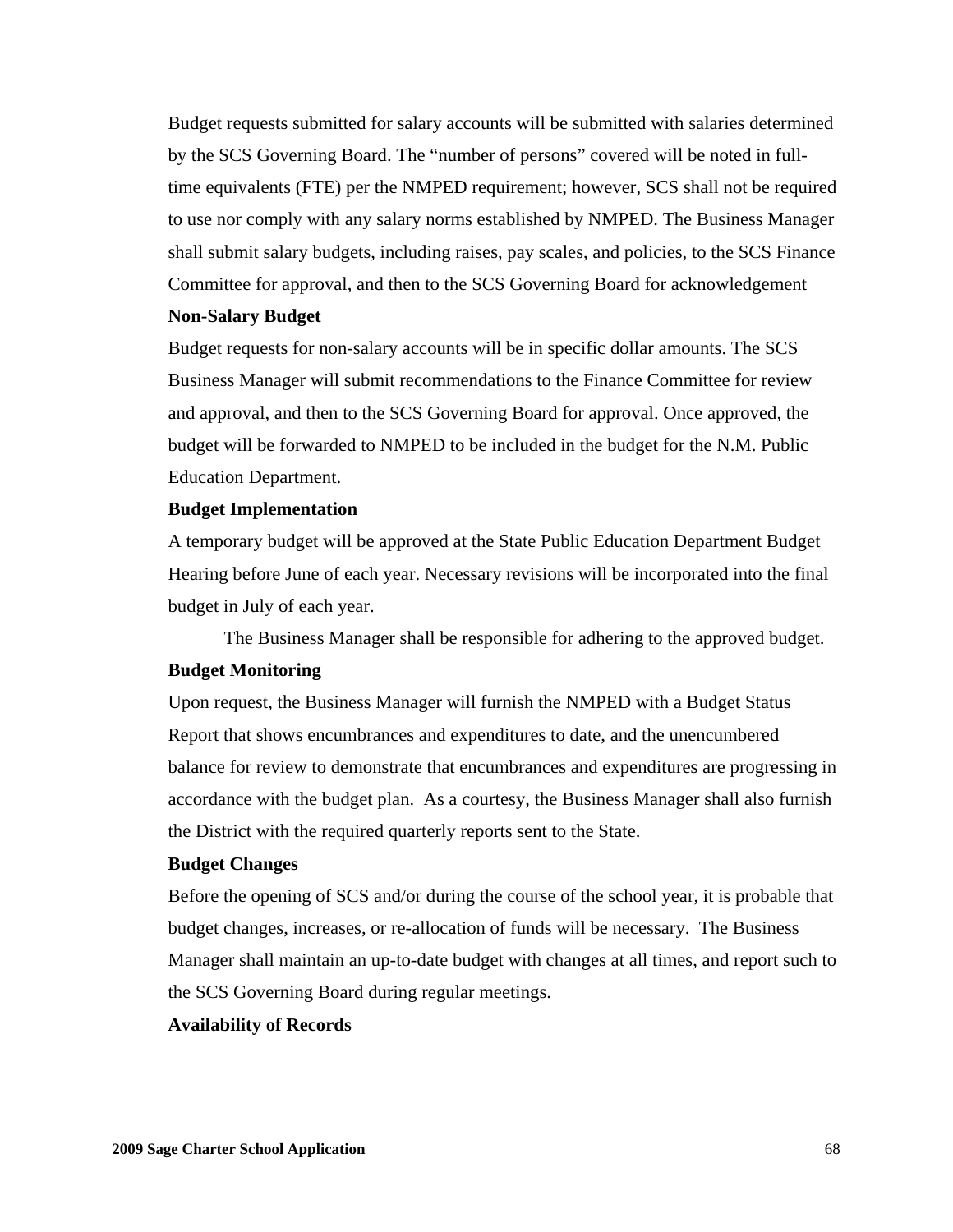In accordance with the N.M. Charter School Law 22-8B-1 ff, SCS will provide all appropriate financial-related documentation to the NMPED Internal Audit unit upon request.

# **Textbook Record Retention Schedule**

| <b>DESCRIPTION</b>                                                                                                                     | <b>RETENTION SCHEDULE</b>          |
|----------------------------------------------------------------------------------------------------------------------------------------|------------------------------------|
| <b>Textbook Inventory Listing</b><br>Listing prepared annually by each school listing<br>Which reports current inventory of<br>schools | Until superseded by new            |
| <b>Textbook Adoption List, Copies</b><br>Listing of all textbooks adopted by<br><b>Public Education Department</b>                     | Until superseded by new<br>listing |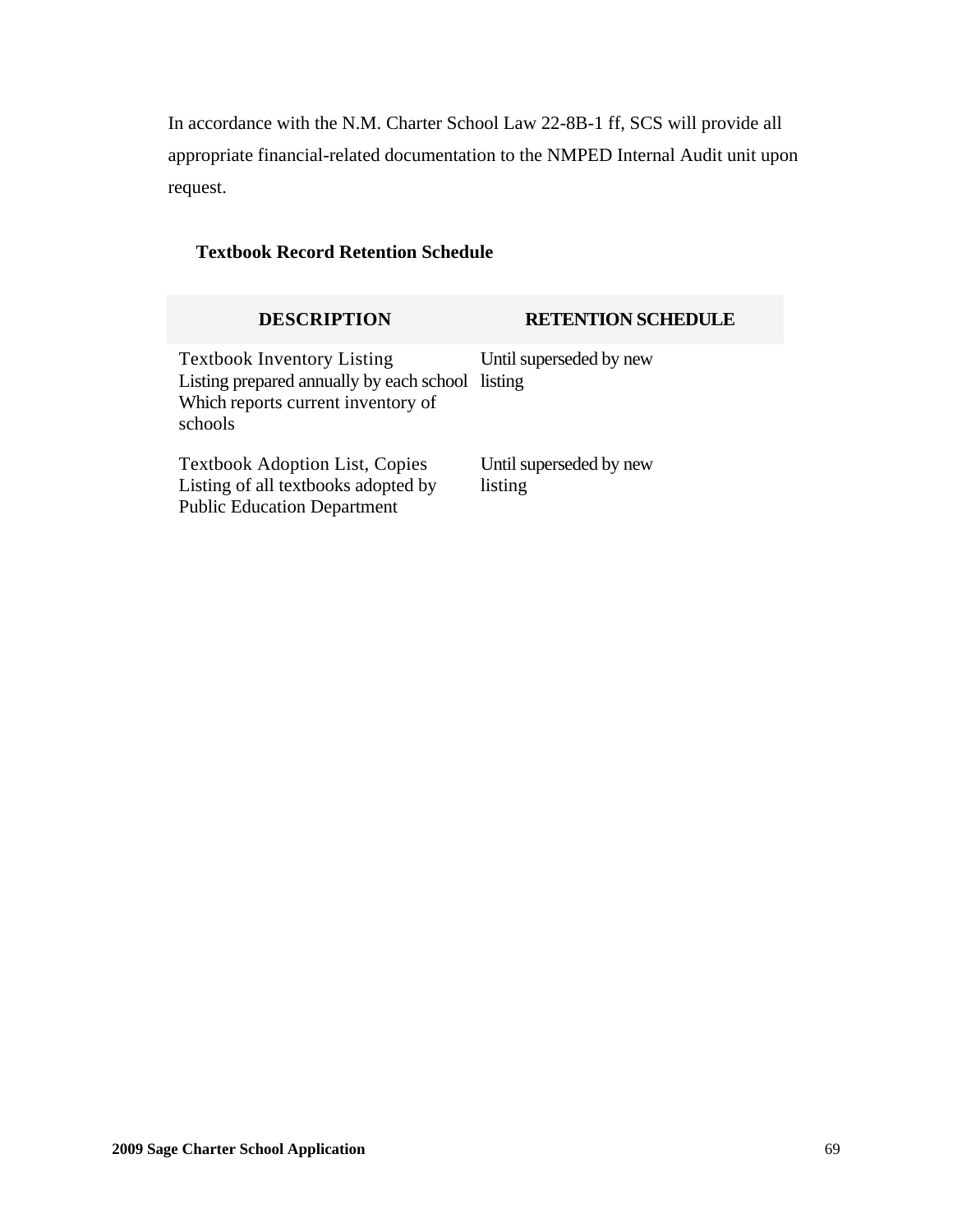# **VII. GOVERNANCE/MANAGEMENT PLAN**

#### **A. Governance Structure**

This section addresses the application requirements of NMAC 6.80.4.8 [12-14-01] Section I, concerning SCS governing body.

#### **Structure of the SCS Governing Body:**



#### **Policies and Procedures of the Governing Body**

The Governing Body of the charter school has only the authority and powers as granted by the charter, which includes the Governing Body's bylaws. Consequently, a comprehensive set of Bylaws has been developed to address the policies and procedures for the SCS Governing Body, which will define for its membership the scope of each member's authority, both individually and collectively. SCS charter Members will be required to have a working knowledge of the bylaws. See By Laws in Appendix E.

Its members and functions elect the School Board, primarily, by majority vote. The Board will also rely on specific committees, which have defined responsibilities as described in the Bylaws. The Governing Board is elected by the School Founders.

#### **Parent Conferences**

SCS will conduct teacher-parent conferences in the fall and spring of each year to discuss each student's progress.

#### **Parental Sponsor Agreements**

Each parent will be asked to sign a Sponsor Agreement stating that they have read, understand, agree and support the school's Mission Statement and Educational philosophies as stated in the charter and education processes and procedures set forth in the Parent Handbook. As part of this agreement each Parent Sponsor will commit to being available for advice and assistance on academic matters concerning his/her child.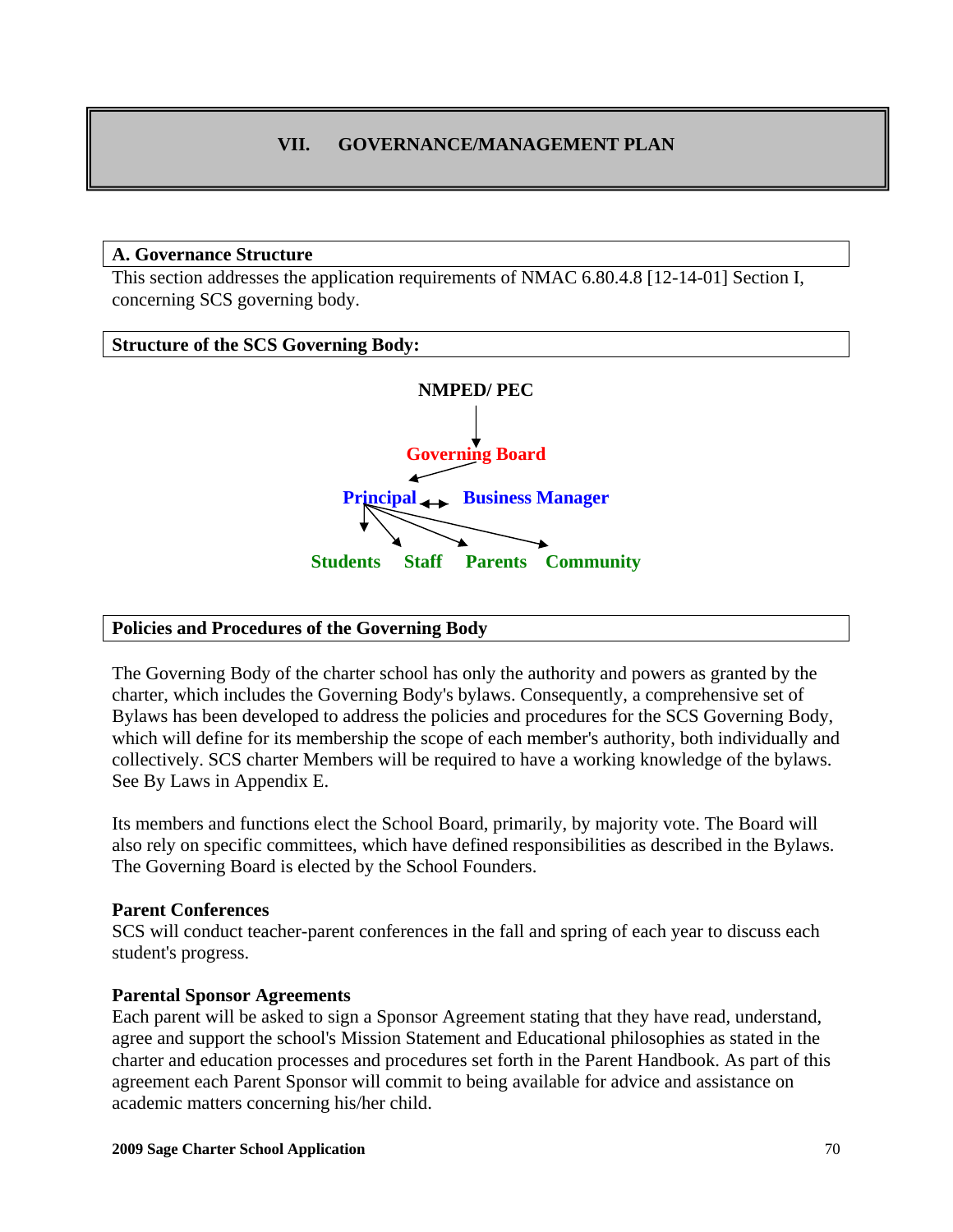# **Administrative Communications**

SCS through its Administrative Team (Principal and Business Manager) or selected spokesperson from its Board (President or designee) will strive to keep communications between it, the PEC and the NMPED/CSD professional and cooperative.

Charter schools will report twice yearly, in January and June, to the PEC. Reports will be made in writing and, if requested, in person. These reports may be quite brief for charter schools in the first year of operation. The following information will be included in each report:

- The name of the school and its address;
- The name and telephone number of the principal or a key contact person who is responsible for some or all of the principal duties of the school;
- The names, addresses, and telephone numbers of all members of the Governing Board;
- The number of students currently enrolled in the school and their grade levels;
- Compliance with conditions, standards or procedures set forth in the charter;
- Detail progress toward achievement of the state board minimum educational standards or student performance standards identified in the charter application;
- Financial audit and other evidence of responsible fiscal management;
- Violation of any provision of law from which the charter school was not specifically exempted

# **Funding**

The PEC shall not retain more than 2% of SCS school-generated program cost, i.e. 98% of those monies generated by students enrolled in SCS from state or federal programs.

# **State Equalization Guarantee**

The PEC will flow the charter schools monthly SEG funding to the charter school within five days of the PEC's receipt of such funds.

# **Special Education**

The PEC will flow the charter school's proportionate share of IDEA-related funds to the charter school within five days of the PEC's receipt of such funds.

# **Title II Funding**

SCS may be eligible to receive benefits from Title II funding through the PEC. The PEC agrees to provide these federal funds or services to SCS in the same manner as it provides these funds or services to the other schools in its district.

# **Enrollment Information**

SCS shall timely provide student enrollment information, in the formal requested by the PEC, and all other student data as required for the PEC to request federal funds or to complete requirements of a federal program application.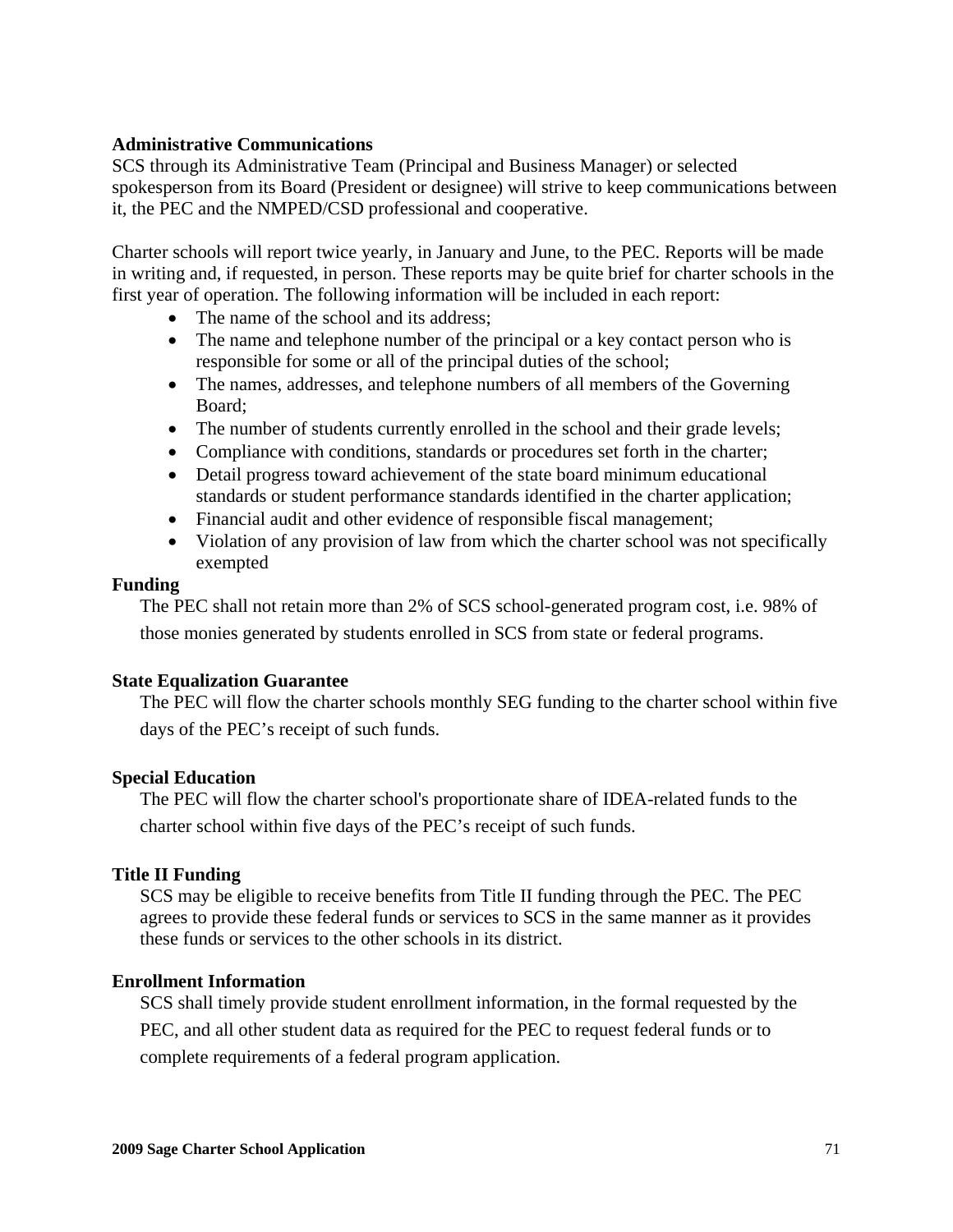# **Central Services**

All services centrally or otherwise provided by local districts, including custodial, maintenance and media services, libraries and warehousing will be subject to negotiation between SCS and the local districts. Any services for which SCS contracts with local districts will be provided by the local districts at a reasonable cost.

# **Dispute Resolution**

The PEC and SCS agree to make a good faith effort to informally resolve disputes that may arise between them before implementing the process described below. A good faith effort means, that the parties have defined and described the issue in writing, given the other side at 1- 10 days to respond or correct the concerns rose by the written notice and had at 1 one faceto-face meeting in an attempt to resolve the issue(s). If this informal process does not adequately address the concerns PEC and SCS agree to engage a qualified individual to attempt a resolution through mediation.

# **Notice to Mediate**

If the informal dispute resolution process has been exhausted, either party can request a formal mediation by submitting written-requests that shall include the following:

- The name and mailing address of a proposed mediator with dates of availability for the mediator and the requesting party;
- An itemized summary of the issues the requesting party believe has not be adequately resolved;
- A summary of the resolution requested by the initiating party.
- Said notice shall be mailed by certified mail, return receipt requested or served in person.

# **Response to Notice:**

The receiving party shall respond within five business days of receipt of the notice to mediate. The response shall include the following:

- A) if the proposed mediator is unsatisfactory to the responding party then, the respondent shall propose an alternative mediator or
- B) a response to the initiating party's issues and a summary of the reasons why the resolution requested is not acceptable, or
- C) a response to the proposed dates for mediation.

#### **Choice of Mediator**

If the alternative proposed by the responding party is not acceptable to the party initiating mediation, then the parties will ask their Board Presidents' to agree on a third person, who shall be the mediator for the dispute.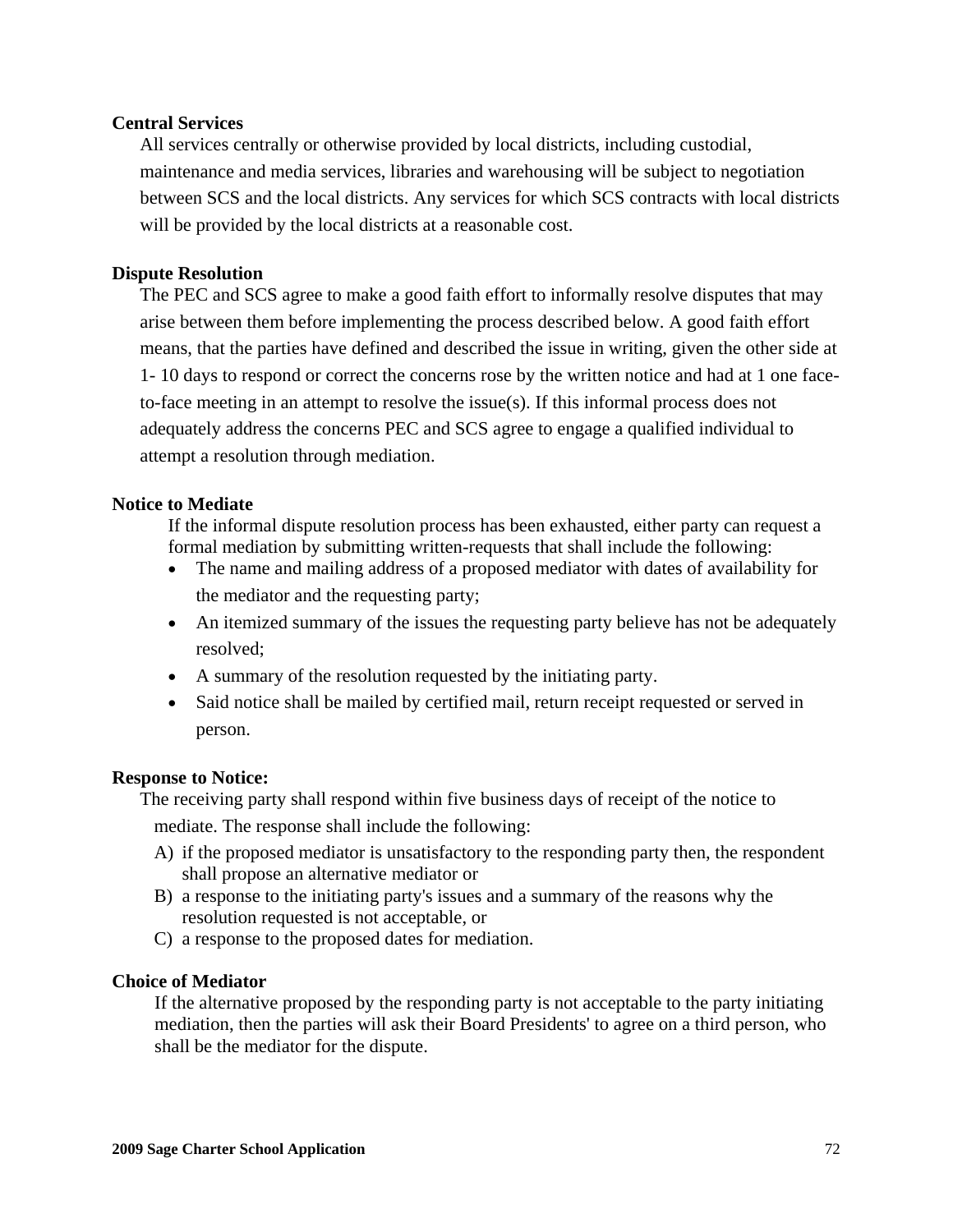#### **Date for Mediation**

In no event shall the mediation be held more than thirty (30) days from the date of the original request to mediate.

#### **Location**

The mediation shall be conducted at a neutral site that affords no advantage to any person attending the mediation session. The mediator shall have final authority as to the location of the session.

#### **Materials**

Prior to the mediation, each interested party shall prepare a written summary that contains a list of the issues to be resolved in the mediation and that party's position relative to each issue. A mediator may request additional information from either any party.

#### **Attendance**

All interested persons or representatives of interested persons shall attend the session and shall expect to participate for at least four hours. The person attending the mediation shall have the authority to enter into a settlement of disputes, subject to approval at an open meeting. The parties may be accompanied by their respective attorneys.

#### **Written Memorandum of Settlement**

If an agreement is reached, the parties shall commit the agreement to writing and each side shall sign indicating their intent to be bound by the terms of the agreement.

#### **Costs**

The costs of mediation shall be borne equally by the parties unless, in the sole discretion of the mediator, either party is not participating or negotiating in good faith. The mediator may then assess the costs in a proportion he or she deems appropriate under the circumstances.

#### **Litigation**

In the event that either party is required to file suit to enforce the terms and provisions of the Charter, the prevailing party shall be entitled to reasonable attorney fees and costs.

#### • **DESCRIPTION OF THE GOVERNING BODY**

The Governing Body (herein called the "School Board" or "Board") protects and guides the school's mission and vision. The Board is the final authority in the school. Its ultimate role is to hire the school Principal and approve policies. The Board's purpose, structure, composition, powers, selection process, relationship to Board, and other governing responsibilities are described more particularly in the By Laws in Appendix E. It is intended to attest to the founders' design that the school will be operated through a governing effort of the founders, admin, parents, and faculty and community members. The Board's purpose, structure, composition, powers, selection process, relationship to community, parents and faculty, and other governing responsibilities are described more particularly in the By Laws in Appendix E.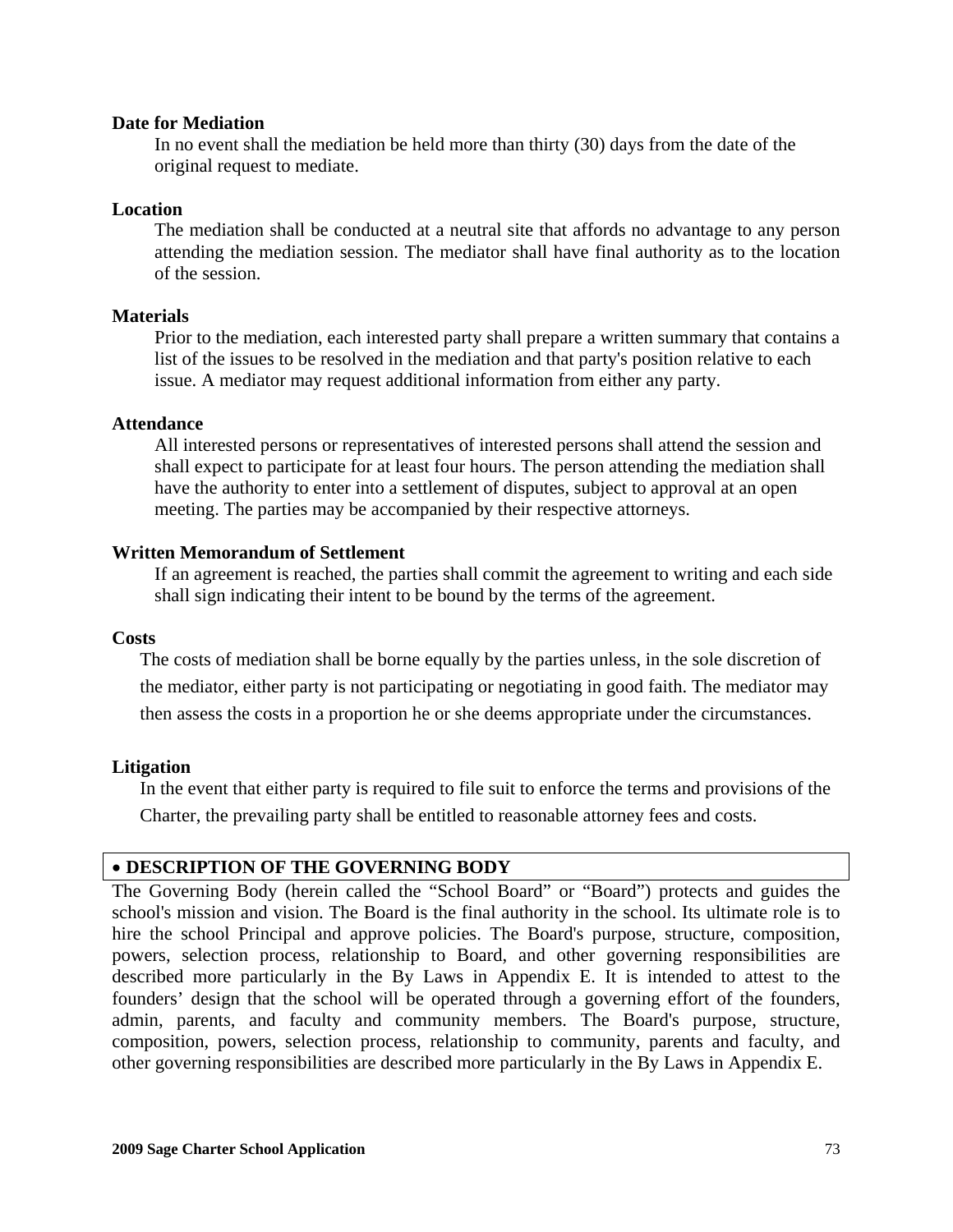## **Relationship of the Board to the PEC and the NMPED**

## **General Description:**

SCS will be accountable to the PEC to the extent required by the Charter School Act, NMSA 1978 §§22-8B-let seq. (1999) and as otherwise provided for by the Public School Code, Chapter 22 NMSA 1978. The Board will develop a good work relationship with NMPED/CSD.

The ongoing operation and administration of the SCS will be the responsibility of the SCS Board and the school's Administrative team composed of the Board President and Board Vice President and Principal. Upon approval of the SCS charter application, the charter application including its appendices will constitute a binding contract between SCS and the NMPED/CSD, PEC

## **Relationship of the Board to Its Staff**

## **Principal**

The Principal shall serve as the Instructional Leader of the charter school, as well as provide such other services and the Board shall assign duties as. The Principal may also serve as supplementary teacher and substitute throughout the school. At all times, the Principal shall account to and serve at the direction of the Board and may be removed by a majority vote of the Board, with or without cause, whenever in its judgment the best interests of the school are served by such action. The Board will supervise and evaluate the Principal. The Principal will be accountable to the President of the Board. The Principal will interview and recommend candidates for teaching positions. The Board will contract with the SCS staff based on recommendations of the Principal and Administration Team. The Board is also responsible for adopting and changing personnel policies. The Board will approve all terms and conditions of employment for SCS staff and contractors. A more compete description of the Board's authority and policies concerning employees is described in the Board's bylaws.

## **1. Governing Board Member and Qualifications**

## **1. Roy Solomon**

Montessori Parent & Grand-Parent since 1993 Commercial Land Development NM Commercial Businessman, NM, AZ, Founder/ Owner Business Manager – 505 Restaurants and trademark Albuquerque, NM

## 2. **Ann Tekin**

Montessori Parent & Grandparent since 1984 Co- Owner and Land Developer of The Montessori School, Inc. 1987-1992 Property located at 3821 Singer Blvd. NE, Albuquerque, NM Developed property, build building, raised financing, School Business Manager Commercial Land Development & Real Estate Business Owner: Select Properties, Albuquerque Commercial Real Estate Management Company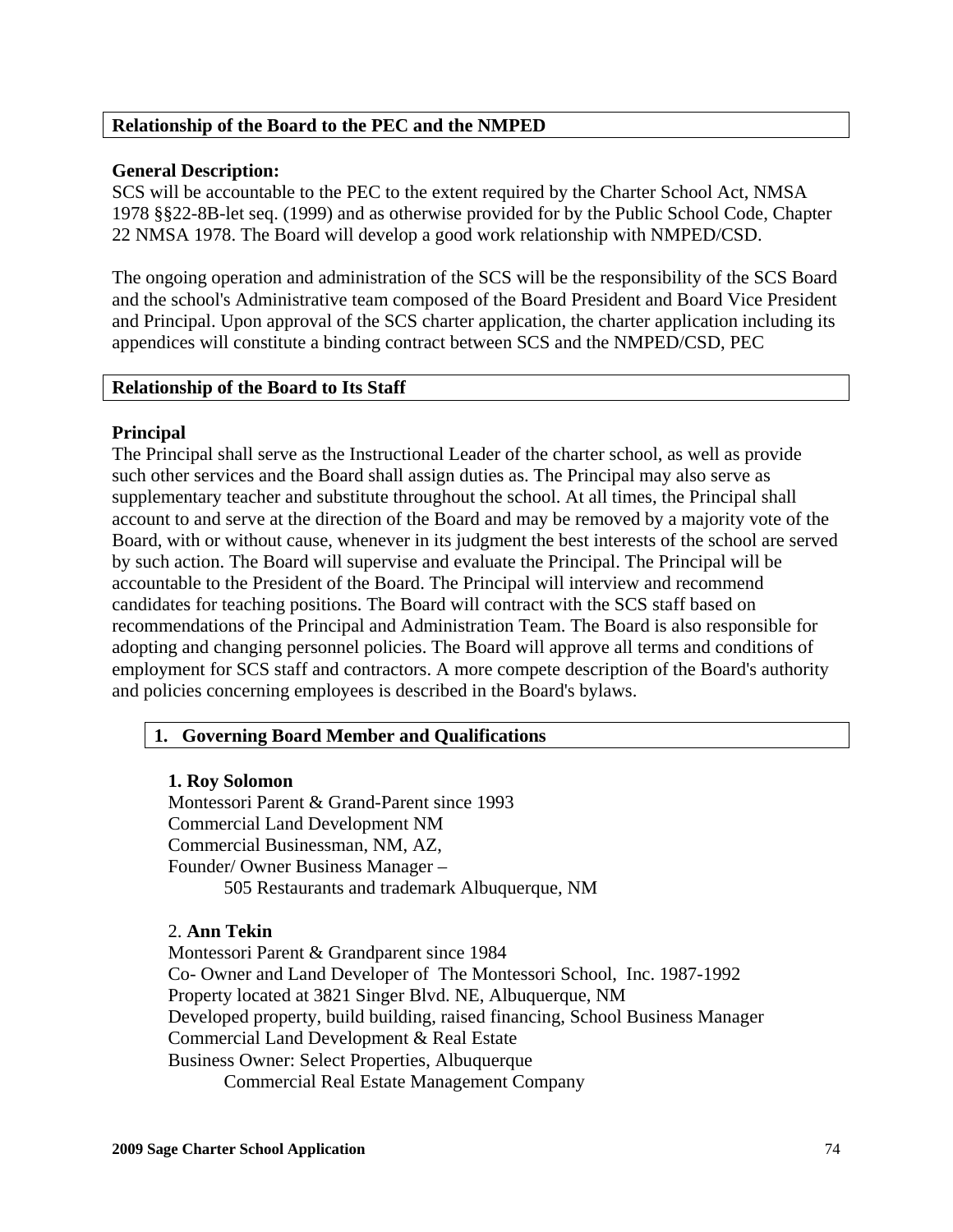## **3. Jeanne Soule Meihuis**

Parent of APS Graduate Commercial Banking Experience 2004-May 2005 Interim Board Advisor to the Montessori Elementary Charter School, 2004-May 2005 President S&S Financial, LLC Residential and Commercial

### **4. Christine Brundage**

Montessori Parent since 2008 Editor, Grant Writer Currently working for INTEL in Personnel Management

#### **5. Julia Gallegos**

 Montessori Parent since 2004 Assistant Professor of Psychiatry, UNM School of Medicine Subspecialty in Addiction Psychiatry

#### **6**. **Lynne Hsu Xavier**.

 Montessori Parent since 2008 Presbyterian Healthcare Services Medical Coding Auditing Services Editor, Writer

### **7. Ken Tekin**

 Montessori School Graduate Commercial Land Development & Real Estate Business Partner Select Properties, Albuquerque Commercial Real Estate Management Company

**2. Plan descriptions for governing body member recruitment and selection, including the orientation process for new members and ongoing professional development.**

#### **Notification to Parents of Governing Body Activities**

#### **Start-up**

Prior to the opening of SCS first year, the Governing Body will comply with the Open Meetings Act and provide notification consistent with the provisions of that statute. In addition, SCS will notify parents and community members of its anticipated opening date, enrollment periods and other pertinent information about the school through newspapers, flyers, e-mail messages and other media.

#### **Open Meetings**

Once school opens, the Governing Body will continue to conduct its meetings in compliance with the Open Meetings Act as described more particularly in its Bylaws. Prior to the formal acceptance of the charter application, SCS will make every effort to keep parents and community members apprised of the progress of the charter application and give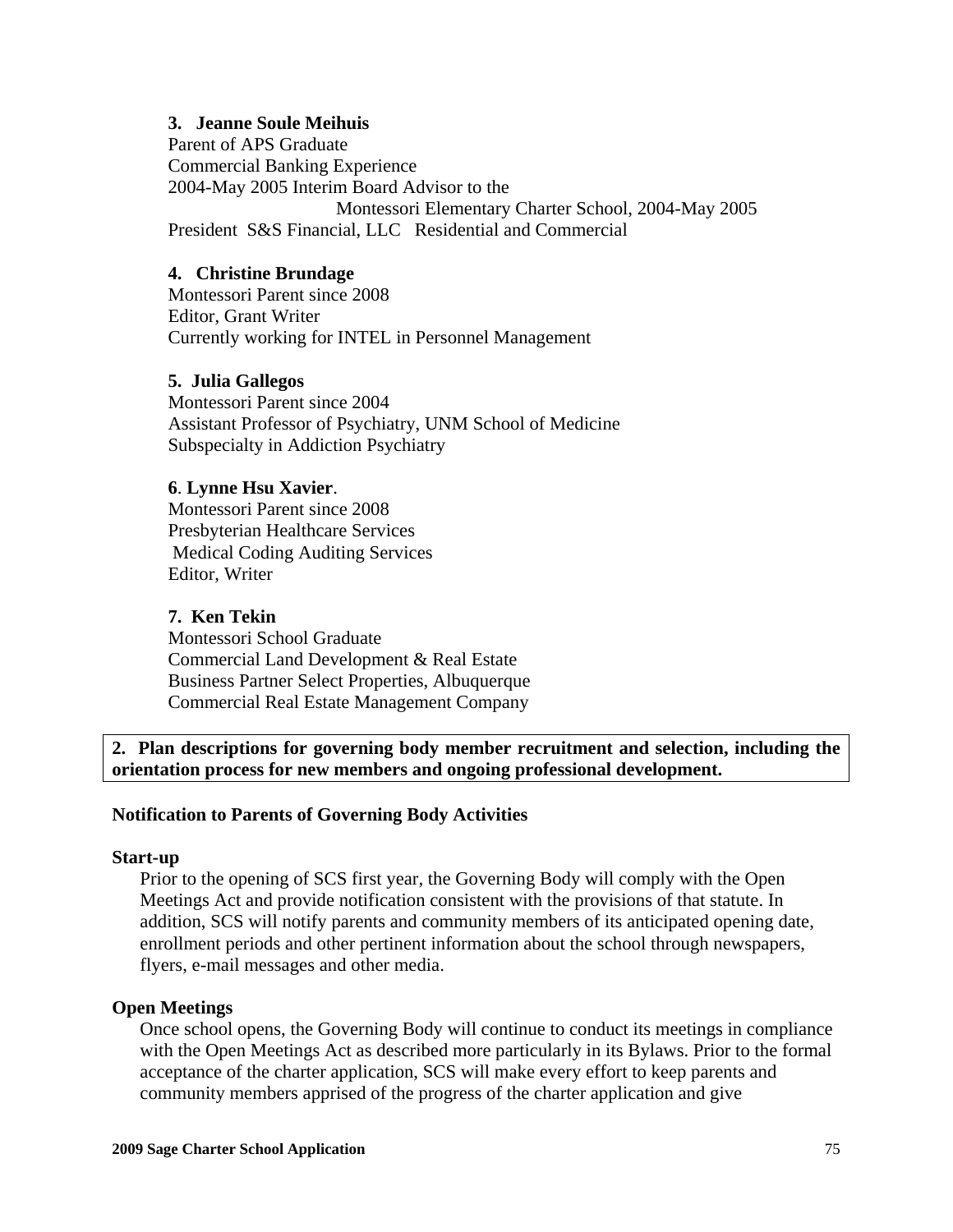consideration to their suggestions and input concerning all matters related to the school.

### **Resolution**

.

A sample resolution proposing SCS procedures for complying with the provisions of the Open Meetings Act is attached to the Bylaws. A substantially similar resolution will be adopted at the first meeting of the Board, after the charter is approved by the PEC and each year thereafter as required by law.

### **Professional Educators**

 In addition to public notification of school board "Open Meetings", SCS will actively recruit the most talented staff available using newspapers, on-line advertisement, personal contacts and other communication media.

## **3. The nature and extent of staff, families, and the community involvement in the governance of the school, and how they will be notified of the opportunity to participate in the school governance**

#### **Parent Outreach**

Because parents will be an integral part of the school, serving on the Board and other school based committees will be encouraged. Parental involvement in the decision making process will include:

- Encouraging parents to serve as school volunteers
- Promoting and strengthening parental responsibility and involvement.
- Encouraging parents to serve on the Board and other school-based committees.
- Recognizing the importance of the community's historic, ethnic, linguistic, and/or cultural resources in generating interest in family involvement.
- Scheduling programs and activities in a flexible manner to reach a diverse group of families.
- SCS will communicate with parents and families on a consistent basis. Parents (or guardians, as appropriate) will be aware not only of what students need materially, physically, and emotionally to be successful learners, but also what students are learning.
- Family members will acquire news and information relevant to parenting through a variety of methods that may include hands-on materials, e-mail, and Internet access. Parents will be encouraged to collaborate with SCS for the development and adoption of parental involvement policies and strategies. An open invitation to participate in school affairs will be actively communicated and widely distributed.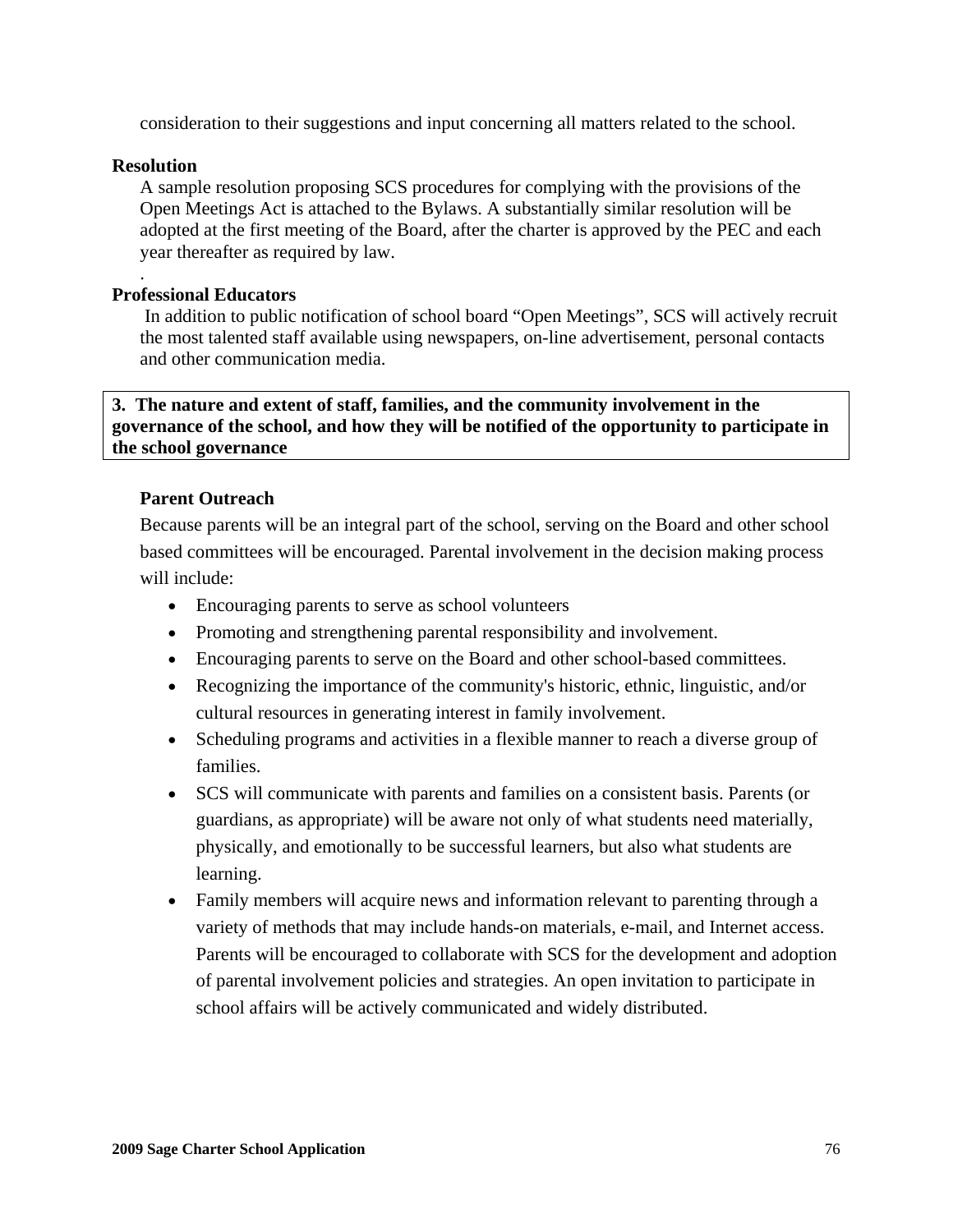## **Staff-Parent and Community Involvement with the Board**

## **Parent- Teacher Committee (PTC)**

This committee will advise the Principal and the Board on issues concerning school climate, community involvement, student activities, proposed budgets, ways to involve parents in the charter schools, fund raising, and serve as an example for students in building community support and for education in general.

• Composition of PTC

 Two (2) parents of children enrolled in the school; two (2) teachers on SCS staff; one (1) member from the general school community and SCS Principal.

Selection of PTC Members

 The initial PTC members shall be selected by the Board from nominations and letters of interest. Nominations and requests for letters of interest will be solicited by notices posted at the school at least two weeks prior to the section. The PTC, once convened, will determine its structure of Governing and selection process for vacancies.

• Activities of PTC

 The PTC will help SCS staff sponsor parent education nights throughout the year to afford parents the opportunity for their own continued education in their child's ongoing development and Montessori education

## **Staff Involvement**

.

The staff is encouraged to participate in the Board and Board committees. The Principal and Administrative Team will maintain an "open door" policy for suggestions from the staff as to how to improve any issue concerning the school.

# **Notification of Opportunities for School Involvement**

We believe parents will be our greatest asset in achieving our mission. We believe that time spent explaining how to become involved in their child's education will lead to parents who are much more active in their children's education. In order to facilitate this relationship we will take the following steps:

- Designate room parents to help acclimate new families as well as assist the teacher in publishing a weekly or monthly newsletter communicating Themes, important dates, volunteer opportunities, and the like.
- Recruit a minimum of one parent for Board membership. The parent (s) would be responsible for communicating with the room parents and the PTO regarding issues decided by the board and issues which need to be brought before the board.
- Include the parent in the individual instruction time to ensure meaningful contact takes place at least once a month.
- Inform staff through staff meetings and newsletters on how to work with the parent volunteers and to build a strong and supportive school community team.
- Provide focus groups lead by parents or volunteers on topics of interest (i.e. special needs, methods to help children learn to read, nutrition, effects of television on a child.)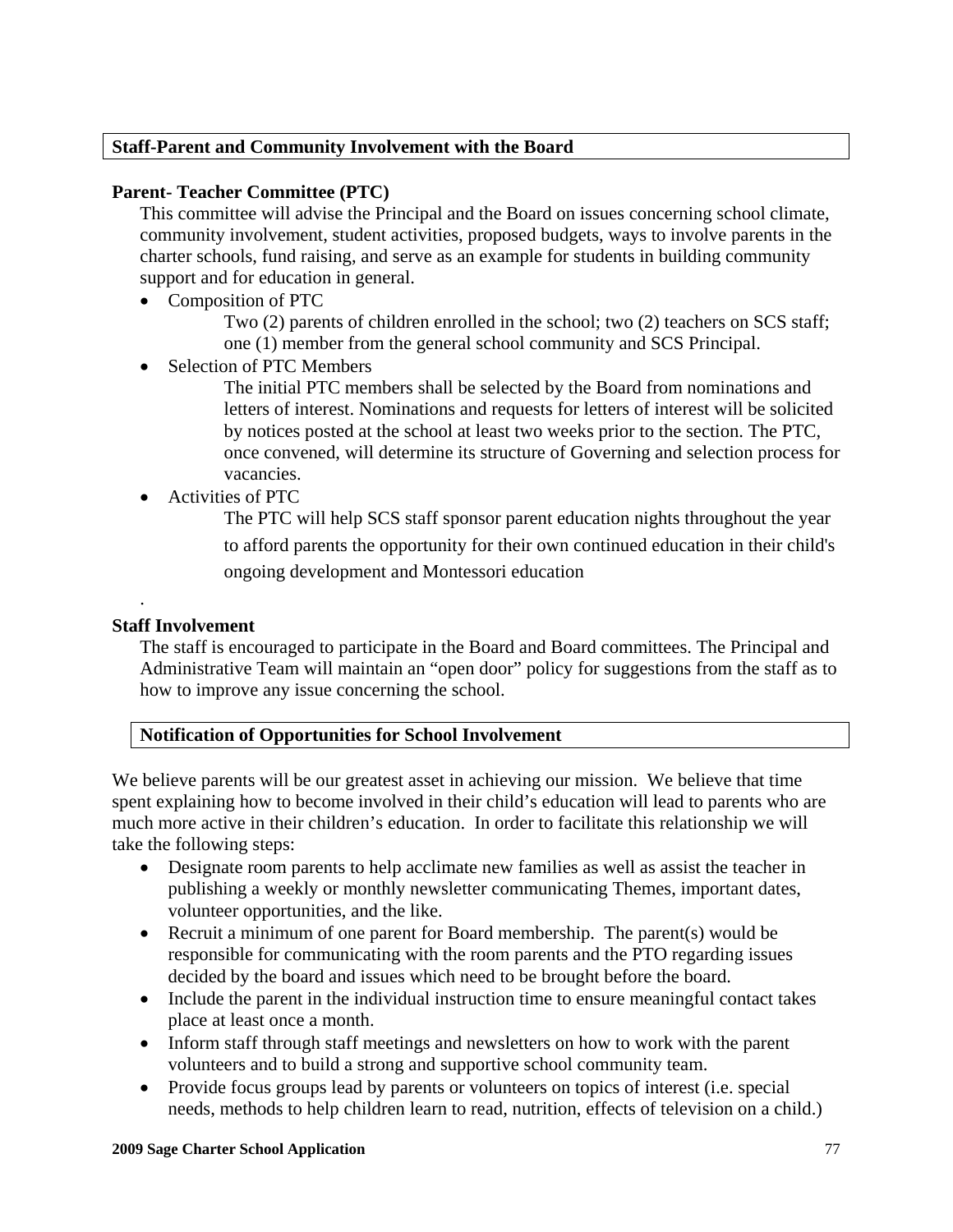- Conduct six or more Family Events each year including: orientation, performance demonstrations, parent education night, musical events, Spring Fling, Talent Shows, (or other fun, school wide activity) Include parents in staff training when appropriate.
- Encourage parents to volunteer in the classroom, around the school, and on field trips. Verify during staff interviews that they have ideas of how to use parental help meaningfully. Additionally, communicate early in the year types of help each teacher desires from parents to avoid misunderstandings.

## • **PARTNERSHIPS**

As soon as the charter is approved the grant team will begin the search. See Appendix H.

#### **D. SCHOOL ORGANIZATIONAL STRUCTURE**

Staffing Plan

|                    |         |                 | <b>Grade Levels</b> | <b>Student</b>    |              |                              | <b>Staff</b> |
|--------------------|---------|-----------------|---------------------|-------------------|--------------|------------------------------|--------------|
| <b>School Year</b> |         |                 |                     | <b>Enrollment</b> | <b>Ratio</b> | <b>Teacher</b>               | Aid          |
| <b>First Year</b>  | 2010-11 | $K-$            |                     | 20                | $10-1.0$     | $Kdg-1$                      | 1.0aid       |
|                    |         | 1 <sup>st</sup> |                     | 21                | $10.5 - 1$   | $1^{st} - 1$                 | 1.0aid       |
|                    |         | 2 <sup>nd</sup> |                     | 21                | $10.5 - 1$   | $2^{nd} - 1$                 | 1.0aid       |
|                    |         | $3^{\text{rd}}$ |                     | 21                | $10.5 - 1$   | $3^{rd} - 1$                 | 1.0aid       |
|                    |         | $4^{\text{th}}$ |                     | 24                | $12.0 - 1$   | $4^{th} - 1$                 | $0.5$ aid    |
|                    |         | 5 <sup>th</sup> |                     | 24                | $12.0 - 1$   | $5^{th} - 1$<br>$\checkmark$ | $0.5$ aid    |
|                    |         | $6^{\text{th}}$ |                     | 24                | $12.0 - 1$   | $6^{th} - 1$                 | $0.5$ aid    |
|                    |         | 7 <sup>th</sup> |                     | 24                | $12.0 - 1$   | $7^{th} - 1$ *               | $0.5$ aid    |
|                    |         | 8 <sup>th</sup> |                     | $24 = 203$        | $12.0 - 1$   | $8^{th}$ - 1<br>$\ast$       | $0.5$ aid    |
| Second Year        | 2011-12 | $K-8$           | add $9th$           | $24 = 227$        | $18.0 - 1$   | 9 <sup>th</sup><br>$2*$      | $0.5$ aid    |
| Third Year         | 2012-13 | $K-10^{th}$     | add10th             | $24 = 251$        | 18.0-1       | $10^{th}$ 2 $*$              | $0.5$ aid    |
| Fourth Year        | 2013-14 | $K-11^{th}$     | add11th             | $24=$<br>275      | 18.0-1       | $11^{th}$ 1 $*$              | $0.5$ aid    |
| Fifth Year         | 2014-15 | $K-12^{th}$     | add12th             | $24=$<br>299      | 18.0-1       | $12^{th}$<br>$1 *$           | $0.5$ aid    |

| Year 1 9 teachers  | $6.5$ aids | 1 Principal 1 Business Manager |
|--------------------|------------|--------------------------------|
| Year 2 11 teachers | $7.0$ aids | 1 Principal 1 Business Manager |
| Year 3 13 teachers | $7.5$ aids | 1 Principal 1 Business Manager |
| Year 4 14 teachers | 8.0aids    | 1 Principal 1 Business Manager |
| Year 5 15 teachers | 8.5aids    | 1 Principal 1 Business Manager |

**Does not include other support staff, TESOL, SPED, PE, etc. \*Adolescents grades 7-9th mid-high / grades 10th -12th senior-high** 

**Student Teachers Ratios for grades 4-12** show hiring a .5 aid for each 24 students but the written ratio is for a 1.0. The Principal will be able to juggle assistants around special classes, i.e. computer labs, Spanish, Music and Art to meet the ratios presented.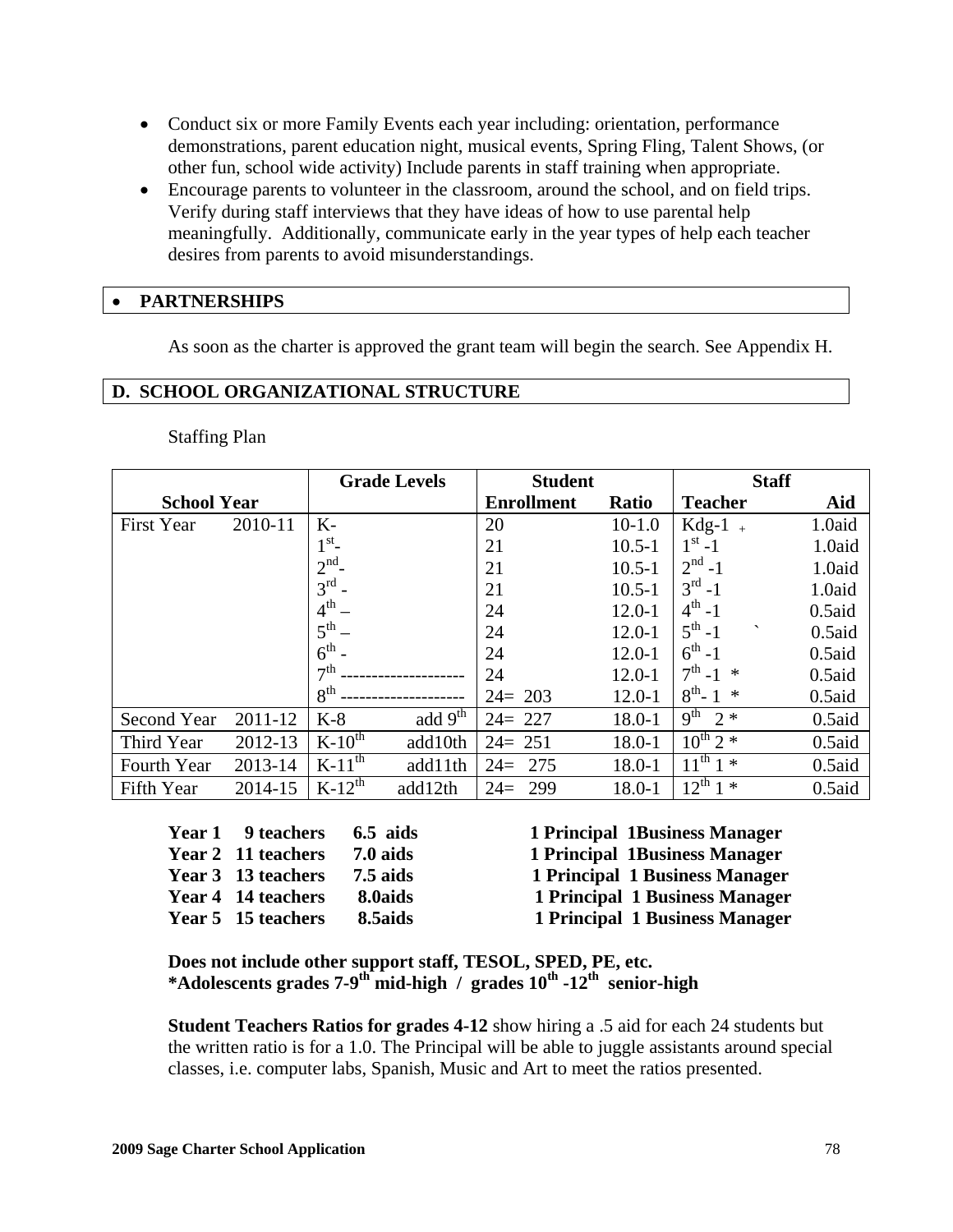# **E. Site Based Management Structure / Employee Relations See Appendix B – Employee Handbook**

## **Administrative Staff**

The administrative staff and any other employees, including instruction aides shall be evaluated at least once annually. Each staff member must be familiar with and supportive of the unique needs of a Montessori School via its philosophy of education and the curriculum needs of students.

#### **Principal**

The evaluation of the SCS principal will be conducted by the SCS Board in compliance with NMAC 6.69.3.9 [06-14-01**].** The SCS Charter provides the SCS Board with the Principal qualification, and competencies set forth in the regulation, which meet the requirements for NCLB, the NM State requirements, the American Montessori Society (AMS), and the Montessori Accreditation Council for Teacher Education (MACTE). The competencies and indicators are below entitled "Competencies and Indicators for Evaluating the SCS Principal.

In addition to the competency criteria outlined in paragraph regarding Evaluation of Staff/Principal in this section, the SCS principal's responsibilities will be those set forth in this "Position Description."

#### **Position Description: Principal**

The Principal shall be responsible directly and indirectly for school-based operations and share the decision-making process of SCS with the SCS School Board. The Principal will serve as the site Instructional Leader of SCS and will share responsibility for the Montessori academic operation and success, and the success of the school in general. The Principal will supervise all relevant staff members regarding the school's academic success. All school employees are directly responsible to the Board. .

The Principal shall be responsible for interviewing candidates for all staff positions and making recommendations for hiring to the Board. The same process of operation would be in effect for the termination of an employee. The Principal shall have the authority to recommend termination of staff to the Board. The Principal shall be directly responsible to the Board that has the ultimate responsibility for hiring/termination.

## **Expectations of the Principal**

Ultimately accountable over all affairs of the school as related to the AMS and MACTE standards and procedures for running an "Authentic Montessori School (AMS)" (see Appendix K)

- Appropriate professional certifications and degrees in the related fields of education
- Demonstrated ability to allocate and manage a major budget for a complex organization
- Possesses responsibility for evaluation and growth plans for school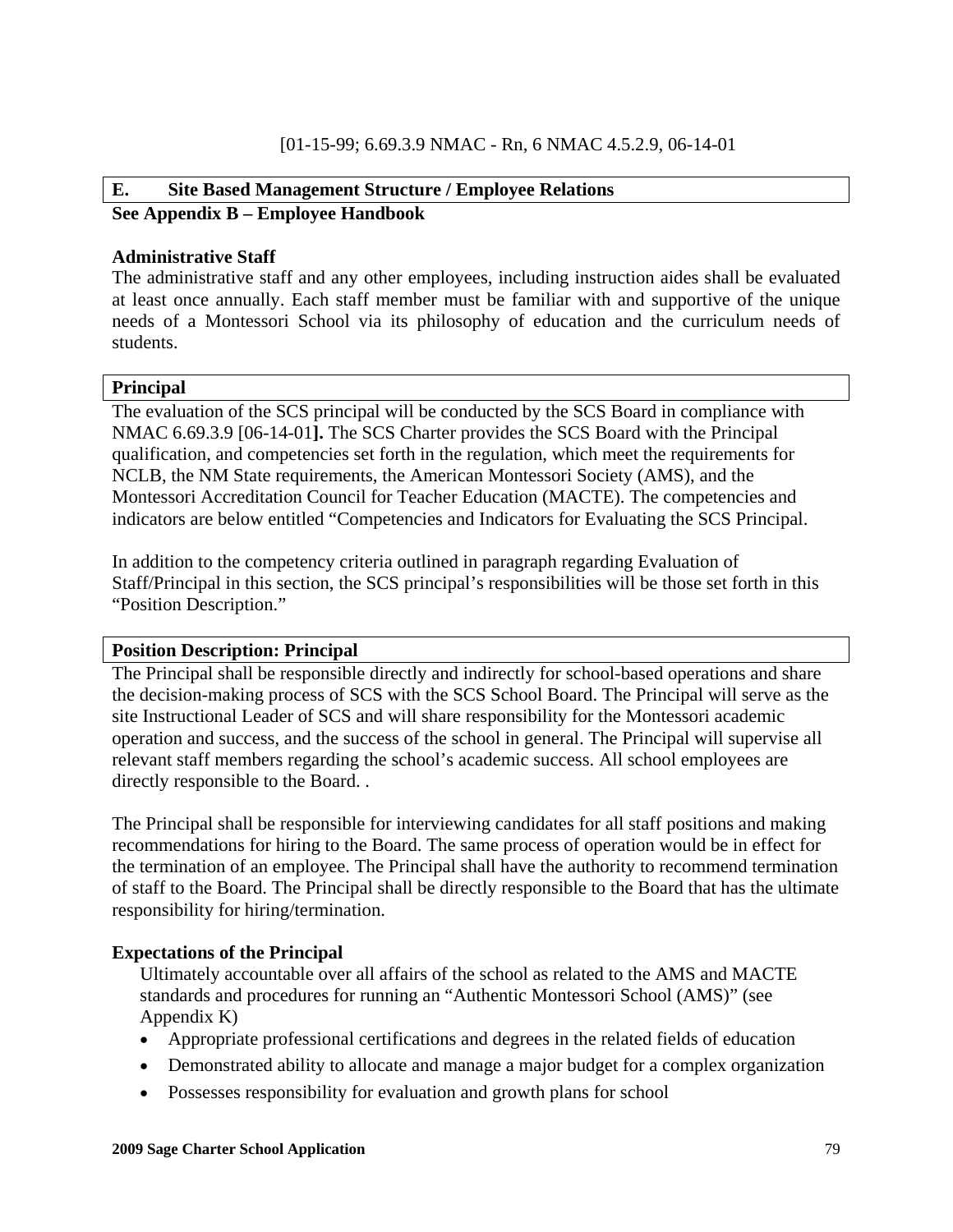- Demonstrated preparation to perform duties numerous projects simultaneously
- Demonstrated ability to comprehensively address all personnel
- Demonstrate ability to facilitate groups of people from diverse backgrounds and interests
- Demonstrated ability to oversee a physical plant including its use, maintenance and new construction
- Demonstrated knowledge of and commitment to the mission statement, guiding principles, goals, and delivery of instruction
- Demonstrated ability to empower others and delegate both responsibility and authority to others
- Demonstrated characteristics of honesty, integrity and a sense of humor
- A proven record of collaboration with staff, parents and community members
- Evidence of on-going professional growth

# **Directly Responsible to: SCS Board**

Qualifications

Montessori Requirements

- AMS Montessori teaching certificate at the 6-12 level
- 10 or more years lead teaching in a Montessori classroom
- In addition, candidates must hold an AMS Administrative License or be enrolled in an AMS Administrative program within two years of being hired.
- Willing to enroll in the NAMPTA 12-18 Montessori Training Program, during the summer of the second year of hire.

State Requirements

A level three-B license from the NMPED or equivalent.

Minimum Salary

In accordance with NMSA 1978 §§ 22-10A-7 through 22-10A-11 as applicable to

particular job assignment.

A. The Principal must be a NM Certified Principal.

In addition,

B. The Principal/instructional Leader of SCS must be a MACTE certified, experienced Montessori Teacher with at least 5 years of Montessori Teaching experience.

C. Within the first two years of hire/service, the Principal must attend and pass a MACTE approved Montessori Leadership Program.

"Competencies and Indicators" for Evaluating SCS' Principal

- 1. The principal demonstrates foresight, examines issues, and takes initiatives to improve the quality of Montessori education in the community.
	- (a) Enables staff, students, parents, and community to build a common vision;
	- (b) Articulates a vision and is able to make that vision concrete to others.
	- (c) Provides a learning environment and climate where creativity, risk taking, and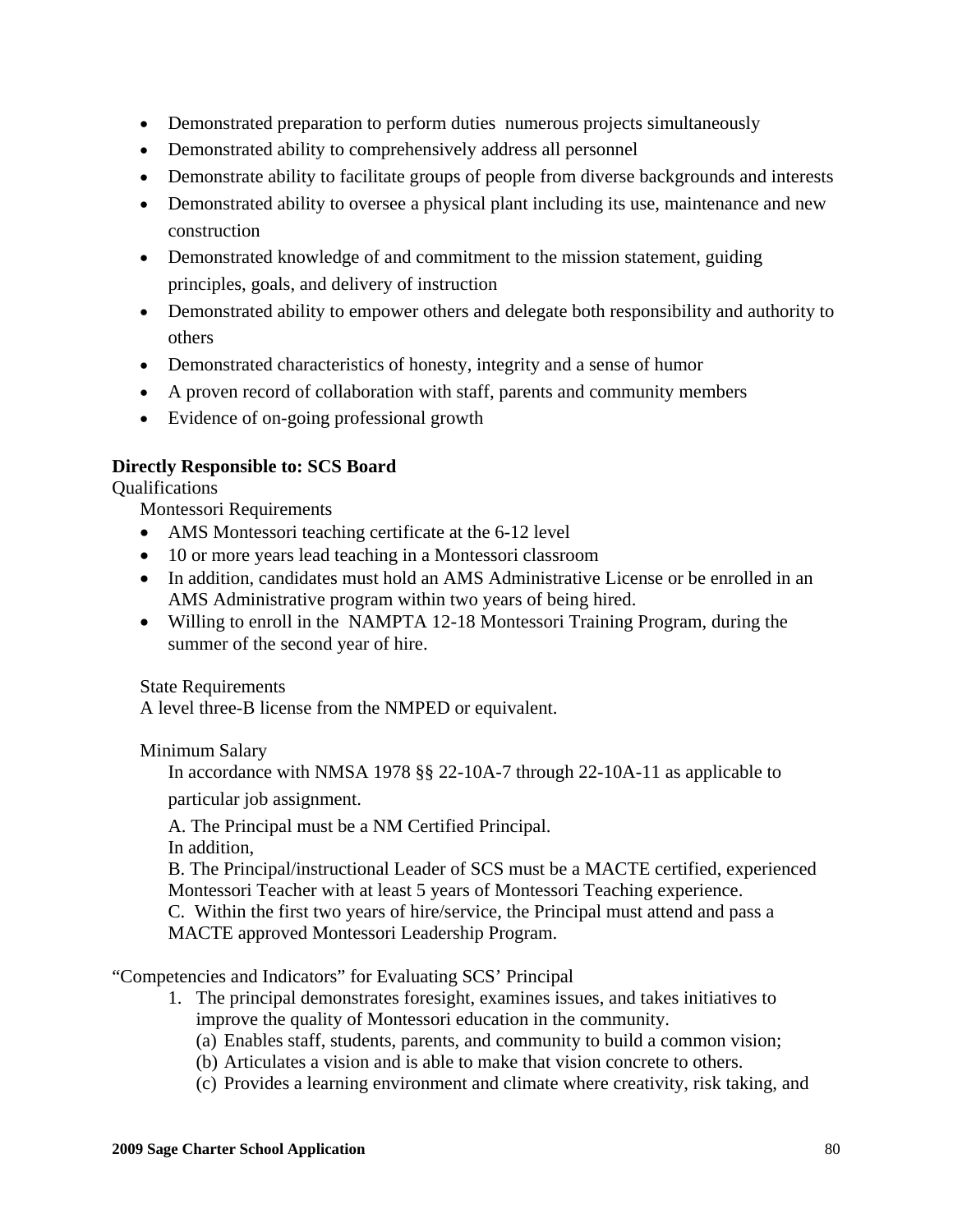experimentation are shared by all stakeholders.

(d) Understands, facilitates, and manages change in self, others, and the organization.

- 2. The principal embraces and encourages the acceptance of diversity.
	- (a) Models respect, understanding, and appreciation for all people.
		- (b) Addresses the special needs of groups and individuals.
		- (c) Addresses the needs of multicultural, multilingual, multiracial, and economically diverse populations.
		- (d) Promotes and supports recruitment and assignment of diverse staff.
		- (e) Demonstrates sensitivity to Montessori educational philosophies and methodologies.
- 3. The principal uses effective people skills to communicate.
	- (a) Addresses the needs of staff, students, parents, and community.
	- (b) Facilitates communication and the use of problem solving processes to promote teamwork, consensus, and inquiry.
	- (c) Assists with the resolution of conflicts and stress.
	- (d) Implements the staff evaluation process effectively.
	- (e) Writes and speaks appropriately.
	- (f) Keeps staff and community informed of pertinent information in a timely manner.
	- (g) Utilizes appropriate listening skills.
- 4. The principal provides and maintains an environment where optimal student growth can take place.
	- (a) Understands and supports the goals and purposes of the organization.
	- (b) Promotes learning as the primary purpose of the organization.
	- (c) Collaborates and networks with community service agencies, other educational organizations and businesses, as appropriate.
	- (d) Provides and maintains a safe and healthy environment that promotes positive student behavior.
	- (e) Understands and encourages the application of human growth and development principles.
	- (f) Assesses and evaluates program and staff effectively.
- 5. The principal demonstrates instructional leadership within the framework of AMS and MACTE expectations. See Appendix G (AMS) and K (MACTE)
	- (a) Seeks out and provides staff with information on methodology, research, and current educational trends within the Montessori standards.
	- (b) Identifies, accesses, and uses appropriate resources.
	- (c) Makes reasonable decisions and accepts responsibility for those decisions.
	- (d) Promotes collaboration and mutual sharing among teachers and staff.
	- (e) Encourages and allows others to lead as appropriate.
- 6. The principal demonstrates an understanding of the dynamics of the AMS Montessori educational organization,
	- (a) Develops positive school/community relations.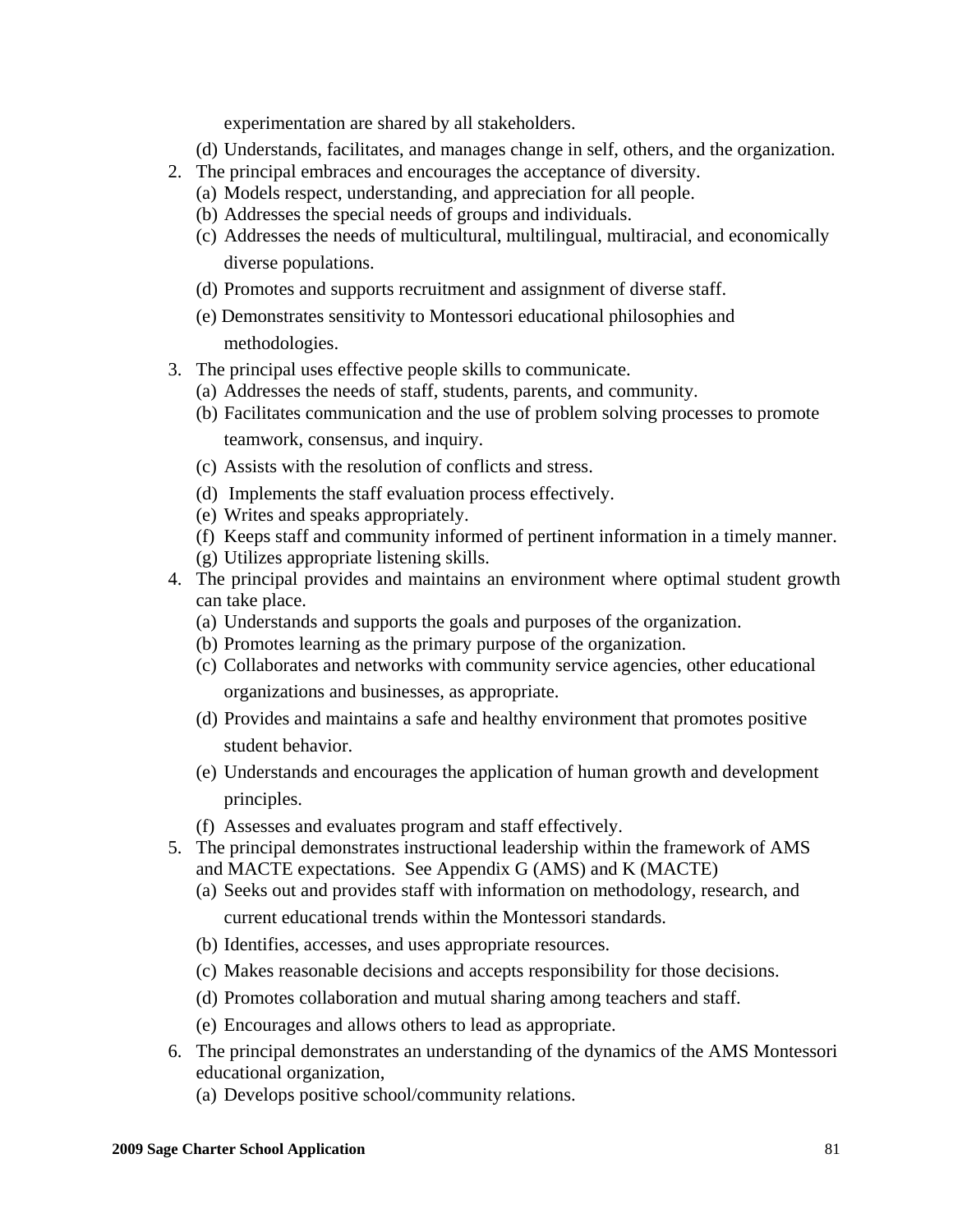- (b) Demonstrates an understanding of the politics of school and operations.
- (c) Informs staff, parents, and community of relevant facts to aid in reaching informed decisions.
- (d) Exhibits skills in comprehending, interpreting, and supporting positions of the organization.
- (e) Exhibits skills in lobbying, negotiating, collective bargaining, policy development, and policy maintenance.
- (f) Exhibits effective public relations skills.
- 7. The principal effectively manages the resources for which he/she is responsible including personnel, finances, facilities, programs, and time.
	- (a) Implements district policies, state standards, and federal regulations and laws.
	- (b) Organizes, coordinates, and supervises staff assignments and needs.
	- (c) Carries out appropriate fiscal procedures.
	- (d) Utilizes and maintains facilities.
	- (e) Demonstrates efficient time management by establishing schedules and reasonable timelines for completing tasks.
	- (f) Utilizes available technology to meet administrative objectives.
	- (g) Utilizes participatory management techniques.
- 8. The principal uses AMS/MACTE Montessori Standards for supervision, staff development, and performance evaluation to improve the educational program. (a) Implements a Board process in staff development.
	- (b) Identifies and acknowledges effective performance in objective terms.
	- (c) Assists individual professional development planning.
	- (d) Develops, implements and evaluates the staff development program, collaboratively utilizing a variety of resources.
	- (e) Follows procedures and participates in Montessori training consistent with the state and local Teacher Performance Evaluation Plan.
	- (f) Provides regular feedback on performance.
- 9. The principal maintains a familiarity with current Montessori educational issues through a process of ongoing personal development.
	- (a) Meets statutory contact hour requirements.
	- (b) Participates in local, state, and other training opportunities including Montessori programs and workshops.
	- (c) Reviews current professional literature.
	- (d) Continues to expand knowledge and awareness of programs within the school district.
- 10. Each school district shall select and/or develop additional Montessori competencies and indicators determined appropriate by the school district to complete the total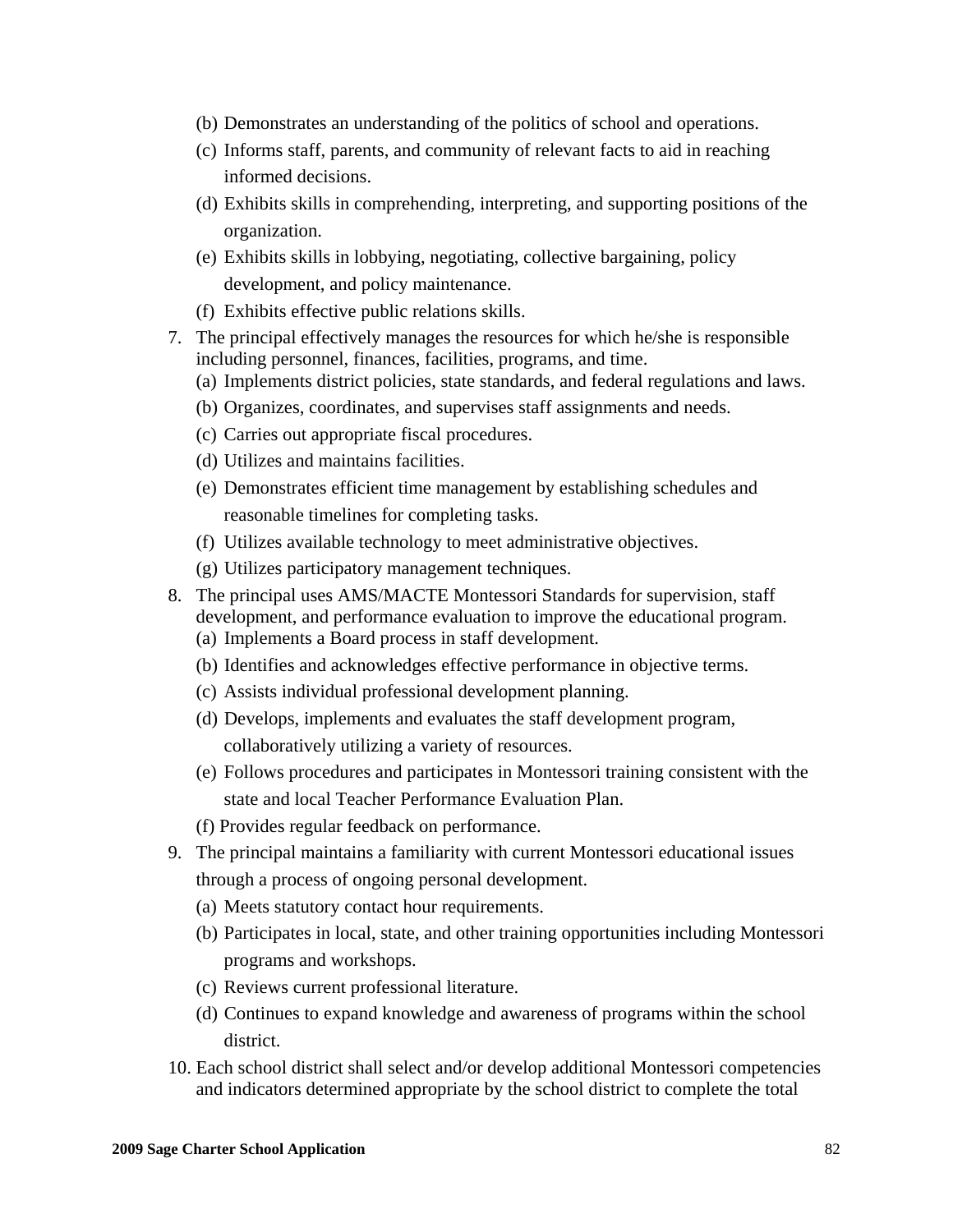system of principal evaluation.

- 11. Each school district shall provide training in Montessori compatible conference skills and growth planning to all principals/administrators and supervisors of principals/administrators.
- 12. The principal performance evaluation system shall include at 1 the following components.
	- (a) Collect data on the principal's/administrator's *performance* to determine the presence and extent of competencies demonstrated.
	- (b) Confer with the principal prior to each observation and as soon as possible after each data collection instance to ensure the adequacy, accuracy, and completeness of the information obtained.
	- (c) Identify strengths and areas of the principal's/administrator's performance where growth can occur.
	- (d) Collaborate with the principal on the development of a written plan for improvement or growth. The plan should include follow-up data collection and conferences with the principal to determine progress toward completion of the plan.
	- (e) Provide assistance to the principal through individual guidance, workshops, classes, or other such means for completing the growth plan within the Montessori Philosophy.

## **Business Administrator/Manager**

The SCS Business Manager will meet the qualifications as described in the "Position Description: Business Manager" as set forth in the Employee Manual.

## **Position Description: Business Administrator/Manager**

The Business Administrator is responsible for all oversight of money and budget management for the school. He/she reports directly to the Principal and the SCS Board.

## **Expectations for the Position of Business Administrator**

The Business Administrator/ fiscal manager and shall be directly and indirectly responsible for financial operations of SCS. The Business Administrator is responsible for administering the budget as determined by the SCS Board, supervising all relevant staff members regarding school finances.

- Demonstrated excellence in managing budgets upwards of \$500,000
- Demonstrated knowledge and high competence for *accurate* reporting
- Ability to identify and comply with all regulations relevant for a charter school
- Proven track record of successful work at similar organization
- Demonstrated ability to relate well with staff, parents and the community
- Demonstrated *characteristics* of honesty, integrity and a sense of humor
- Demonstrated ability to work in a shared responsibility decision making model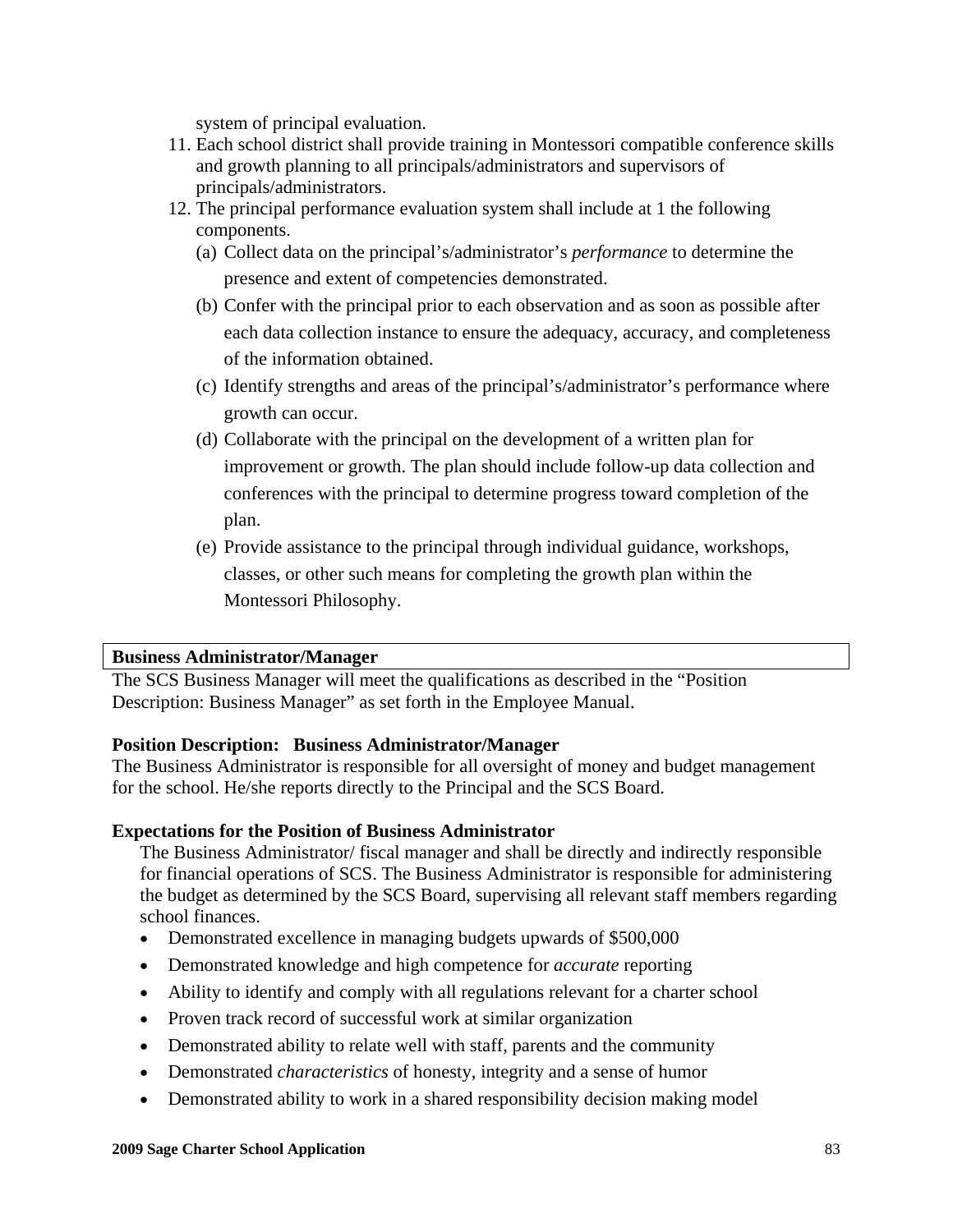- Evidence growth from intermittent evaluation
- Evidence of on-going professional growth
- Demonstrated history of providing effective, innovative instruction
- Demonstrated knowledge of and commitment to the mission statement, guiding principles, goals, and delivery of instruction
- Demonstrated ability to work in a shared-responsibility decision-making, model by participating in site-based Board and parent/teacher meetings
- A proven record of collaboration with colleagues, parents, and community
- Members as a volunteer in the community
- Demonstrated characteristics of honesty, integrity and a sense of humor demonstrated ability to work well with children
- Evidence of on-going professional growth
- Open to intermittent evaluations and evidence improvement as a result of evaluations
- Evidence of on-going professional growth
- Evidence of successful background checks

## **Qualifications**

Licensure in accordance with NMSA 1978 §§ 22-10A-7 through 22-10A-11 as applicable to particular job assignment.

# **Minimum Salary**

In accordance with NMSA 1978 §§ 22-10A-7 through 22-10A-11 as applicable to particular job assignment.

# **Qualifications**

The Business Manager/Administrator will be a licensed certified business manager as required by NMAC 6.63.12.8 [01-01-03] which requires the following:

- (1) a current certified public accountant certificate; or
- (2) a bachelor's, master's, or doctorate degree in accounting, business, or a related field with at least twenty four semester hours in accounting or business coursework from a regionally accredited or department approved college or university; or
- (3) an associate's degree in accounting or a related field from a regionally accredited or department approved college or university including at least twenty-four semester hours in accounting or business courses from a regionally accredited or approved college or university plus at 1 three (3) years of verifiable, employment experience as a school business official. In addition to satisfying these requirements contained a candidate receiving an initial school business license shall be issued a one-year conditional license that shall convert automatically to a three-year Level I license provided that during this first year the person satisfactorily completes a training program approved by the public education department ("department").

## **Teaching Staff**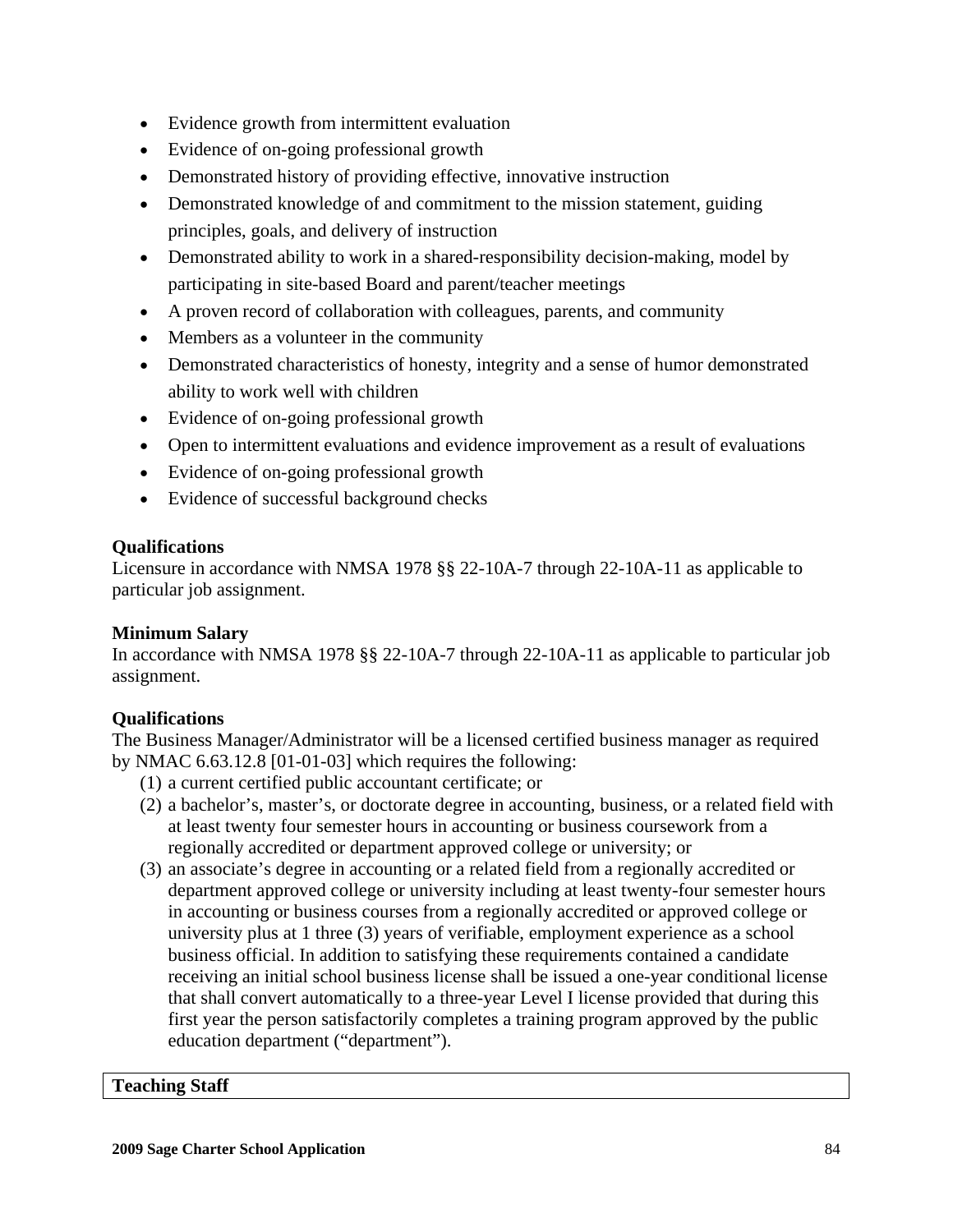In addition to the competency criteria outlined in the paragraph regarding Evaluation of Staff: Teacher on page 2 of this section, a teacher's responsibility will also include those as outlined in this "Position Description."

# **Position Description: Teachers**

Teachers are an integral part of the school and shall be primarily responsible for the education of students in the classroom. The teachers shall have a firm belief and support for the educational philosophy, instructional methods and curriculum set forth in this charter. They shall be fully certified Montessori instructors and shall understand and be committed to the philosophy of the school.. They shall have a strong desire to help all students learn to their individual potential and accordingly shall set high expectations for their students. Teachers are expected to insure that all students meet the curriculum goals and provide a challenging yet supportive learning environment in the classroom.

The Teacher will report directly to the school Principal. The Teacher provides the leadership and knowledge needed to plan for each student's learning and the development and implementation of the curriculum.

## **Expectations for the Position of Teacher**

- B.A./B.S. or higher, and possess teacher certification
- Certification in Montessori instruction or agreement to be trained in the Montessori philosophy at the level of their position
- Demonstrated competency to deliver an educational program
- Demonstrated history of providing effective, innovative instruction
- Demonstrated knowledge of and commitment to the mission statement, guiding principles, goals, and delivery of instruction
- Demonstrated ability to work in a shared-responsibility decision-making, model by participating in site-based Board and parent/teacher meetings
- A proven record of collaboration with colleagues, parents, and community Members as a volunteer in the community
- Demonstrated characteristics of honesty, integrity and a sense of humor demonstrated ability to work well with children
- Evidence of on-going professional growth
- Open to intermittent evaluations and evidence improvement as a result of evaluations
- Evidence of on-going professional growth
- Evidence of successful background checks

## **Directly Responsible to: The SCS Principal and Board**

## **Qualifications**

Licensure in accordance with NMSA 1978 §§ 22-10A-7 through 22-10A-11 as applicable to particular job assignment.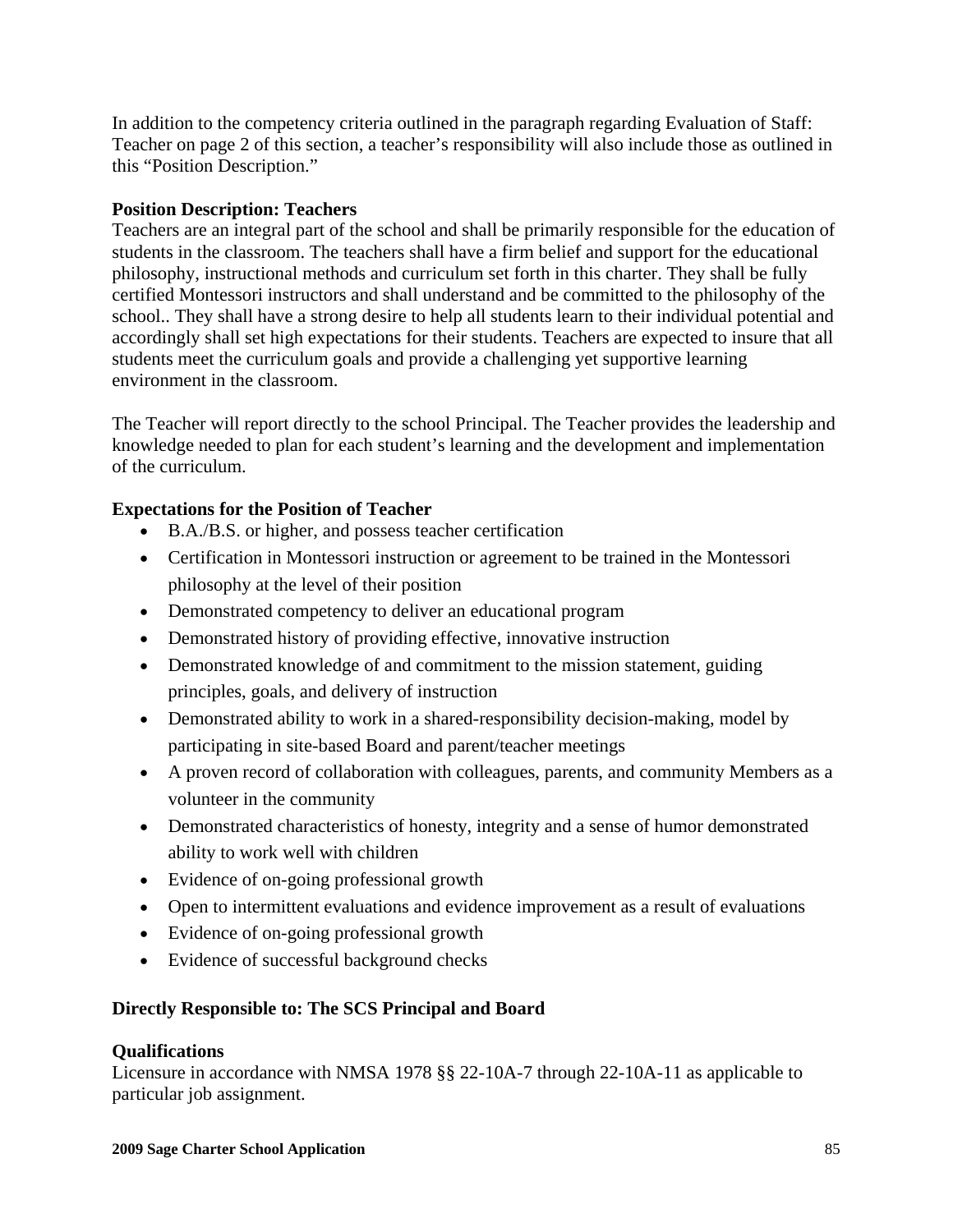### **Minimum Salary:**

In accordance with NMSA 1978 §§ 22-10A-7 through 22-10A-11 as applicable to particular job assignment.

[01-15-99; 6.69.3.9 NMAC - Rn, 6 NMAC 4.5.2.9, 06-14-01]

### **Teachers**

The plan for annual teacher performance evaluations shall be developed in accordance with the requirements of NMAC 6.69.4.10 [9-30-03]. Once a principal is hired, he or she will be responsible for developing the plan that shall substantially follow the requirements of the plan that are attached as an exhibit entitled "Teacher Evaluation Plan Requirements" to Section J. In addition to the competency criteria outlined in the regulation for administrators, the SCS principal will also be evaluated based on his or her performance of responsibilities outlined in the Position Description: Principal as set forth the Employee Manual.

#### **Teacher Evaluation Plan Requirements**

- A. No later than forty school days *after* the first of school of *each* school year, *each*  teacher and his or her school principal shall establish a professional development plan for the teacher, with measurable objectives, for the coming *year* based on, among other things:
	- (1) the NMPED's nine teaching competencies and indicators for the teachers licensure level; and
	- (2) the previous years annual evaluation, if applicable; and
	- (3) assurance that the teacher is highly qualified in the core academic subject(s) the teacher teaches and that the district has appropriately assigned the teacher to teach in the subject(s) in which the teacher is highly qualified, as defined in this rule.
- B. Annual performance evaluations shall be based on, among other things, how well the professional development plan was carried out and the measurable objectives were achieved.
- C. The school principal shall observe each teacher's classroom practice at 1 once annually to determine the teacher's ability to demonstrate state adopted competencies and indicators for each teacher's licensure level.
- D. If a level II or level II-A teacher does not demonstrate essential competencies for a given school year, the school district shall provide the teacher with professional development and peer intervention, including mentoring, for a period the school principal deems necessary. If by the end of that school year the teacher still fails to demonstrate essential competencies, a district may choose not to contract with that teacher.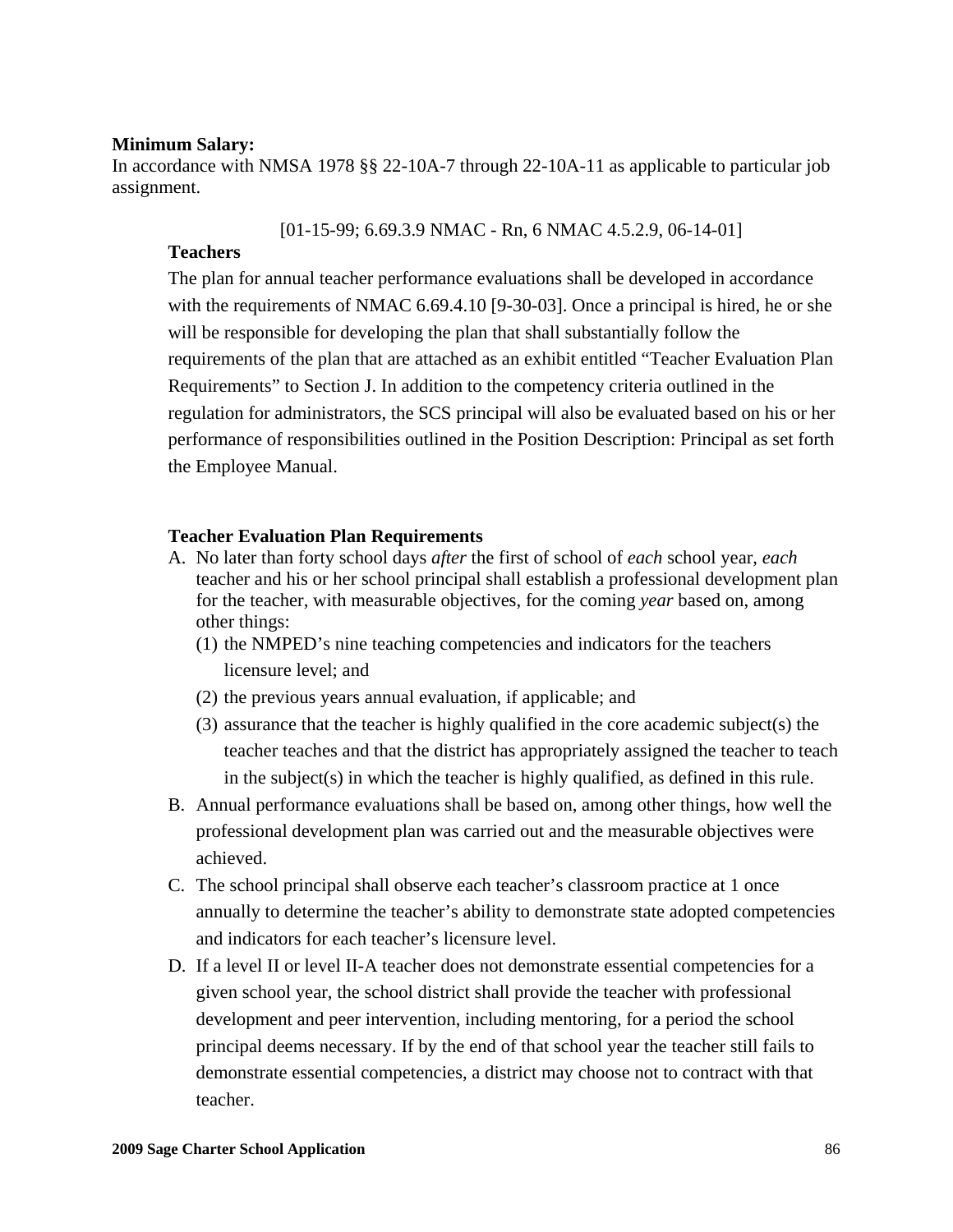- E. If a level III-A teacher does not demonstrate essential competencies at level III-A for a given school year, the school district shall provide the teacher with professional development and peer intervention, including mentoring, for a period the school principal deems necessary. If by the end of the following school *year* the teacher still fails to demonstrate essential level III-A competencies, the Board may recommend to the Secretary of the Public Education Department that the teacher's level III-A license be suspended until such time as the teacher demonstrates the essential competencies at level III-A. Depending on the outcome of any due process proceeding under the Uniform Licensing Act, Section 61-1-1 through 61-1-31, NMSA 1978, and if the superintendent verifies that the teacher meets the standards for a level II license, the teacher may be issued a level II license during the period of level III-A licensure suspension. A suspended level III-A license may be reinstated by the state superintendent of public instruction either upon verification by a local superintendent that the teacher now demonstrates the essential competencies at level III-A or through the process described in 6.69.4.11 NMAC.
- F. Any teacher who held a level II or level III-A license prior to April 4, 2003 shall meet the requirements of the high objective uniform standard of evaluation f level of licensure through the annual evaluation process by September 1, 2006 or shall not be eligible for the increased base salary provided in 22-10A-11 (C), NMSA 1978.
- G. Every two years, school principals shall attend a training program approved by NMPED/AMS to improve their teacher evaluation skills.

#### **Level l: Licensure Evaluation Criteria**

Montessori Teachers holding a Level I License shall be *evaluated* using the following objective standard of evaluation and include the following *standards* and indicators as evaluation criteria, as well as, the Montessori Teacher standards within the AMS/MACTE teacher guidelines for Montessori teacher competencies, Teachers in "Special Areas" such as Art, Language and Music will also be familiar with and use the Montessori Philosophy and work within its framework.

 (1) The teacher accurately demonstrates knowledge of the Montessori content *area* and approved AMS curriculum.

- (a) utilizes and enhances curriculum.
- (b) gives clear explanations relating to lesson content and procedure.
- (c) communicates accurately in the content area.
- (d) shows interrelatedness of one content area to another.

 (2) The teacher appropriately utilizes a variety of teaching styles and resources which complement the Montessori curriculum for each area taught.

- (a) provides opportunities for students to work independently, in small groups, and in large groups, as appropriate.
- (b) uses a variety of methods such as demonstrations, lecture, student-initiated work, group work, questioning, independent practice, etc., as appropriate.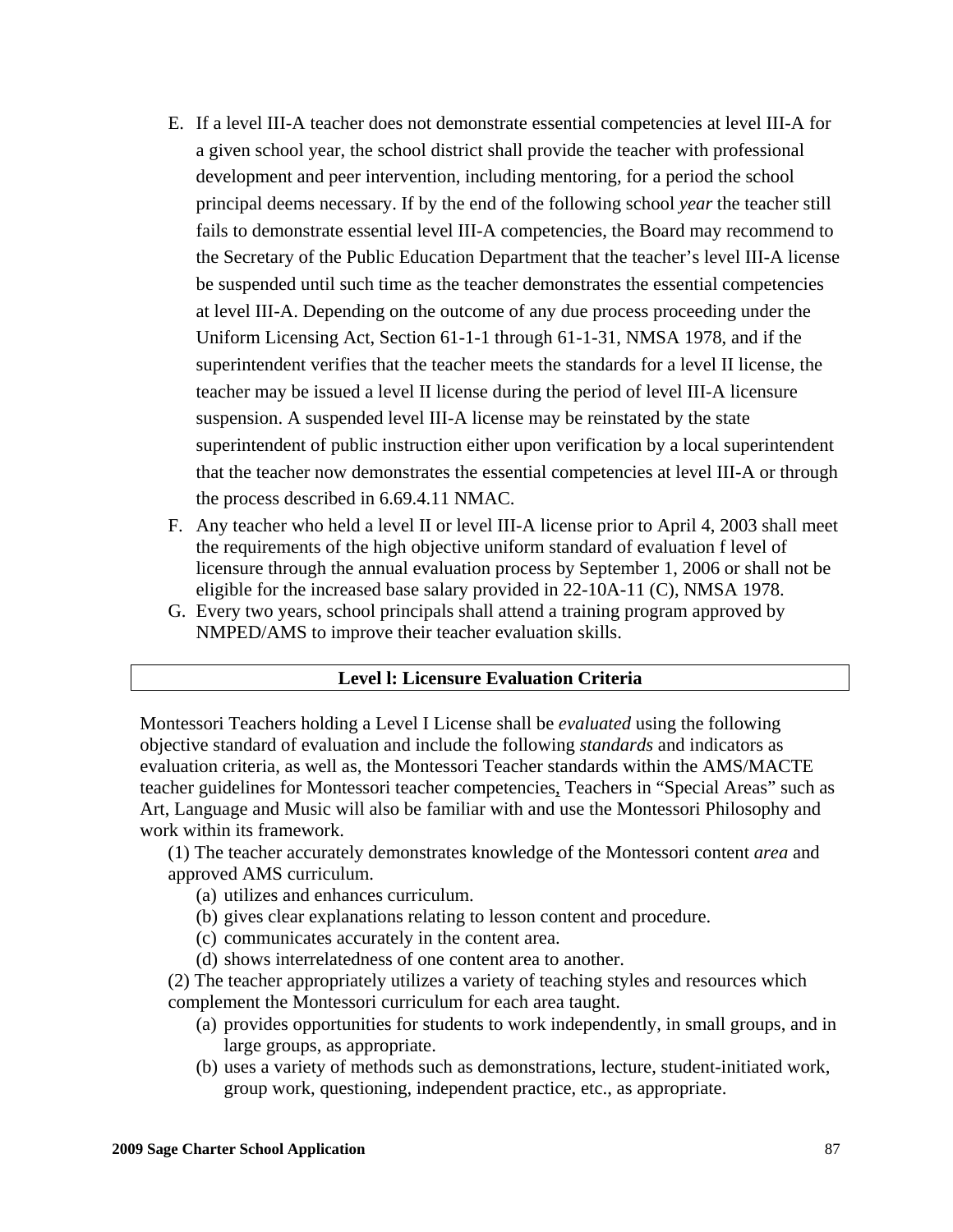- (c) uses a variety of resources such as field trips, supplemental printed materials, manipulative, etc., as appropriate.
- (d) provides opportunities for students to apply, practice, and demonstrate knowledge and skills learned through various modalities.
- (e) implements necessary modifications and adaptations in instruction and curriculum so that students with disabilities have access to the general education curriculum in the 1 restrictive environment.

 (3) The teacher communicates with and obtains feedback from students in a manner that enhances student learning and understanding.

- (a) explains and/or demonstrates the relevance of topics and activities.
- (b) communicates to students the instructional intent, directions or plan at the appropriate time.
- (c) establishes and states expectations for student *performance.*
- (d) clarifies actions, directions, and explanations when students do not understand.
- (e) actively solicits communication from students about their learning.
- (f) communicates regularly with students about their progress.

 (4) The teacher comprehends and applies appropriately the Montessori Planes of Development principles for student growth, development and learning.

- (a) uses and instructs students in the use of cognitive thinking skills such as critical thinking, problem-solving, divergent thinking, inquiry, decision-making, etc.
- (b) uses teaching techniques which address student learning levels, rates, and styles.
- (c) uses Montessori materials and media, which address student learning levels, rates and styles.
- (d) uses resources such as community service agencies, school personnel, parents, etc., to meet students' learning levels, rates, and styles within the Montessori framework.

 (5) The teacher effectively utilizes the school's standard of testing student assessment techniques and procedures.

- (a) uses the school's approved assessment tools and strategies, as appropriate.
- (b) uses information gained from ongoing assessment for remediation and instructional planning.
- (c) maintains documentation of student progress.
- (d) communicates student progress with students and families in a timely manner.

 (6)The teacher manages the Montessori educational setting in a manner that promotes positive student behavior, and a safe and healthy environment.

- (a) serves as a model for constructive behavior patterns.
- (b) executes routine tasks effectively and efficiently.
- (c) establishes and states school's expectations for student behavior.
- (d) handles transitions effectively.
- (e) has Montessori curriculum materials and media ready for student use.
- (f) minimizes distractions and interruptions.
- (g) manages student behavior effectively and appropriately within Montessori guidelines.
- (h) identifies hazards, assesses risks, and takes appropriate action.

 (7) The teacher recognizes student diversity and creates a Montessori atmosphere conducive to the promotion of positive student involvement and self-concept.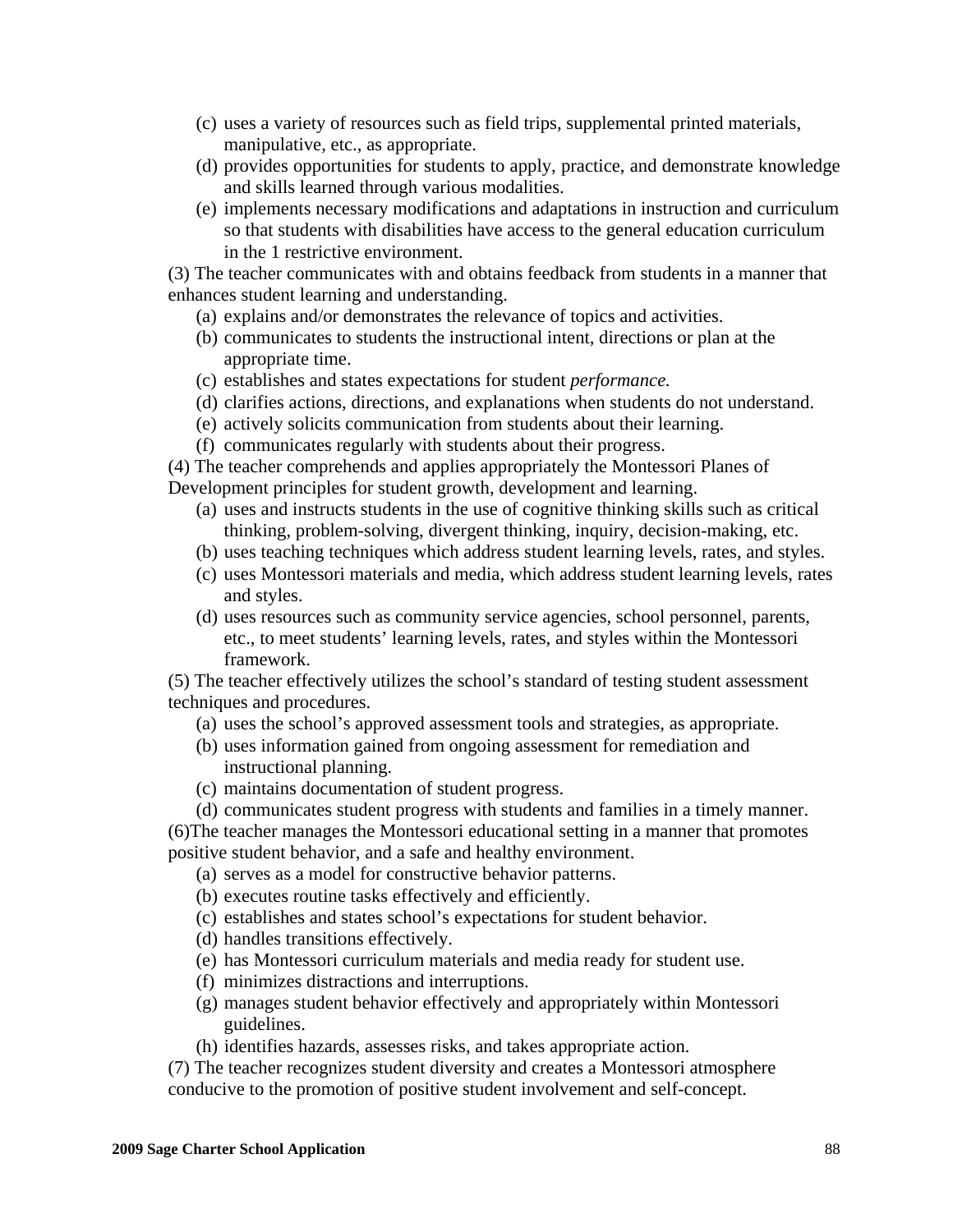- (a) demonstrates sensitivity and responsiveness to the personal ideas, learning needs, interests, and feelings of students with disabilities, and/or from culturally and linguistically diverse backgrounds (e.g., Native Americans, Hispanic Americans, African Americans, Asian Americans, as well as other recent immigrant groups.)
- (b) acknowledges student performance and achievement.
- (c) acknowledges that every student can learn.
- (d) provides opportunities for each student to succeed.
- (e) provides students with opportunities for active involvement and creativity.
- (f) provides opportunities for students to be responsible for their own behavior and learning.
- (g) promotes positive student/teacher relationships.
- (h) encourages high student expectations.
- (i) demonstrates an awareness and respect for each student's background, experience, learning ability, language and culture.
- (8) The teacher demonstrates a willingness to examine and implement change, according
- to AMS Montessori Standards.
	- (a) seeks out information on methodology, research, and current trends in Montessori Education to enhance and improve the quality of learning.
	- (b) implements a variety of Montessori strategies to enhance learning.
	- (c) recognizes that change entails risk and that modifications may be needed.
- (9) The teacher works productively with colleagues, parents, and community members.
	- (a) collaborates with colleagues.
	- (b) communicates with parents on a regular basis.
	- (c) uses conflict resolving strategies when necessary.
	- (d) involves parents and community in their learning environment.
	- (e) communicates in a professional manner with colleagues, parents, and community members regarding educational matters.

### **Level II: Licensure Evaluation Criteria**

Montessori Teachers holding a Level II License shall be *evaluated* using the following objective standard of evaluation and include the following *standards* and indicators as evaluation criteria as well as the Montessori Teacher standards within the AMS teacher guidelines for Montessori teacher competencies. Teachers in "Special Areas" such as Art, Language and Music will also be familiar with and use the Montessori Philosophy and work within its framework.

 (1) The teacher accurately demonstrates knowledge of the Montessori content *area* and approved AMS curriculum.

- (a) utilizes and enhances curriculum.
- (b) gives clear explanations relating to lesson content and procedure.
- (c) communicates accurately in the content area.
- (d) shows interrelatedness of one content area to another.

 (2) The teacher appropriately utilizes a variety of teaching styles and resources which complement the Montessori curriculum for each area taught.

(a) provides opportunities for students to work independently, in small groups, and in large groups, as appropriate.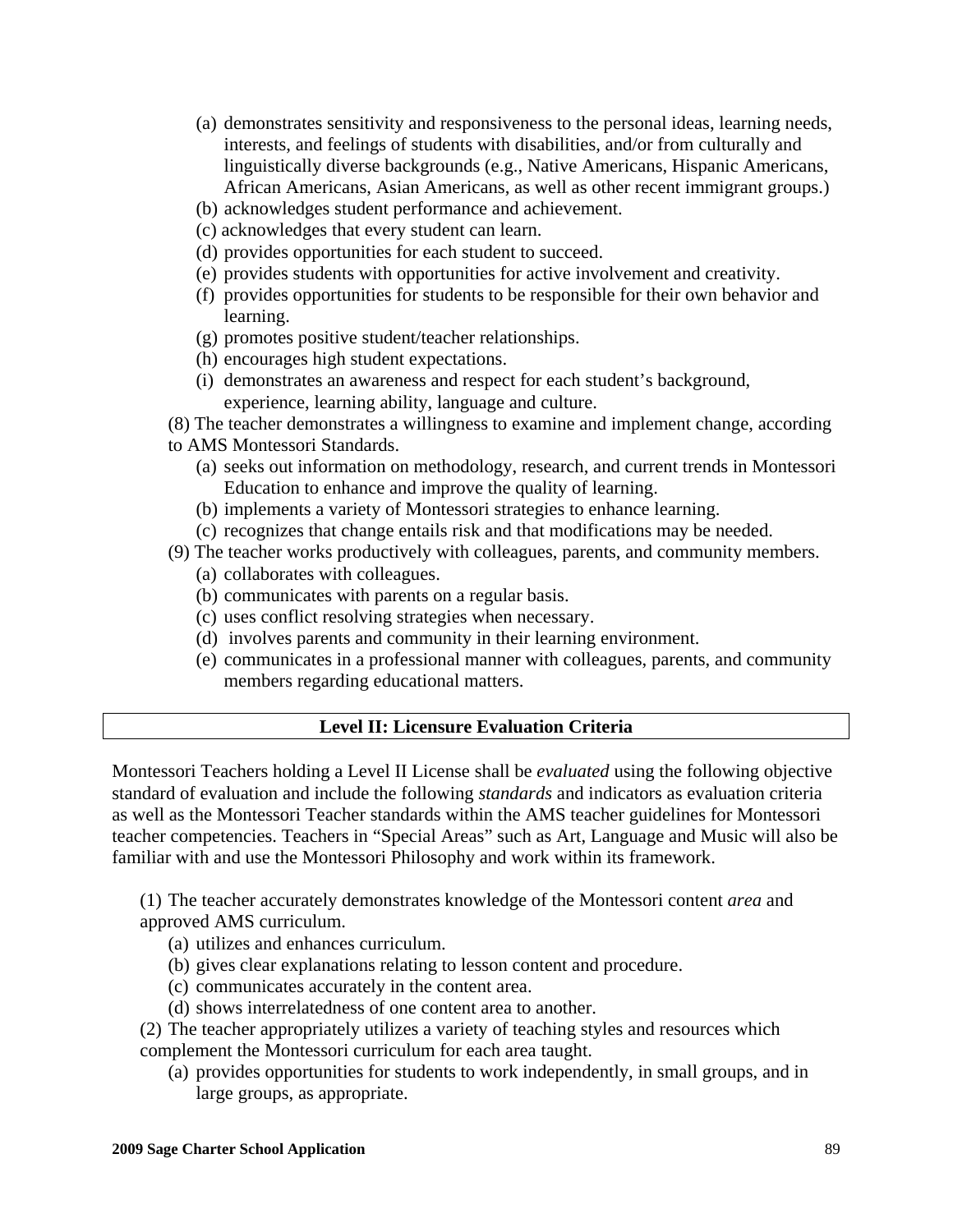- (b) uses a variety of methods such as demonstrations, lecture, student-initiated work, group work, questioning, independent practice, etc., as appropriate.
- (c) uses a variety of resources such as field trips, supplemental printed materials, manipulative, etc., as appropriate.
- (d) provides opportunities for students to apply, practice, and demonstrate knowledge and skills learned through various modalities.
- (e) implements necessary modifications and adaptations in instruction and curriculum so that students with disabilities have access to the general education curriculum in the 1 restrictive environment.

 (3) The teacher communicates with and obtains feedback from students in a manner that enhances student learning and understanding.

- (a) explains and/or demonstrates the relevance of topics and activities.
- (b) communicates to students the instructional intent, directions or plan at the appropriate time.
- (c) establishes and states expectations for student *performance.*
- (d) clarifies actions, directions, and explanations when students do not understand.
- (e) actively solicits communication from students about their learning.
- (f) communicates regularly with students about their progress.

 (4) The teacher comprehends and applies appropriately the Montessori Planes of Development principles for student growth, development and learning.

- (a) consistently integrates the use of cognitive thinking skills such as critical thinking, problem-solving, divergent thinking, inquiry, and decision-making into instruction.
- (b) adapts teaching techniques to accommodate a range of student learning levels, rates, styles and special needs.
- (c) uses Montessori materials and media to address a range of student learning levels, rates, styles and special needs.
- (d) selects from a variety of community service agencies, specialized school personnel, and parents to address different learning levels, rates, styles, and needs within the Montessori framework.

 (5) The teacher effectively utilizes the school's standard of testing and student assessment techniques and procedures.

- (a) uses the school's approved assessment tools and strategies for specific learning outcomes.
- (b) uses formative and summative assessment for remediation and instructional planning.
- (c) maintains documentation of student progress.
- (d) consistently maintains communication with students and families about student progress.

 (6) The teacher manages the Montessori educational setting in a manner that promotes positive student behavior, and a safe and healthy environment.

- (a) identifies, explains, and models constructive behavior patterns.
- (b) establishes and teaches effective and efficient routines.
- (c) establishes and reinforces expectations for student behaviors that promote citizenship in a classroom community.
- (d) maintains smoothness and momentum during classroom transitions.
- (e) prepares and arranges Montessori curriculum material in advance for easy student accessibility.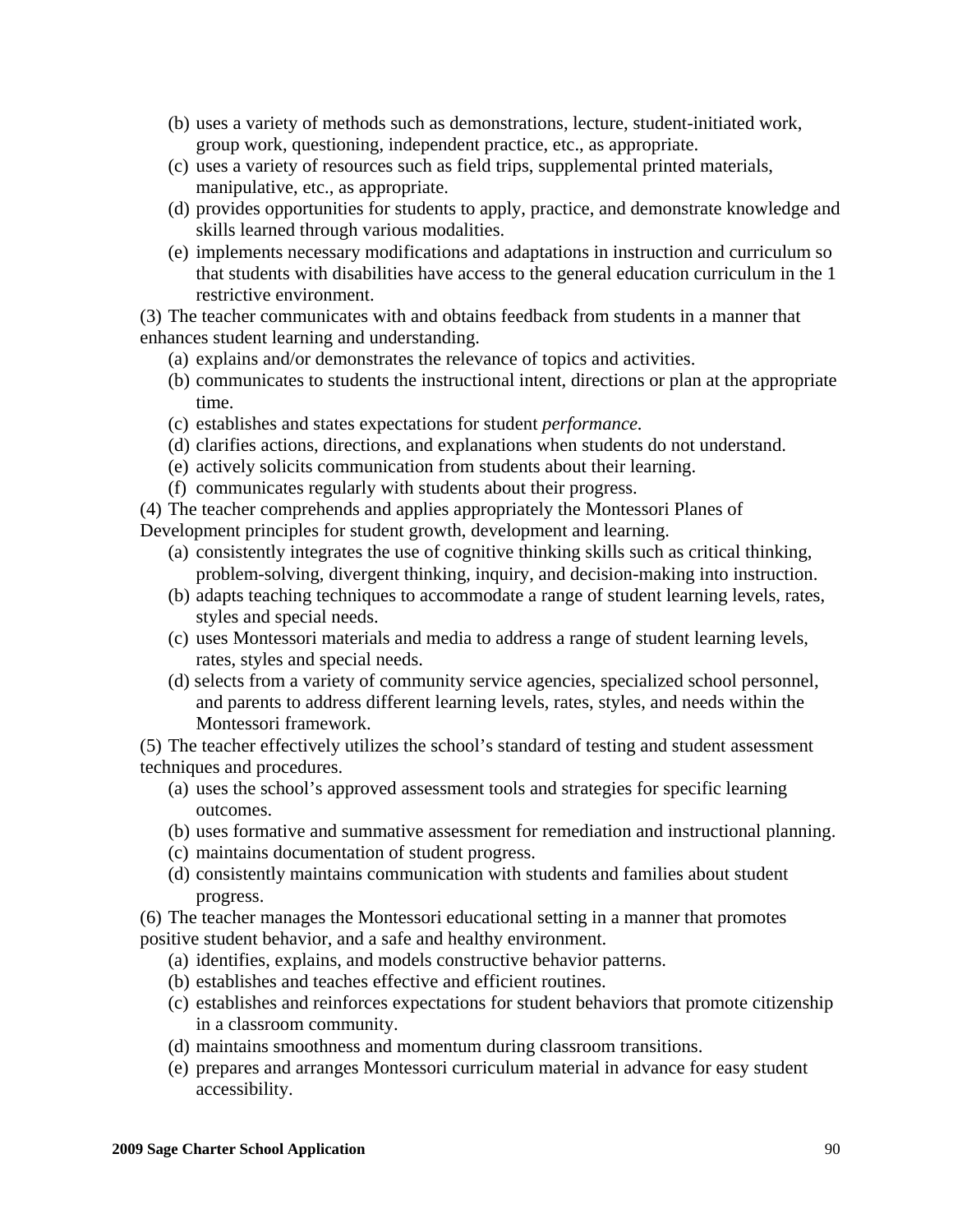- (f) minimizes distractions and interruptions.
- (g) monitors and directs student behavior effectively and appropriately within Montessori guidelines...
- (h) identifies hazards, assesses risks, and takes appropriate action.

 (7) The teacher recognizes student diversity and creates a Montessori atmosphere conducive to the promotion of positive student involvement and self-concept.

- (a) acknowledges and validates the ideas, learning needs, interests, and feelings of students with disabilities and/or from culturally and linguistically diverse backgrounds (e.g., Native Americans, Hispanic Americans, African Americans, Asian Americans, as well as other recent immigrant groups.
- (b) consistently recognizes student performance and achievements.
- (c) understands how students differ in their approaches to learning and adjusts instruction to meet diverse needs.
- (d) designs opportunities for each student to succeed, based on individual learning needs.
- (e) designs specific activities that require active involvement and creativity.
- (f) designs opportunities that require and reinforce student responsibility for learning.
- (g) develops students' self-esteem, motivation, character, and sense of civic responsibility.
- (h) establishes and communicates high expectations for all students.
- (i) demonstrates knowledge of different student backgrounds, experiences, learning abilities, languages and cultures and incorporates this knowledge into curricular decisions and instructional methodology.

 (8) The teacher demonstrates a willingness to examine and implement change, according to AMS Standards.

- (a) seeks out information on methodology, research and current trends in Montessori education to enhance and improve the quality of learning.
- (b) demonstrates knowledge of best Montessori practices that enhance learning.
- (c) participates in Montessori instructional improvement and school reform initiatives.
- (9) The teacher works productively with colleagues, parents, and community members.
	- (a) actively promotes collegial relations with other school personnel.
	- (b) provides a system for interactive communication between teacher and parents.
	- (c) uses conflict resolution strategies as appropriate.
	- (d) promotes active roles for parents and community members in student learning
	- (e) communicates in a professional manner with colleagues, parents, and community members regarding educational matters.

## **Level 111: Licensure Evaluation Criteria**

A. Montessori Teachers holding a Level III License shall be evaluated using the following objective standard of evaluation and include the following standards and indicators as evaluation criteria as well as the Montessori teacher standards within the AMS teacher guidelines for Montessori competencies. Teachers in special areas such as Art, Language and Music will also be familiar with and use the Montessori Philosophy and work within its framework.

 (1) The teacher accurately demonstrates knowledge of the content *area* and approved AMS curriculum.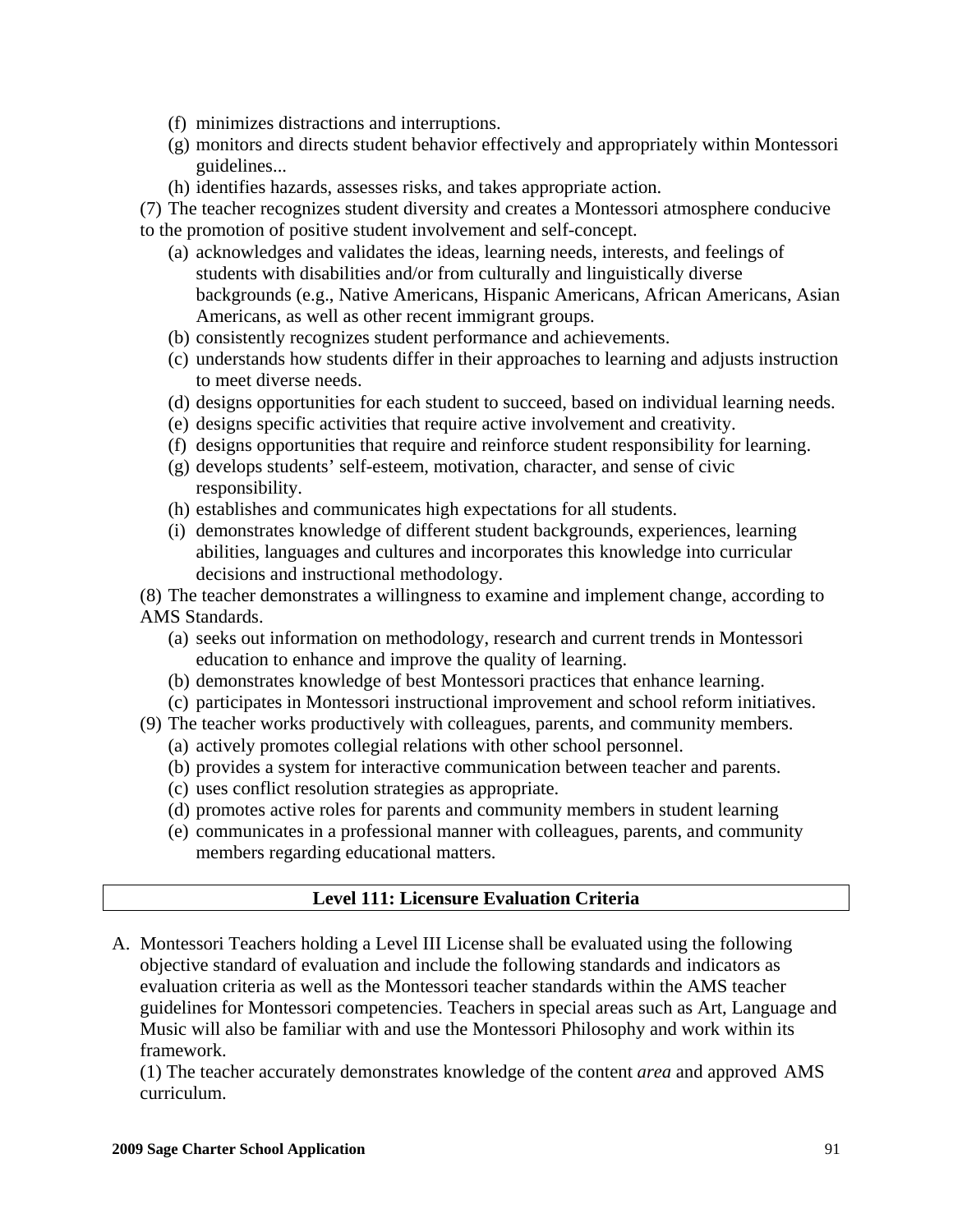- (a) contributes to the refinement and development of the approved curriculum.
- (b) provides clear explanations relating to lesson content and procedures in multiple ways and is aware of knowledge and preconceptions that students can bring to the subject.
- (c) communicates accurately in content area ,can create multiple paths to subject matter.
- (d) can articulate to students the interrelatedness of the disciplines.
- (2) The teacher appropriately utilizes a variety of teaching styles and resources which complement the Montessori curriculum for each area taught.
	- (a) designs and engages students in large & small groups and independent work activities.
	- (b) demonstrates effective selection and use of a variety of methods to make knowledge accessible to all students.
	- (c) demonstrates effective integration of a variety of resources and learning experiences into the curriculum.
	- (d) designs opportunities for students to apply, practice, and demonstrate knowledge and skills based on knowledge of learning modalities, style preferences, and intelligences.
	- (e) engages with colleagues and parents to collaboratively designs and implement necessary modifications and adaptations in instruction and curriculum so that students with disabilities have access to the general education curriculum in 1 restrictive environment.
- (3) The teacher communicates with and obtains feedback from students in a manner that enhances student learning and understanding.
	- (a) engages students in explaining and/or demonstrating the relevance of topics and activities.
	- (b) involves students in establishing instructional direction and plans.
	- (c)establishes and states expectations for student performance.
	- (d) presents directions and explanations in a variety of ways to insure student understanding.
	- (e) engages students in the analysis and evaluation of their learning and adjusts instruction based on student feedback.
	- (f) communicates regularly with students about their progress.
- (4) The teacher comprehends and applies appropriately the Montessori Planes of Development principles for student growth, development and learning.
	- (a) consistently integrates the use of cognitive thinking skills such as critical thinking, problem-solving, divergent thinking, inquiry, and decision-making into instruction.
	- (b) selects the most effective teaching techniques to address a variety of student learning levels, rates, styles and needs as well as diverse interests and backgrounds.
	- (c) selects the most effective Montessori materials and media to address a variety of student learning levels, rates, styles and needs.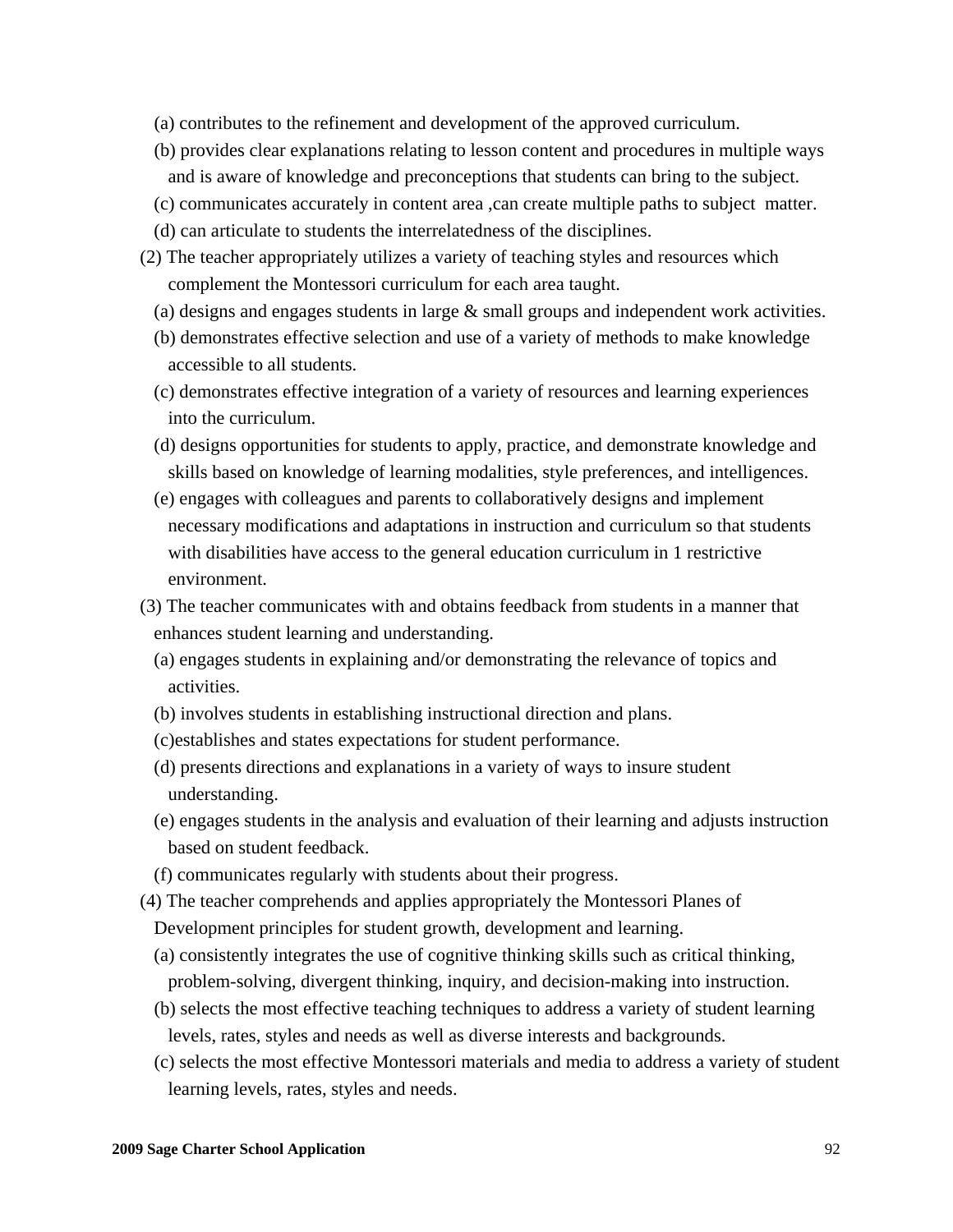- (d) integrates community resources, service agencies, other school personnel, parents, and community members as complement to the Montessori curriculum.
- (d) can articulate to students the interrelatedness of the disciplines.
- (5) The teacher appropriately utilizes a variety of teaching styles and resources which complement the Montessori curriculum for each area taught.
	- (a) designs and engages students in large group, small group, and independent work activities.
	- (b) demonstrates effective selection and use of a variety of methods to make knowledge accessible to all students.
	- (c) demonstrates effective integration of a variety of resources and learning experiences into the curriculum.
	- (d) designs opportunities for students to apply, practice, and demonstrate knowledge and skills based on knowledge of learning modalities, style preferences, and intelligences.
	- (e) engages with colleagues and parents to collaboratively designs and implement necessary modifications and adaptations in instruction and curriculum so that students with disabilities have access to the general education curriculum in the 1 restrictive environment.
- (6) The teacher manages the Montessori educational setting in a manner that promotes positive student behavior, and a safe and healthy environment.
	- (a) integrates the teaching of constructive, pro-social behaviors into instruction.
	- (b) establishes and teaches effective and efficient routines.
	- (c) engages students in establishing Montessori expectations for building a learning community in the Montessori classroom.
	- (d) maintains smoothness and momentum during instructional transitions.
	- (e) establishes an environment where Montessori curriculum materials and media are available and ready for student use.
	- (f) minimizes distractions and interruptions.
	- (g) uses a Montessori Classroom Management approach to promote acceptable and appropriate student behavior.
	- (h) identifies hazards, assesses risks and takes appropriate action.
- (7) The teacher recognizes student diversity and creates a Montessori atmosphere conducive to the promotion of positive student involvement and self-concept.
	- (a) adjusts practice based on observation and knowledge of students with disabilities and/or from culturally and linguistically diverse groups (e.g., Native Americans, Hispanic Americans, African Americans, Asian Americans, as well other recent immigrant groups).
	- (b) creates curriculum designs that include student performance and acknowledgment of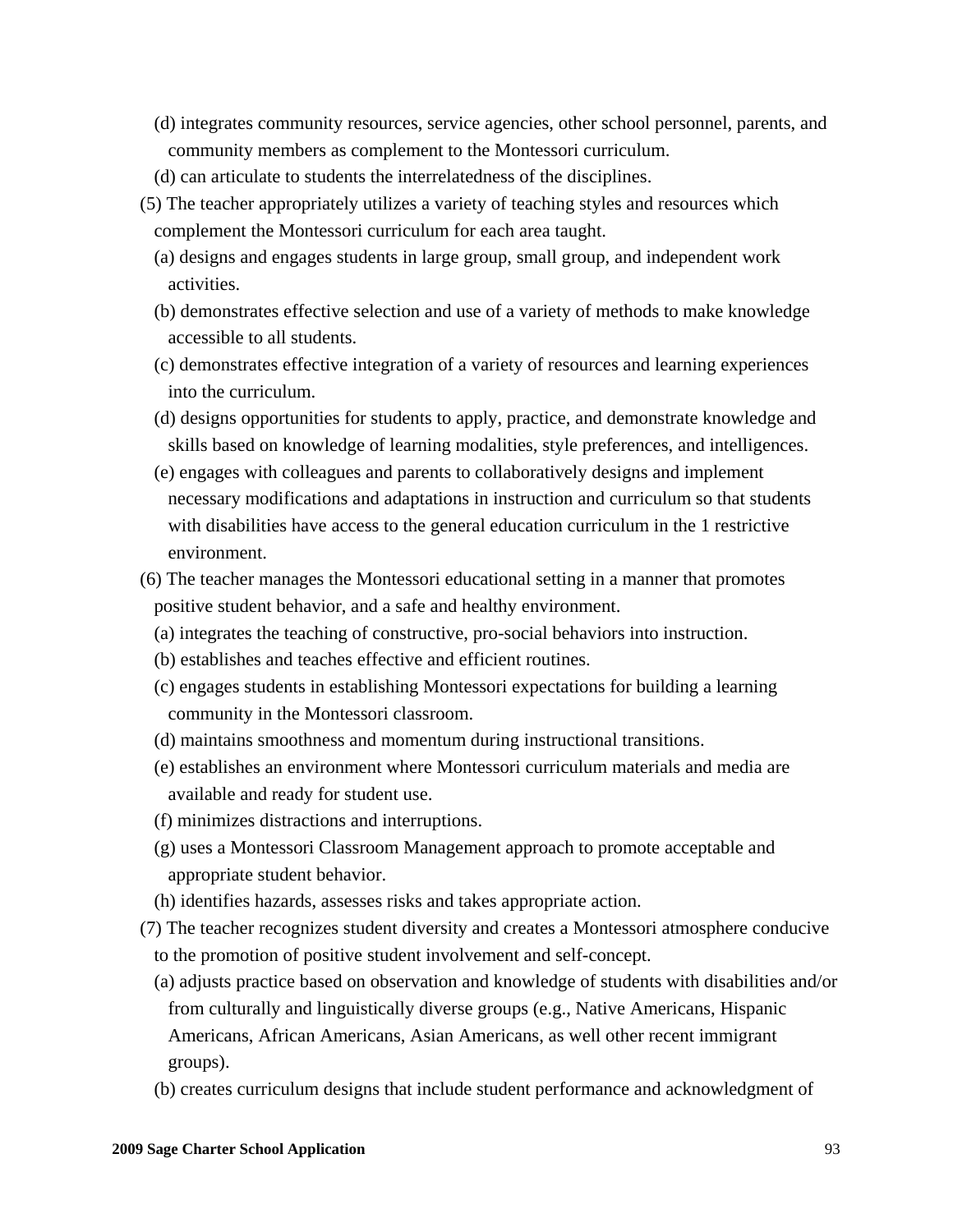achievement.

- (c) demonstrates an awareness of the influences of context disability, language, and culture on student learning.
- (d) provides accommodations and interventions that allow each student to succeed based on individual learning needs.
- (e) engages students in learning experiences that promote creativity, critical and divergent thinking.
- (f) designs opportunities that require and reinforce student responsibility for learning.
- (g) fosters the development of respect for individual, cultural, linguistic, disability, and religious differences.
- (h) engages students in setting high standards for *performance.*
- (i) treats all students equitably, recognizing and planning for individual differences in cultures, languages, learning abilities, backgrounds, and experiences.
- (8) The teacher demonstrates a willingness to examine and implement change according to Montessori standards.
	- (a) demonstrates the ability to reason, take multiple perspectives, be creative, and take reasoned risks to improve teaching within the Montessori framework.
	- (b) collaborates with colleagues in the research of the Montessori Method to improve instructional strategies
	- (c) assumes a leadership role in the study and implementation of the Montessori curriculum for improvement and school reform initiatives.
- (9) The teacher works productively with colleagues, parents, and community members.
	- (a) serves as a role model for broad working relations across the profession.
	- (b) demonstrates knowledge of specific school, family, and community resources that can support student learning.
	- (c) assists colleagues in the use of conflict resolution strategies.
	- (d) engages parents and community members productively in the work of the school.
	- (e) works collaboratively and creatively with colleagues, parents, and community members regarding educational matters.
- B. The Board may select additional Montessori standards and indicators determined appropriate to complete the local teacher performance evaluation system.

C. The Board shall provide training in Montessori evaluation *of performance,* classroom observation techniques, conference skills, and growth planning to all teachers and personnel assigned *performance* evaluation duties.

## **Teacher Mentors**

Teacher mentors will meet the qualifications as described in the "Position Description: Teacher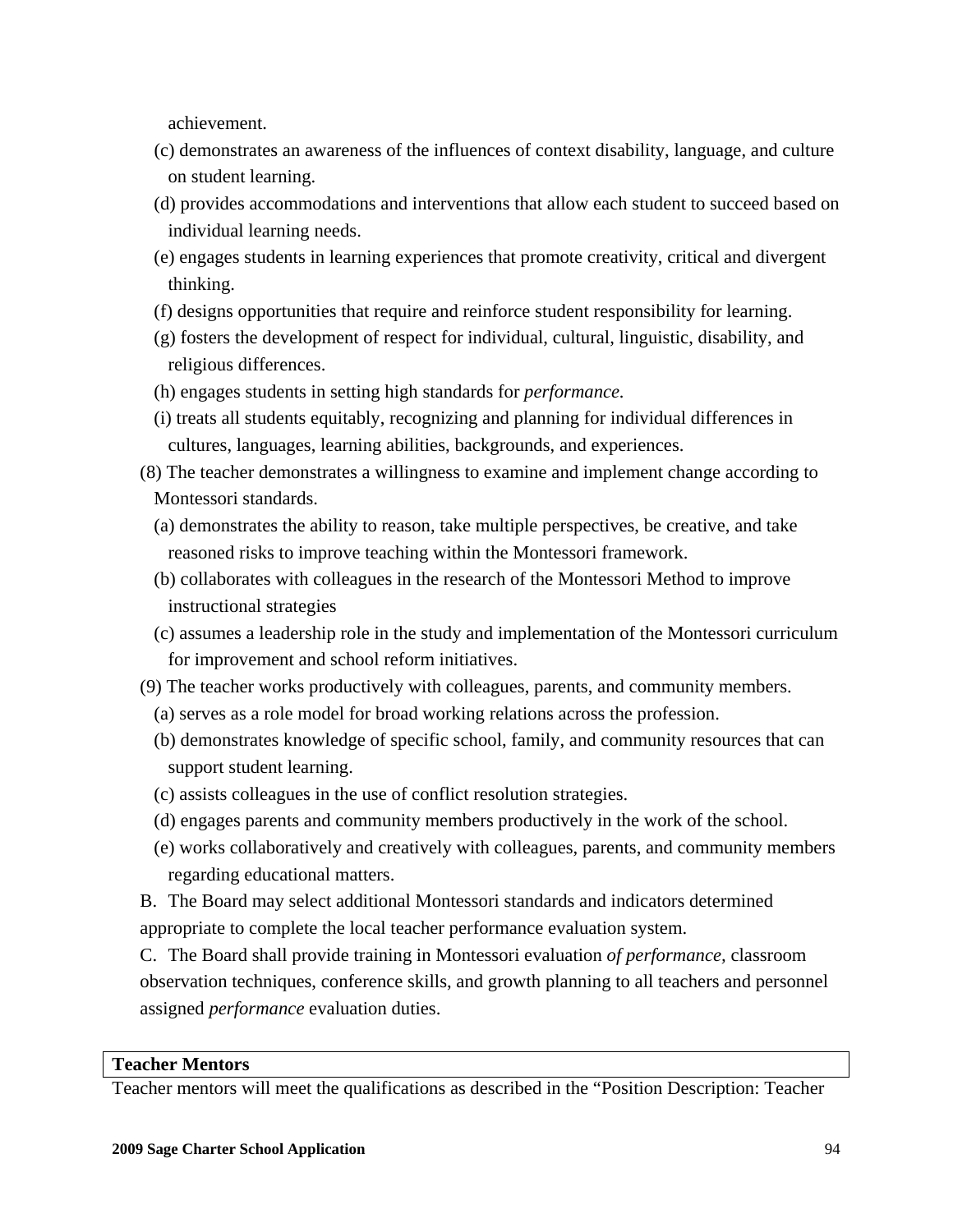Mentor" as set fourth in the Employee Manuel.

## **Position Description: Montessori Teacher Mentor**

Montessori Teacher Mentors are successful, highly experienced teachers who are mentors to other teachers. Montessori Teacher Mentors give guidance and support in the areas of curriculum implementation, classroom management and any other school related activity that will support the teacher into a successful transition into the school. The Montessori Teacher Mentor reports directly to the Principal. The position of Montessori Teacher Mentor also serves on the Board with a voting position.

#### **Expectations for the Position of Montessori Teacher Mentor**

Montessori Teacher Mentors must have either a Level 11 or Level 111 NM Teaching License and meet the criteria described within their level and area of certification. Montessori Teacher Mentors must be AMS Montessori certified at the classroom level they are mentoring.

#### **Directly Responsible to: Principal**

#### **Qualifications**

A level 2 or level 3 teacher license from the New Mexico Public Education Department or equivalent, as well as an AMS Montessori Teaching Certificate from a MACTE certified AMS Teacher Training Program.

#### **Minimum Salary\***

Teacher base salary and additional monies for mentoring will vary depending of the number of contact mentoring hours and the number of teachers mentored.

If the Mentor is not a school employee, the Mentor will be paid as a 1099 contractor and a fair price will be negotiated for the Mentor's service.

#### **Proposed Salary Support**

## **Grants: Milken Family Foundation-The United Way-INTEL, NM**

The SCS Board will investigate the possibility of applying the United Way, INTEL and the Milken Family Foundation Teacher Advancement Program as well as a compensation model to that of the SCS.

- As soon as the charter is approved the Interim Board Grant Committee will contact the NMCCS for additional grant opportunities.
- The Board feels these models incorporate an appropriate compensation model befitting a school of choice. It places a high value on responsibility and accountability as demonstrated by the employee rather than the traditional "pay commensurate with years on the job" model.
- It is the intent and philosophy of the Sage Charter School as a school of choice that employees of the school must be rewarded for personal investment of energy and commitment into the success of the program and the school. It is this model of compensation that supports the school's goal of treating the parent and student as valued customers in the enterprise of public education.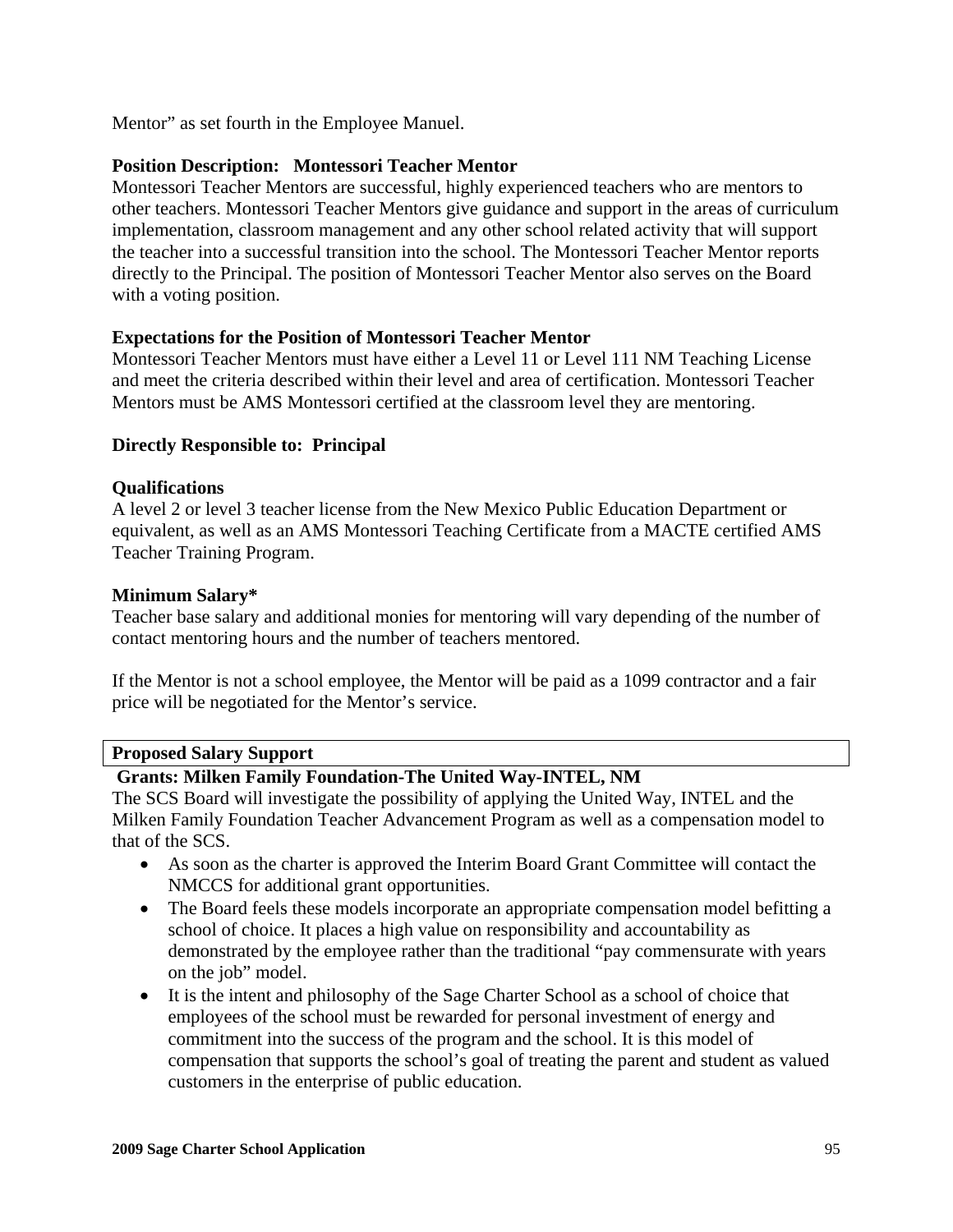The following proposed salary schedule stipulates a salary range depending on experience as well as responsibility and accountability. Teacher's Aides are non-licensed certified instructional support personnel while Teachers are all licensed and carry the responsibility of instructing a classroom. The Board shall collaborate with the Principal to define level qualifications and further develop the salary schedule.

#### **Proposed Staff Salary**

Proposed salary for year one See Appendix F.

#### **Proposed Teacher-Pupil Ratio**

| <b>Grades:</b> | Kdg | $20 - 1$ teacher $+1.0$ aid                        | $10.0 - 1$           |
|----------------|-----|----------------------------------------------------|----------------------|
|                |     | $1^{st}$ - $3^{rd}$ - 21-1 teacher +1.0 aid        | $10.5 - 1$           |
|                |     | $4^{th} - 6^{th} - 24 - 1$ teacher +0.5 aid        | $\frac{1}{2}$ 12.0-1 |
|                |     | $7th - 8th - 24 - 1$ teacher +0.5 aid              | $\frac{1}{2}$ 12.0-1 |
|                |     | $9^{th}$ -12 <sup>th</sup> - 24-1 teacher +0.5 aid | $\frac{1}{2}$ 12.0-1 |
|                |     |                                                    |                      |

### **F. STUDENT ENROLLMENT PROCEDURES AND DISCIPLINE POLICY**

#### **Enrollment Procedures**

This section addresses the application requirements of NMAC 6.80.4.8 [12-14-01 ] Section P, Enrollment Procedures, including SCS' lottery process.

#### **The Registration/Enrollment Process and Periods**

#### **Registration Process**

SCS uses rolling registration/enrollment periods. School years are from July 1, through June 30. All registration periods for SCS are advertised in local publications, as well as, on the SCS website. In addition, at least one public meeting for purposes of providing information about the SCS registration process is held before a registration period begins. Parents interested in having their child enrolled at SCS may also request a personal appointment with the school Principal.

#### **Registration Periods**

SCS has at least one registration period per year. Registration is only opened if and when there are spaces *available* in each grade level and after all students on the waiting lists for that grade level has been admitted.

#### **The first registration period each year**

The first registration period is approximately 5 days in duration and is held in February of the year preceding the new school year. This registration period is advertised in local area media at least two weeks in advance of the registration period. At 5:00 p.m. of the  $5<sup>th</sup>$  day, the first registration period closes.

The number of applicants admitted for the new school year will be determined by subtracting the number of continuing students (this does not apply in Year 1 of (SCS) from the number of available spaces for that grade according to the SCS charter.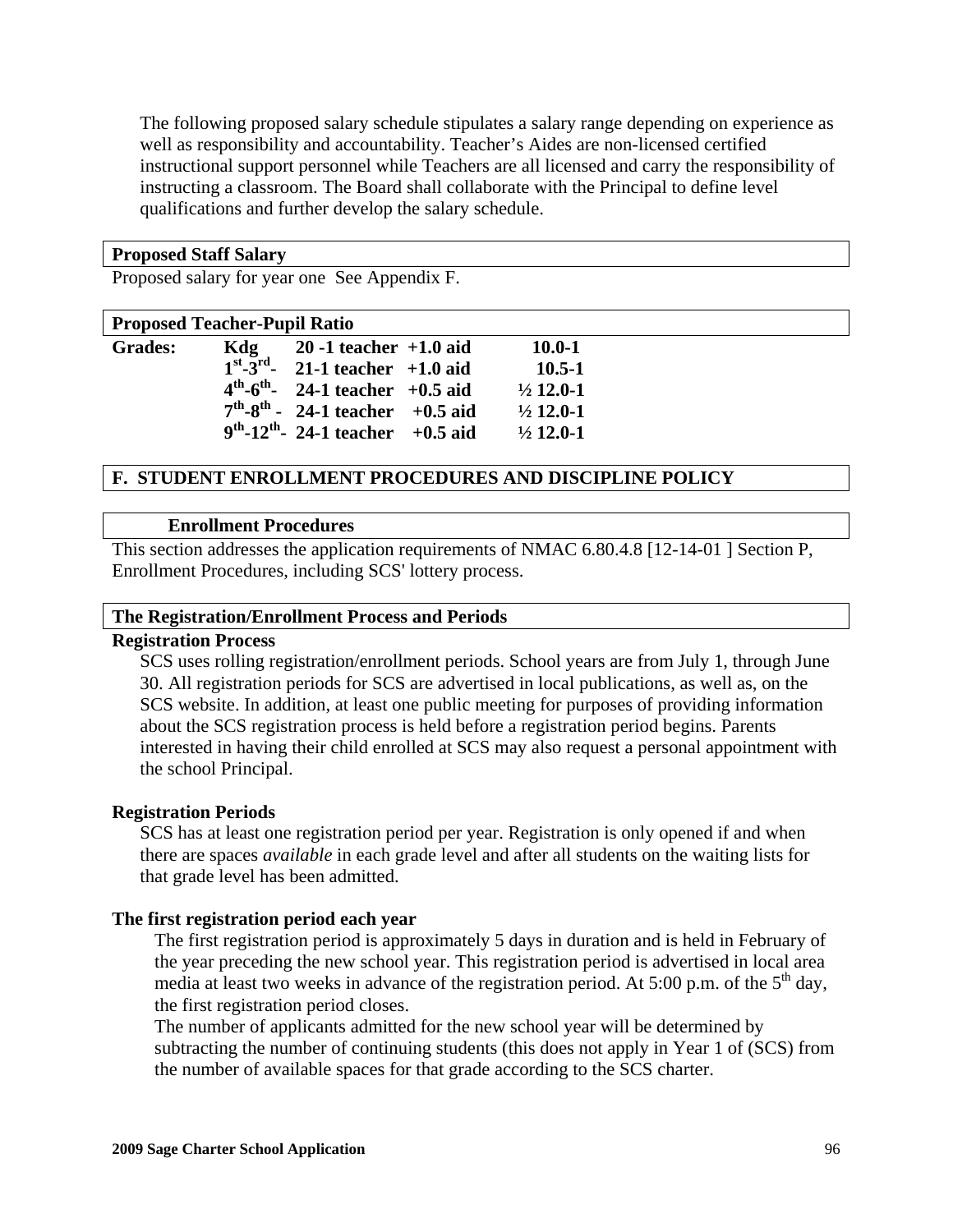If applicants, registration period 1 each year, are *less than or equal to available spaces* for each grade then these students will be notified that they have been admitted to SCS for the upcoming school year.

If the number of applicants in the first registration period *exceeds available spaces* for a given grade, a lottery process (described later in this Section) will be used to fill available spaces for that grade, as well as, place remaining students on a waiting list for that grade *it is possible that a lottery may be required for only one grade or for multiple grades and NOT be required for the whole school.* 

If a lottery process is required in this first registration period, a second registration period will not be held until all lottery students form the first registration have been admitted and, thereafter, spaces remain.

*A second registration period* will beheld if after the completion of the first registration period there are available spaces in any grade level.

The dates for the second registration period shall be set by the SCS Board in an open meeting in or about March or early April for the next school year.

This registration period closes after the duration determined by the SCS Board and is evaluated against enrollment carryover from the previous school year (this does not apply in Year 1 of SCS), admissions to each grade from the first registration period, and the number of available spaces according to the SCS charter.

If registration numbers, for registration period 2 each year, are still *less than or equal to available spaces* for each grade, these students will be notified that they have been admitted to SCS for the upcoming school year.

If registration numbers, for registration period 2, *exceed available spaces* for a given grade, a lottery process (described later in this Section) will be used to fill available spaces in each grade level and to create a waiting list.

If after the second enrollment period, there are spaces available during the school year and prior to the first enrollment period each year; students will be admitted on a first come first serve basis.

## **Glossary:**

| <b>Lottery Students</b> | a student who is admitted through the lottery process.           |
|-------------------------|------------------------------------------------------------------|
| <b>Admitted Student</b> | a student who has received a letter of admissions during any SCS |
|                         | registration period.                                             |
| Applicant               | a student who has completed the SCS admissions process,          |
|                         | including forms, pre-placement assessments, etc., but whose      |
|                         | admission is subject to available, grade-level, spaces.          |
| <b>Continuing</b>       | an existing student who has opted to return to SCS for the next  |
| <b>Student</b>          | school year.                                                     |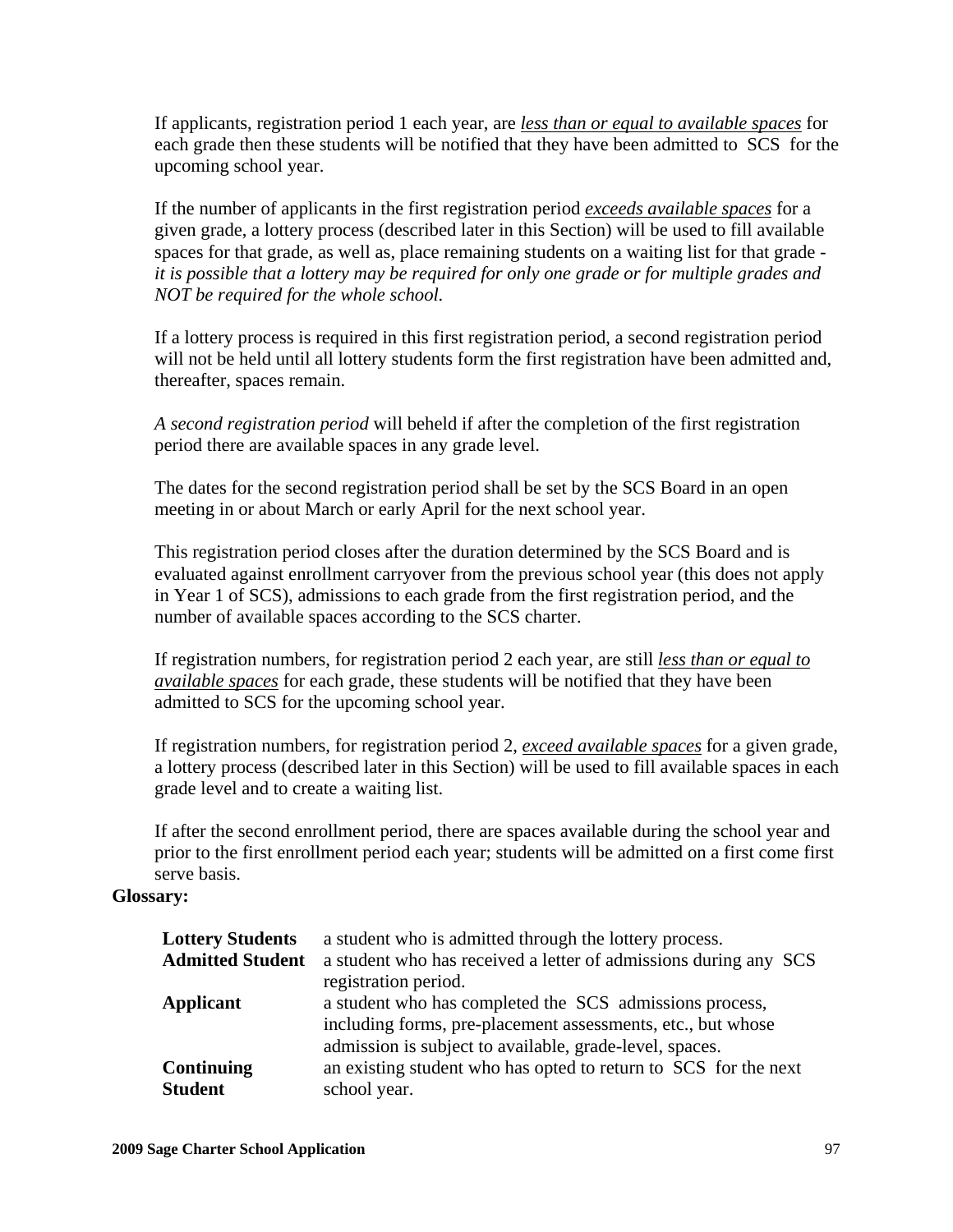| <b>Spaces Available</b> | shall be determined by subtracting the number of continuing                 |
|-------------------------|-----------------------------------------------------------------------------|
|                         | students plus admitted students, from the number of <i>available</i> spaces |
|                         | for <i>each</i> grade as defined by SCS ' charter.                          |

#### **The Lottery Process**

SCS assures that it will enroll students through a "lottery" selection process during registration periods held after applications for admissions exceed *spaces available* for any grade as described in the registration process in this Section.

Lotteries shall be held at an open meeting of the SCS Board, either a regularly scheduled meeting or a special meeting for any grade where applicants/registrants exceed *spaces available.*  Notice of these meetings will be in compliance with the SCS Board's open meeting notification policies.

Students are identified by a number given to parents at the time they apply. There is a blind container for each grade in which the applicant's numbers are deposited.

After each applicant's identification number is drawn from the blind container, the name is announced and recorded in the order drawn until all names have been drawn from each container. Spaces available are filled by the students in the order they are drawn from the container and, thereafter, a waiting list created from the remaining applicants in the order they are drawn, unless a parent/guardian requests that his/her student be removed from the list in writing.

Lottery students on a waiting list for admission to SCS are notified in writing by certified mail return receipt requested that they have been admitted to SCS for the upcoming school year. Each waiting list, lottery student will have 30 days to notify SCS that they will be attending SCS for the following school year. If no response is received after notification, SCS may fill that lottery student's space by the next student in line on the waiting list.

A student's position on a waiting list shall be by grade level and shall expire at the end of that academic school year.

#### **Other policies of Admission:**

Students who live in New Mexico may apply for admission through the SCS lottery process. Students who have been expelled or suspended from a New Mexico public or private school will not be eligible for admission*.* 

Any student attending SCS is automatically admitted for subsequent school years based on their completion of an *Intent to Return Admissions* form and is defined as a continuing student. Siblings of SCS students are automatically admitted as space is available.

No preference for admission to SCS is given beyond continuation of enrollment for enrolled students and their siblings.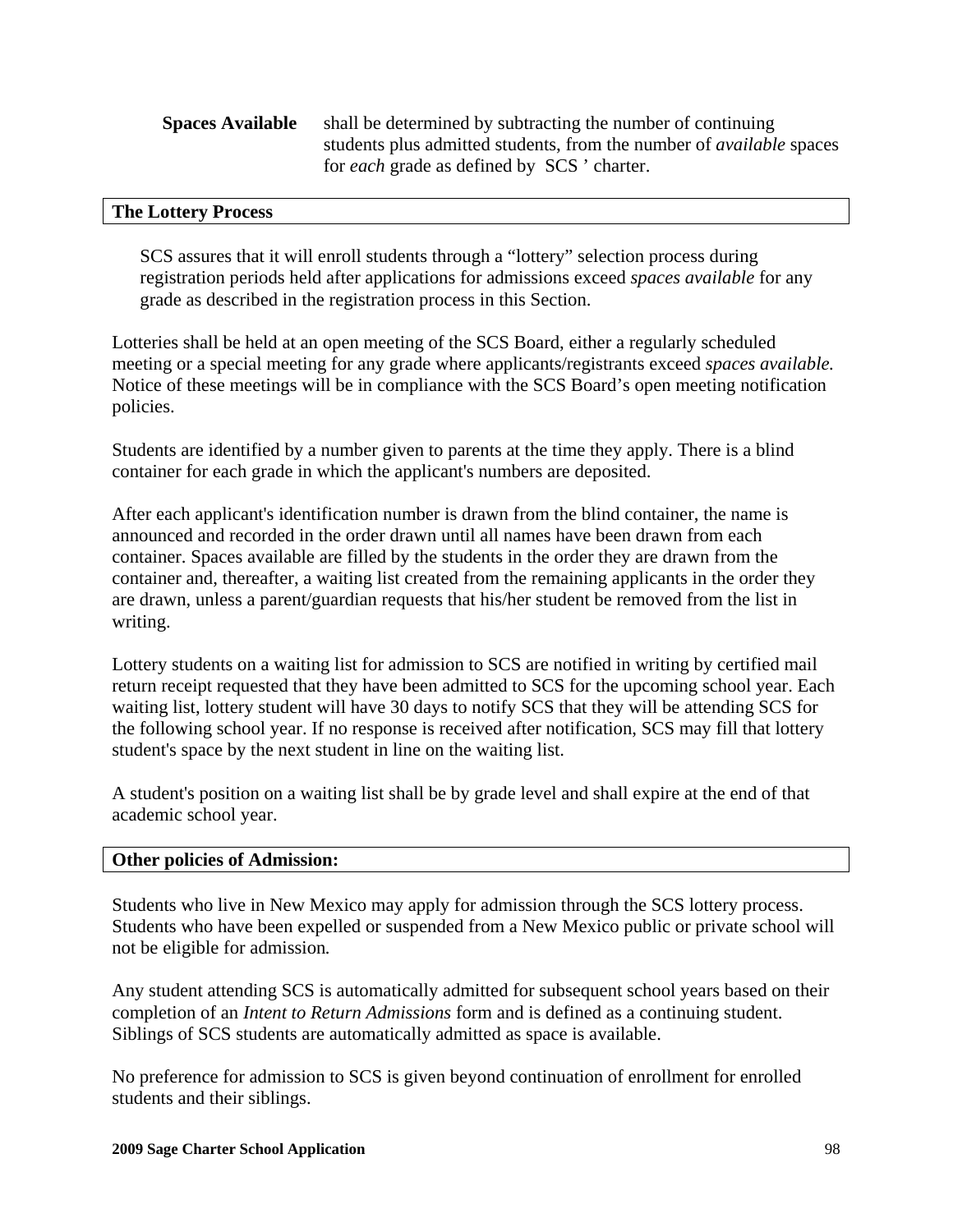SCS does not charge tuition, have admission requirements, or state that it only accepts a certain population of students, except as otherwise provided in the Public Code.

The charter school notifies parents and the community about the charter's opening through newspapers, local circulations, and/or radio or TV.

Students are deemed registered when the following is completed and submitted to the registrar:

- Withdrawn slip from previous school
- Copy of immunization records
- Verification of original birth certificate
- Unofficial transcript
- Special Education information (if appropriate)
- Emergency contract information
- Health insurance information
- Lunch Form
- Release of information form
- School Registration Form

 SCS operates as a non-sectarian, non-religious, public school and will comply with all applicable federal, state and local laws, rules and regulations including, without limitation, the constitutional provisions prohibiting discrimination on the basis of race, color, national and ethnic origin, disability, age, creed, gender, religion or ancestry. SCS does not charge tuition to any student.

#### **Additional: Shortfalls**

Just as any business/ school might find themselves in a "shortfall" at any time, our school Governing Body will have to determine how to adjust the budget to accommodate the situation.

The charter school is not allowed to incur debt-so it is "cut the budget to work" time. I would think that since we will be using a professional, financial management company, the Board will be kept currently informed and work with the Business Manager to anticipate and adjust the budget before hand.

Our contracts will reflect the fact that "Employment is contingent upon enrollment." APS, our local district may not have this statement in their contract because of the union rules, but we will not be part of the collective bargaining plan and therefore not held to the same employee processes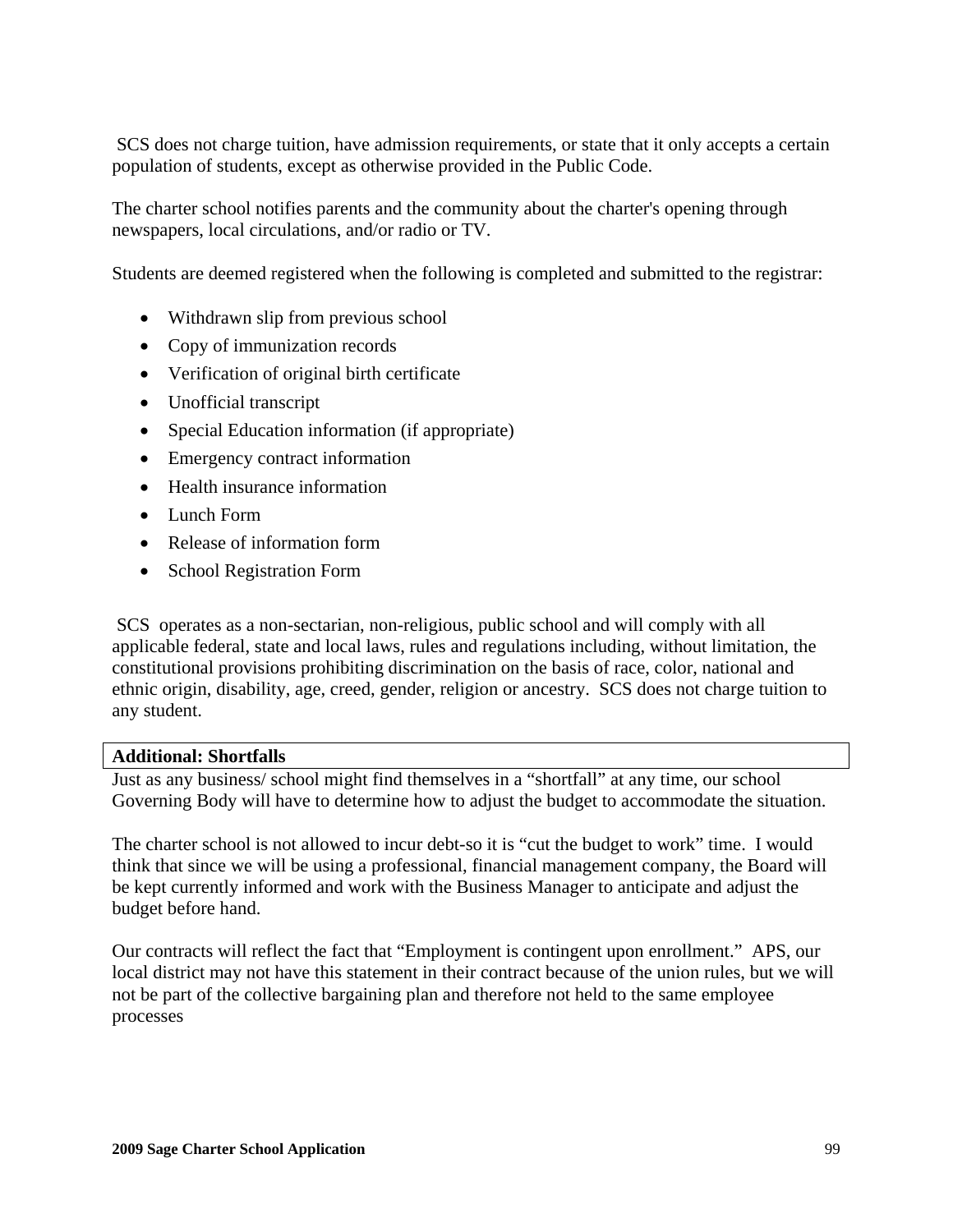## **Plan of Action in the event that enrollment goals are not met**

Should initial enrollment goals not be met, we will develop a marketing plan and run additional sessions and lotteries.

- We will hire head teachers (beyond the head teacher) after sufficient students are enrolled in the school.
- The minimum number of students we would open with would depend on the rent of the facilities.
- If the SEG monies we would receive will not cover the bills for the required staff and facilities, then we would request an additional year to prepare for a successful opening of the school.

# **Student Discipline Policies and Procedures**

As stated in the [6.11.2 NMAC]. See Appendix C for the complete Student Discipline Policies and Procedures.

## **Student Discipline Philosophy/Policy**

SCS enforces a discipline system built around safety, structure, and choice and in compliance with the NMPED regulation NMAC 6.11.2.1 [11-20-00]. SCS has also substantially adopted the Student Behavior Handbook for the Albuquerque Public School, with some modification to fit the SCS Montessori Approach. The inherent diversity of school choice allows us to implement a wide variety and degree of structures to insure student safety while students learn that the behaviors outside school necessary in order for safety are not necessary or acceptable within the safety of the school. We believe that students can learn more than one set of roles dependent on the situation.

The discipline of SCS teaches students through structure which behaviors are acceptable. Ours is a discipline system that believes behavior must be learned. Similarly like academic learning, behavioral learning can only take place when the student is actively participating in school. Each staff member is committed to knowing why unacceptable behaviors occur, confronting those behaviors, teaching acceptable replacement behaviors through redirection and allowing the student the choice.

Our discipline system is designed to teach not to terminate. SCS' proposed Student Behavior Policies are attached as Appendix C.

# **G. FACILITIES :** school site has not been selected/secured

## **Location choices**

Sage Charter School anticipates a similar demographic mix as is found in the location where the school will be located. We do recognize that Montessori is not necessarily known or appreciated to populations in the community where parents have no experience with the program. It is our vision that wherever we locate, we will attract stakeholders who wish a top notch, quality education for their children. Our quality and reputation will fill our school no matter where we locate.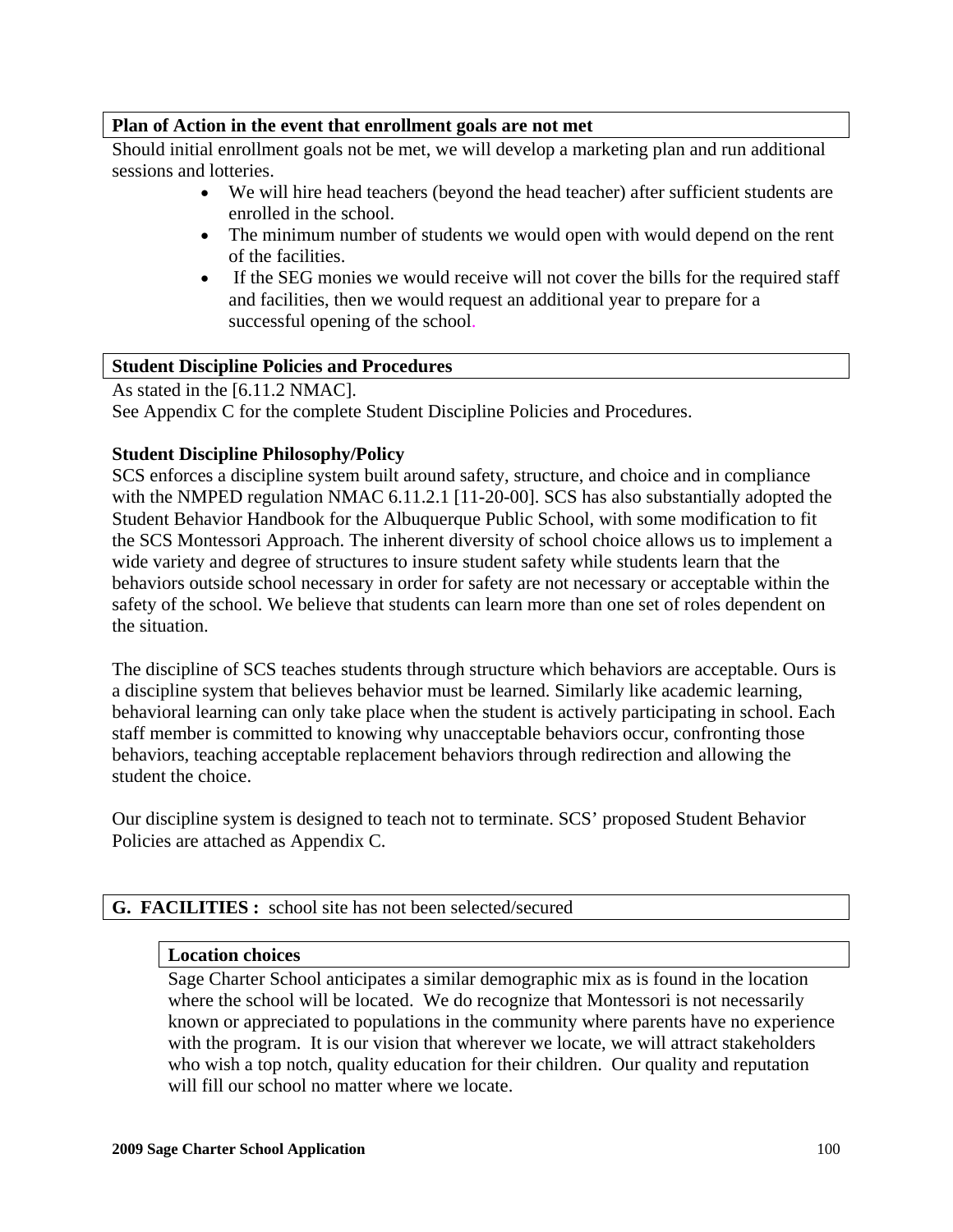To meet the school's educational plan, SCS will need to locate the school for easy access from any part of town by car or the bus. To attract our desired student population, we are currently investigating the areas of: Central/Tramway, Eubank/Menaul, Alameda/San Pedro, Candelaria/I-25, Wyoming/I-40, an Industrial Park near I-25/Princeton, Industrial Park north of Osuna/west of Jefferson, north of Alameda/west of I-25.-lots of vacant land. We are also considering land near the Rail Runner's North Valley stop. We chose these locations because the demographics of these communities are economically and culturally diverse and fit out projected student profile as well as convenient access.

But we have to consider that areas where our target populations exist may be totally developed, or so pricy that we can't afford the property. We then may have to buy/ rent something like the old Albertson's at Menaul and Juan Tabo, or the old Western Warehouse at Montgomery and Juan Tabo.

Ideally the site will have 10 acres, but realistically we may only be able to afford 5. Our facilities team is also looking for land to be donated. Five acres will provide enough parent parking and playground space if need be.

#### **Building plan options for use of space**

Appendix L contains sample building plans from several school facilities. Ann Tekin, SCS board member, has original building plans for the school property at 3821 Singer NE which was built to exceed the Education Code Rating at the time. At its last renting, the K-6 Montessori School on Singer still met current building codes for an E rating,

We also have an architects drawing of a Montessori, 30,000+ sq ft building  $7<sup>th</sup>$  -12<sup>th</sup> grade building that includes classrooms, gyms and other spaces for additional programs needed at these levels. The building is designed for 200 students and there are opportunities to create shared facilities with the elementary program, i.e. the gym, school offices, music room, etc.

 Both of these building plans can be easily modified to fit other locations or building renovations. Together the floor plans offer more than 45,000 square feet of flexible design. We are happy to have this plans, because they will save money and design time.

We provide these samples to show our ability to design and build a school. (See Appendix L)

#### **Plan to identify and secure an adequate facility**

• SCS is in the process of locating a facility that complies with 22-8B-4.2.A. NMSA 1978.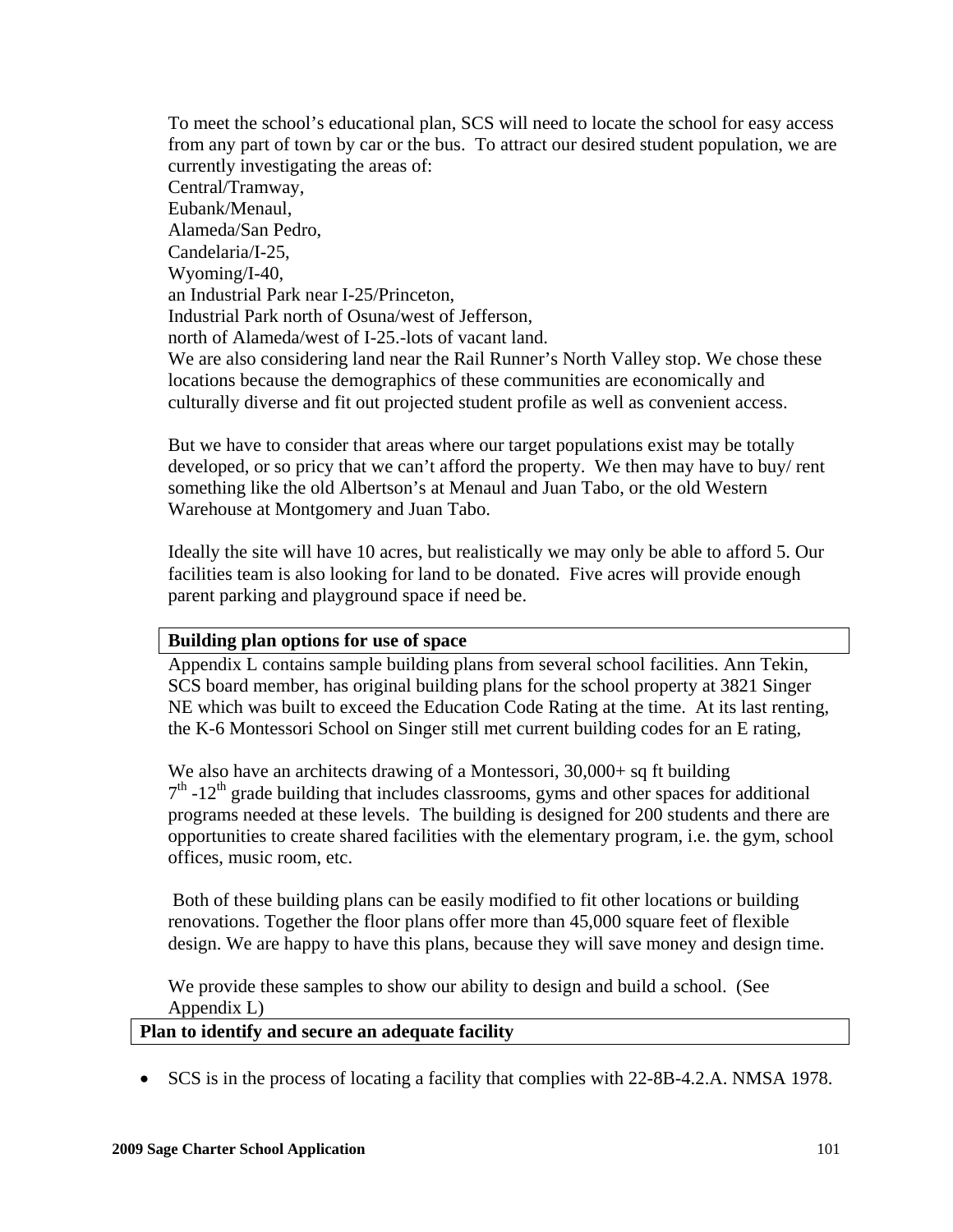- SCS understands that it must be located in a building that meets educational occupancy standards (E- code rating) required by the applicable New Mexico construction codes.
- SCS has formed a "building location committee" to find an appropriate site to meet the school's specific program needs.
- Until the charter is approved, however, it cannot commit to any facility.
- SCS understands that prior to opening, it must demonstrate that its facilities meets the requirements of 22-8B-4.2A NMSA 1978; i.e. educational occupancy standards.
- SCS understands that the law will require the school to be housed in a public building or meet one of the exceptions described in 22-8B-4.2C NMSA 1978 before the charter will be renewed.
- Consequently, as part of the search for an appropriate facility, SCS will keep the requirements of 22-8B-4.2C NMSA 1978 in mind.
- SCS will, as part of the initial building location process, consider these "phase in" requirements (even though it is not required by law to comply with them until after it presents to the authorizer for renewal)
	- 1. Locate in a public building , or
	- 2. demonstrate that there is no public building available and
	- 3. find a private facility that meets statewide adequacy standards where the landlord will be contractually obligated to maintain those standards at no additional cost to the charter school; or
	- 4. locate in a building where the owner of the facility is a nonprofit entity specifically organized for the purpose of providing the facility to the charter school. The building must meet educational adequacy standards and the nonprofit organization must maintain those standards at no additional cost to the charter school.

## **Proposed site and building plan**

SCS is providing descriptions of two proposed sites it is interested in that meets the requirements of 22-8b-8O NMSA 2006.

Site 1. 4701 Wyoming Blvd., N.E. / 2.5 Acres or 108,900 Square Feet of Land 23,000 Square Foot Building/Demographics: 1 Mile, 3 Mile, 5 Mile (2006 Population): 17,712, 142,554, 278,275; (2006 Median HH Income): \$51,387, \$51,196, \$50,772 (Daytime/Employment): 6,620, 71,341, 188,618.

Site 2. 5801 Jefferson St., N.E./3.75 acres/46,000 square feet of SU-IP space would work well. Needs a bit of remodeling, level the concrete floors, add more windows.

SCS has not, however, signed a lease or other contract, because until the charter is approved it does not exist legally. Consequently, the founders cannot commit to the lease or a contract yet.

SCS is fortunate to have on its interim board the real Estate developer Ann Tekin. Her experience from developing property that housed the K-8 Montessori School on Singer Blvd for 25 years now provides SCS with her experience and the capability to get the job done well.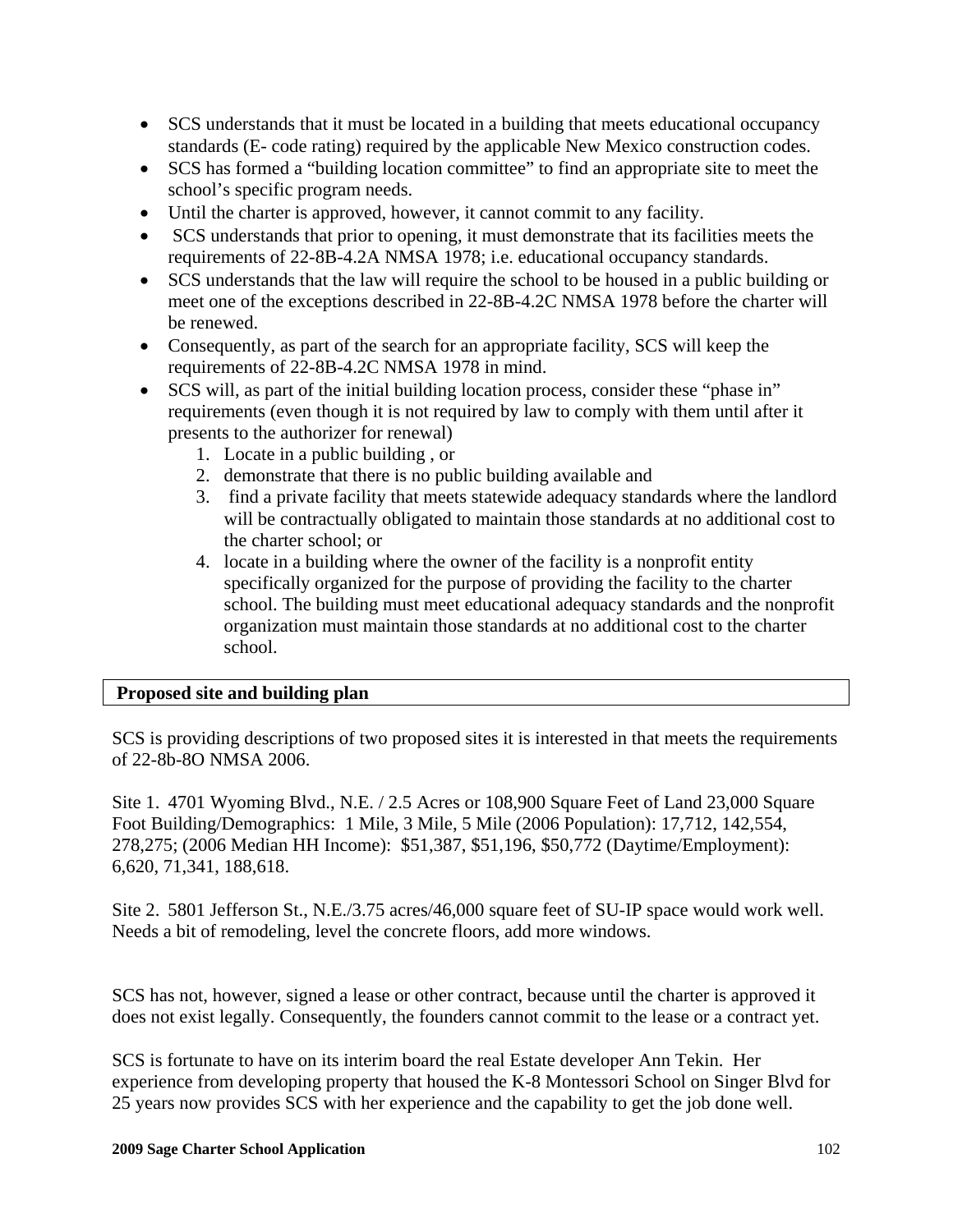(See board members personal experience and abilities in section VII Governance/ Board Member Qualifications.)

### **Proposed capital outlay plan for facility and projected requests for assistance**

SCS will not be applying for capital outlay monies at this time because we have not secured a property. Once approved, SCS will finalize the location and building according to our projected budget. If the property qualifies for capital outlay funds, the school will apply for the fund at that time. The facilities committee is also investigating the option available public building space.

## **H. OTHER STUDENT SERVICES**

## • **Transportation Policy**

It is not the intent of the SCS to provide students transportation to and from school, unless a student qualifies for transportation services per New Mexico State Board of Education (SBE) statute and NMPED regulation 6.43.4.8. As the local district currently does not possess the capacity to provide transportation for the SCS, SCS will negotiate a contract with a certified school transportation provider, should students enroll who require transportation services.

 If available, SCS may also apply for transportation funds from NMPED. These funds will flow through the local District per statute. As SCS will be contracting for services independently and separately from the local District, SCS will assume and possess ALL liability for State transportation policy/procedural compliance, safety inspections, insurance coverage, driver certification, etc. SCS agrees to hold harmless the local district and PED.

 At the time of this proposal, it is not the intention of the school to provide transportation to and from school. It will be the responsibility of the student and/or parent to transport the student to and from school. Parking will be available for students who drive their own vehicle to school. Regulations will be in place for students who drive to school.

 SCS does not intend to negotiate with APS for bus services nor will SCS apply for state transportation funds unless special services are needed for special education students as specified in their IEP following standards for primary and secondary education transportation in 6.43.4 et al NMAC.

 If SCS provides student transportation it will negotiate transportation services with Albuquerque Public Schools Transportation Department. Student transportation is provided for in Section 22.16.1 et seq., NMSA 1978. Monies allocated by the Transportation Unit of PED shall be utilized for transportation expenditures only and accounted for in accordance with PED transportation regulations and requirements following GAAP.

 Regarding activity vehicles, SCS provides assurances that all employees who are utilized as activity drivers and are operating a school vehicle are in compliance with the requirements outlined in 6.41.4.13 E-F NMAC. Appropriate records are compiled and stored in the Business Office.

Further, SCS refers to "standards for providing transportation for eligible students" specified in 6.41.4 et al NMAC to ensure that procedures required by the PED are adhered to for all transportation services provided by SCS.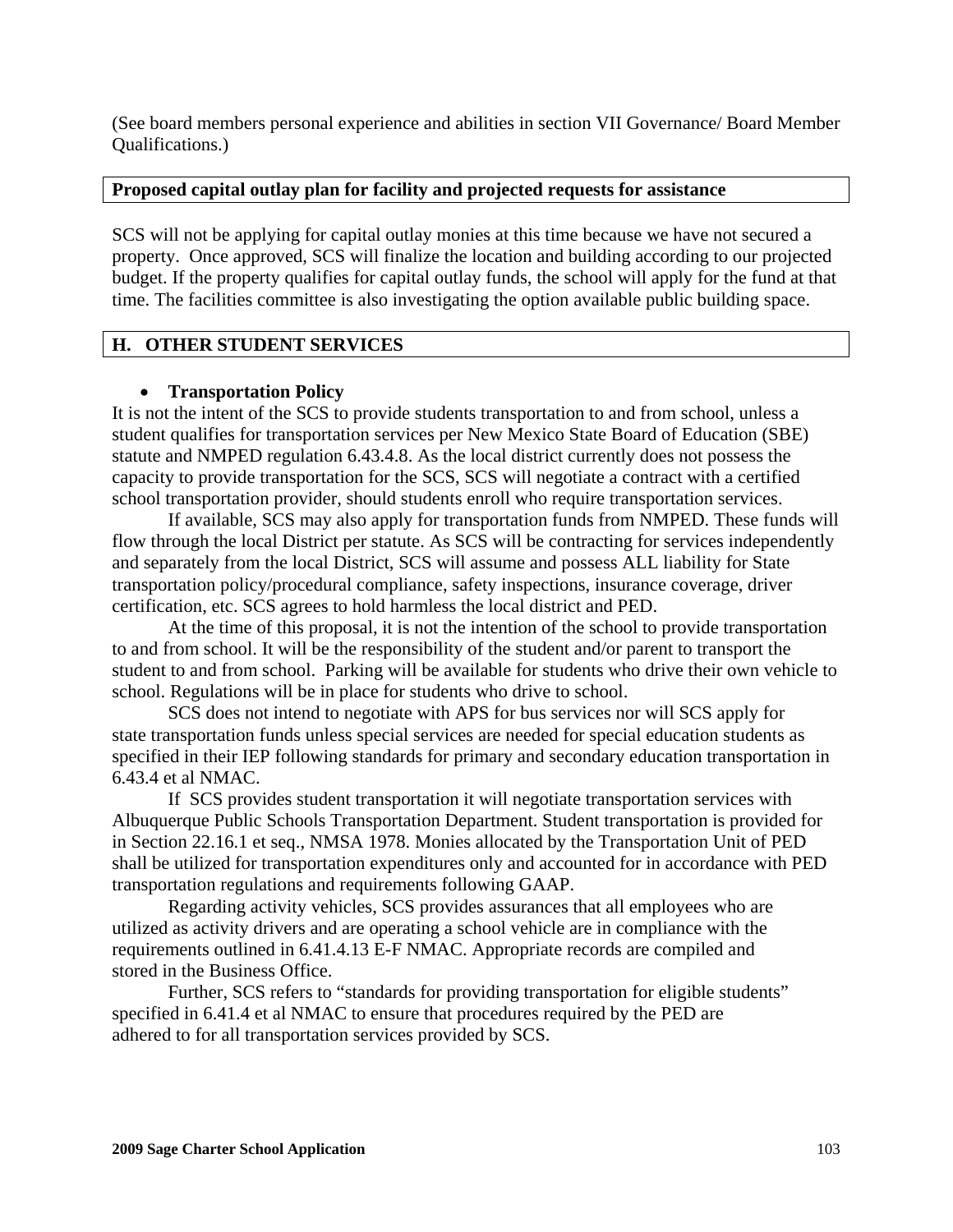### **Student Transportation in Personal /Faculty Vehicles**

Students will be strictly prohibited in riding in personal vehicles owned by SCS staff or faculty members unless staff or faculty is a parent or guardian.

### • **Food Services Policy and Nutrition Education**

**Overview**: We will be a closed campus. Students bring their own lunch and snack. **School Lunch Program** 

 It is not the intent of the SCS to provide daily lunches to students, unless a student qualifies for food services per New Mexico SBE statute. In such instances, SCS will contract and purchase products and nutritional snacks through a certified and local outsource lunch provider to the school.

 But if SCS should find that student enrollment dictates the school needs to provide a food service, SCS follow food services standards as required by section 16.20.2.233-A NMAC. Food service funds are to be accounted for in the special revenue fund or the enterprise fund. All monies collected from the sale of food for the food service operation are to be accounted for in accordance with GAAP, U.S. Department of Agriculture (USDA) requirements, and Section 22.13.13, NMSA 1978.

 SCS will provide vending machine services to students and staff for healthful and nutritional drinks and snacks following all rules and regulations for vending standards

#### • **Nutrition Education**

SCS will contact the PED Student Nutrition Program and comply with the state regulations and requirements. Nutrition Education will be presented to all students during their health unit in their science courses/subject matter. Students will learn the value of how to purchase and plan for well-balanced daily meals and pre-packed lunches

#### • **Counseling Services**

It is not the intent of the school to provide counseling services to students unless a student qualified for the service. If applicable, the school will contract out this service on an as need basis.

#### • **Health Services**

It is not the intent of the school to provide professional Health services to students unless the student is qualified for the services. The school will contract out this service on an as need basis.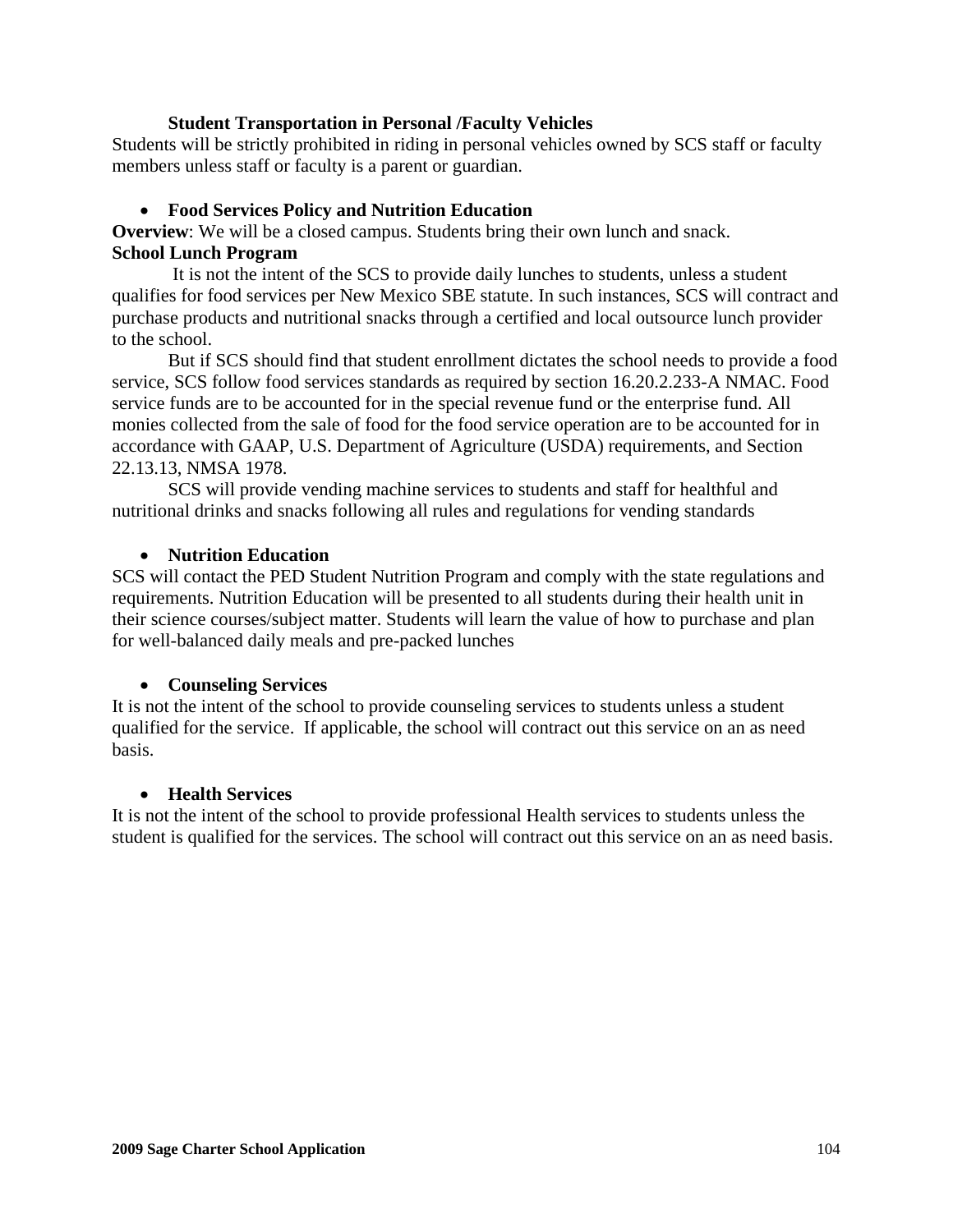# **VIII. REQUIREMENTS**

# **A. LEGAL LIABILITY AND INSURANCE COVERAGE**

#### **Statement**

## **The Sage Charter School and Board will participate in coverage by the Public School Insurance Authority and will comply with all applicable rules of that authority.**

In accordance with the New Mexico Charter School Act of 1999, the PEC and the SCS hereby agrees that the PEC and the NMPED/CSD will assume no liability for the SCS and that the SCS can sue or be sued.

SCS will establish a working relationship with Poms and Associates' Insurance Brokers, Inc. to ensure that SCS is aware of and is in compliance with all issues regarding legal liability and applicable insurance coverage.

The Charter school agrees that it will not extend the faith and credit of the PEC or the NMPED.

# **B. WAIVERS**

The following is a description of the waiters that the charter school is requesting from the NMPED and the NMPEC. Following the requested waiver is the charter school's plan for addressing these waivers.

## **1. Public School Code Waivers**

**Waiver Request** 

SCS Alternative: How Requirement is Addressed

## **Purchase of Instructional Materials 22-15-9**

To receive instructional materials funding, 70% of instructional materials must be purchased from the state adopted materials list and 30% can be direct purchases off-list. **SCS requests 100% of elementary school instructional materials funding without having to meet the 70% requirement**.

*SCS needs manipulative to implement its Montessori, Math and Science manipulative curriculum, which is not available from the state adopted materials list. SCS requests a waiver, therefore, from NMSA 1978 - 22-8B-5B (1999) relating to the purchase of instructional material.* 

## **2. Public School Code Waivers**

 **Waiver Request** 

SCS Alternative: How requirement is addressed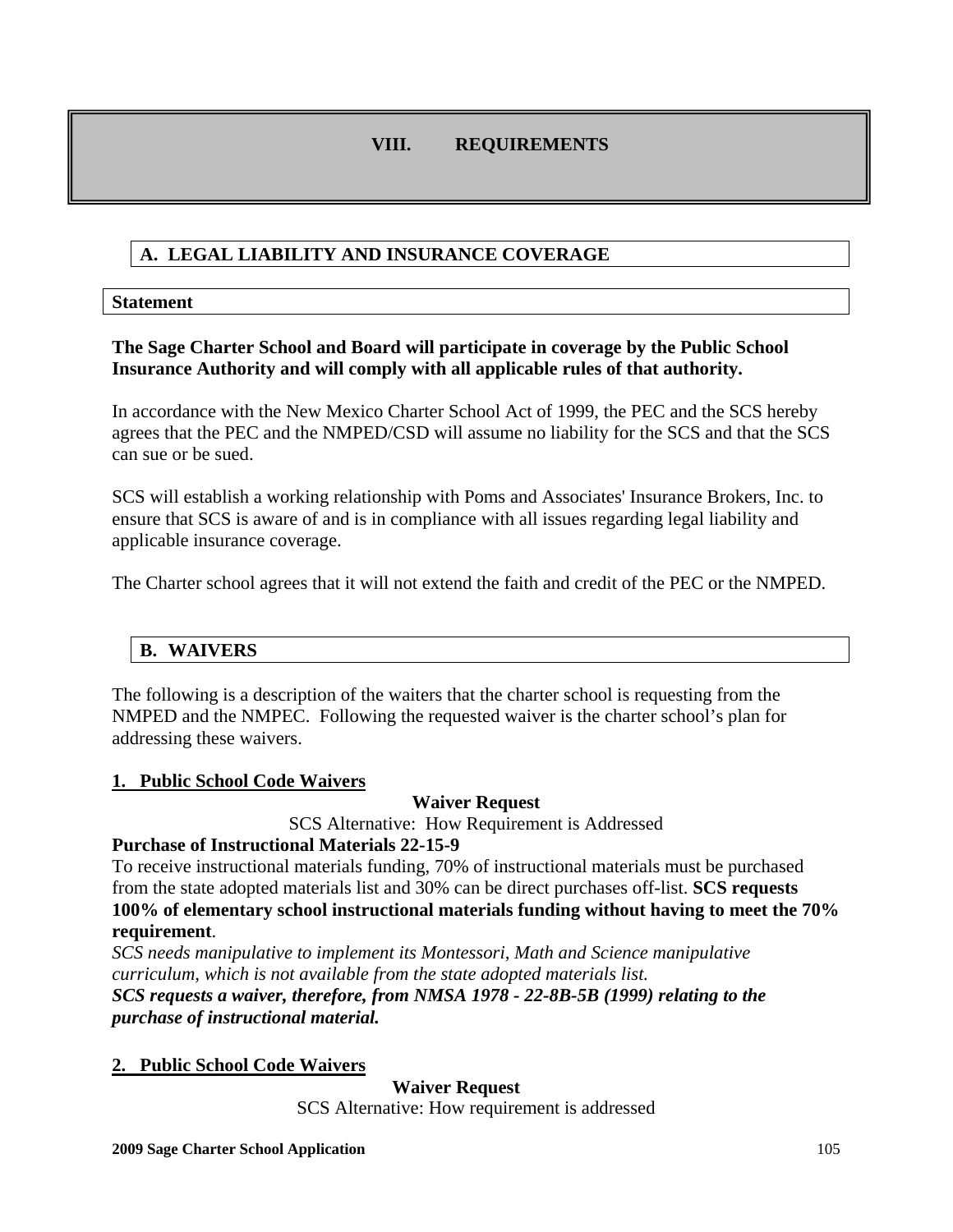**Staffing Patterns** 

**Waiver requested:** 

**SCS requests a waiver from NMSA 1978§22-10A-20.L. (2003). Teachers will be required to supervise lunch and recess and playground time, because this is required per Montessori educational curriculum.** 

## **Addressing waivers from the NMPED**

SCS will request waivers from the New Mexico PED as applicable and wishes to reserve the right to request additional waivers from New Mexico PED policy, as may be identified and/or needed and agreed to by all parties.

SCS will apply for waivers on an as-needed basis to meet the goals and objectives with the mission and vision of the school. Waivers requested in the future will be requested in writing along with appropriate rationale for the waiver.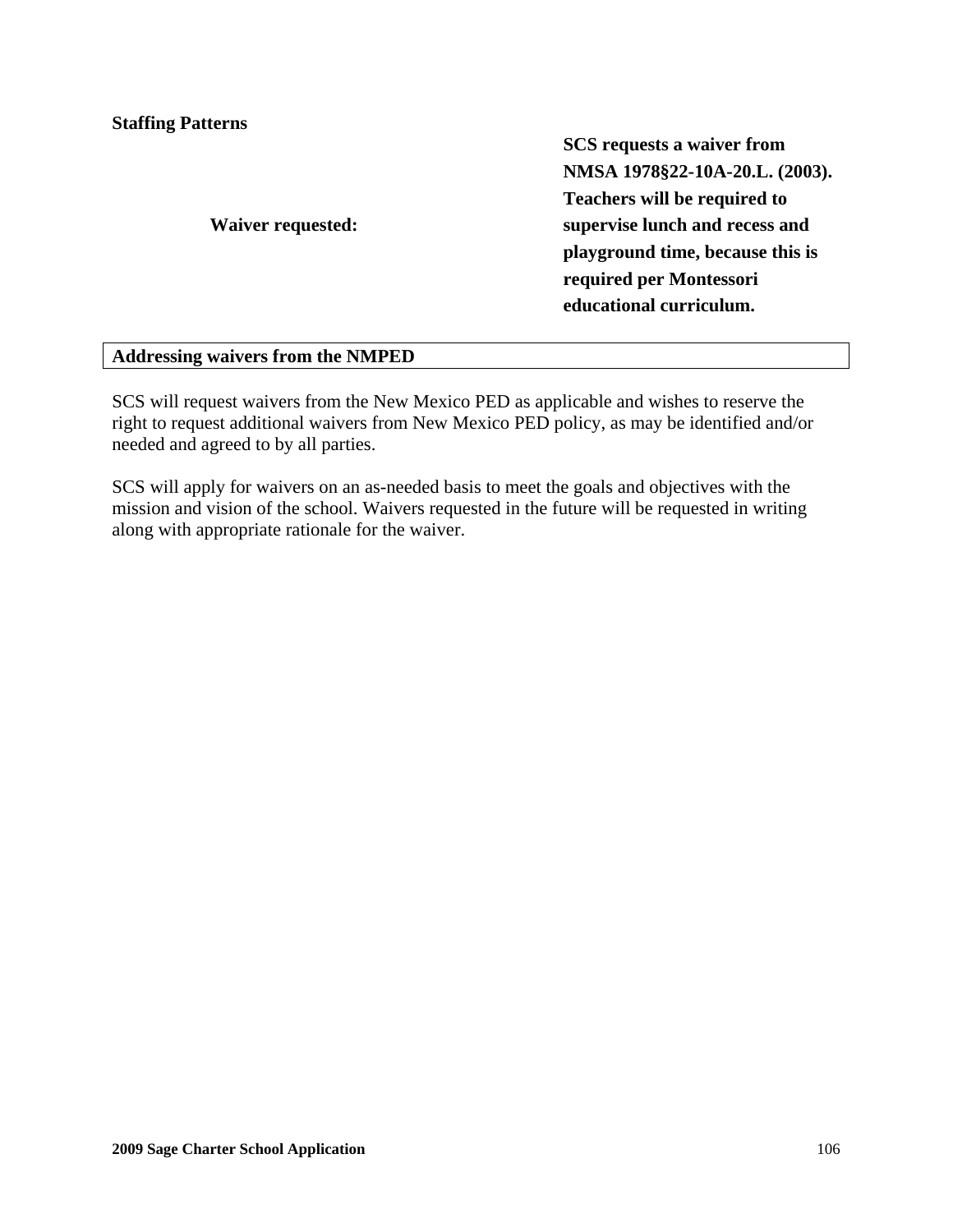## **IX. APPENDICES / ACRONYM LIST**

- Appendix A Scope and Sequence
- Appendix B Personnel Manual/Policies
- Appendix C Student Handbook including Student Discipline Policy;
- Appendix D Special Ed Manual DRAFT
- Appendix E Board By-laws
- Appendix F Salary Schedule
- Appendix G-1 910B-5 Form
- Appendix G-2 Proposed 5 year budget
- Appendix H John Hopkins University-National Network of Partnership Schools
- Appendix I American Montessori Society Affiliation Handbook 2004
- Appendix J Montessori Applied to Children at High Risk, Joyce S Pickering
- Appendix K New Graduation Requirements for NM 2009
- Appendix L Sample Building Plans
- Appendix M Montessori Accreditation Council for Teacher (MACTE)
- Appendix N SMART Goals

#### **ACRONYM LIST**

| <b>ALS</b>   | <b>Alternative Language Services</b>                          |
|--------------|---------------------------------------------------------------|
| <b>AMS</b>   | American Montessori Society                                   |
| AMI          | <b>Association Montessori International</b>                   |
| <b>APS</b>   | Albuquerque Public Schools                                    |
| AYP          | <b>Adequate Yearly Progress</b>                               |
| <b>BAR</b>   | <b>Budget Adjustment Request</b>                              |
| <b>COBRA</b> | Health Benefits Under Consolidated Omnibus Reconciliation Act |
| <b>CPA</b>   | Certified Public Accountant                                   |
| <b>DFA</b>   | Department of Finance and Administration                      |
| EAP          | <b>Employee Assistance Program</b>                            |
| EC           | <b>Executive Committee</b>                                    |
| <b>ELL</b>   | English Language Learner                                      |
| <b>EPSS</b>  | <b>Educational Plan for Student Success</b>                   |
| <b>ESE</b>   | <b>Exceptional Student Education</b>                          |
| <b>ESL</b>   | English as a Second Language                                  |
| FAPE         | Free Appropriate Public Education                             |
| <b>FERPA</b> | Family Education right and Privacy Act                        |
| <b>FLMA</b>  | <b>Family Medical Leave Act</b>                               |
| <b>FMS</b>   | Financial Management System                                   |
| <b>FRPL</b>  | Free and Reduced-Price Lunch                                  |
|              |                                                               |